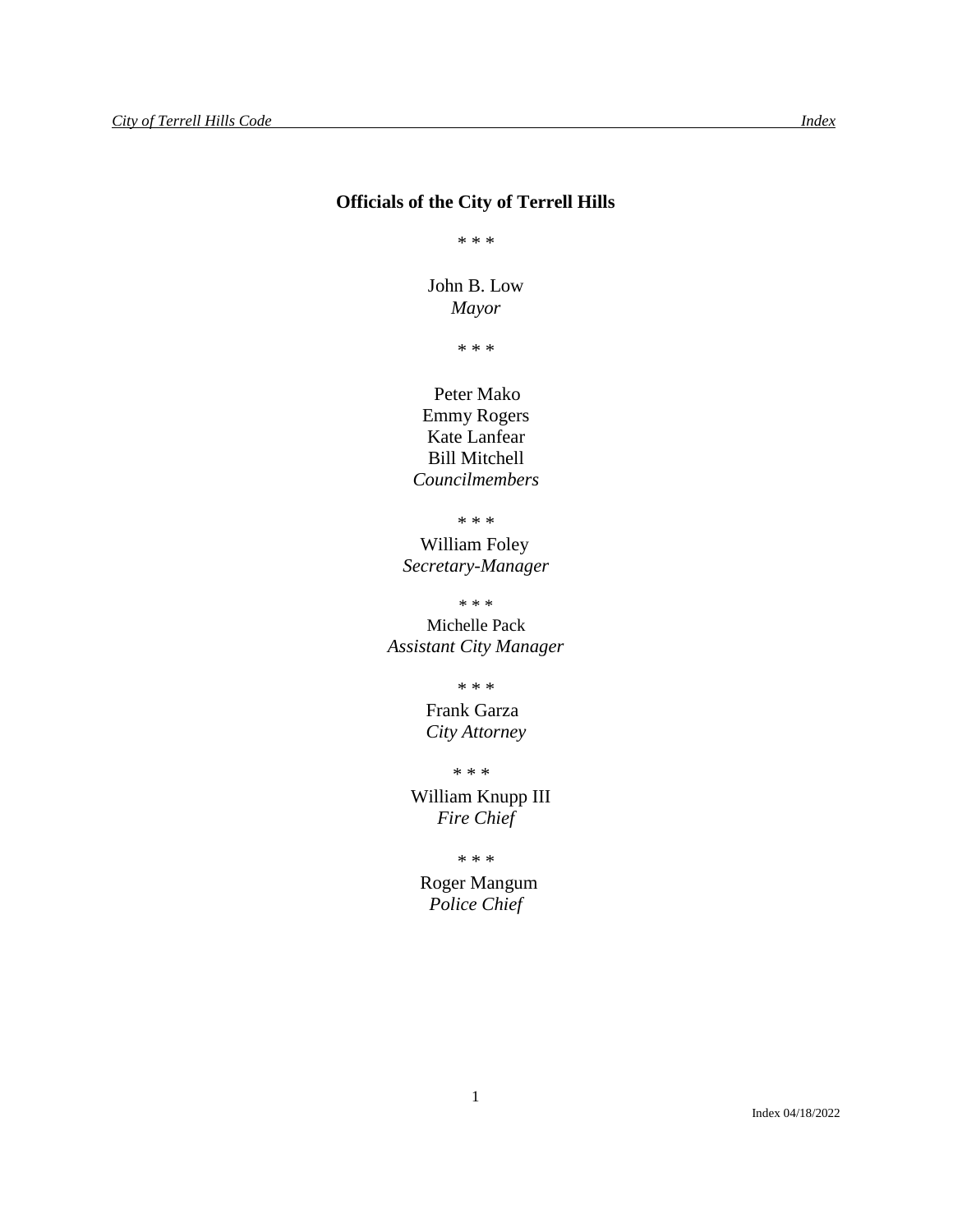## **CODE OF ORDINANCES**

# Chapter

| $\mathbf{1}$ | <b>Administration</b>                                                            |  |
|--------------|----------------------------------------------------------------------------------|--|
| $1 - 1$      |                                                                                  |  |
| $1-2$        |                                                                                  |  |
| $1-3$        |                                                                                  |  |
| $1-5$        |                                                                                  |  |
| $1-6$        | Legal Fee Reimbursement for Councilmembers, City Manager, and Other Officers and |  |
|              |                                                                                  |  |
| $1-10$       |                                                                                  |  |
| $1 - 11$     |                                                                                  |  |
| $1-12$       |                                                                                  |  |
| $1-13$       |                                                                                  |  |
| $1 - 14$     |                                                                                  |  |
| $1 - 15$     |                                                                                  |  |
| $1-20$       |                                                                                  |  |
| $1-30$       |                                                                                  |  |
| $1 - 31$     |                                                                                  |  |
| $1-41$       |                                                                                  |  |
| $1-42$       |                                                                                  |  |
|              |                                                                                  |  |

### $\overline{2}$ **Animals**

| $2-4$ |  |
|-------|--|

### $\overline{\mathbf{3}}$ **Construction**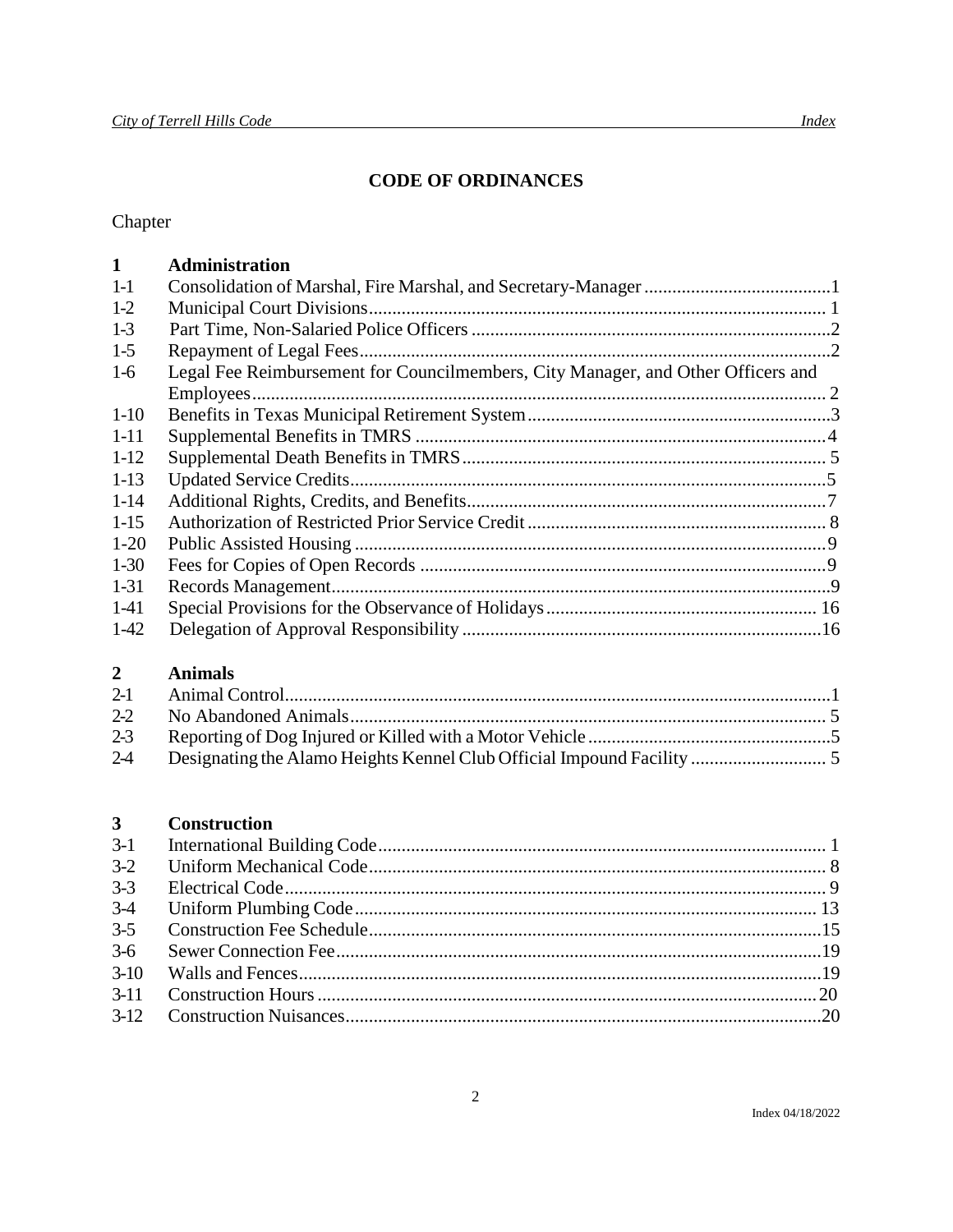| $\overline{\mathbf{4}}$ | <b>Contracts</b>            |
|-------------------------|-----------------------------|
| $4-1$                   |                             |
| $4 - 2$                 |                             |
| $4 - 3$                 |                             |
| $4 - 4$                 |                             |
| $4 - 5$                 |                             |
| $4 - 10$                |                             |
| $4 - 11$                |                             |
| $4-12$                  |                             |
| $4 - 15$                |                             |
| $4 - 20$                |                             |
| $4 - 25$                |                             |
| 5                       | <b>Emergency Management</b> |
| $5-1$                   |                             |
| $5 - 2$                 |                             |
| $5 - 3$                 |                             |
| 6                       | <b>Finance</b>              |
| $6 - 1$                 |                             |
| $6 - 2$                 |                             |
| $6 - 3$                 |                             |
| $6 - 4$                 |                             |
| $6 - 10$                |                             |
| $6 - 15$                |                             |
| $6 - 20$                |                             |
| $6 - 21$                |                             |
| $6 - 25$                |                             |
| $6 - 30$                |                             |
| $\overline{7}$          | <b>Fire</b>                 |
| $7-1$                   |                             |
| $7 - 2$                 |                             |
| $7 - 10$                |                             |
| $7 - 15$                |                             |
| $7-16$                  |                             |
| $7 - 20$                |                             |
| 8                       | Flood                       |
| $8 - 1$                 |                             |
|                         |                             |

### $\overline{9}$ **Nuisances**

*Index*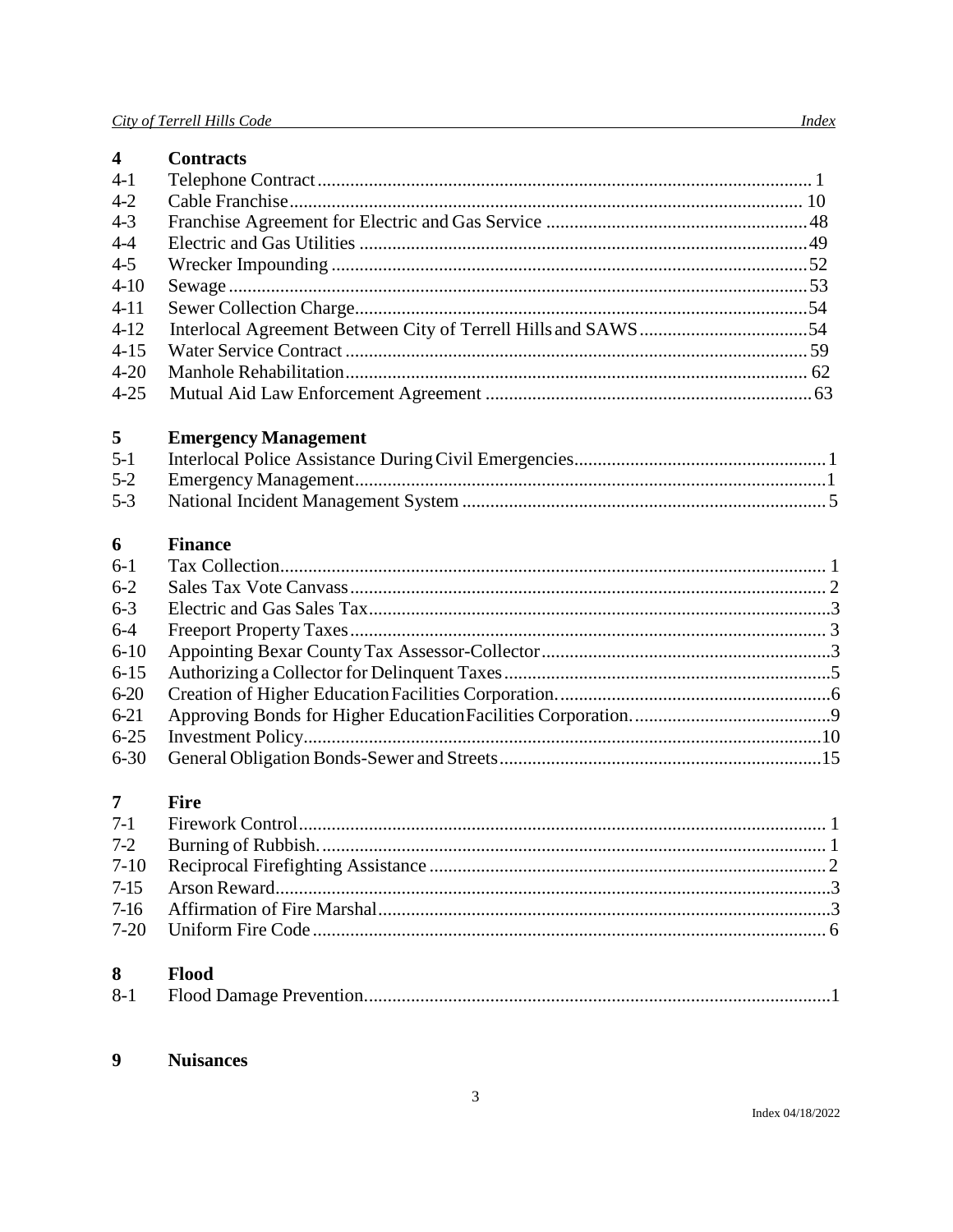$9-1$ 

 $9-2$ 

 $9-4$ 

 $9-1.1$ 

#### $10<sup>°</sup>$ **Public Safety**

#### 11 **Real Property**

| $11 - 1$  |  |
|-----------|--|
| $11-2$    |  |
| $11-3$    |  |
| $11 - 5$  |  |
| $11-6$    |  |
| $11 - 10$ |  |
| $11 - 20$ |  |
| $11-25$   |  |
| 11-26     |  |
| $11-27$   |  |
| 11-28     |  |
|           |  |
| $11 - 30$ |  |
| 11-40     |  |
| 11-41     |  |
| $11 - 50$ |  |
| $11-55$   |  |
| 11-60     |  |
|           |  |
|           |  |
|           |  |
|           |  |

#### 12 **Street Signs**

#### 13 **Traffic & Streets**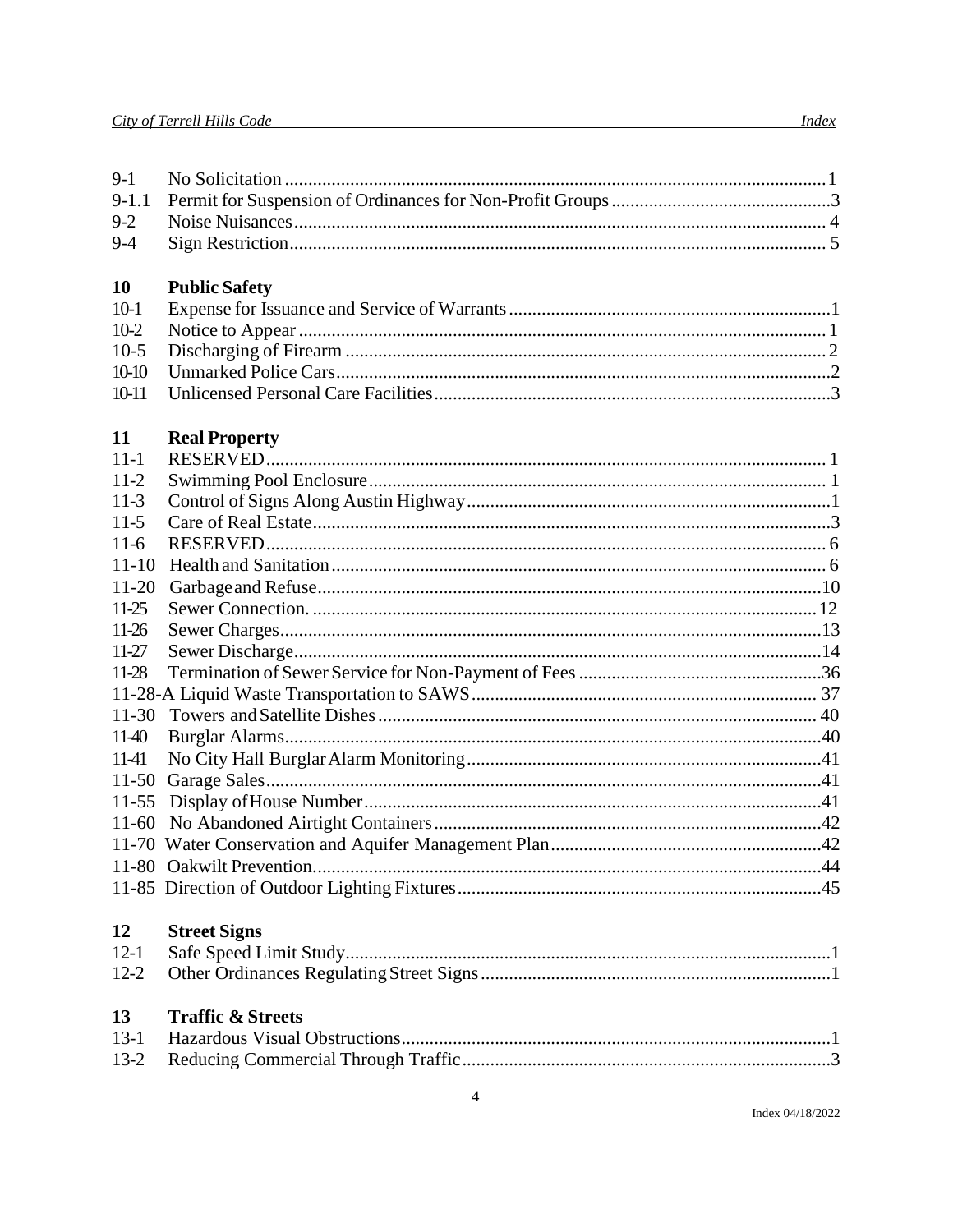| $13-10$   |  |
|-----------|--|
| 13-11     |  |
| $13-12$   |  |
| $13-13$   |  |
| $13-14$   |  |
| $13-15$   |  |
| $13-19$   |  |
| $13 - 20$ |  |
| $13 - 21$ |  |
|           |  |
| $13 - 23$ |  |
| $13 - 24$ |  |
| $13 - 30$ |  |
| 13-35     |  |
| 13-36     |  |
| 13-37     |  |
|           |  |

# **14 Zoning**

# **15 Appendix I--Charter**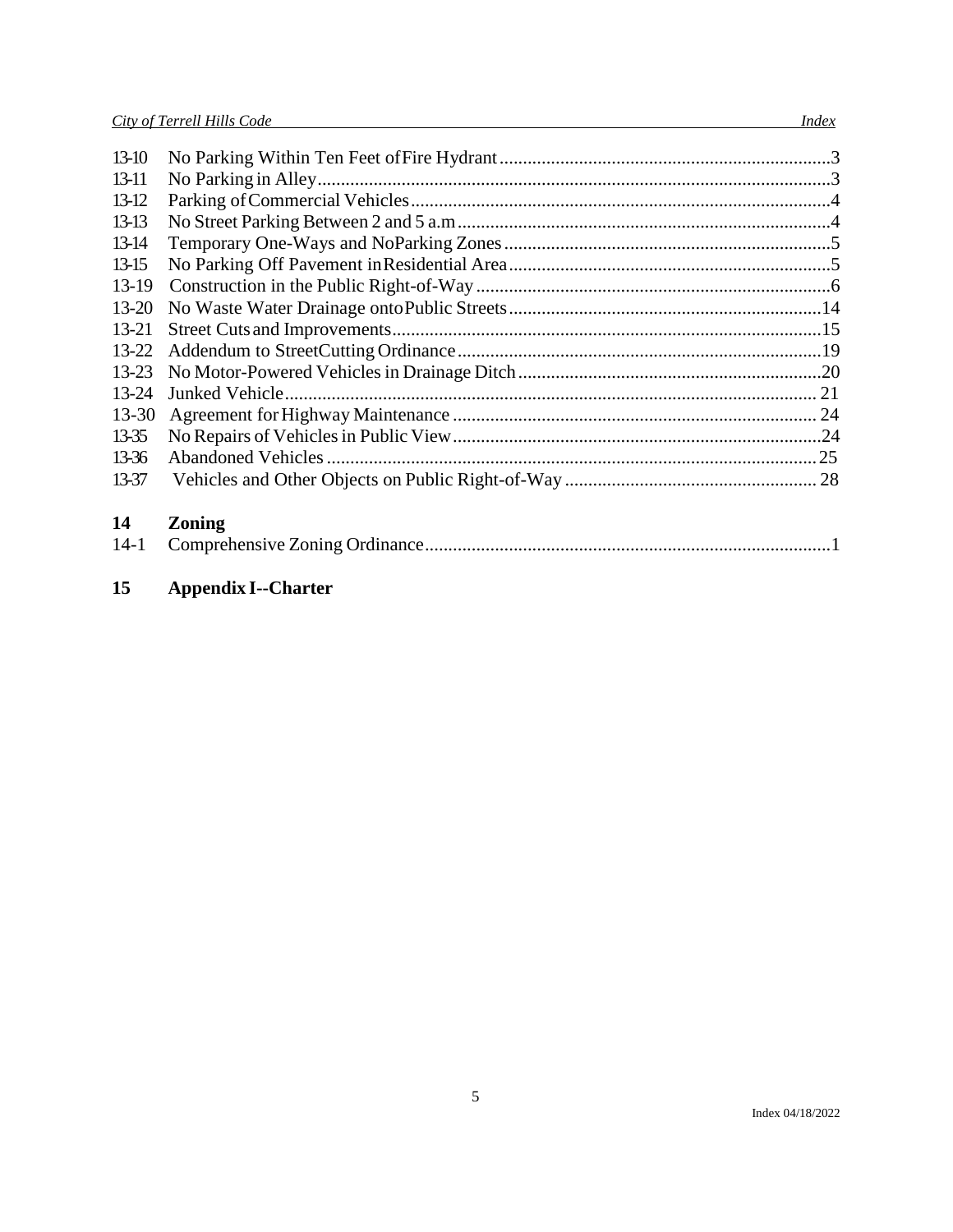## **ORDINANCE BY NUMBER**

- 1. An Ordinance Adopting the Home RuleCharter.
- 2. An Ordinance Amending the Ordinance Relating to the Licensing and Vaccinationof Dogs.
- 3. An Ordinance Ordering a General Election of a Mayor and Four Councilmen on April1, 1958.
- 4. An Ordinance Appointing Various CityOfficials.
- 5. An Ordinance Authorizing the City of Terrell Hills to Borrow \$38,400.00 for thePurchase of Fire Station No. 24 from the City of SanAntonio.
- 6. An Ordinance Authorizing the Mayor to Contract with Arthur Veltman to Appraise Property in Terrell Hills Outside of the Alamo Heights Independent SchoolDistrict.
- 7. Authorizing the Secretary-Manager to Employ an Assistant Assessor-Collector ofTaxes and Setting Salary.
- 8. An Ordinance Authorizing the Mayor to Contract with the A.H.I.S.D. to Furnish Tax Roll and Also to Make Available Their Records forCopying.
- 9. An Ordinance Appointing an Assessor-Collector ofTaxes.
- 10. An Ordinance Requiring That All Property in Terrell Hills Shall Be Rendered forTaxation as of January 1, 1958, Setting the Date When Payment Is Due and Assessing Penalties for Late Payment. (Sec. 6-1)
- 11. An Ordinance Establishing the Calendar Year as the Tax Year, Urging All Property Owners to Render Their Property for Taxation Between February 1, 1959 and March31, 1959 and Authorizing the Publication of NecessaryNotice.
- 12. An Ordinance Providing for a Public Hearing on the Proposed Budget for the Year1959.
- 13. An Ordinance Accepting Resignation of J. H. Heizer and Consolidating Offices of Secretary-Manager and Assessor-Collector
- 14. An Ordinance Controlling Rabies and Vaccination and Licensing ofDogs.

Index 04/18/2022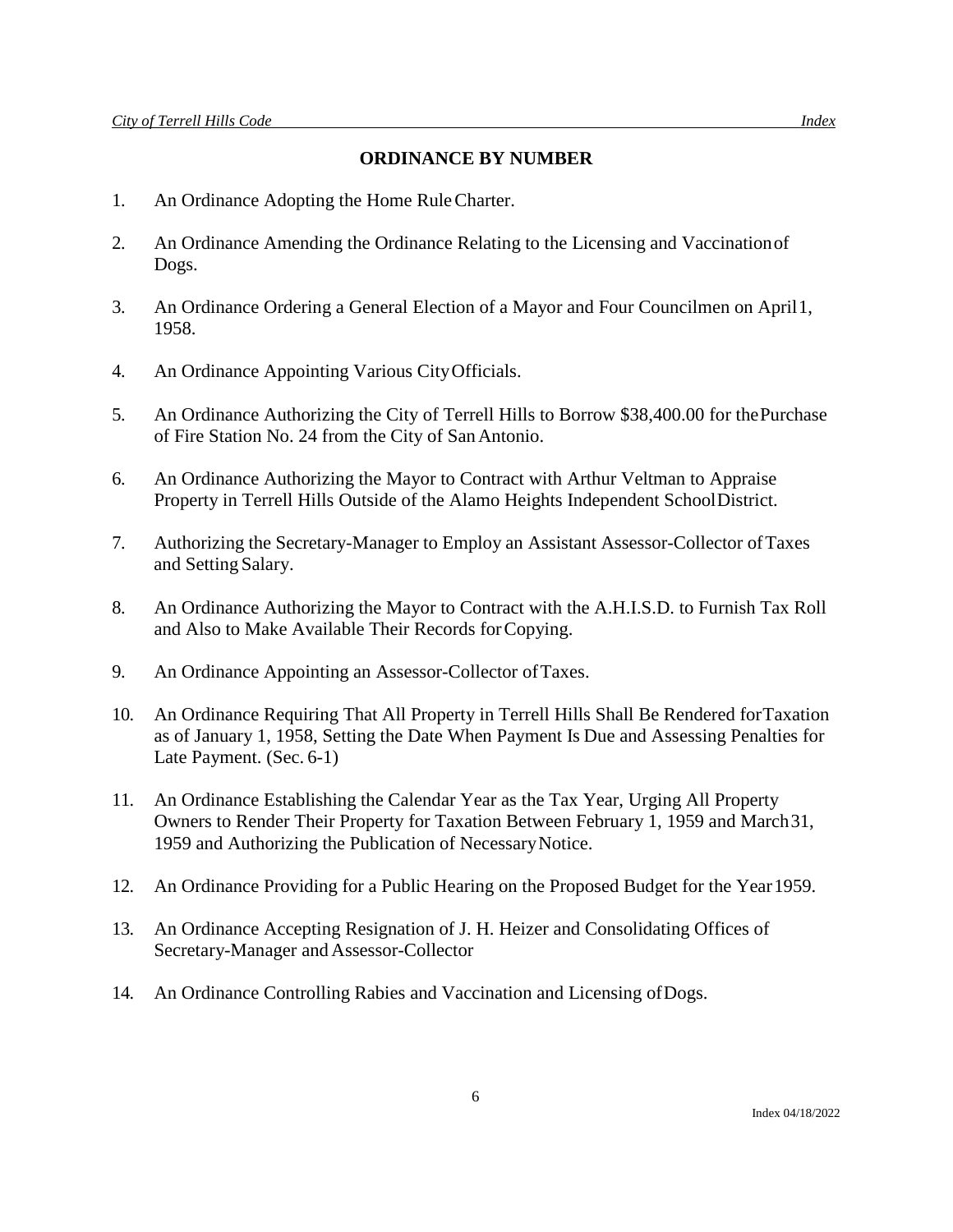- 15. An Ordinance Accepting Resignation of E. F. Reinhardt as Secretary-Manager and Appointing Gerald C. Henckel Jr as Successor, Providing for Bond and Retaining E.F. Reinhardt as Assistant to January 31, 1959.
- 16. An Ordinance Employing John R. Walker, Architect, to Prepare Plans for Alterationof Municipal Building.
- 17. Terminating Resent Contract for Collection of Trash and Garbage on Thirty Days Notice and Advertising for Bids to Cover Trash and Garbage Collection for the Year1959.
- 18. An Ordinance Adopting the 1959 Budget.
- 19. An Ordinance Authorizing the City Secretary-Manager to Enter into a Contract withFrank G. Abbott for the Collection of Trash and Garbage for the Year 1959.
- 20. An Ordinance Creating the Contract Between the Broadway National Bank andTerrell Hills to Make Loans to the City of Terrell Hills for1959.
- 21. An Ordinance Levying an Ad Valorem Tax for Terrell Hills.
- 22. An Ordinance Appointing the Board of Equalization.
- 23. An Ordinance Ordering a General Election in the City of Terrell Hills for the Election of Councilmen for Places 3 and 4, Each to Serve a 2-yearTerm.
- 24. An Ordinance Declaring the Burning of Trash, Etc., in Incinerators or Open Fires inTerrell Hills a Nuisance, and Providing for a Penalty for Violating the Ordinance. (Sec.7-2)
- 25. An Ordinance Regulating the Keeping of Dogs and Other Animals in the City. (Sec. 2-2, & 2-3)
- 26. An Ordinance Making it an Offense to Accost a Female in a Rude, Insulting orOffensive Manner and Providing a Penalty.
- 27. An Ordinance Canvassing the Returns of the General Election Held on April 7, 1959 and Declaring the ResultsThereof.
- 28. An Ordinance Prohibiting Through-truck Traffic on Eldon Road and WiltshireAvenue from Rittiman Road to North New Braunfels Avenue. (Sec. 13-2)
- 29. An Ordinance Appointing B. F. Reinhardt as an Alternate Member of the Boardof Adjustment.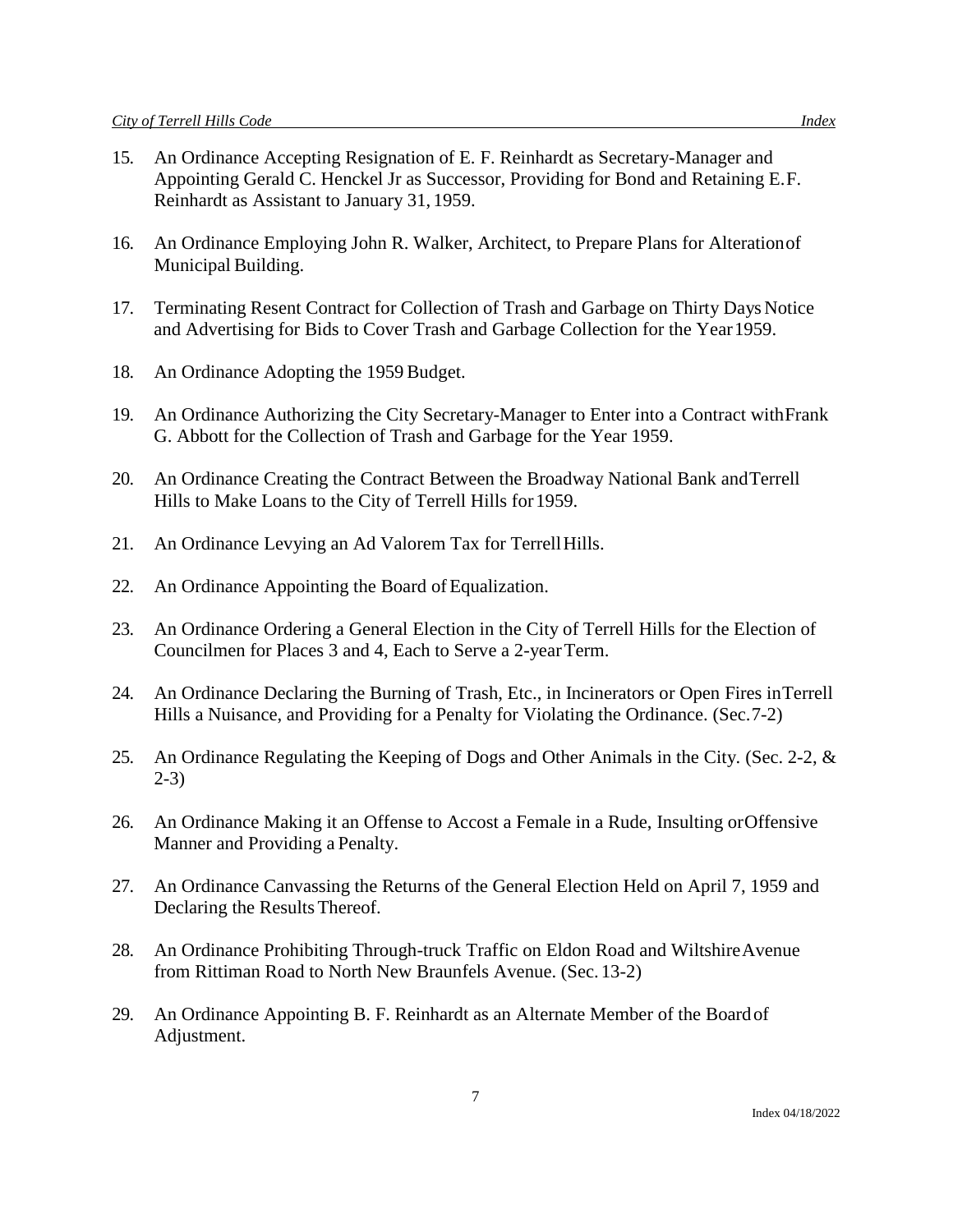- 30. An Ordinance Amending Paragraph 12, Section VI, of the Zoning Ordinance--requiring Subdividers of Tracts of Land to Submit Plats Thereof to the City Council forApproval.
- 31. An Ordinance Approving the Tax Rolls for the Taxable Year1959.
- 32. An Ordinance Ratifying and Confirming the Levying of an Ad Valorem Tax for the Support of the City Government. A Resolution - Authorizing Water Works Board toInstall Water Main on Terrell Road.
- 33. An Ordinance Making a Contract Between the City of Terrell Hills and Ward Construction Company for Construction of the Tuttle Road Drainage Project.
- 34. An Ordinance Adopting the Budget for the City for the Year1960.
- 35. An Ordinance Amending Ordinance No. 24 So as to Permit the Burning of Leaves and Branches in Incinerators Approved by the Fire Chief or His Designated Representative. (Sec. 7-2)
- 36. An Ordinance Appointing the Board of Equalization for1960.
- 37. An Ordinance Ordering a General Election in the City of Terrell Hills for Election of a Mayor and Councilmen for Places 1 and 2.
- 38. An Ordinance Creating the Contract Between the Broadway National Bank and the Cityof Terrell Hills to Make Loans to the City of Terrell Hills for1960.
- 39. An Ordinance Canvassing the Returns of the General Election Held on April 5, 1960 and Declaring the Results Thereof.
- 40. Peddlers and Solicitors Ordinance (Sec. 9-1)
- 41. An Ordinance Providing for the Erection of Yield Right-of-way Signs at Various Street Intersections in theCity.
- 42. Amending Section VIII of the Zoning Ordinance Adopted April 17,1944
- 43. Regulating the Care of Property (Sec. 11-1)
- 44. Approving the Tax Roles for the Taxable Year 1960.
- 45. Levying an Ad Valorem Tax for the Fiscal Year Beginning January 1, 1960 and Ending December 31, 1960, Which Ordinance Also Reduced the Tax Rate to \$1.35 on Every One Hundred Dollars.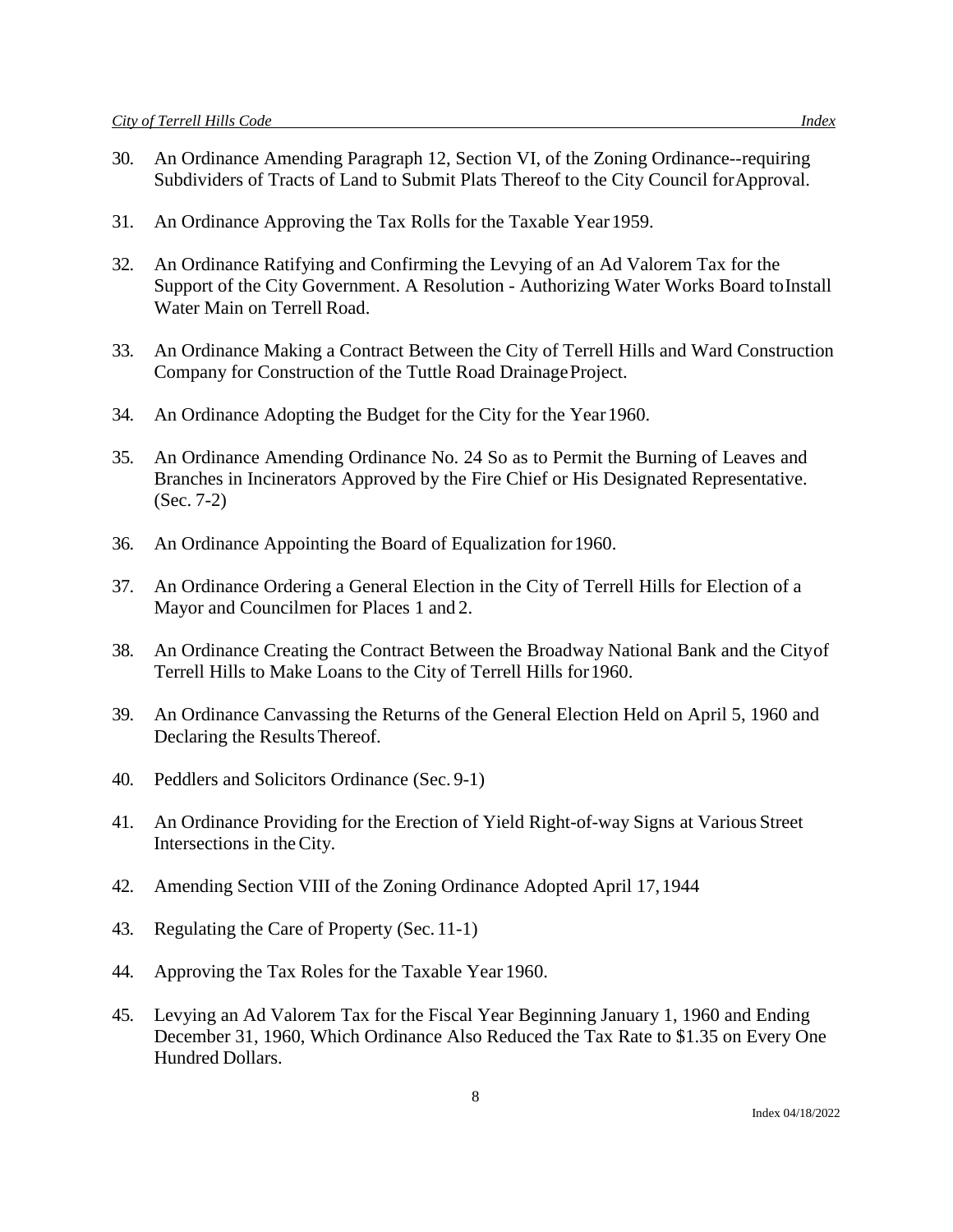- 46. Appointing Collins B. Cook Assistant City Attorney and Providing for Effective Date of Appointment.
- 47. Adopting the Budget for the Year 1961.
- 48. Establishing Holidays. (Sec. 1-41)
- 49. Parking Within 10' of a Fire Plug. (Sec.13-10)
- 50. An Ordinance Ordering a General Election in the City of Terrell Hills for Election of Councilmen for Places 3 & 4.
- 51. Appointing Board of Equalization.(L961)
- 52. Appointing Roy E. Johnston Assistant CityAttorney.
- 53. Canvassing the Returns of the General Election Held on April 4, 1961, toElect Councilmen for Place No. 3 and 4.
- 54. Calling an Election, to Be Held on the 27th Day of June, 1961, on the Proposition of the Issuance of \$600,000.00 in Bonds for the Improvement of the Streets and Drain Ways of the City.
- 55. Canvassing Returns and Declaring Results of a Bond Election Held on June 27,1961.
- 56. Establishing a Planning & ZoningCommission.
- 57. Terminating Employment of Marvin H.Uecker.
- 58. Terminating Employment of Ward J.Connor.
- 59. Defining the Term "Bad Dog"; Making it an Offense to Permit Such a Dog to Run at Large in the City.
- 60. Providing for the Number, Rank, Compensation, Initial Employment and Termination of Services of All Employees of the Police and Fire Departments of theCity.
- 61. Levying an Ad Valorem Tax for the Support of the City Government of the City ofTerrell Hills and to Pay Interest and Sinking Fund on Note Indebtedness of Said City, All Said Taxes Being Levied for the Fiscal Year Beginning January 1, 1961 and Ending December 31, 1961.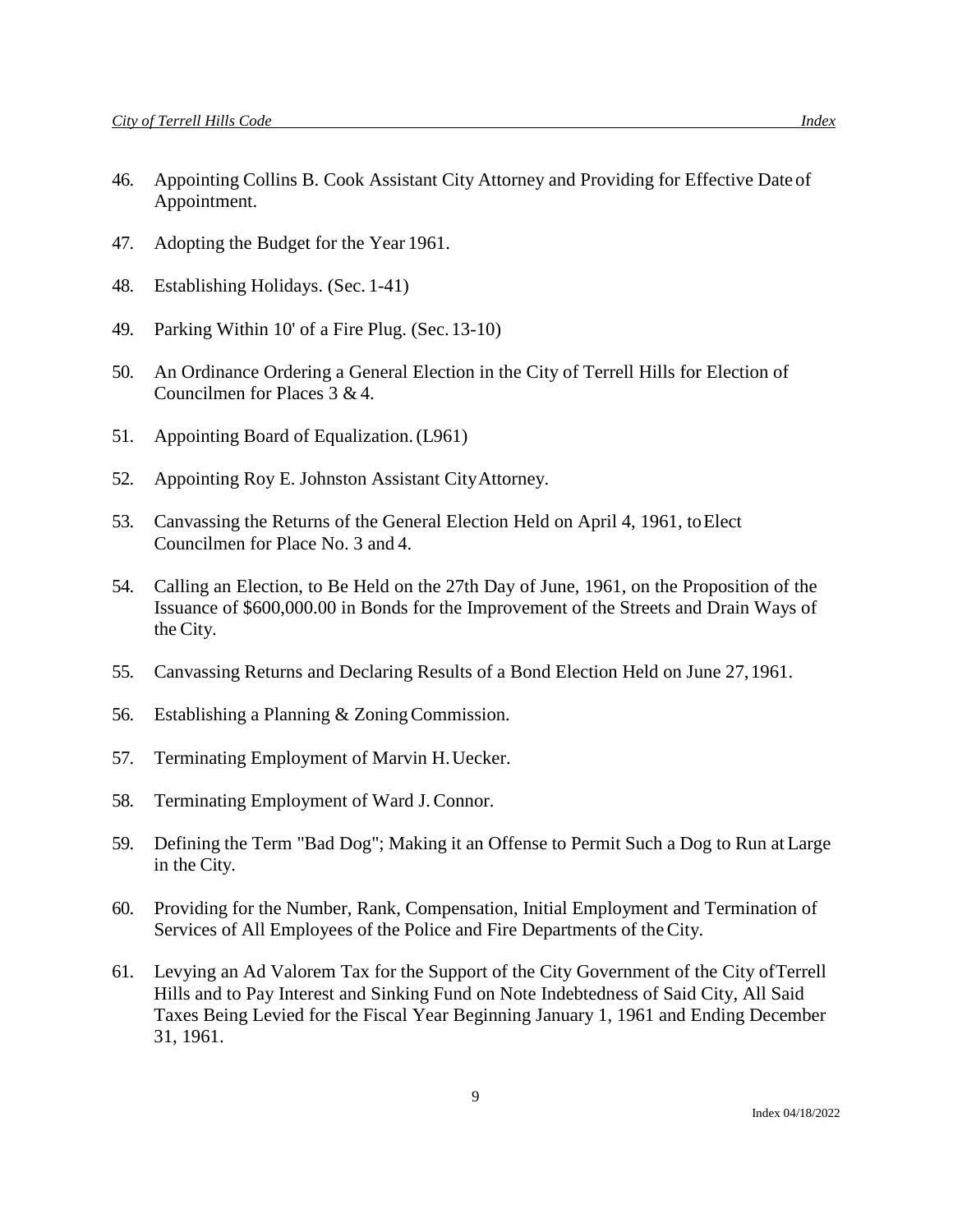- 62. Approving the Tax Rolls for the Taxable Year 1961.
- 63. Authorizing the Issuance of \$600,000.00 Street Improvement Bonds, Series1961.
- 64. Adopting the Budget for the City for the Year 1962.
- 65. Accepting Resignation of Gerald C. Henckel, Jr. as Secretary-Manager, City Treasurer, Assessor and Collector of Taxes, Clerk of the Corporation Court and Building Inspector Effective February 1, 1962; Appointing Donald J. Miller to Fill Each Such Vacancy and Appointing Him City Engineer Effective the Same and Fixing His Salary and Automobile Allowance and Bond.
- 66. Appointing Erwin William Schulz as a Fireman in the FireDepartment.
- 67. Ordering a General Election in the City of Terrell Hills, Texas for the Election of aMayor and Councilmen for Places One and Two.
- 68. (Skipped)
- 69. Accepting Resignation of Vaughan B. Meyer from Board of Adjustment, Appointing Member Thad C. Ziegler, Sr.
- 70. Appointing John T. Saunders, Ned Wells, John Lewis, Arthur Uhl, Jr. HarryCopeland, Merlin Findlay and Ralph Lehr to the Board of Equalization.
- 71. Appointing Vaughan B. Meyer Consultant to the City upon All Matters Relating tothe Construction of Municipal Fall-out Shelters.
- 72. Accepting Resignation of A. M. Biedenharn, Jr. from the Planning and Zoning Commission and Appointing Arthur R. Buzzini to Fill theVacancy.
- 73. Canvassing the Returns of the General Election Held on April 3, 1962, to Elect a Mayor and Councilmen for Place No. I and Place No. 2 for the City of TerrellHills.
- 74. Designating Unnamed Street as "Andover Lane" and Changing Name of Walton Avenue to "Marion Road".
- 75. William C. Church, Jr. and Neill Boldrick Judges of the Corporation Court, Continuing Prior Appointments of Walter G. Lagerquist and Clyde E. Johnson, Jr. to SuchPosition.
- 76. Appointing James Petty Massey to Permanent Position of Patrolman in Police Department and George J. Higdon to Temporary Position in SuchCapacity.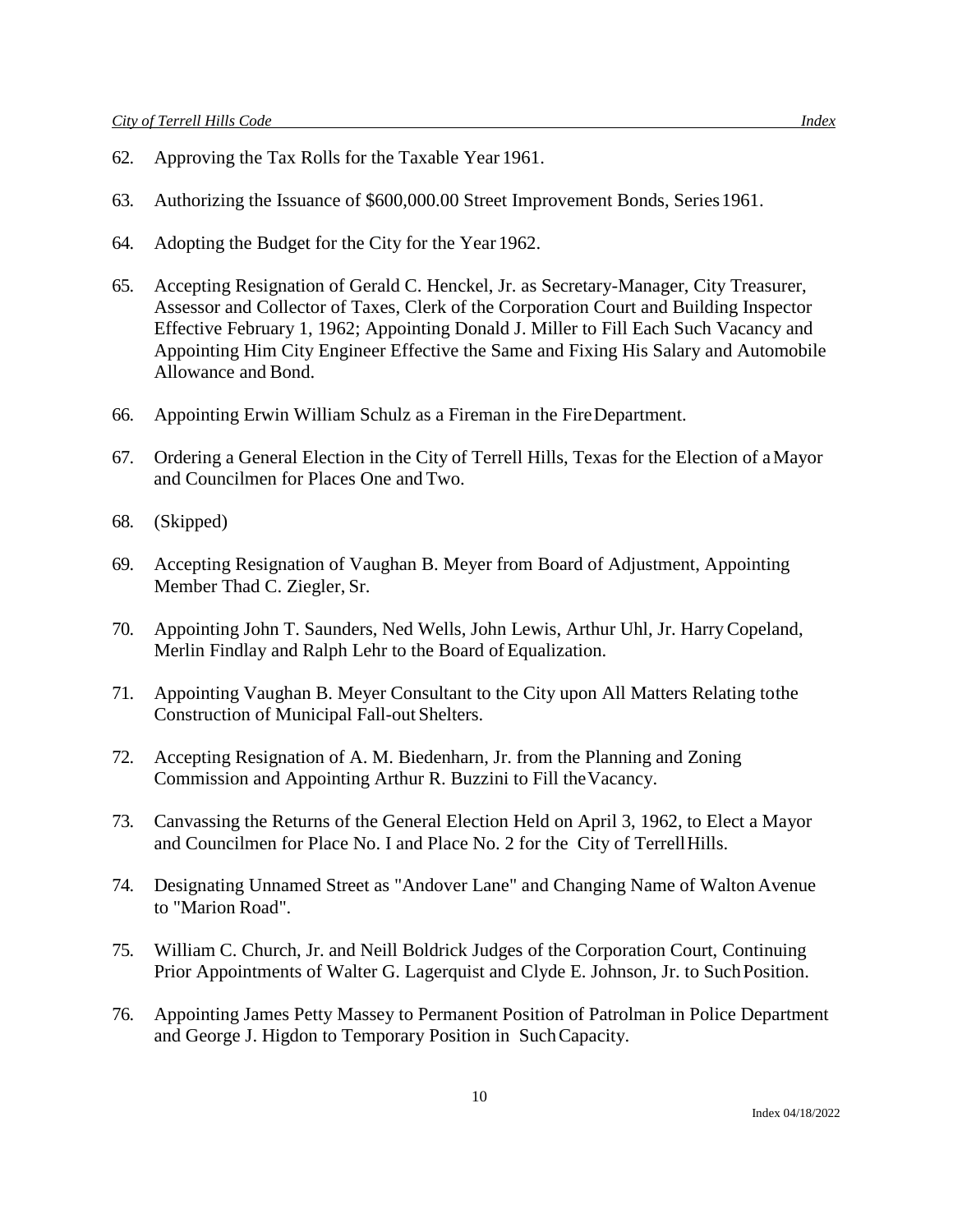- 77. Amending Comprehensive Zoning Ordinance Adopted April 17, 1944 by Creating aNew District to Be Known as B Semi-commercial.
- 78. Approving the Tax Rolls for the Taxable Year 1962, Levying an Ad Valorem Tax for the Support of the City Government of the City of Terrell Hills.
- 79. Increasing the Compensation of Donald J. Miller as Secretary-Manager, City Treasurer, Assessor and Collector of Taxes, Clerk of the Corporation Court and Building Inspector from \$6900 to \$7400 per Annum.
- 80. Promoting D. J. Robberts to Position of Sergeant in Police Department July 16,1962.
- 81. Zoning
- 82. Ordering a Special Election to Be Held in City of Terrell Hills on October 2, 1962 to Fill Vacancy Created by Resignation Wm Negley; Providing for Proclamation and Notice of Such Special Election.
- 83. City of Terrell Hills Agreement That Southwestern Bell Telephone Co Shall Continue to Erect and Maintain its Poles, Wires, Etc., and That City Shall Receive Annual Payment and Right to Use Certain Facilities of TelephoneCompany.
- 84. Ordinance Appointing Wm H. Greear Secretary-Manager, City Treasurer, Assessor and Collector of Taxes, Clerk of Corp Court, and Building Inspector, Effective Sep 6,1962.
- 85. Repealing Ordinances - Obsolete; Superseded by Later Ordinances; Invalidated. Approving City Attorney's Compilation of Charter and Regulatory Ordinances Hereafter Adopted. Ordinances Not Numbered Nor Repealed by Ordinance #85

Ordinance #85, Paragraph 2

- 85- (1) Regulating the Keeping of Livestock andPoultry
	- (2) Providing for Maintenance of a Vision Clearance Area at and near AllStreet Corners (Sec. 13-1)
	- (3) Regulating the Directional Flow of Traffic on a Part of GeneseoRoad
	- (4) Defining the Offense of Negligent Collision and PrescribingPenalty
	- (5) Providing for the Sanitary Disposal of Human Excrete on Building SitesDuring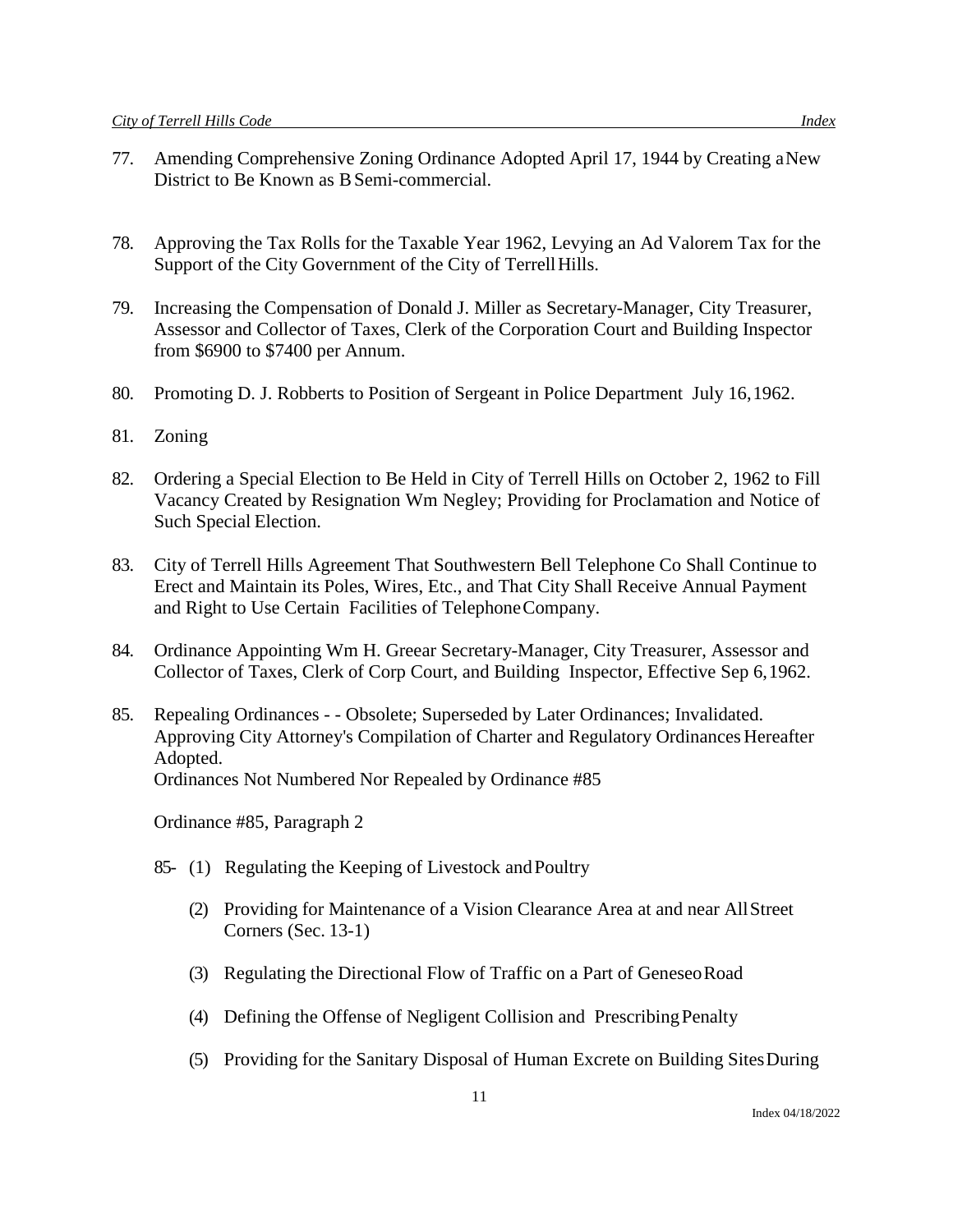**Construction** 

- (6) Prohibiting the Sale and Discharge of Fireworks, Torpedoes, Rockets, Etc.and Providing a Penalty (Sec. 7-1)
- (7) Defining Noise Nuisances and Providing a Penalty (Sec. 3-11 &9-2)
- (8) Prohibiting the Disposition of Water and Liquid Waste by Permitting to Drain from Private Property into Public Streets, Alleys and Ways (Sec.13-20)
- (9) Prohibiting the Entry or Intrusion upon Any Real Property Without Consent ofthe Owner and Providing a Penalty
- (10) Authorizing the Marshal and All Policemen to Make Arrests WithoutWarrant
- 86. Adopting a Uniform Building Code Regulating Erection, Construction, Etc. of Buildings or Structures in City of Terrell Hills, and Providing Penalties for Violations Thereof.
- 87. Canvassing Returns of Special Election Held Oct 2, 1962 to Elect Councilman forPlace No. 1; and Results Thereof.
- 88. Regulating Registration, Vaccination, License, Impoundment, Etc. of Animals Found Within Limits of Terrell Hills; Providing Procedures Therefor; Establishing Penalties for Violations Thereof; Repealing Ordinances in Conflict; and Declaring anEmergency.
- 89. Fixing Prima Facie Speed Limit in 500 Block of Charles Road at 15 Miles per Hour,and Providing for Erection of Signs Giving NoticeThereof.
- 90. Yield Right-of-way Signs at Morningside Drive & Merrie LaneIntersection.
- 91. Appointing Frank P. Christian Assistant City Attorney to Serve as Prosecutorin Corporation Court.
- 92. Making it an Offense to Cut the Curb or Paved Surface of Any Public Street Without Permit and Setting Permit Fee of \$25.00 and Penalty of Fine Not to Exceed \$200.00.(Sec. 13-21)
- 93. Designating Portion of Morningside Drive Between Merrie Lane and HarryWurzbach Highway as 1000 Block.
- 94. Accepting 10-ft. Sewer Easement on Lots 3 & 4, Block 21, C.B. 5742, Owned by RobertL. & Mary A. Darwall.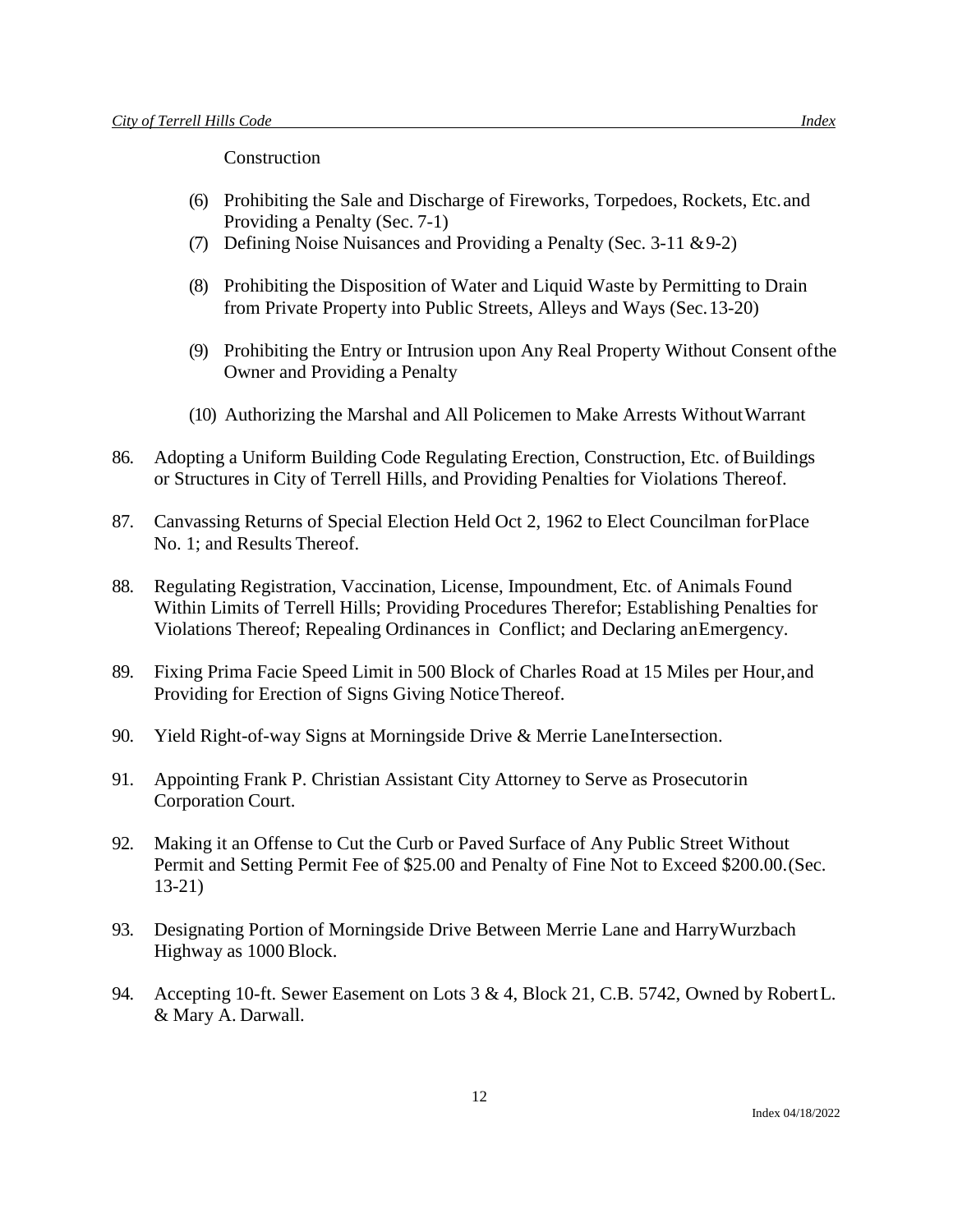- 95. General Election for Councilmen 3 and 4, April 2, 1963. Proclamation for General Election, April 2, 1963.
- 96. Adopting 1963 Budget.
- 97. Declaring All Territory Within the City Limits to Fire ZoneOne.
- 98. Granting a Franchise to the City of San Antonio for the Distribution of Gas and Electricity and Providing for the Payment of a Rental for the Use of Streets, Alleys,Etc.
- 99. Calling an Election on the \$350,000 Drainage Improvement Bonds.
- 100. Fixing Speed Limit on Newbury Terrace at 20 Mph.
- 101. Ordinance Canvassing Bond Issue Election Returns.
- 102. Canvassing Returns of General Election for Councilmen Places 3 and4.
- 103. Authorizing the Issuance of Drainage Improvement Bonds in the Amount of\$350,000.
- 104. Amendment to Zoning Ordinance No. 81.
- 105. Repealing Ordinance No. 60 and Appointing a City Marshal and a FireMarshal.
- 106. Making it an Offense to Park a Vehicle in Any Alley. (Sec.13-11)
- 107. Appointing Members to Board of Equalization.
- 108. Resignation of Thad C. Ziegler & Appointment of Gen. Reinhardt as Chairman to Boardof Adjustment.
- 109. Changing Portion of Stillwell Ave. To"Elmcourt"
- 110. Terminating Employment of T. T. Poston and Appointing Frank Joseph Masur, Jr.,as Patrolman in Police Dept.
- 111. Contract Between Broadway National Bank & City to Make Loans for1963.
- 112. Appointing Frank T. Drought CityEngineer.
- A Resolution Calling for Bids for Storm Drainage Improvement Program.
- 113. Approving the Tax Rolls for 1963.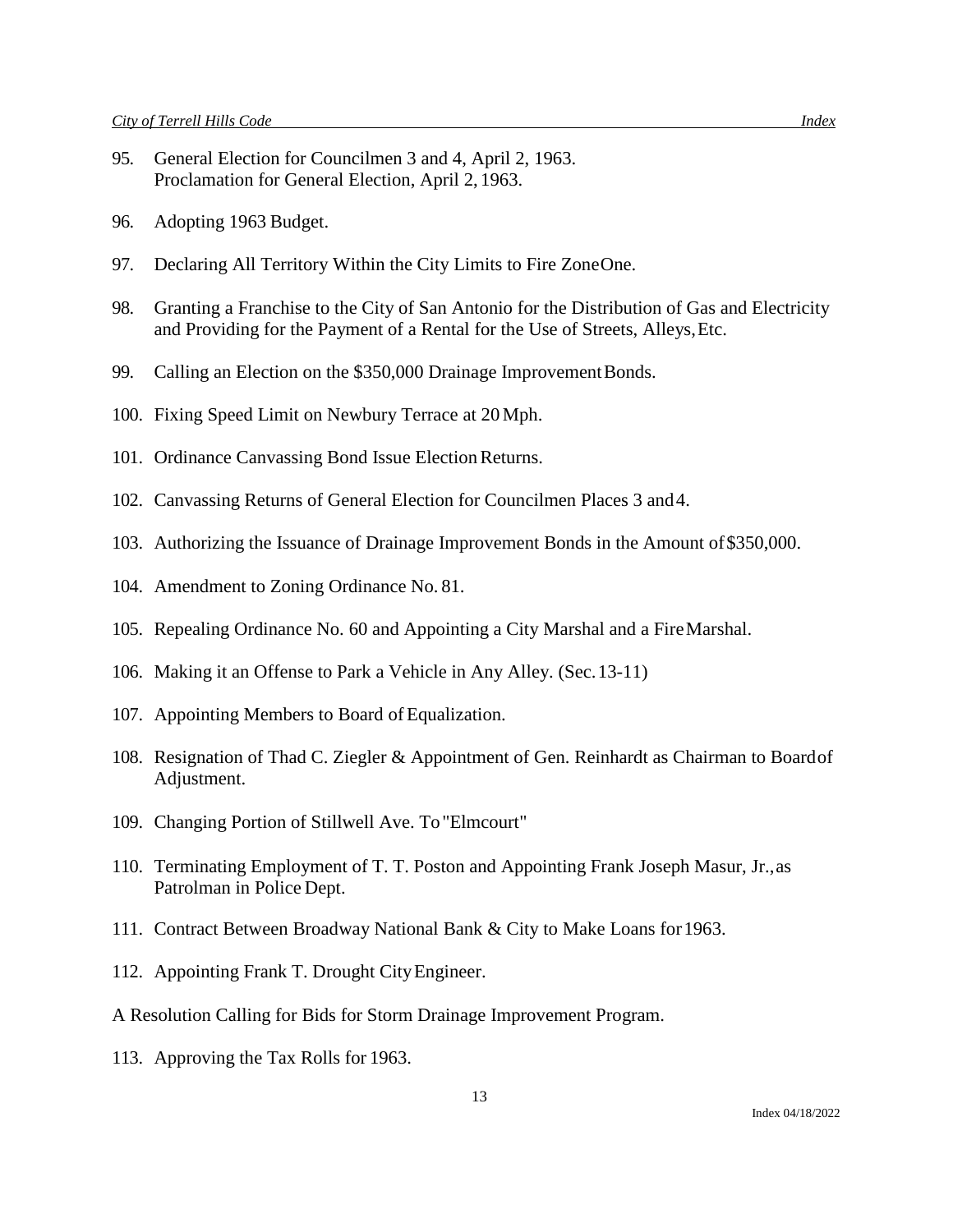- 114. Changing the Name of Verbena Road to CrossLane.
- 115. Erection of Stop Sign at Canterbury Hill and SheratonDrive.
- 116. Erection of Stop Sign at Elmcourt & EldonRoad.
- 117. Amending Ordinance No. 92 Relating to Street Cuts. (Sec.13-22)
- 118. Appointing Seagal V. Wheatley Assistant City Attorney to Serve asProsecutor
- 119. Yield Right-of-way Sign at Intersection of Auburn Place and AustinHighway.
- 120. Ordering a General Election April 7, 1964.

Proclamation and Notice of Election April 7, 1964.

- 121. Providing for Reduction in Rank of Police Sergeant D. J. Robberts and AppointingCharles Oelkers in His Place and Terminating Jim Massey and Hiring JamesMcDonald.
- 122. Electrical Code Ordinance.
- 123. Plumbing Code Ordinance.
- 124. Providing a New Base Pay for the Police & Fire DepartmentPersonnel.
- 125. Accepting Resignation of Clyde E. Johnson as Judge of CorporationCourt.
- 126. Adopting the 1964 Budget.
- 127. Amending Ordinance No. 84 Relating to Compensation of William H.Greear.
- 128. Canvassing Returns of General Election, Held April 7, 1964.
- 129. Fixing Speed Limit at 15 Mph on Alley from Newbury Terrace to S.Vandiver.
- 130. Deleting Stop Sign at Geneseo and Cross Lane and Making it a Yield Right-of-way.
- 131. Creating Contract Between Groos National Bank to Make Loans to theCity.
- 132. Terminating of Adolpho Reyes and Employing Charles Joseph Moreau asFireman.
- 133. Providing for Stop Signs at Ivy Lane and Edsel Parkway and CrestwoodDrive.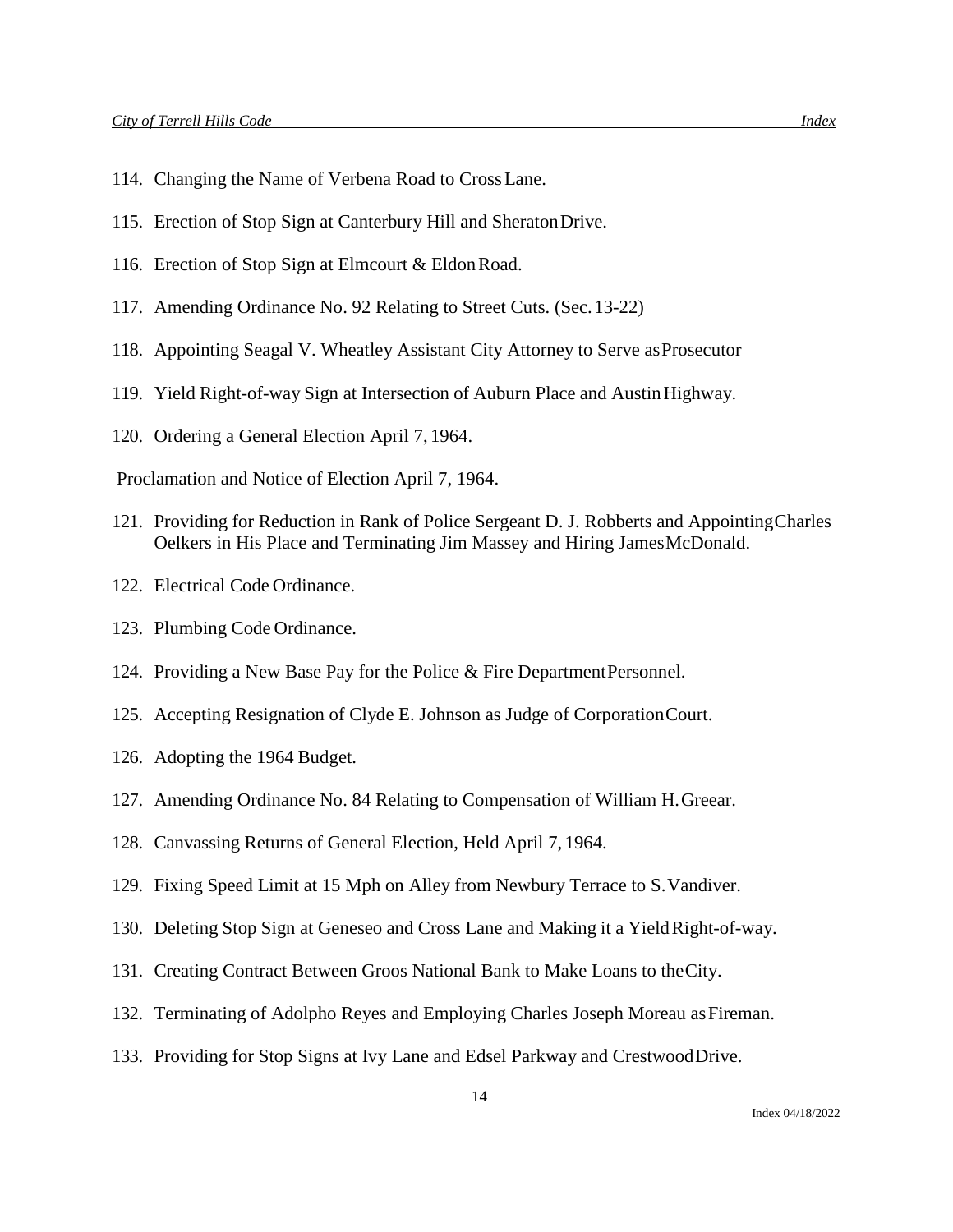- 134. Deleting the Requirement for Stop Signs at Ivy Lane & Crestwood &Edsel.
- 135. Appointing Members to the Board of Equalization.
- 136. Fixing Speed Limit at 20 Miles per Hour on AuburnPlace.
- 137. Approving Tax Rolls for 1964.
- 138. Terminating of James McDonald and Dick J. Robberts asPatrolmen.
- 139. Requiring Swimming Pools to Be Enclosed. (Sec. 11-2)
- A Resolution Calling for Bids for Street Improvements
- 140. Authorizing No Parking Zone on Merrie Lane
- 141. Adopting Five-day Work Week for Police, with Pay Increase for PoliceChief
- 142. Accepting \$35,194.50 Bid of Meader Construction Co. To Perform StreetImprovements
- 143. Adopting a 30 Mile per Hour Speed Limit for the City
- 144. Designating Certain Listed Street Intersections as StopIntersections.
- 145. Adopting Budget for 1965
- 146. Ordering a General Election April 6, 1965.

Proclamation and Notice of Election April 6, 1965.

- 147. Creating Contracting Between Groos National Bank to Make Loans to theCity.
- 148. Canvassing Returns of General Election, Held April 6, 1965.
- 149. Appointing Members to the Board of Equalization for 1965.
- 150. Terminating of Frank Masur, Jr. and Employing Jacob Otto Banspach asPatrolman.
- 151. Appointing Paul Casseb and Howard Murphy to Airport ZoningBoard
- 152. Appointing Frank Moss as Temporary PoliceOfficer.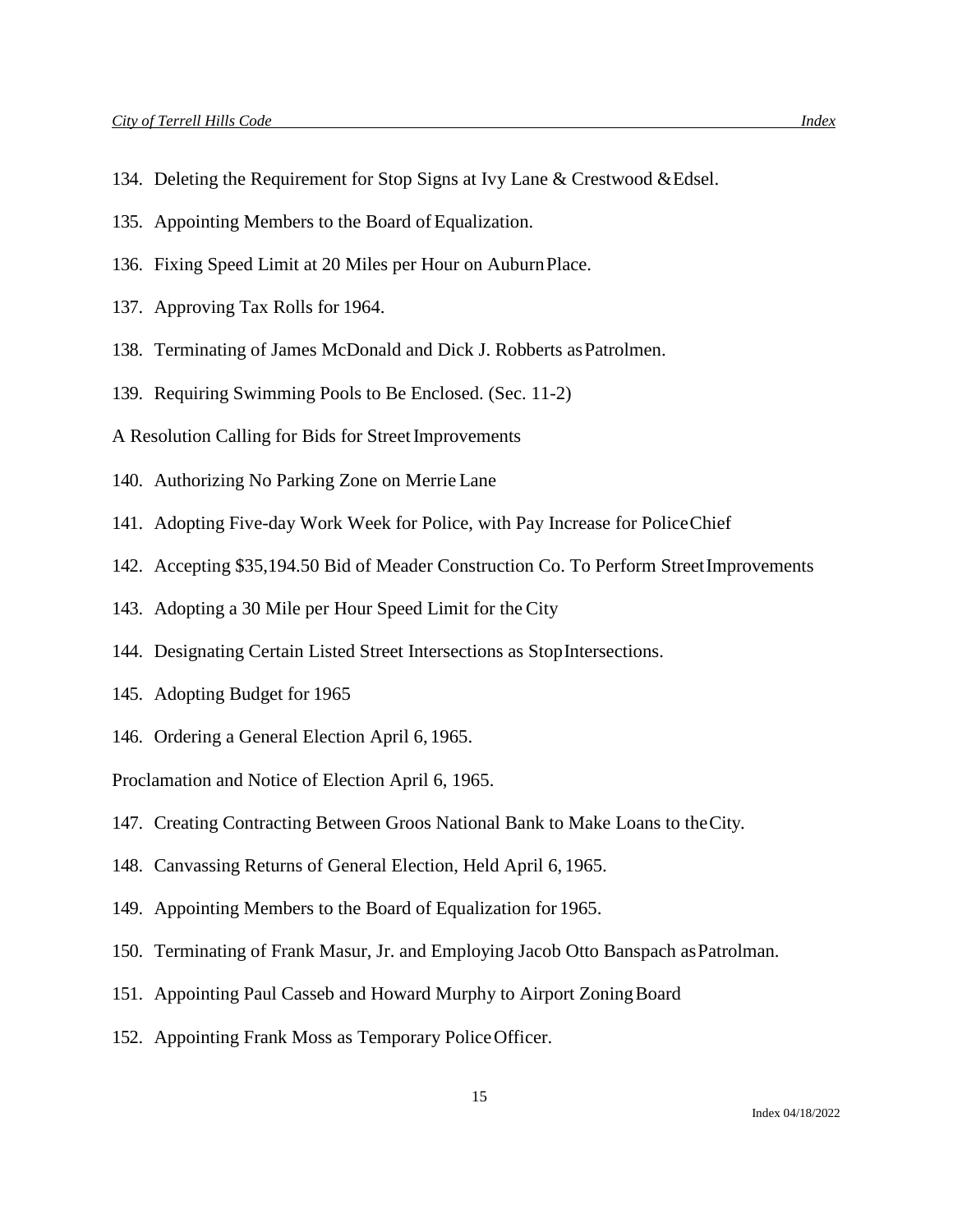- 153. Amending Ordinance No. 41, Providing for Erection of Yield Right-of-waySigns
- 154. Accepting Resignation of Gen. Reinhardt from Board of Adjust and AppointingWalter Buzzini as Chairman in His Stead
- 155. Approving the Tax Rolls for Taxable Year 1965.

156. Terminating of Jacob Otto Banspach, and Employing Joseph Alfred Rosales, Jr. as Patrolman

- 157. Control of Vehicle Parking (Sec. 13-37)
- 158. Amending Zoning Ordinance No. 81 (Schools andChurches)
- 159. Amending Ordinance No. 60, Providing for Six PoliceOfficers
- 160. Appointing Clifford H. Whitcomb as PoliceOfficer
- 161. Appointing Robert H. Shelton as Police Officer
- 162. Abandoning of Drainage Canal on the W 10' of E. 27 ½' of Lots 17 & 38, Block 1, CB 4054 (300 Block of Garraty)
- 163. Amending Ordinance No. 41 Erection of "Yield" Right-of-way Signs atMorningside Drive and Merrie Lane.
- 164. Providing for Sale at Public Auction of Abandoned, Stolen, Lost or MisplacedPersonal Property Which Is Unclaimed for SixtyDays

165. Vacating the Unused Portion of Platted Alleyway Between Lots 53 and 69,Burr Subdivision

- 166. Appointing Fred C. Lepick, Jr. Judge of the Corporation Court, Appointing A. J. Lewis, Jr. and Henry W. Sebesta, Jr. as Assistant CityAttorneys
- 167. Terminating of T. H. Lacey as Chief of Police, Robert H. Shelton and Raymond R. Barton as Patrolmen; Appointing Charles R. Oelkers as Acting Chief of Police, Henry H. Alexander, Jr. and Harlow D. Hibner as Patrolmen
- 168. Authorizing Sale to Ralph S. Rowntree Three Feet of Land on EldonRoad
- 169. Appointing Albert R. Baker as PoliceOfficer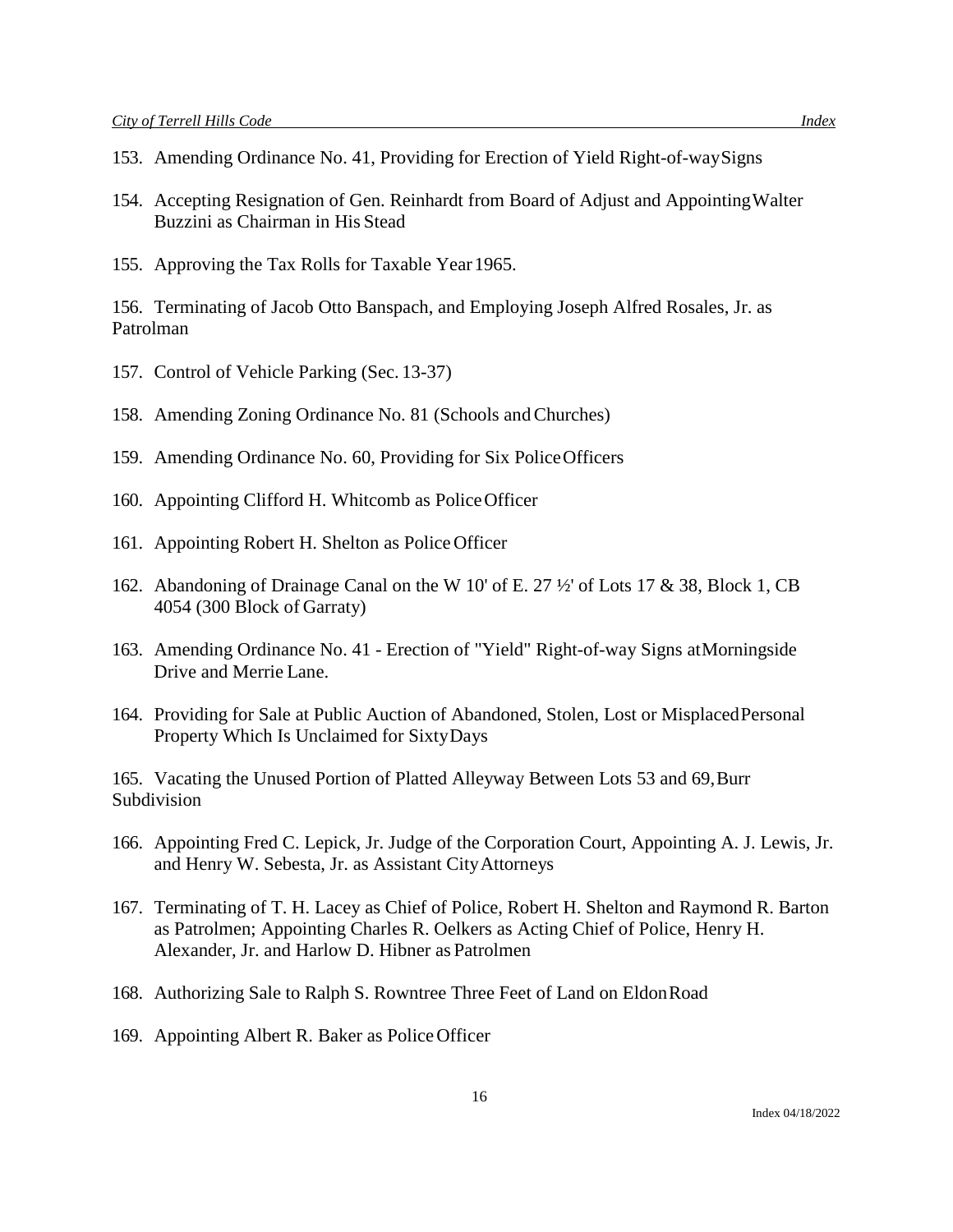- 170. Amending Ordinance No. 159, Providing for Seven PoliceOfficers
- 171. Ordering a General Election April 5, 1966.

Proclamation and Notice of Election April 5, 1966.

- 172. Appointing Charles R. Oelkers as Chief of Police; H. H. Rother as PoliceSergeant; William Josephus Jackson as Patrolman
- 173. Authorizing Participation by City in Bexar County Regional Planning Commission; Ratifying Payment of Sum of \$118.00 as First AnnualDues
- 174. Amending Ordinance No. 143, Determining Speed Limit to Include Thirty-five (35)Miles per Hour on Austin Highway
- 175. Terminating Employment of Henry H. Alexander, Jr., PoliceOfficer
- 176. Approving 1966 Budget
- 177. Amending Ordinance No. 143, Approving 35 Mph Speed Limit, Austin Highway
- 178. Amending Ordinance No. 140, No Parking, 700 Block TerrellRoad
- 179. Canvassing 1966 Election
- 180. Appointing Depository for 1966
- 181. Appointing New Members to Board of Adjustment
- 182. Making it an Offense to Accelerate a Motor Vehicle upon a PublicStreet
- 183. Providing for Sale of Abandoned Automobiles and Perishable PersonalProperty
- 184. Appointing Arthur Buzzini to Planning and ZoningCommission
- 185. Appointing W. R. Caton as Patrolman
- 186. Setting Overall Speed Limit of 30 Miles per Hour
- 187. Appointing Members to Board of Equalization
- 188. Approving Tax Rolls for 1966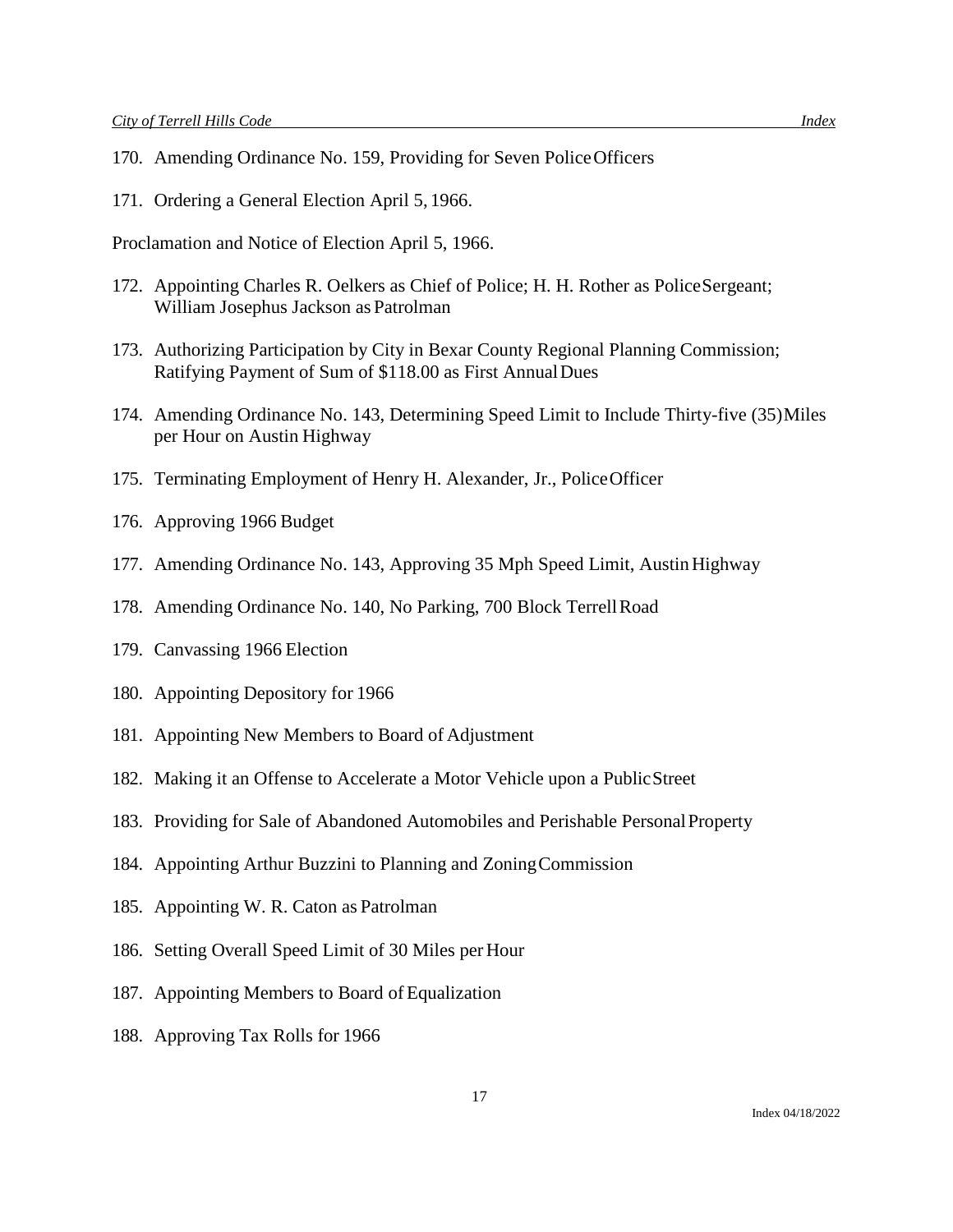- 189. Appointing Seagal V. Wheatley and A. J. Lewis, Jr. as Judges and Nolan Welmakerand Richard B. Moore as Assistant City Attorneys in the CorporationCourt.
- 190. Terminating Albert R. Baker, Robert Caton and Hiring Reinhart S. Schwartz and William Johnston Lewis as Patrolmen.
- 191. Ordering Special Election, August 23, 1966. Proclamation and Notice of SuchSpecial Election.
- 192. Amending Ordinance No. 41, to Require "Stop" Signs at Intersection of Exeter Roadand Canterbury Hill
- 193. Amending Ordinance No. 41, to Require "Stop" Signs at Intersection of S. Vandiverand Canterbury Hill
- 194. Appointing New Member to Board of Adjustment
- 195. Designating Change of Addresses: 319 and 317 Elizabeth Road
- 196. Appointing H. H. Rother as ActingChief-of-Police
- 197. Appointing Depository for 1967
- 198. Appointing H. H. Rother as Chief-of-Police, Joseph Rosales as Sergeant, O. H. Dawson, Patrolman
- 199. Ordering a General Election April 4, 1967.

Proclamation and Notice of Election April 4, 1967

- 200. Approving Contract with San Antonio for Sewage Treatment andTransportation
- 201. Approving Contract with Water Works Board of Trustees for Collection of SewerCharges. (Sec. 4-11)
- 202. Terminating Employment of Grady K. Humphres, Hiring of James A.Crim
- 203. Canvassing Returns of General Election, April 4, 1967
- 204. Appointing Members to Board of Equalization
- 205. Terminating Employment of 0. H. Dawson, Hiring of James DavidHuffman
- 206. Appointing Judson H. Phelps, Jr. as Assistant CityAttorney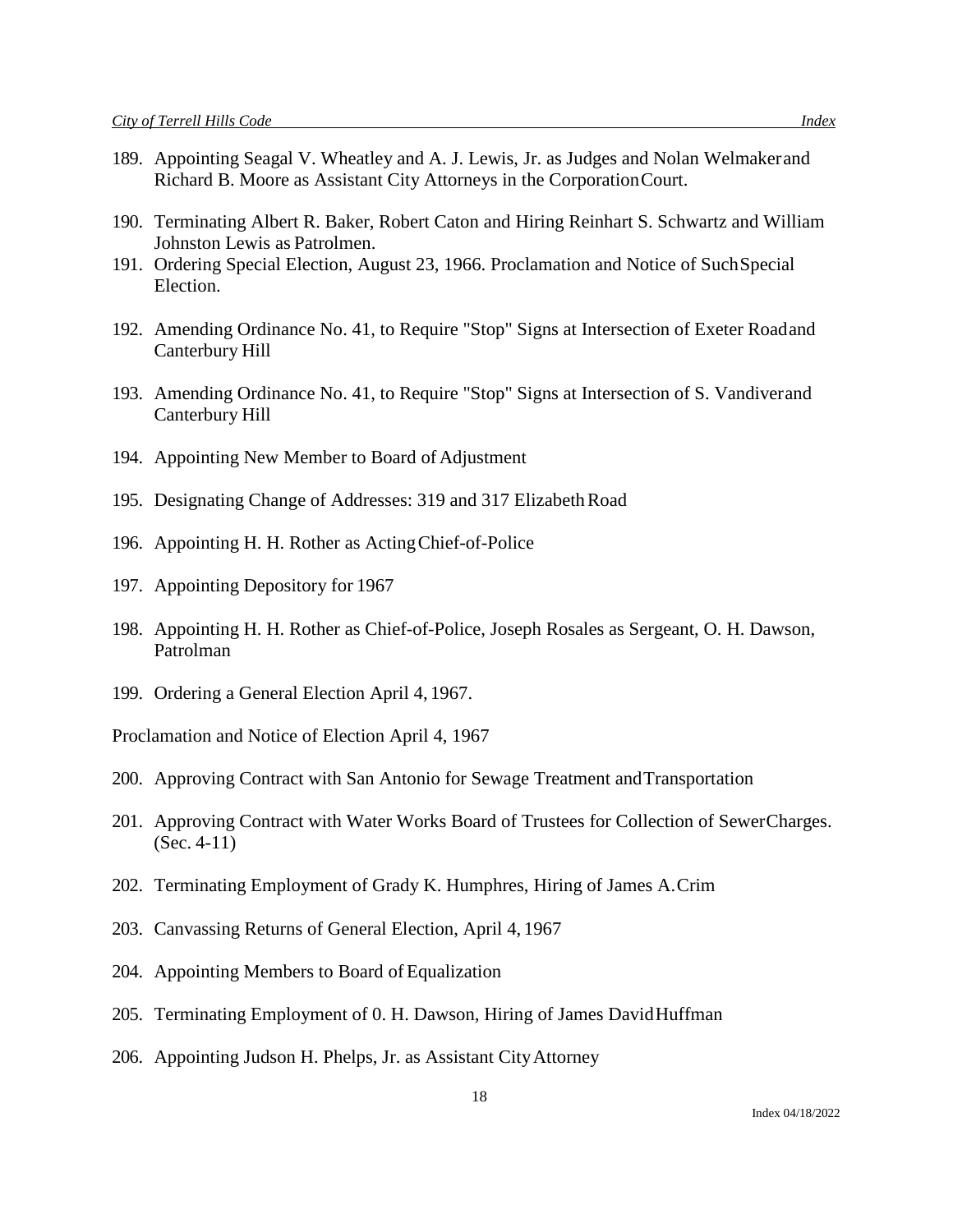- 207. Approving Tax Rolls for 1967.
- 208. Approving Contract with San Antonio for Ambulance Service.
- 209. Consolidating Ordinances No. 140 and 178, Making it an Offense to Park a Vehicle on Certain Stretches of Merrie Lane and Terrell Road.
- 210. Amending Existing Ordinances Relating to Compensation of Employees of theCity.
- 211. Appointing William J. Matthiessen as FireMarshal.
- 212. Terminating Employment of Oscar Jo Reitzer as Fire Chief: Appointing Arnold G. Rose as Acting Fire Chief
- 213. Appointing Roy Lee Lacey to Vacancy in the Fire Department Created byVacancy
- 214. Calling a Special Election to Be Held on December 27, 1967, on the Question ofthe Adoption of a One Percent (1%) Sales and Use Tax Within theCity.
- 215. Appointing John H. Goranflo as Acting Fire Captain in the FireDepartment.
- 216. Accepting Resignation of Seagel V. Wheatley as Judge of the Corporation Courtand Appointing Henry B. Sebesta Judge of the CorporationCourt
- 217. Terminating Employment of Roy Lee Lacey as Fireman and Appointing Ewin S. Gladdin as Fireman
- 218. Adopting the Budget for 1968
- 219. Canvassing Returns of the Referendum on the One Percent Local Sales and Use Tax (Sec. 6-3)
- 220. Creating Contract Between Groos National Bank and City of TerrellHills
- 221. Ordering a General Election April 2, 1968

Proclamation and Notice of Election April 2, 1968

- 222. Terminating Employment of Ewin S. Gladden as Fireman and Appointing WayneLee Schwartz as Fireman
- 223. Terminating Employment of Joseph A. Rosales, Jr. as Sergeant ofPolice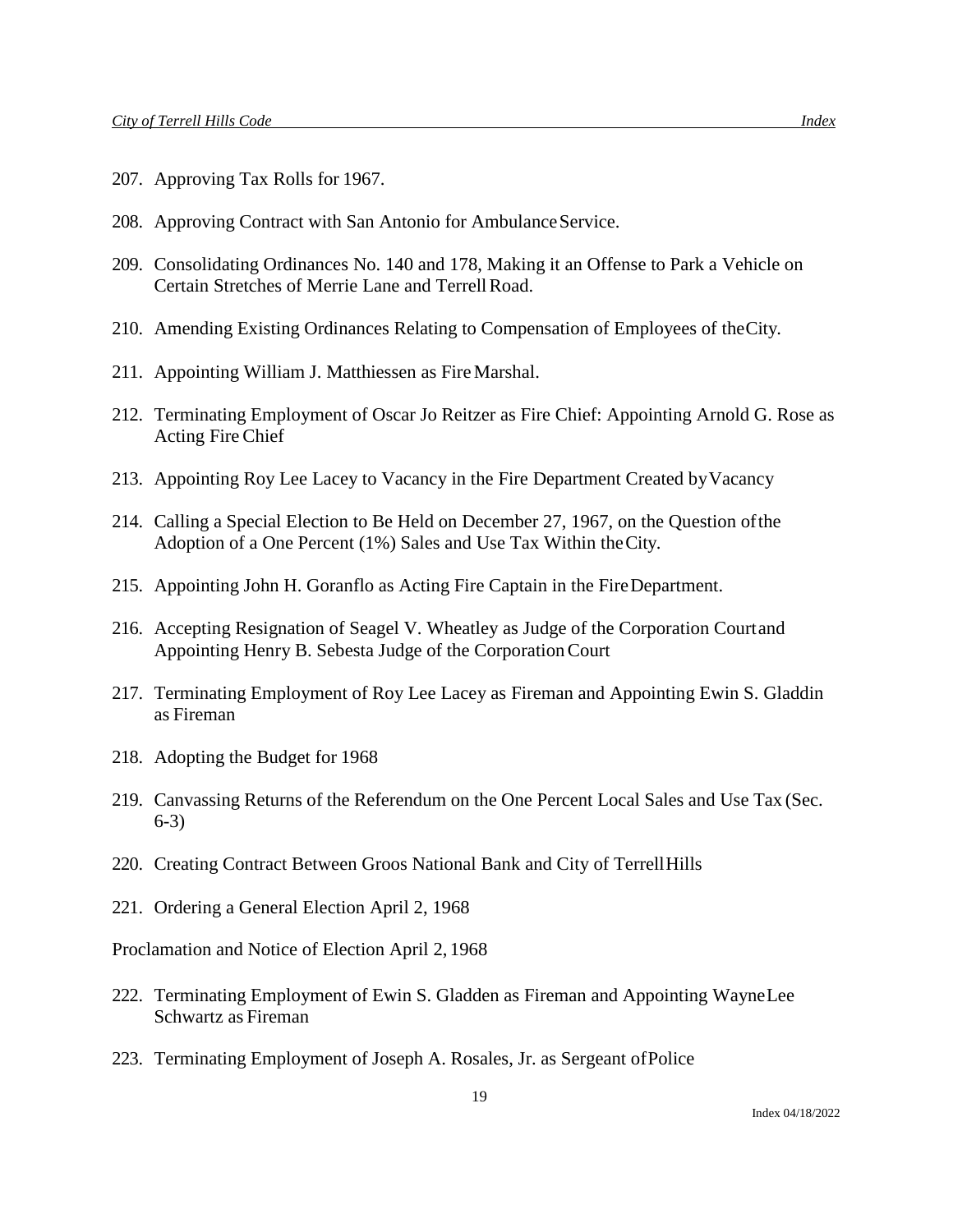- 224. Permitting Lodging Accommodations to Be Rented in the City DuringHemisfair
- 225. Amending Ordinance No. 41, to Require Yield Right-of-way Sign at Eventide Driveand Morningside Drive
- 226. Appointing Gaylon Wayne Pierce to Vacancy in the Police Department Created by Vacancy
- 227. Canvassing Returns of the General Election, April 2, 1968
- 228. Defining Civil Emergency and Curfew, Authorizing Proclamation of Civil Emergency (Sec. 5-2)
- 229. Appointing Richard W. Harris as Assistant CityAttorney
- 230. Appointing Ernest Emery Sellers to Vacancy in the Police Department Created by Resignation of Gaylon WaynePierce.
- 231. Appointing Members to Board of Equalization
- 232. Amending Existing Ordinances Relating to Compensation of Employees ofCity
- 233. Approving Tax Rolls for 1968.
- 234. Appointing Paul E. Mueller to Vacancy in the Police Department Created by Resignation of William Johnston Lewis
- 235. Payment of Filing Fee for Hearings
- 236. Providing for Appointment of ReservePatrolmen
- 237. Appointing Ewin S. Gladden as Reserve Patrolman
- 238. Amending Ordinance No. 41: Delete "Yield" Signs and Require "Stop"Signs.
- 239. Adopting 1969 Budget
- 240. Contract with Groos National Bank as Depository for 1969
- 241. Appointing Roland Reginald Davis to Vacancy in FireDepartment
- 242. Appointing Benjamin Joseph Hughey to Vacancy in FireDepartment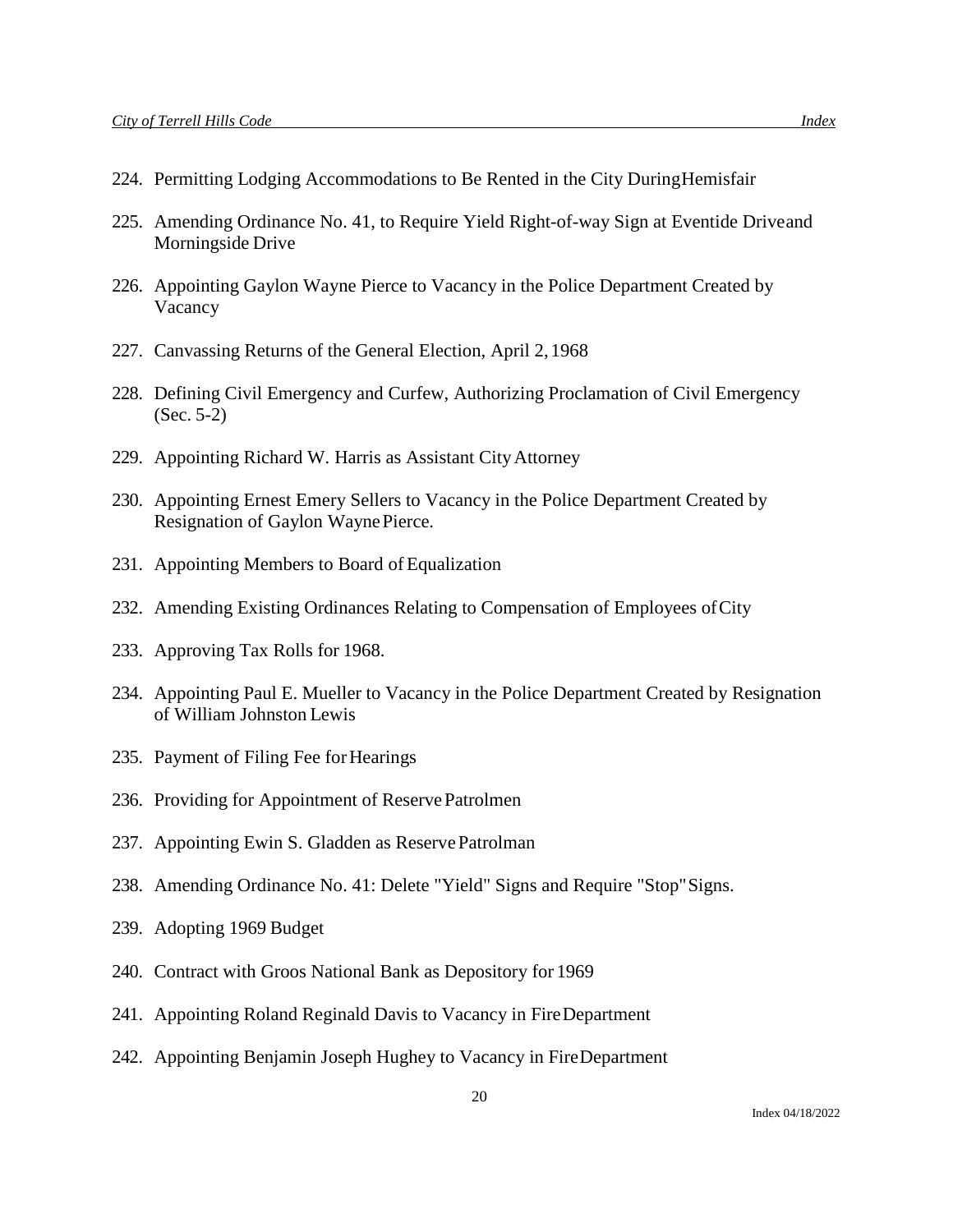- 243. Ordering a General Election April 1, 1969 Proclamation and Notice of Election April1, 1969
- 244. Accepting Resignation of Carl G. Schenken as City Marshal and Appointing Lester Jo Ferguson as City Marshal

Resolution: Authorizing Mayor to Execute Contract Between Cities

- 245. Canvassing Returns of the General Election, April 1, 1969.
- 246. Terminating Employment of Albert F. Elmer as Fireman.
- 247. Appointing Members of the Board of Equalization
- 248. Appointing B. J. Chilcutt and W. A. Jeffers, Jr. as Assistant CityAttorneys
- 249. Approving Agreement Between State of Texas and City of Terrell Hills (Austin Hwy)(Sec. 13-30)
- 250. Appointing Timothy Dale Emilienburg as Fireman
- Resolution: Authorizing Amendment to 1969Budget
- 251. Approving Tax Rolls for 1969
- 252. Reduction in Rank of Police Sergeant H. D. Hibner
- 253. Accepting Resignation of Harlow Do Hibner, Police Officer and Appointing MarioE. Jimenez as Police Officer
- 254. Manifesting a Franchise with the City Water Board (Sec.4-15)
- 255. Amending Existing Ordinances Relating to Compensation of CityEmployees.
- 256. Agreement in Connection with Air PollutionControl
- 257. Amending Ordinance No. 41, Erecting Stop Signs at Marion &Arcadia
- 258. Appointing Paul E. Mueller as Acting Sergeant of Police
- 259. Appointing Peter Herff, III as Assistant CityAttorney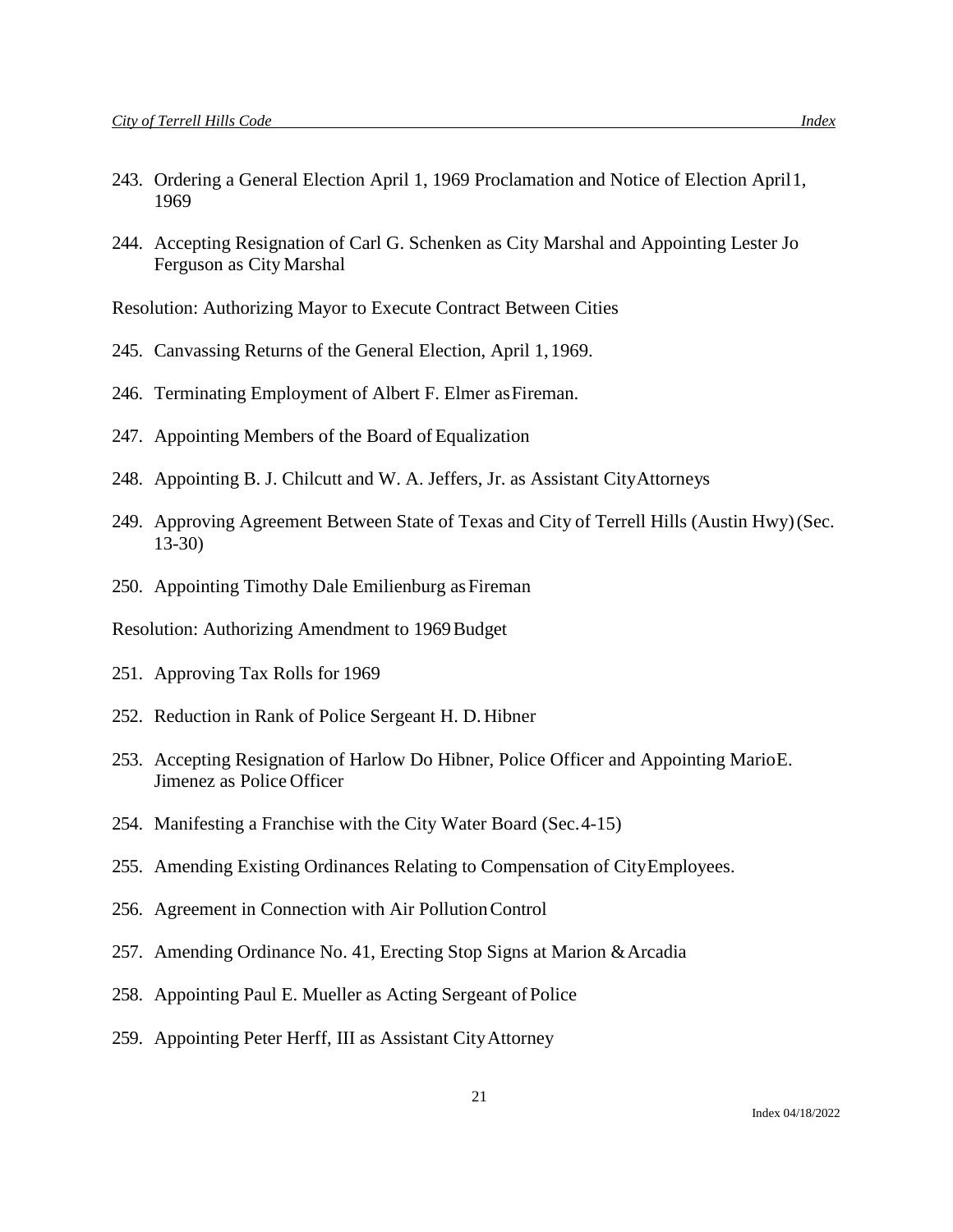- 260. Amending Zoning Ordinance No. 81, to Correct Definition of"Family"
- 261. Authorizing Contract Between Sheriff of Bexar County and Terrell Hills -Prisoners
- 262. Adopting 1970 Budget
- 263. Contract with Groos National Bank as Depository for 1970
- 264. Consolidating Ordinances No. 140, 178, and 209, Making it an Offense to Park a Vehicle on Certain Stretches of Merrie Lane
- 265. Ordering a General Election April 7, 1970
- Proclamation and Notice of Election, April 7, 1970
- 266. Amending Ordinance No. 186
- 267. Basic Yield-right-of-way Intersections, Amending Ordinances 41, 119, 130, 225, 153,163, 192, 193, 238
- 268. Basic Stop Intersections, Amending Ordinances #153,163,192,193,238,257.
- 269. Canvassing Returns of General Election 1970
- 270. Terminating Employment of Albert F. Maspero; Appointment of Donald Lynn Dobsonto Fire Department
- 271. Inter-local Assistance by Police Officers to Other Agencies (Sec.5-1)
- 272. Adopting Rules Governing Planning and Zoning Commission (Sec.14-2)
- 273. Appointing Members to the Planning and Zoning Commission
- 274. Approving Tax Rolls for 1970
- 275. Appointing Members to the Board of Equalization
- 276. Amending Existing Ordinances Relating to Compensation of CityEmployees.
- 277. Accepting Resignation of James A. Crim, Patrolman and Appointing Donald Franklin Bias to Vacancy: Appointing Acting Sergeant to Sergeant Paul E.Mueller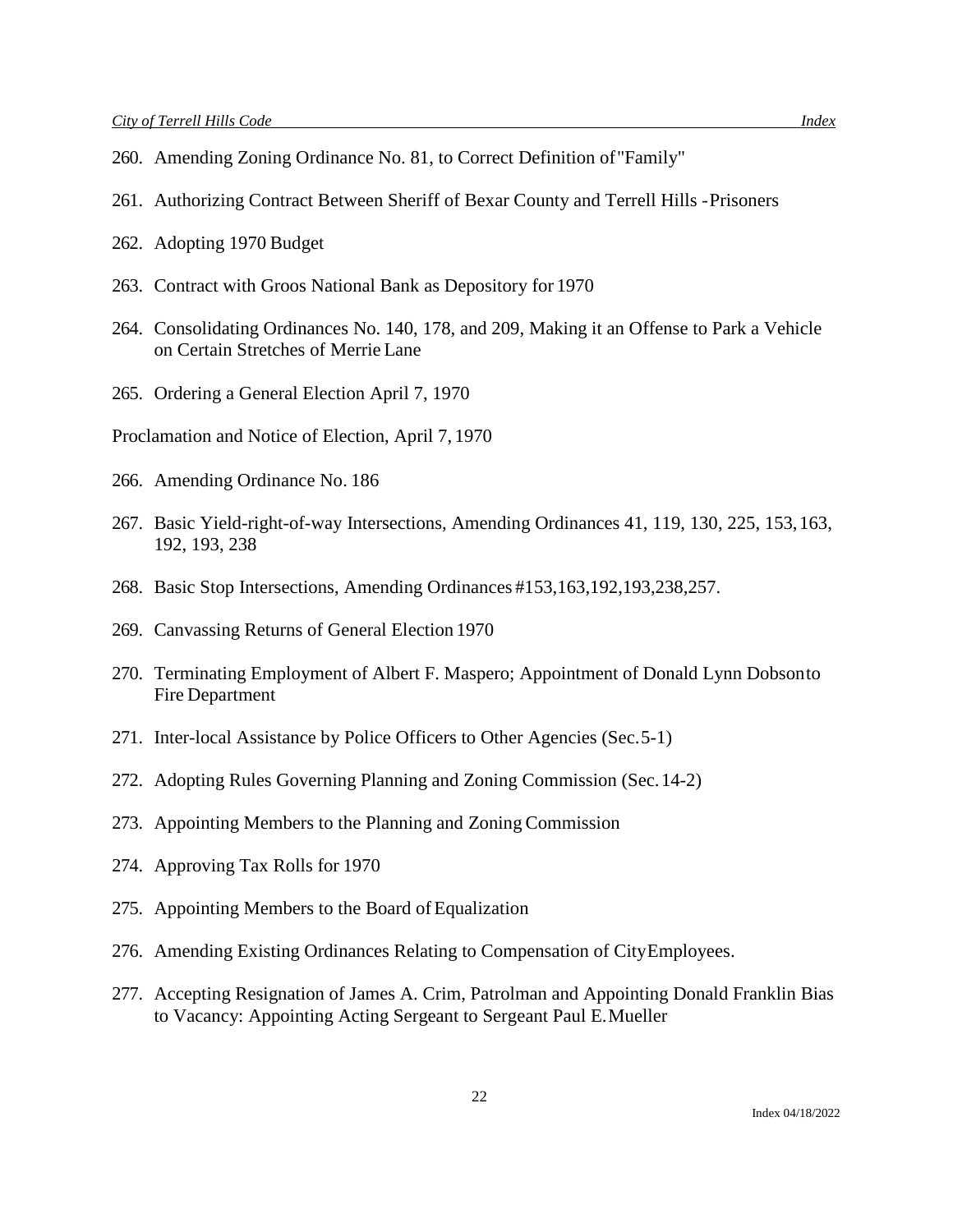- 278. Appointing Nolan F. Welmaker Judge of Municipal Court: Appointing James NealMartin as Assistant City Attorney
- 279. Making it Illegal to Park a Vehicle on a Stretch of SheratonDrive
- 280. Appointing Robert B. Thomas, III and Joe Meador as Assistant CityAttorneys
- 281. Contract with Alamo Heights National Bank as Depository for1971
- 282. Adopting Budget for 1971
- 283. Accepting Resignation of David Keedy, Appointing Dick Creamer HealthOfficer
- 284. Ordering a General Election April 6, 1971
- Proclamation and Notice of Election, April 7, 1971
- 285. Canvassing Returns of General Election 1971
- 286. Resignation of Patrolman Donald Bias, Appointment of Orrin T. Koole asPatrolman
- 287. Amending Ordinance No. 267, "Yield Right-of-Way", "Stop"Signs
- 288. Authorizing Issuance of Notices to Appear by Police Officers (Sec.10-2)
- 289. Appointing Members to Board of Equalization
- 290. Approving Tax Rolls for 1971.
- 291. Amending Ordinance #170, Providing for One Chief, One Captain, One Sergeant andFour Patrolmen in the Police Department
- 292. Accepting Resignation of Orrin Thomas Koole, PolicePatrolman.
- 293. Accepting Resignation of Paul Mueller, Police Captain; Appointing PoliceOfficers Richard A. Redwine and Robert C. Urbon
- 294. Appointing James David Huffman as Acting Captain: Appointing Reinhart S. Schwartzas Acting Sergeant.
- 295. Providing for a Penalty for Negligently Activating BurglarAlarm
- 296. Accepting Resignation of Ernest EmerySellers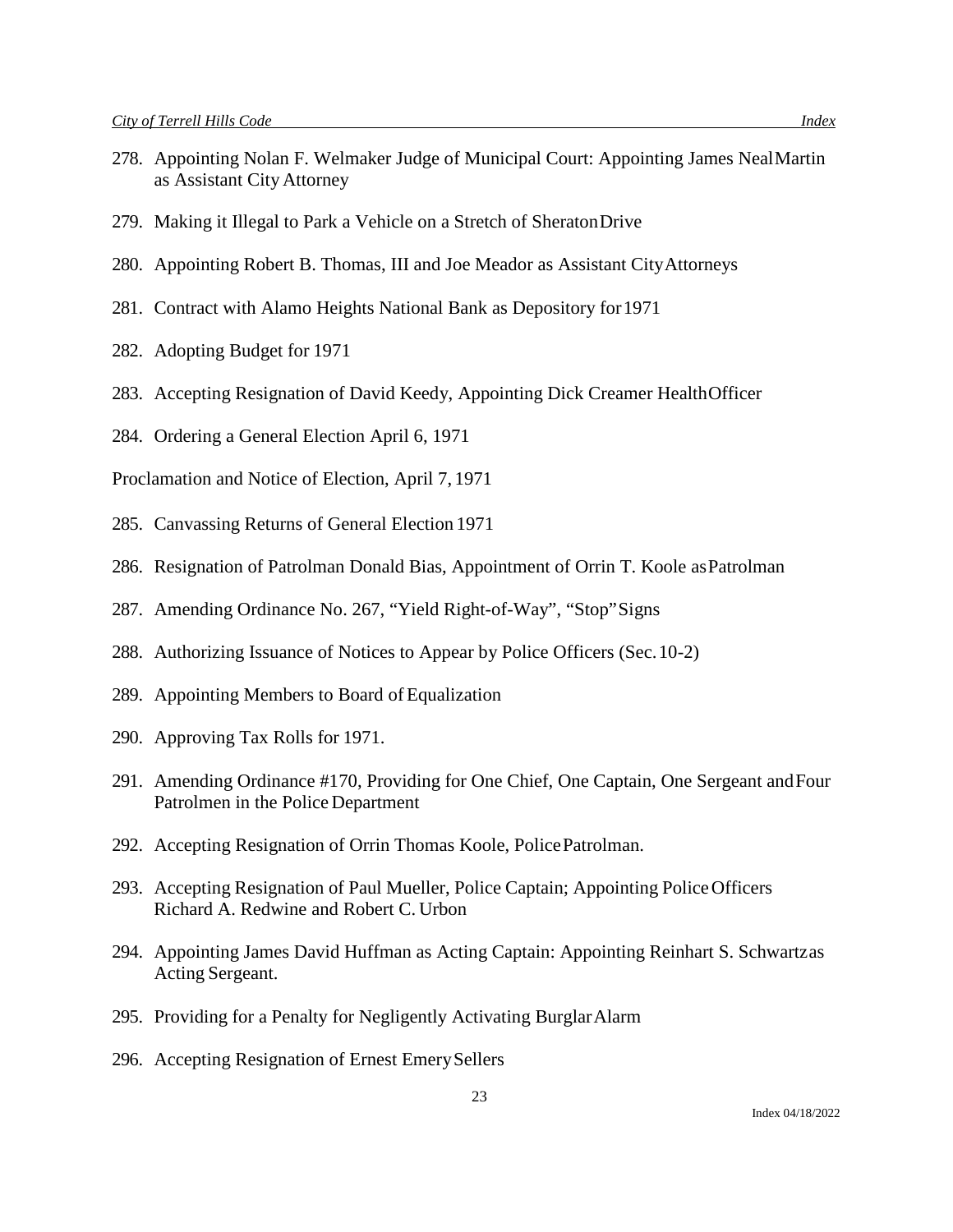- 297. Amending Ordinance No. 48, "Establishing Certain Holidays"
- 298. Appointing George T. Perryman toPatrolman
- 299. Establishing New Base Pay for CityEmployees
- 300. Resolution: Assuring Federal Insurance Administration, City of Terrell Hills Will Take Legislative Action to Maintain in Force Flood Insurance
- 301. Adopting 1972 Budget
- 302. Contract with Alamo Heights National Bank: 1972 -1973 Depository
- 303. Appointing Jack Bennett to Board of Adjustment
- 304. Appointing Reinhart Stefan Schwartz as Sergeant ofPolice
- 305. Ordering a General Election April 4, 1972
- Proclamation and Notice of Election, April 4, 1972
- 306. Revising Speed Limits in Terrell Hills. (Sec.12-1)
- 307. Canvassing Returns of Election on April 4, 1972
- 308. Amending Ordinance No. 264 Re: Parking on Merrie Lane and TerrellRoad
- 309. Amending Ordinance No. 268 Re: "Stop" Intersections
- 310. Accepting Resignation of George Perryman; Appointing Police Officer Raymond Napoleon Richard
- 311. Appointing Members to Board of Equalization
- 312. Establishing New Base Pay for CityEmployees
- 313. Approving Tax Rolls, 1972
- 314. Approving Contract with San Antonio for Sewage (Sec.4-10)
- 315. Providing for Control of Billboards (Sec. 11-3)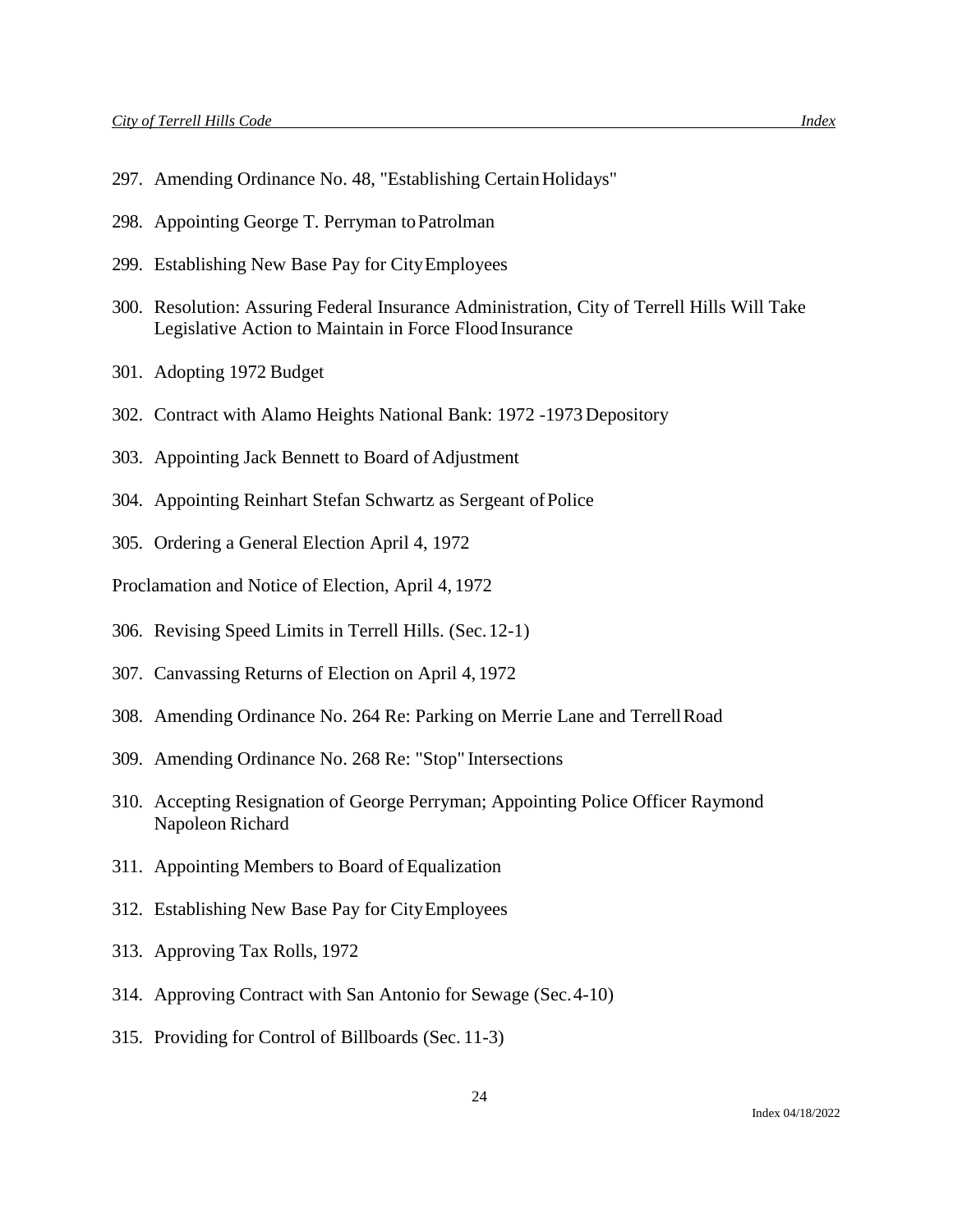- 316. A Resolution Concerning Construction in Areas of City Where There Is Danger of Flooding
- 317. Amending Ordinance No. 81 to Rezone Lot 29, Block 15, CB5848a
- 318. Accepting Resignation of Patrolman R. N. Richard; Appointing Patrolman Carl G.Phillips
- 319. Appointing Richard B. Moore asJudge
- 320. Amending Zoning Ordinance No. 81 to Rezone Property at 701 AustinHighway
- 321. A Resolution Opposing Enactment of Senate Bill #35 and House Bill #185
- 322. Ordering a General Election April 3, 1973

Proclamation and Notice of Election, April 3, 1973

- 323. Appointing Craig Maurice Mecke as Police Officer; Appointing Richard Clarence Eddyas Fireman, Accepting Resignation of Donald LynnDobson
- 324. Appointing John Books Lyman as PoliceOfficer
- 325. Amending Ordinance No. 287 Relating to Yield Signs and StopSigns
- 326. Canvassing Elections Returns of April 3, 1973
- 327. Creating Two Positions of Lieutenant in the FireDepartment
- 328. Amending Ordinance No. 112. Appointing Frank T. Drought Corporation as Deputy City Building Inspector, Appointing Howard W. Gaddis as CityEngineer
- 329. A Resolution: Supporting the Reserve Officer's TrainingCorps
- 330. Accepting Resignation of John B. Lyman; Discharge of Craig M. Mecke; of the Police Department
- 331. Accepting Resignation of Judge Neill Boldrick, Jr.; Appointment of Judge JudsonH. Phelps. Jr. - Judge of Municipal Court
- 332. Appointing Members to Board of Equalization for 1973
- 333. Approving Tax Roll for 1973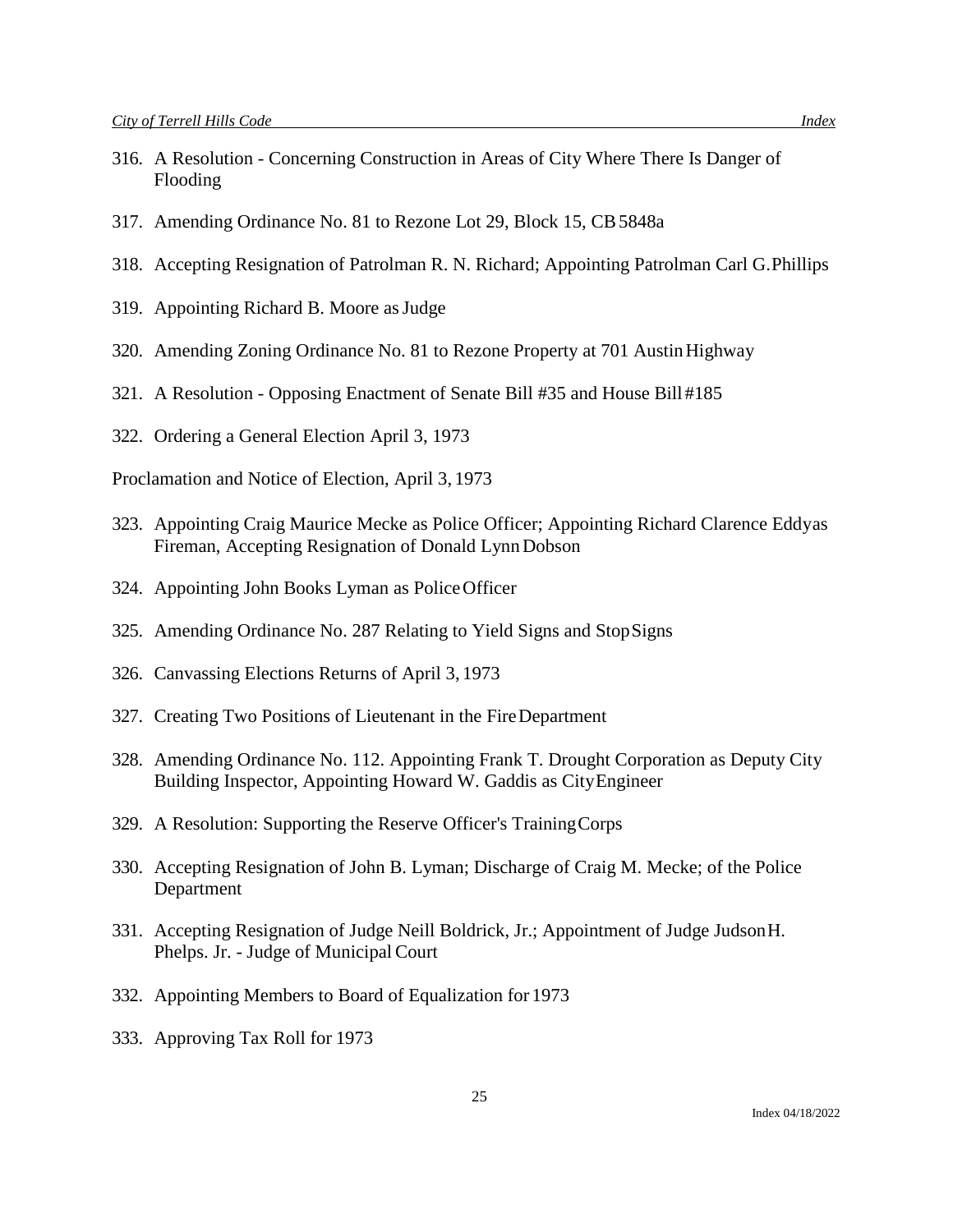- 334. A Resolution: Supporting the Principle of a Uniform Emergency TelephoneNumber
- 335. An Ordinance to Make it an Offense to Park a Vehicle on a Certain Stretch of Garraty Road. (1201 Garraty Rd)
- 336. Appointing Richard W, Harris Judge of the Municipal Court; Appointing C.Frederick Shannon, Jr., and Edgar M, Duncan as Prosecuting Attorneys to the MunicipalCourt,
- 337. Appointing L. Mitchell Rose to Vacancy Existing in the PoliceDepartment
- 338. Amending Existing Ordinances Relating to Compensation of Employees ofCity
- 339. Appointing James E. Ingram and Richard T. Haase,Attorneys
- 340. Accepting Resignation of Richard Clarence Eddy, Hiring John Henry GambleFire Department
- 341. Accepting Resignation of Henry Sebesta as Judge of Municipal Court and Appointment of Ben J. Chilcutt.
- 342. Creating Contract Between the Bank of San Antonio and the City of TerrellHills
- 343. Providing New Base Pay forEmployees
- 344. Authorizing Filing of Application for New Base RadioStation
- 345. Accepting Resignations of Police Captain James Huffman and Patrolman Richard Redwine; Effecting Discharge of Patrolman Robert Urbon; Appointing John A. Eardley and Merle L. Isley as Patrolmen in the PoliceDepartment
- 346. Appointing Reynolds N. Cate as Assistant City Attorney forProsecution
- 347. Approving Agreement Between San Antonio and Terrell Hills: Participation in Emergency Medical Service Plan
- 348. Appointing W. Lewis Hart as Member of the Board of Adjustment
- 349. Ordering General Election on April 2, 1974 Proclamation and Notice of Election on April 2, 1974
- 350. Ordering Special Election after Accepting Resignation of Stewart C. Johnson as Councilman, Place 4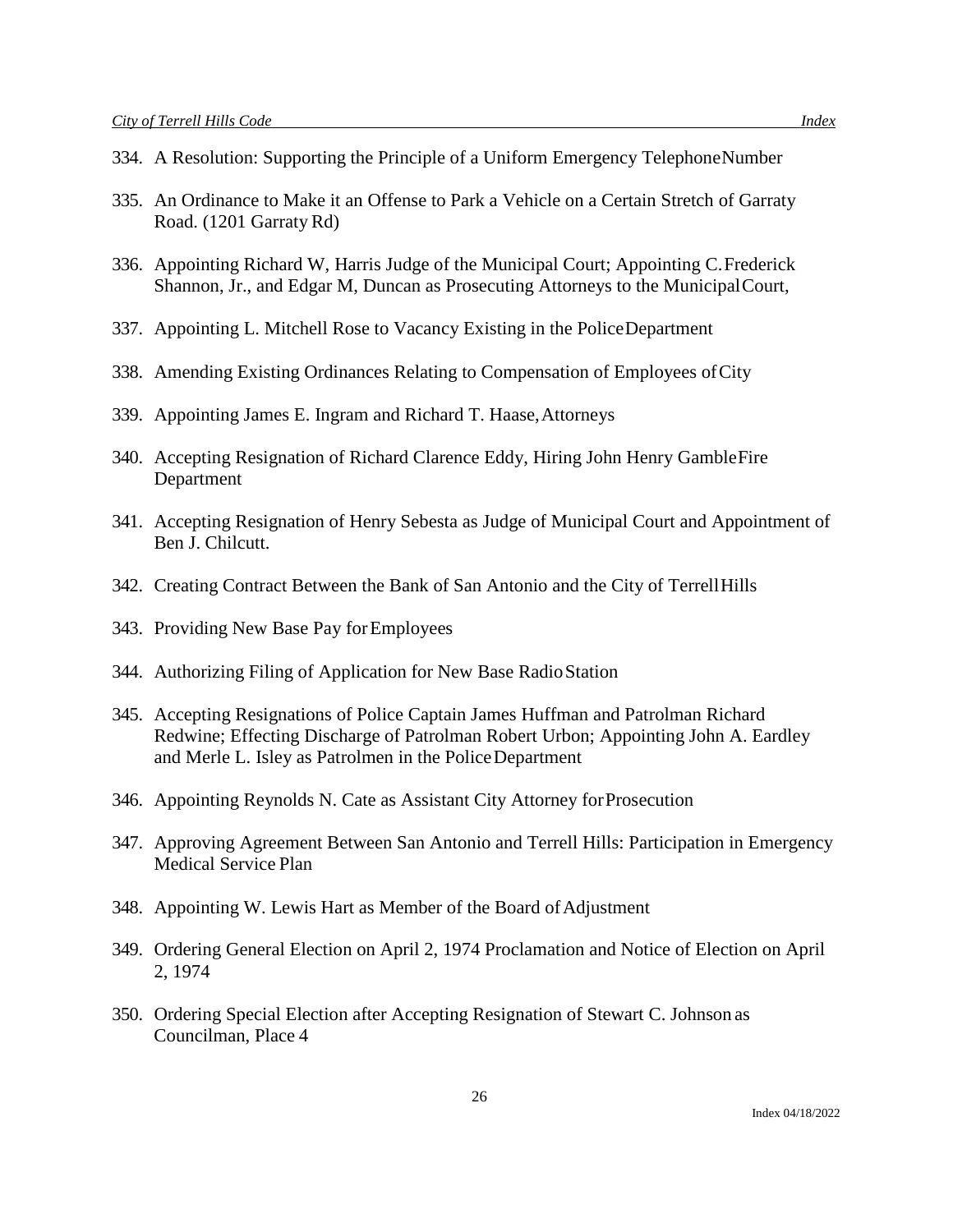- 352. Canvassing Returns of General Election, April 2, 1974
- 353. Appointing Reinhart S. Schwarts as Captain of Police Mario E. Jimenez as Sergeantof Police Carl G. Phillips as Corporal ofPolice
- 354. Accepting Resignation of Richard Moore as Judge of Municipal Court, Accepting Resignation of William A. Jeffers, Jr. as Prosecuting Attorney Appointing William A. Jeffers, Jr as Judge of Municipal Court. Accepting Resignation of Ben K. Wyatt, Member of Planning and Zoning Commission
- 355. Appointing Arthur S. Bennett as Member of Board of Adjustment
- 356. Appointing Board of Equalization for 1974
- 357. Approving Tax Rolls for 1974
- 358. Amending Contract with Bank of San Antonio
- 359. Prohibiting Parking of Commercial Type Vehicles Between Midnight and 5 A.M. (Sec.13- 12)
- 360. Appointing Richard Spengler to Vacancy Existing in FireDepartment
- 361. Appointing Peter Herff as Judge and Chilton Maverick as Prosecuting Attorney inHis Vacated Position.
- 362. Appointing San Antonio Bi-centennial Committee as Terrell HillsRepresentative
- 363. A Resolution: Intent to Participate, Major Crimes TaskForce
- 364. Providing New Base Pay for Employees:1-1-75
- 365. Amending Contract with Bank of San Antonio
- 365A. Ordering General Election on April 1, 1975
- Proclamation and Notice of Election on April 1, 1975
- 366. Selecting Federal Aid Urban SystemProjects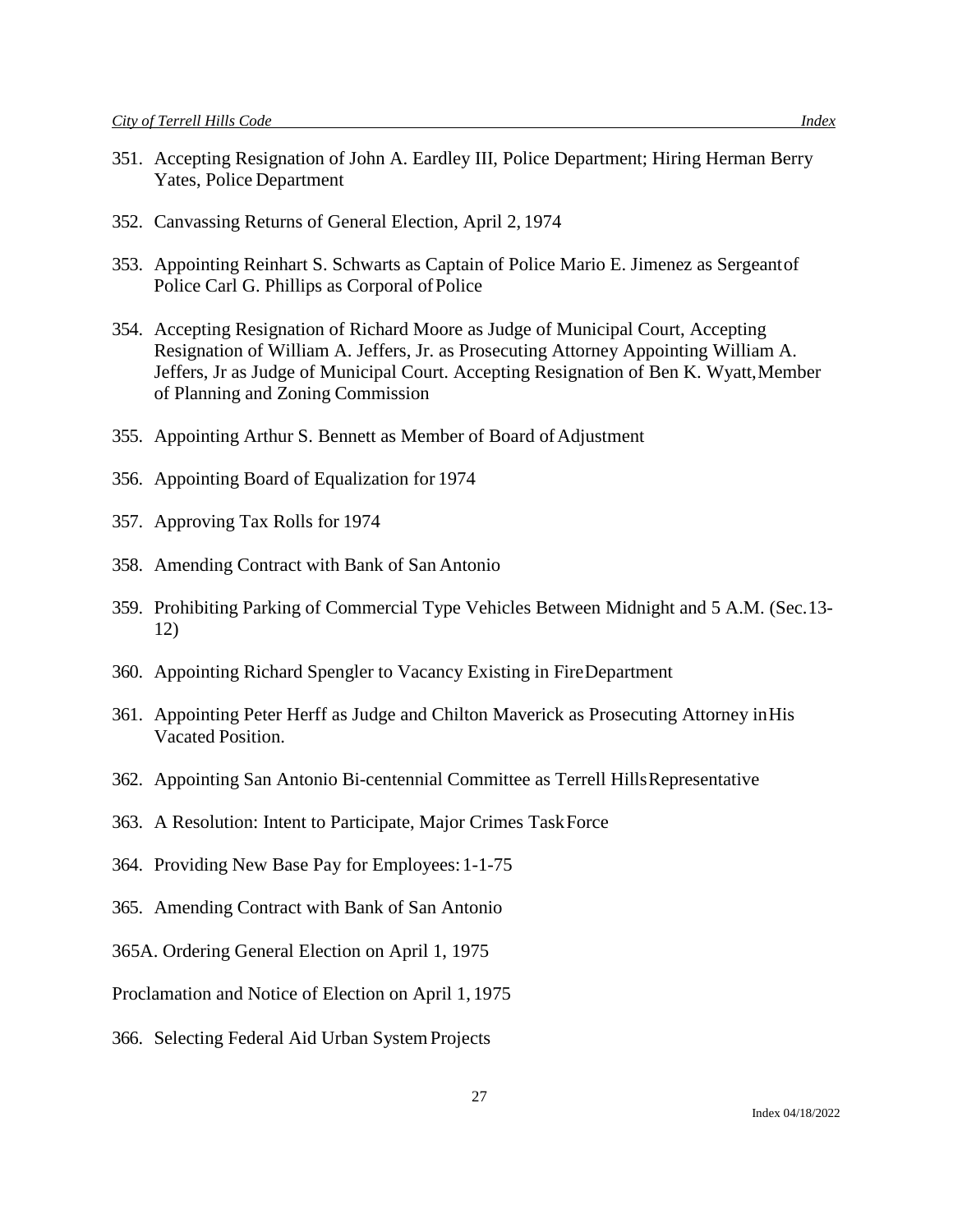- 367. Approving Agreement Between San Antonio and Terrell Hills: Continued Participation in Emergency Medical Service Plan
- 368. Amending Ordinance No. 295 to Include Penalty for Negligent FireAlarm
- 369. A Resolution: Obligating City to Pay \$363.50 for Walkie-talkies for P.D.
- 370. Canvassing Returns of General Election, April 1, 1975.
- 371. Appointing J. T. Saunders and Mrs. Peter J. Hennessey to Planning and ZoningAppointing Chandler Y. McClelland and Mrs. Asher McComb as Alternates to Board of Adjustment
- 372. Resolution: Declaring Intent of Terrell Hills to Join Other Governments, Purpose to Prepare and Implement Coordinated Waste Treatment ManagementPlan
- 373. Resolution: RE Health Service Area Designation in AACOGRegion
- 374. Accepting Resignation of Carl G. Phillips, Police Officer: Hiring James A. Crim asPolice **Officer**
- 375. Appointing Board of Equalization for 1975
- 376. Accepting Resignation of James N. Martin as Prosecuting Attorney: Appointing James N. Martin as Judge of Municipal Court
- 377. Appointing Ronald L. Rosenboom as Corporal of PoliceDepartment
- 378. Appointing Moulton Dowler Assistant ProsecutingAttorney
- 379. Approving Tax Rolls for 1975
- 380. Amending Contract with Bank of San Antonio
- 381. Accepting Resignation of Cpl. Ronald L. Rosenboom from Police Department; Appointing L, Mitchell Rose as Corporal of the Police Department; Appointing William Harold Turner as Police Officer in the Police Department, Accepting Resignation of Benjamin J. Hughey from the Fire Department
- 382. Appointing Alejandro Nino as Fireman
- 383. Amending Ordinance No. 264: No Parking on Parts of Merrie Lane and TerrellRoad
- 384. Accepting Resignation of Merle L. Isley: Appointing Michael M. Fulton as Assistant Prosecuting Attorney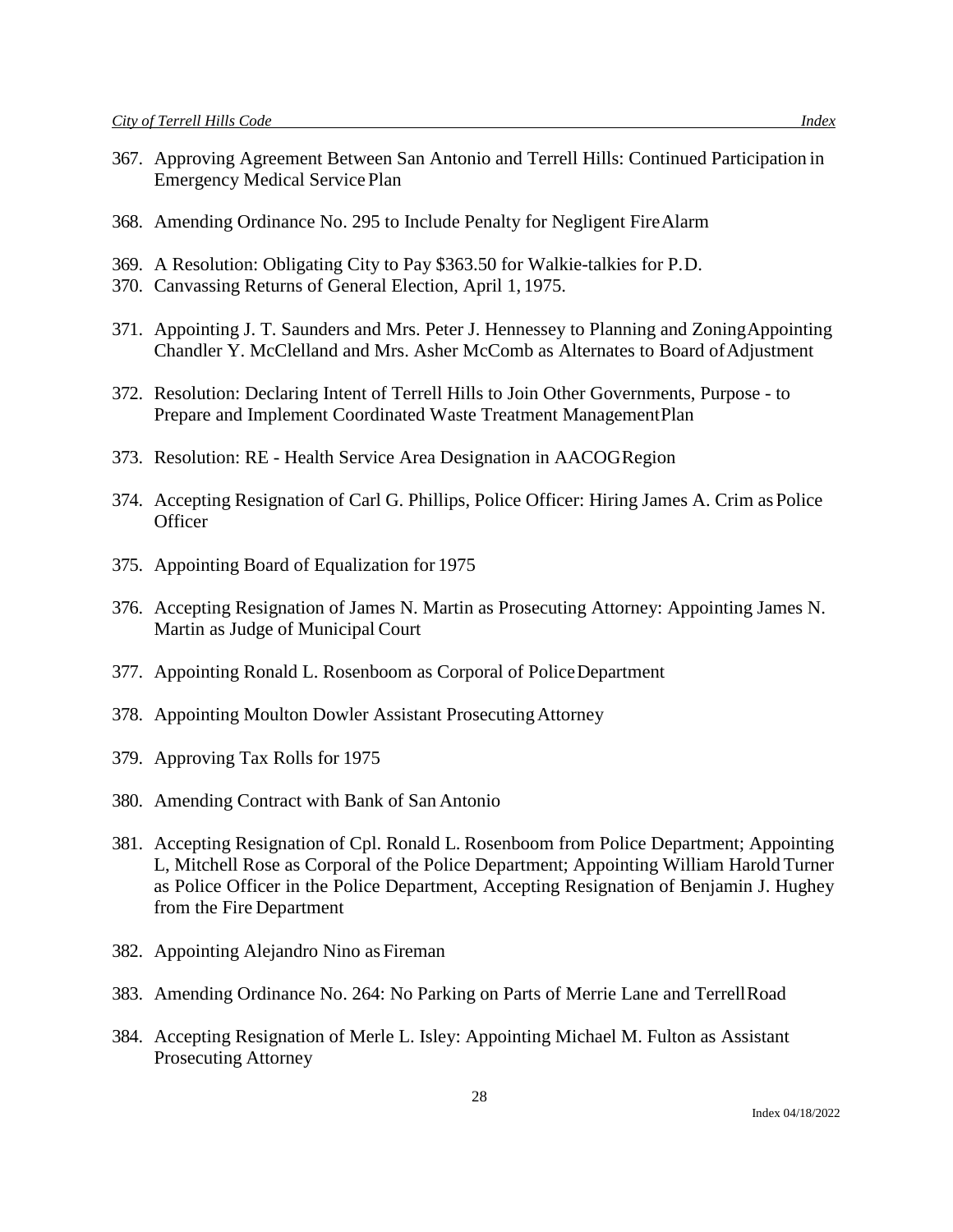- 385. Amending 1953 Ordinance Providing Social Security Coverage for Part TimeEmployees
- 386. Resolution for Mayor to Sign Application for Grant for Cost of StreetSigns
- 387. Contract with Bank of San Antonio
- 388. Resolution: Accepting Grant from AACOG for One PortableRadio.
- 389. Resolution: Authorizing Participation in Crime Prevention Project:-AACOG
- 390. Appointing Paul E. Mueller as PoliceOfficer
- 391. Resolution to Cooperation with Olmos Park Police Officers in Cases ofEmergency
- 392. Supporting the Location of the Solar Energy Research Institute in San AntonioArea
- 393. Approving Retirement of Werner Lange: Appointing Billy Joe Jackson, Jr. asFireman
- 394. Ordering General Election on April 3, 1976

Proclamation and Notice of Election on April 3, 1976

- 394a.Authorizing Participation with Alamo Heights & Olmos Park Fire Departments
- 395. Providing for Submission to Voters an Amendment to Charter to Authorize City toBorrow Money
- 396. Providing for Reciprocal Assistance Between Fire Departments of Terrell Hills, Alamo Heights, and Olmos Park
- 397. Amending Ordinance No. 267 Relating to "Yield Right-of-Way" Signs; ReplacingYield with Stop Sign at Intersection of Newbury Terrace and S. VandiverRd.
- 398. Canvassing the Returns of the General Election of April 3, 1976
- 399. Appointing James E. Monnig Assistant Prosecuting Attorney of MunicipalCourt
- 400. Making it Offense for Minor to Discharge Weapon Within Terrell Hills (Under 17) (Sec. 10-5)
- 401. Appointing Board of Equalization.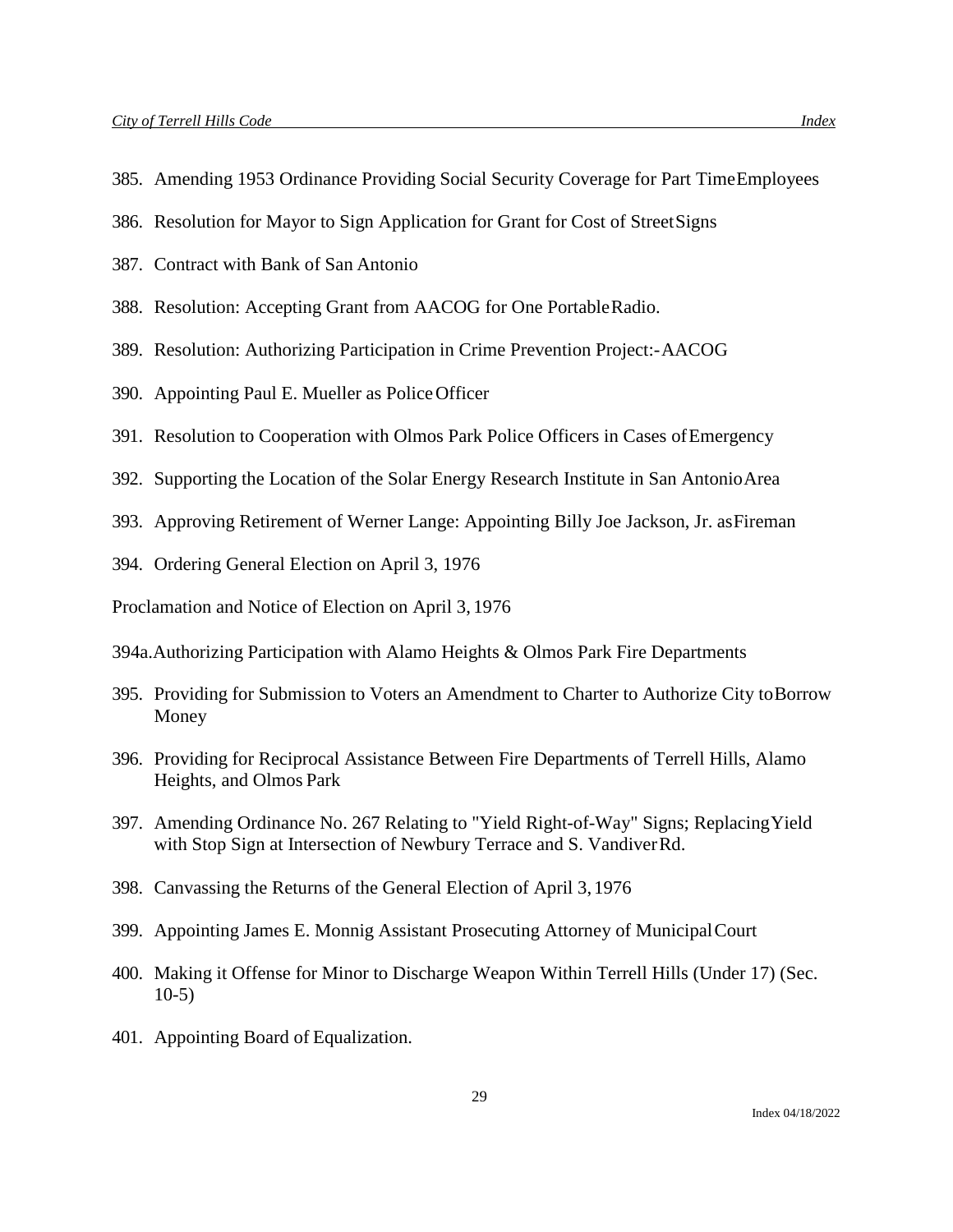- 402. Amending Ordinance No. 316 Concerning Danger of FloodingAreas
- 403. Accepting Resignation of R. P. Thomas III as Prosecuting Attorney; Appointing R. P. Thomas III as Judge of Municipal Court
- 404. Accepting Resignation of W. H. Turner, Police Officer; Appointing David A. Blocker as Police Officer and Rose Sadler as Temporary Police Officer in PoliceDepartment
- 405. Approving Demotion of Captain R. S. Schwartz toPatrolman
- 406. Appointing Sgt. M. E. Jimenez as Acting Captain of Police; Accepting Resignation of Corporal L. Mitchell Rose and Appointing Patrolman Monte Brown as Acting Corporalin the Police Department; Accepting Resignation of Fireman Alejandro Nino; Appointing Jack Wayne Nickell as Fireman in the Fire Department at a Salary of \$650 perMonth.
- 407. Appointing Felix Fabian Rosel, Jr. as Patrolman in PoliceDepartment
- 408. Requiring Owners to Display Street Numbers in Clearly VisiblePlace
- 409. Accepting Provisions of State to Repave S. Vandiver from Garraty toCanterbury
- 410. Requiring Registration of BurglarAlarms
- 411. Amending Ordinance No. 291, Providing for One Chief, One Captain, One Sergeant,One Corporal, and Six Patrolmen
- 412. Approving Retirement of William H. Greear as Secretary-Manager; Appointing John C. Barrett as Assistant to City Manager 1-1-77 Through 2-15-77; Appointing John C.Barrett as Secretary-Manager, February 15, 1977
- 413. No Parking on South Vandiver Road on the West Side of CertainStretch.
- 414. Approving Renewal Contract with San Antonio for Sewer Services.
- 415. Dog Ordinance
- 416. Quit Claim Deed Charles Schreiner Nelson CharlesRoad
- 417. Resolution Authorizing Participation StepProgram
- 418. Ordering General Election on April 2, 1977: Proclamation for SuchElection
- 419. Resolution Authorizing Use of Eminent Domain for Coal Slurry PipelinePurposes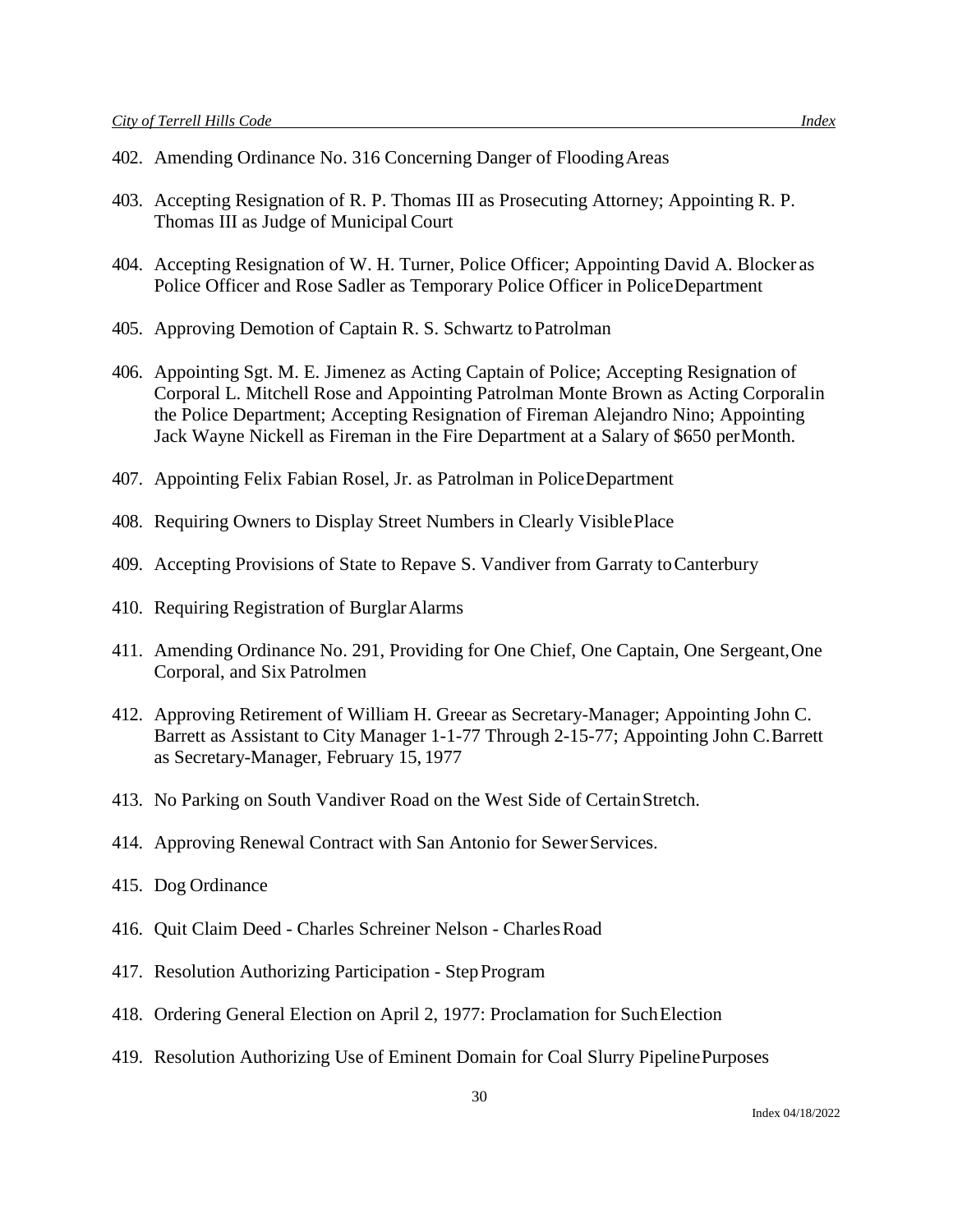- 420. Approving Retirement of Harold H. Rother as Police Chief; Appointing William B. Madison as Chief of Police
- 421. Appointing Acting Captain Mario E. Jimenez to Captain; Appointing ActingCorporal Monte D. Brown to Sergeant
- 422. Appointing Carl 0. Luddeke as Officer in StepProgram
- 423. Canvassing Returns of General Election, April 2, 1977
- 424. Providing That Chiefs of Police and Fire Departments Shall Report Primarily tothe Secretary-Manager (Sec. 1-2)
- 425. Affixing Fees for Cases Presented to Board of Adjustment and Planning and Zoning Commission (Sec. 14-1)
- 426. Appointing Mrs. Edyth E. Warren as Deputy Clerk of MunicipalCourt
- 427. Appointing Ben J. Chilcutt Judge of Municipal Court: April 11, 1977 to June 1,1977
- 428. Prohibiting Motor-powered Vehicle in City-owned Drainage Ditch (Sec.13-23)
- 429. Accepting Resignation of David A. Blocker,Patrolman
- 430. Appointing Members of Board of Equalization
- 431. Appointing Members of Planning and ZoningCommission
- 432. Appointing Members of Board of Adjustment
- 433. Appointing James N. Martin Judge of MunicipalCourt
- 434. Accepting Resignation of Herman B. Yates, Police Department: Accepting Resignationof Jack W. Nickell, Fire Department; Appointing Jack W. Nickell, PoliceDepartment
- 435. Authorizing Mayor to Sign Contract with Bexar Country for Workers under CETA Title Vi
- 436. Authorizing Ringing of Bells 4th of July
- 437. Appointing Charles A. Woods as Fireman in the FireDepartment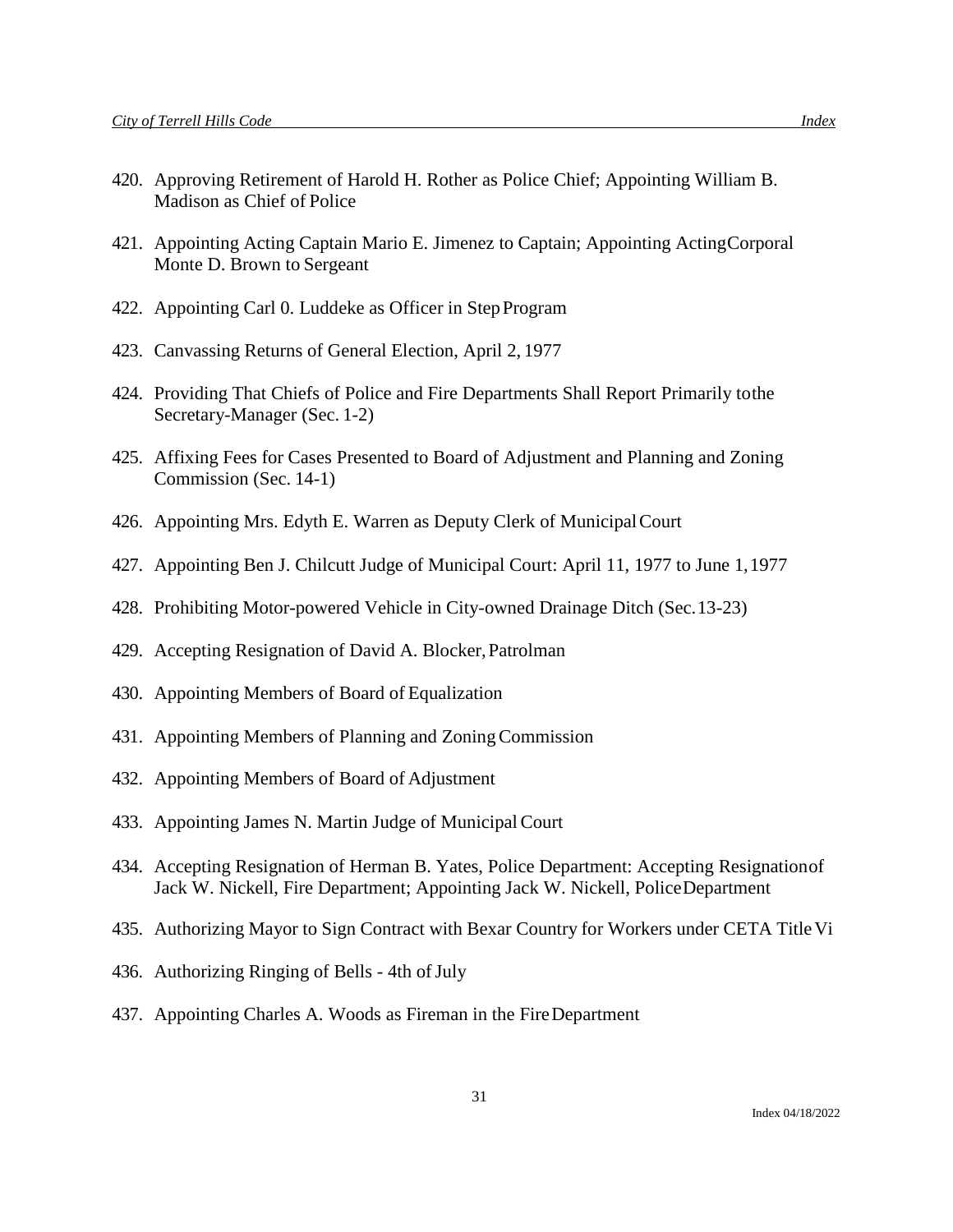- 438. Regulating the Erection, Construction, Enlargement, Alteration, Etc of Buildings or Structures in the City of Terrell Hills
- 439. Amending the City PlumbingCode
- 440. Amending the City Mechanical Code
- 441. Amending the City Electrical Code
- 442. Approving the Tax Rolls for the Taxable Year 1977
- 443. Accepting Resignations of City Manager John C. Garrets and Chief of Police William C. Madison
- 444. Accepting Resignation of Rose Marie Sadler of the PoliceDepartment
- 445. Appointing Captain William C. Nation as Secretary-Manager
- 446. Appointing Edward Mata as Police Officer
- 447. Authorizing Continuing Participation in StepProgram
- 448. Authorizing Participation in the Comprehensive Employment and TrainingProgram
- 449. Appointing Richard W. Harris Judge of the MunicipalCourt
- 450. Appointing Wallace Rogers, Jr. as Member of the Board of Adjustment
- 451. Appointing Carl Luddeke as PoliceOfficer
- 452. Appointing James William Kimbrell as Police Officer in StepProgram
- 453. Promoting Patrolman James E. Crim to Sergeant of PoliceDepartment
- 454. Appointing Mario E. Jimenez as Chief of Police
- 455. New Burglar Alarm Ordinance, Requiring Registering ofAlarms
- 456. Appointing Don Stuart Keller as PoliceOfficer
- 457. Appointing A. J. Lewis, Jr. Judge of the MunicipalCourt
- 458. Appointing Judson H. Phelps, Jr. Judge of the MunicipalCourt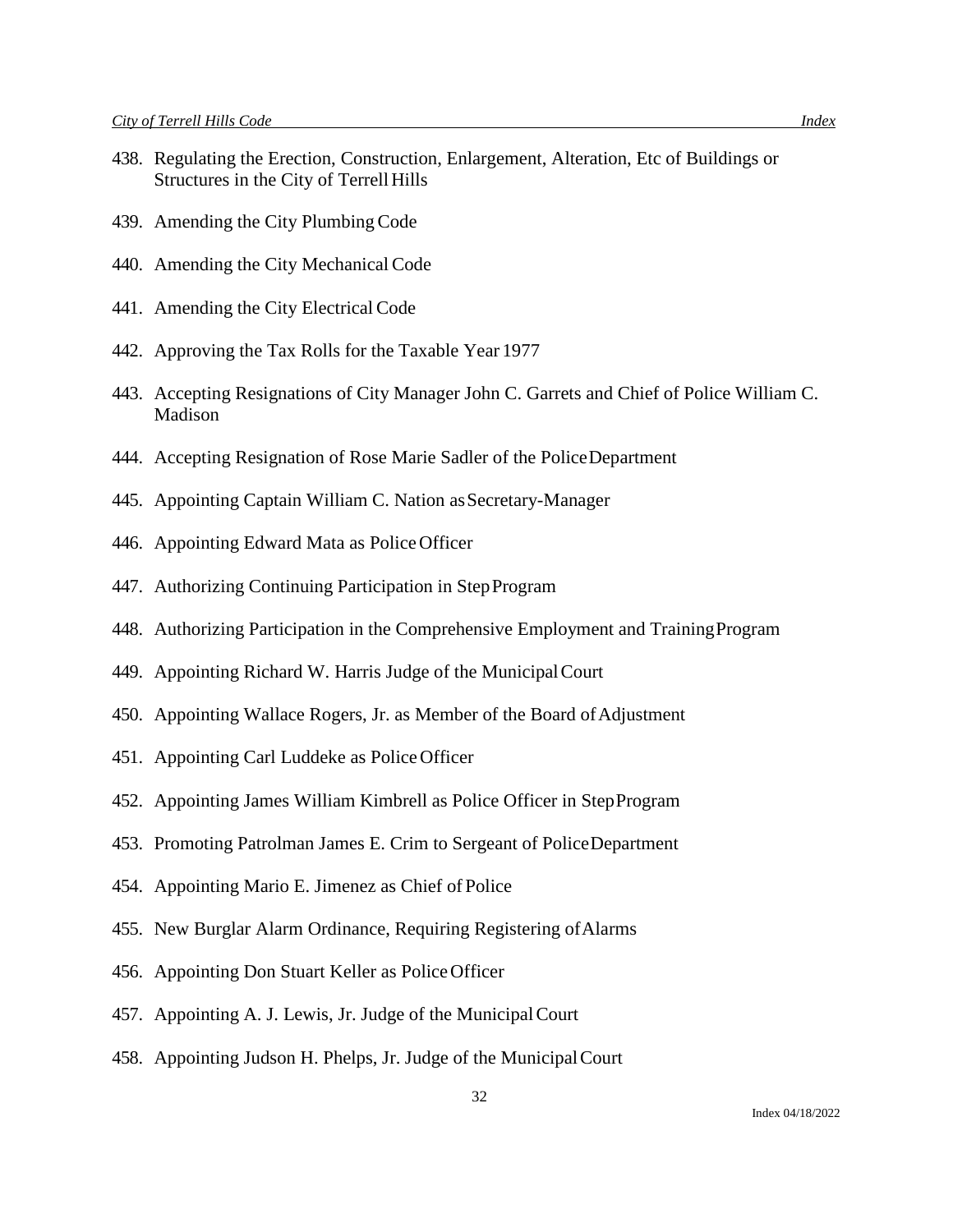- 459. Appointing Robert A. Crover as Captain in the PoliceDepartment
- 460. Authorizing Mayor Stewart C. Johnson to Sign J.C.L.R.B.Contracts
- 461. Establishing a Police Reserve Force
- 462. Appointing Albert R. Arroyo as Reserve PoliceOfficer
- 463. Appointing Robert L. Bridgman as Reserve PoliceOfficer
- 464. Appointing Edyth E. Warren as Reserve PoliceOfficer
- 465. Appointing John William Jenkins Jr. as Reserve PoliceOfficer
- 466. Appointing Chester Drattlo as Reserve PoliceOfficer
- 467. Appointing A. J. Lewis Jr, Judge of the MunicipalCourt
- 468. Adopting Regulations for the City of Terrell Hills Designed to Minimize Flood Losses and Repealing Ordinance No. 316 and Ordinance 402
- 469. Bank Depository Contract with Bank of San Antonio: 1978 1979
- 470. Appointing Edward Mata as Corporal in PoliceDepartment
- 471. Appointing William A. Jeffers, Jr as Judge in Municipal Court, TemporaryReplacement
- 472. Appointing F. Peter Herff II; Judge of Municipal Court: 2-1-78 Through4-1-78
- 473. Accepting Resignation of Robert E. May as Fireman
- 474. Fixing Sanitary Sewer Charges for Water Users in City of Terrell Hills
- 475. Accepting Resignation of Fireman Charles A. Woods: Appointing Columbus Stutes as Fireman: Appointing Edgar Allen Klug as Fireman
- 476. Appointing Arnold G. Rose as Chief of the Fire Department; Appointing John H.Goranflo as Captain in the Fire Department
- 477. Appointing James N. Martin Judge of the Municipal Court, TemporaryReplacement
- 478. Ordering General Election on April 1, 1978: Proclamation and Notice ofElection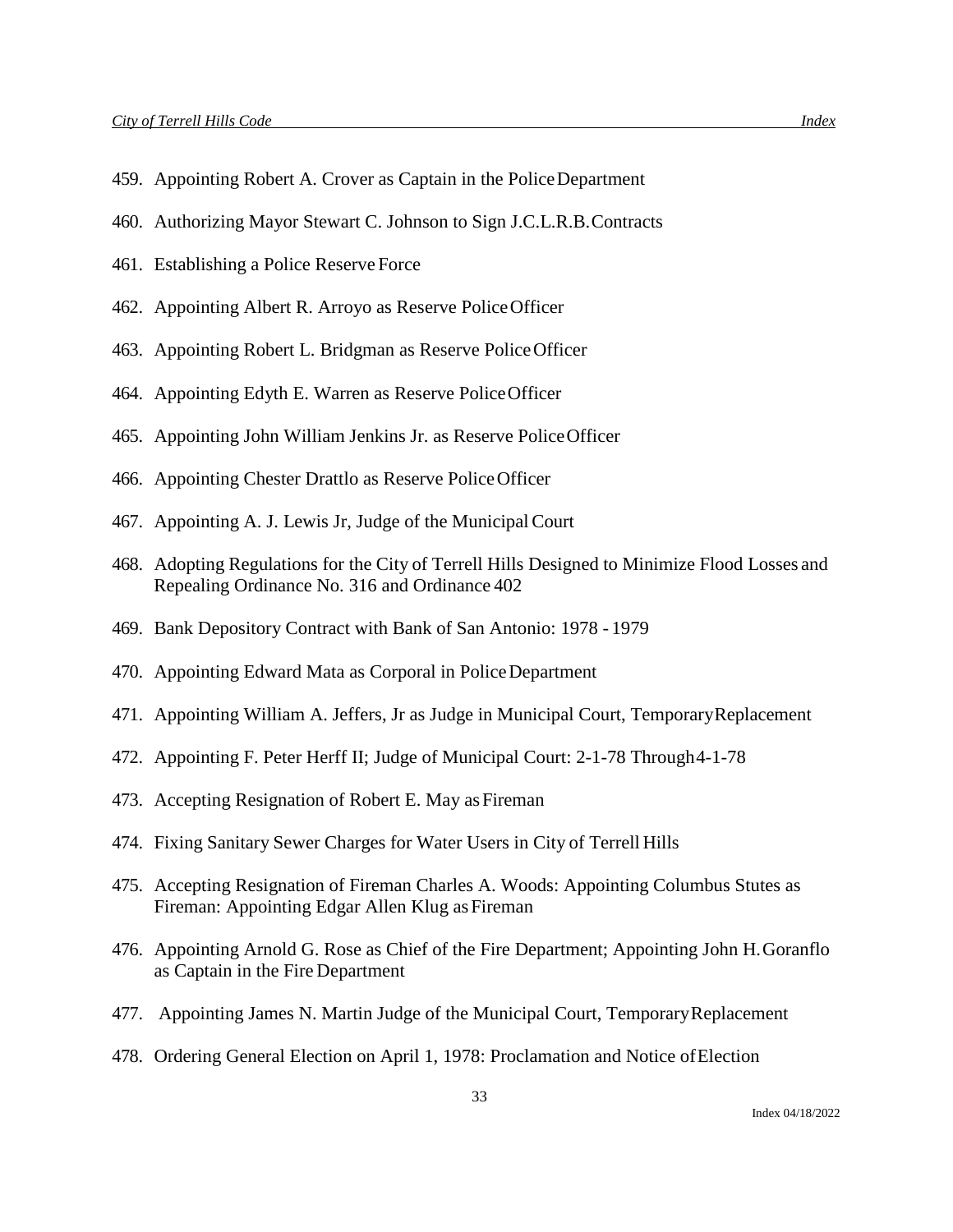- 479. Proclamation and Notice of Brotherhood Week: February 19 25,1978
- 480. Authorization of Continued Participation in EMS Program with SanAntonio
- 481. Appointing Ben J. Chilcutt Judge of MunicipalCourt
- 482. Canvass of General Election: April 1, 1978
- 483. Resolution: Accepting Resignation of John G. Goranflo, Captain of FireDepartment
- 484. Appointing Charles J. Moreau as Captain of Fire Department; Appointing WayneL. Schwartz as Lieutenant of Fire Department; Appointing Judges, Clerks of Court in Accordance with Article 1200e, Revised Civil Statutes ofTexas
- 486. Dividing Court into Divisions in Accordance with Article 1200e, Revised Civil Statutes of Texas (Sec. 1-3)
- 487. Resolution: Contract with San Antonio Obligating Terrell Hills to Pay Pro Rata Share of Costs of 911 Emergency Universal Number System
- 488. Resolution: Willingness of City to Proceed with Implementation of Designated Responsibilities under 208 Areawide Waste Treatment Plan
- 489. Appointing Members of Board of Equalization for 1978
- 490. Animal Control (Sec. 2-1)
- 491. Resolution: Commending William J. Matthiessen for Outstanding Service to the Cityin His Capacity as Fire Marshal
- 492. Resolution: Commending Lester J. Ferguson for Outstanding Service to the City Is His Capacity as CityMarshal
- 493. Consolidating the Offices and Positions of Marshal and Fire Marshal with That of Secretary-Manager (Sec. 1-1)
- 494. Approving the Tax Rolls for the Year 1978
- 495. Establishing Reward for Information Resulting in Arrest and Conviction of Any Personor Persons Who Commit the Crime of Arson (Sec. 7-15)
- 496. Affirming the Office of Fire Marshal (Sec. 7-16)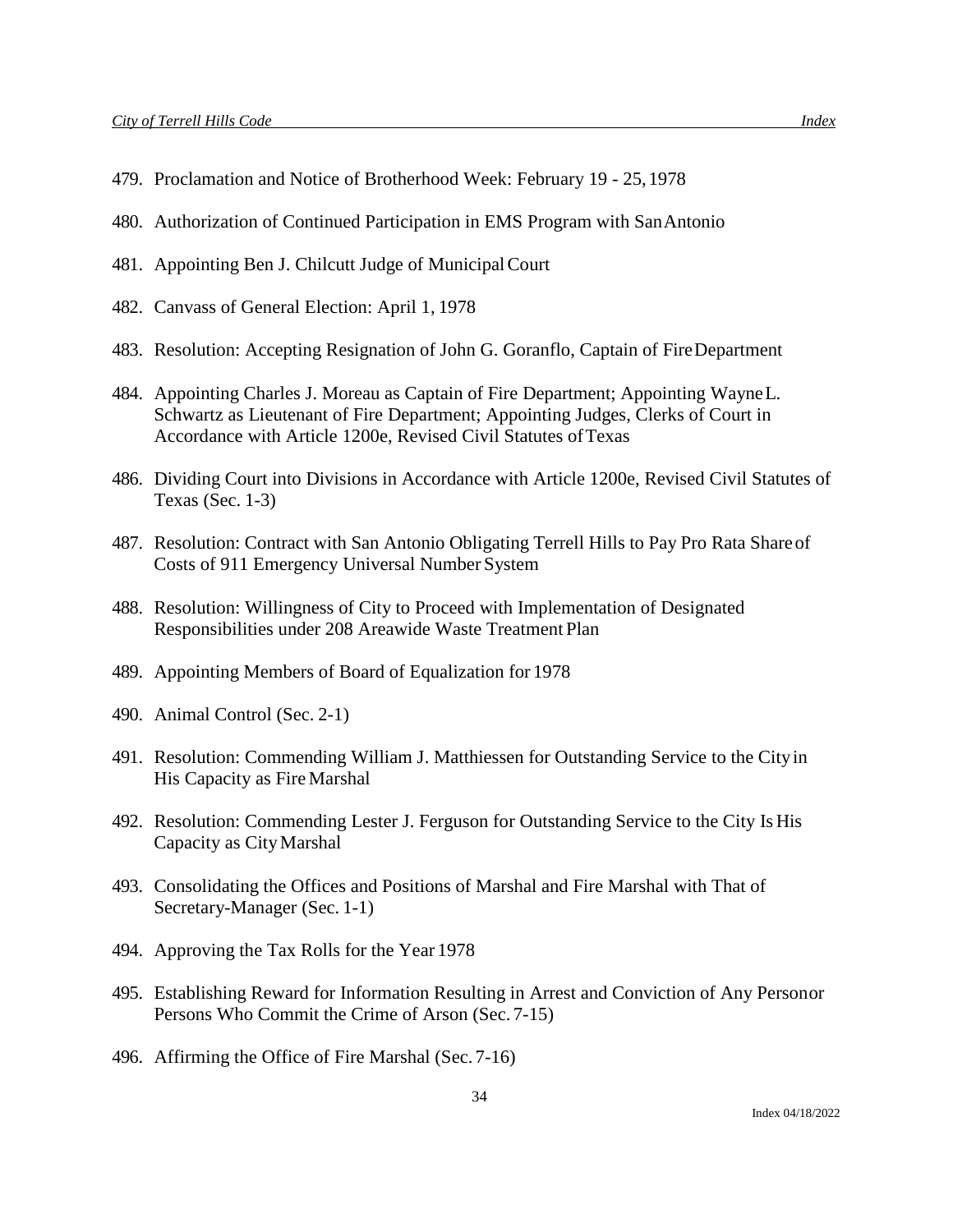- 497. Regulating Care of Property (Sec.11-5)
- 498. Amending Ordinance No. 267: Yield Right-of-wayIntersections
- 499. Accepting Resignation of Fireman Richard L. Hooks: Appointing Arthur H. Faulkneras Fireman
- 500. Accepting Resignation of Patrolman Felix F. Rosel, Jr.: Appointing James W. Kimbrell as Patrolman
- 501. Accepting Resignation of Edward Mata, Don Keller, Police Department: Appointing Sherman J. Mason as Patrolman, Robert J. McMenomy as Patrolman
- 502. Providing for Procedures to Be Followed in Claims Brought Against Officersand Employees of the City and for Payment of Legal Fees, Other Costs (Sec.1-5)
- 503. Amending Existing Ordinances Relating to Fringe Benefits forEmployees.
- 504. Amending Existing Ordinances Relating to Compensation of Employees, Providing New Base Pay Effective November 1, 1978
- 505. Indicating Acceptance of San Antonio 201 Wastewater FacilitiesPlan
- 506. Amending Contract for Transportation and Treatment of Sewage; for RoutineMaintenance of Sewer Mains; to Clarify Provision as to FeesRequired
- 507. Accepting Proposal of UA-Columbia Cablevision of Texas for Operation of Cable Television System in Terrell Hills
- 508. Appointing Reserve Officers. Sgt. A R Arroyo, T F Hammond, A M Marin, Clyde Kyle,J D Massey, W. D. Massey, Jr.
- 509. Appointing Paul E. Mueller as Corporal in PoliceDepartment
- 510. Proclamation: Brotherhood Week February 18-24, 1979
- 511. Approving Agreement Between San Antonio and Terrell Hills for EMSService
- 512. Resolution: Commending J. P. Godowns, Street Superintendent 25Years
- 513. Resolution: Commending Arnold G. Rose, Fire Chief 20Years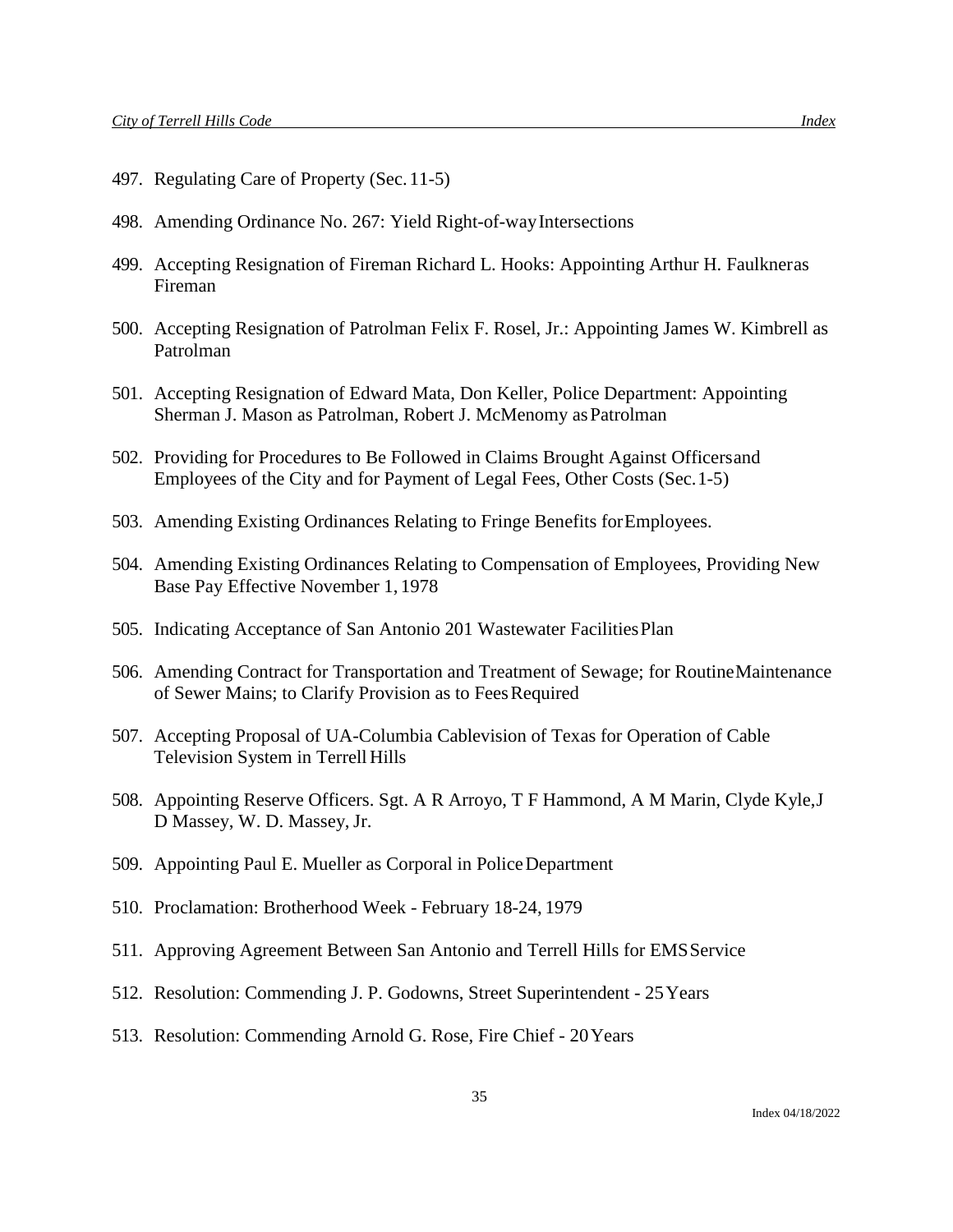- 514. Resolution: Accepting Assistance of State Paving Project, GarratyRoad
- 515. Ordering General Election, April 7, 1979

Proclamation: Order Establishing Procedure for Election

- 516. Continuing Imposition of 1% City Sales Tax on Residential Use of Gas & Electricity(Sec. 6-4)
- 517. Tax Assessment and Collection Contract with Bexar County (Sec.6-10)
- 518. Appointment of Reserve Officers
- 519. Appointment of Judge and Prosecutor
- 520. Accepting Resignation of Robert J. McMenomy,Patrolman
- 521. Canvassing Returns of Election
- 522. Amending Ordinance #10, City Taxes (Sec. 6-2)
- 523. Appointing Roland R. Davis as Captain of Fire Department; Appointing TimothyD. Emilienburg as Lieutenant in FireDepartment
- 524. Setting 20 Mph Speed Limit in the 100 Block of BrykerDrive
- 525. Appointing Police Reserve Officers Donald L. Pawloski and John M. Stillwell; Terminating Police Reserve Officers James D. Massey and Alberto M.Marine
- 526. Appointing Police Officer James D. Massey to Replace R. J.McMenomy
- 527. Resolution Accepting Provisions of State Department of Highways for Paving of Garraty Road from Harry Wurzbach to S. Vandiver
- 528. Appointing Members of Board of Equalization for 1979
- 529. Providing for Removal of Abandoned and Junked Vehicles (Sec.13-24)
- 530. Appointment of Reginald C. Applewhite as Fireman
- 531. Approving Tax Rolls for 1979
- 532. Resolution Commending Ralph Lehr and Board of Equalization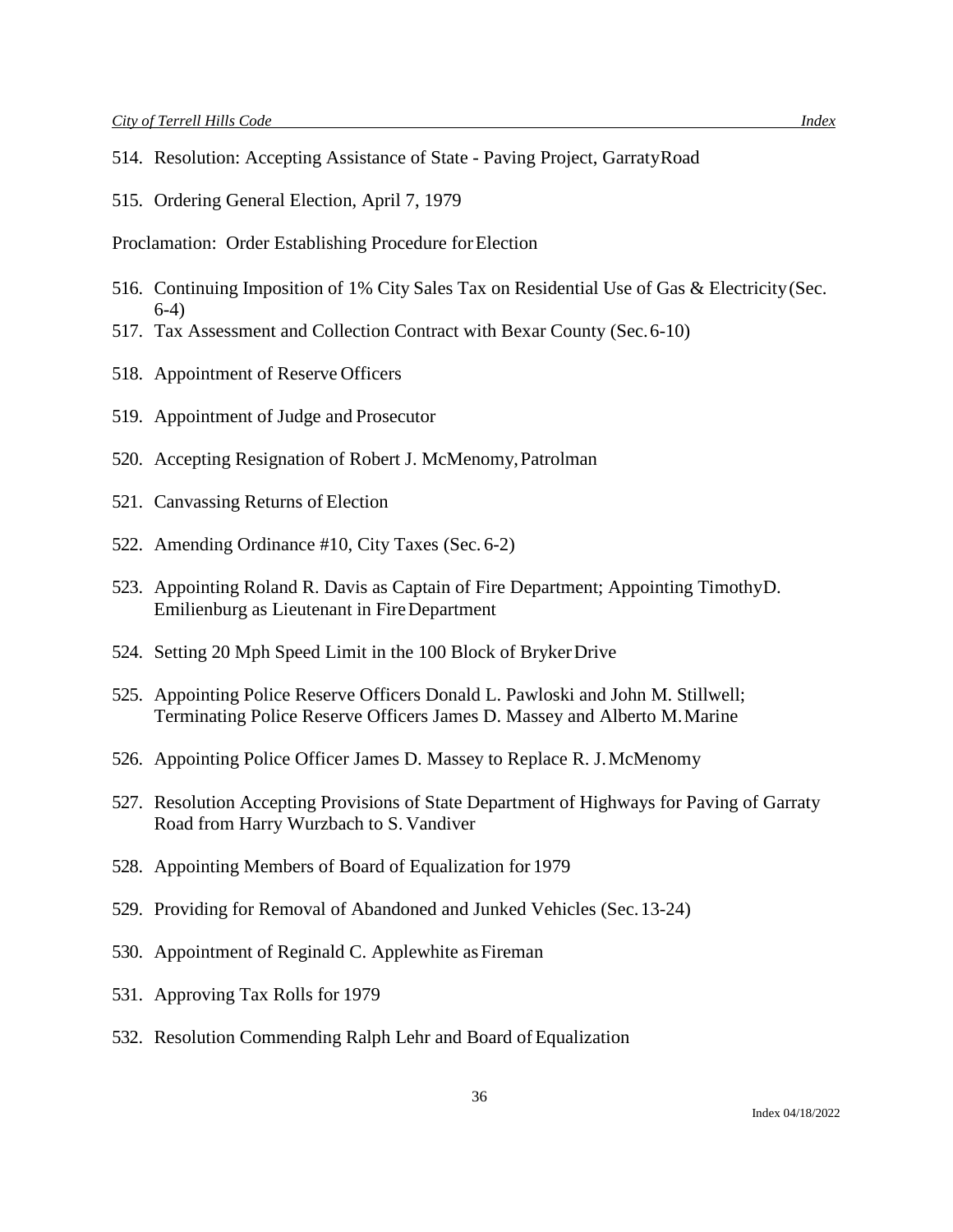- 533. Accepting Resignation of Arthur S. Bennett from Board of Adjustment
- 534. Accepting Resignation of William C. Nation: Appointing Meredith Murphy as City Manager
- 535. Authorizing Agreements Between Cities of Alamo Heights, Olmos Park and Terrell Hills for Mutual Aid Fire Protection
- 536. Amending Ordinances Relating to Compensation of Employees and Benefits
- 537. Appointing Felix Ruvalcaba as Reserve Officer, Police Department; Terminating Martin J. Stillwell as Reserve Officer, PoliceDepartment
- 538. Designation of Official Public Newspaper
- 539. Providing for City's Contribution to Employees'IRA
- 539. Amending Ordinance #432, Police Reserve Force
- 541. New Contract with 911 Emergency Call Service
- 542. Appointing Board of Adjustment
- 543. Resolution Designating Bank Depository for 1980, 1981
- 544. Appointing Carol Sue Mayne as Reserve Officer, PoliceDepartment
- 545. Appointing Sherman J. Mason as Corporal in Police Department: Appointing PaulMueller as Patrolman, Terminating Paul Mueller asCorporal
- 546. Amending Ordinance 536 Relating to Compensation and Benefits
- 547. Ordering General Election on April 5, 1980: Proclamation for SuchElection
- 548. Releasing Richard F. Page, Jr. from CETA Program and Appointing Richard F. Page, Jr. and David A. Lacey as Fire Fighters in FireDepartment
- 549. Terminating William D. Massey as Reserve Officer; Terminating Donald L. Palowski as Reserve Officer in the PoliceDepartment
- 550. Accepting the Resignation of Patrolman James W. Kimbrell: Appointing Donald L. Palowski as Patrolman in the PoliceDepartment
- 551. A Resolution: Accepting Assistance of State for Purchase of VHF PortableRadios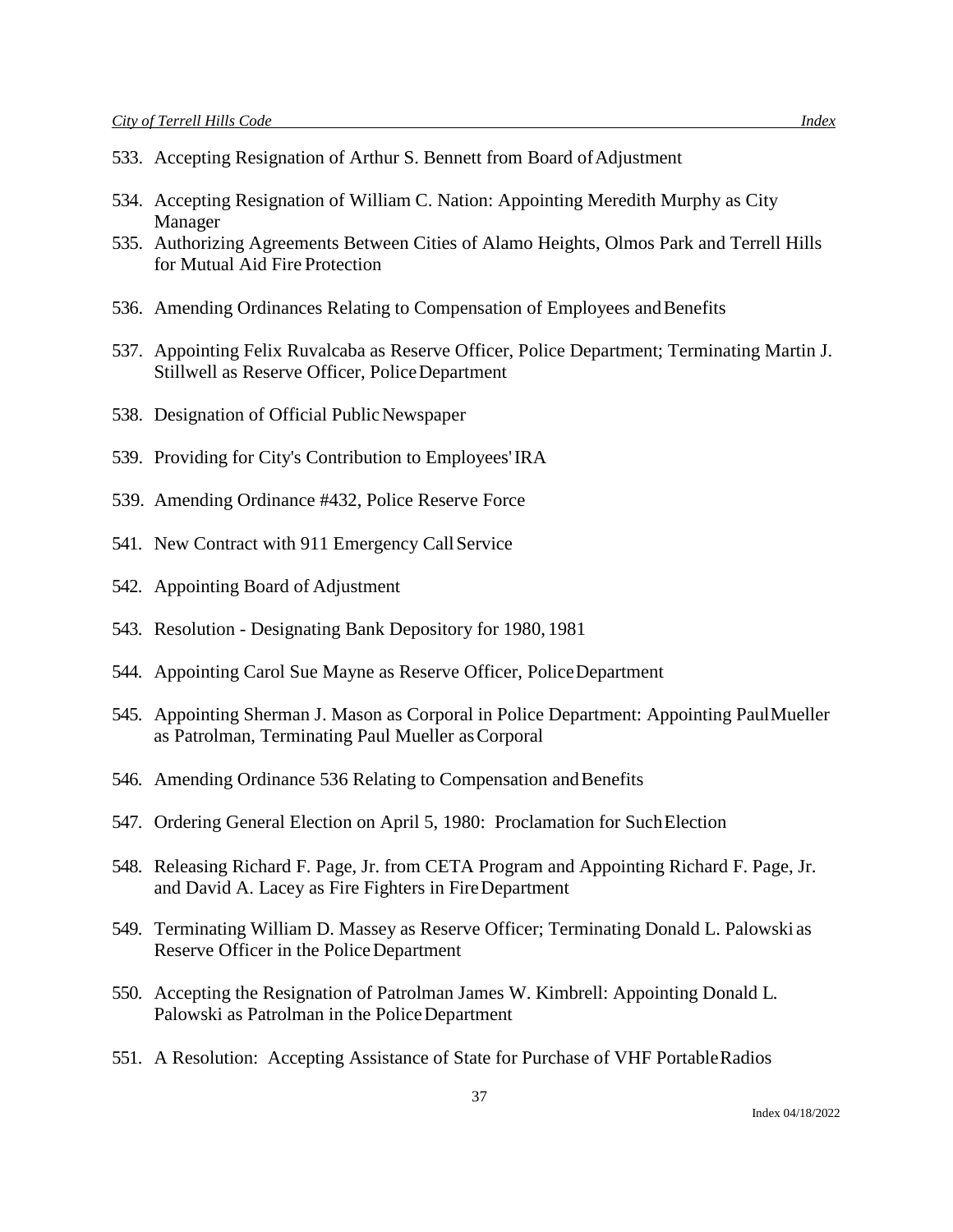- 552. Making a Contract with the City of San Antonio for Sewer Service Effective March1, 1980
- 553. A Resolution: Accepting the Assistance of the State Department of Highways and Public Transportation for a Paving Project on GarratyRd.
- 554. Appointing Members of Planning and ZoningCommission
- 555. Terminating James D. Massey as Patrolman in Police Department; Terminating Felix M. Ruvalcaba as Reserve Officer; Appointing Felix M. Ruvalcaba as Patrolman in Police Department
- 556. Terminating Richard F Page, Arthur H. Faulkner, Firemen Appointing Dean A.Schmoekel and James R. Wells, Jr. as Firemen
- 557. Fixing Sanitary Sewer Charges for Terrell Hills WaterUsers
- 558. Canvassing Returns of Election: April 5, 1980
- 559. Appointing Board of Equalization
- 560. Appointing Reserve Officers
- 561. Amending Ordinance No. 413 "No Parking" on S. VandiverRoad.
- 562. Appointing Sherman J. Mason Sergeant in the PoliceDepartment
- 563. Amending Ordinance 536 to Provide New Base Pay for Police and FireCaptains
- 564. A Resolution: Accepting Assistance in Reconstruction of Garraty Road from State Department of Highways
- 565. An Ordinance Amending Ordinance No. 559, to Appoint Marvin Watson to the Boardof Equalization
- 566. Accepting Resignation of Michael Fulton as Prosecuting Attorney: Appointing StephenD. Allison as Prosecuting Attorney
- 567. Terminating John William Lee II as Reserve Officer in PoliceDepartment
- 568. Appointing Dr. Walter Cook as City Health Inspector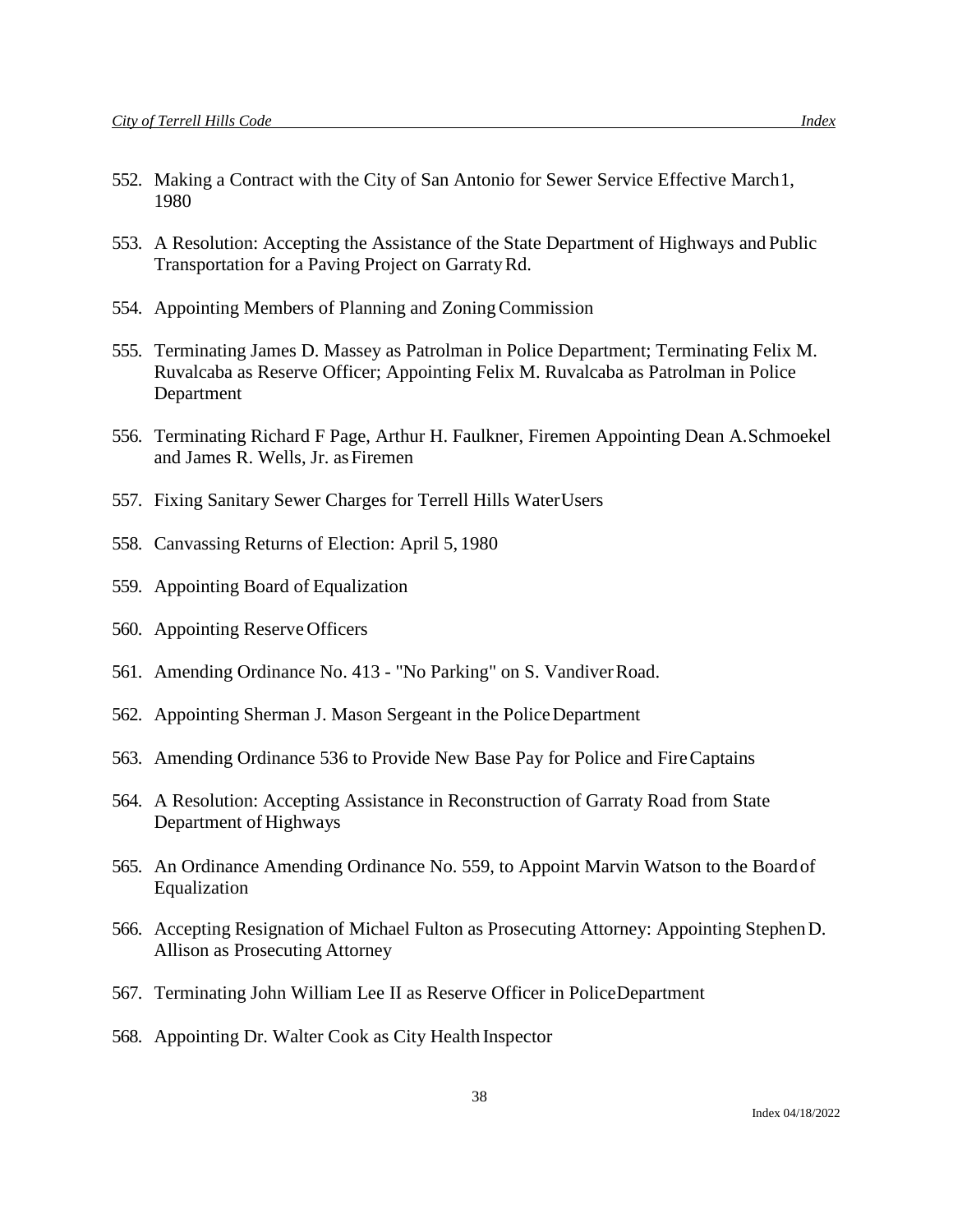- 569. Approving Tax Rolls for 1980; Levying Tax of 75¢, 100% Valuation
- 570. An Ordinance: Amending Ordinance No. 468, to Comply with Requirements with National Flood Insurance Program Regulations 1910.3(C)
- 571. An Ordinance: Amending Ordinance 267: Installing YieldSigns.
- 572. Amending Ordinance 267: Installing More Yield Signs
- 573. Terminating Joseph Marshall as Reserve Officer: Appointing William Massey, Jr.as Reserve Officer in Police Department
- 574. Amending Ordinances Relating to Compensation for CityEmployees
- 575. Making Contract with City of San Antonio for Solid WasteServices
- 576. Designating Newspaper 1981
- 577. Terminating Donald L, Pawloski as Patrolman in the Police Department Terminating William Massey, Jr. as Reserve Officer in the Police Department Assigning William D. Massey, Jr. as Patrolman in the PoliceDepartment
- 578. An Ordinance Providing for Participation in the Texas Municipal Retirement System bythe City of Terrell Hills, Texas (Sec. 1-10)
- 579. An Ordinance Providing for Participation in the Supplemental Benefits Fund of the Texas Municipal Retirement System. And Providing for Payment of the City's Contributions on Account of Such Participation (Sec. 1-11)
- 580. An Ordinance Providing for Participation of the City in the Supplemental DeathBenefits Fund of the Texas Municipal Retirement System (Sec. 1-12)
- 581. Providing Conditions for Issuance of Special Activity Permit (Sec.9-3)
- 582. Terminating Reserve Officers in Police Department: Albert Arroyo, Chester DrattloGerald MacCovington and Frank Gonzales
- 583. Adopting a Salary Reduction Deferred CompensationProgram
- 584. Ordering a General Election on April 4, 1981
- 585. Terminating William D. Massey Jr as Patrolman; Appointing FrankGonzales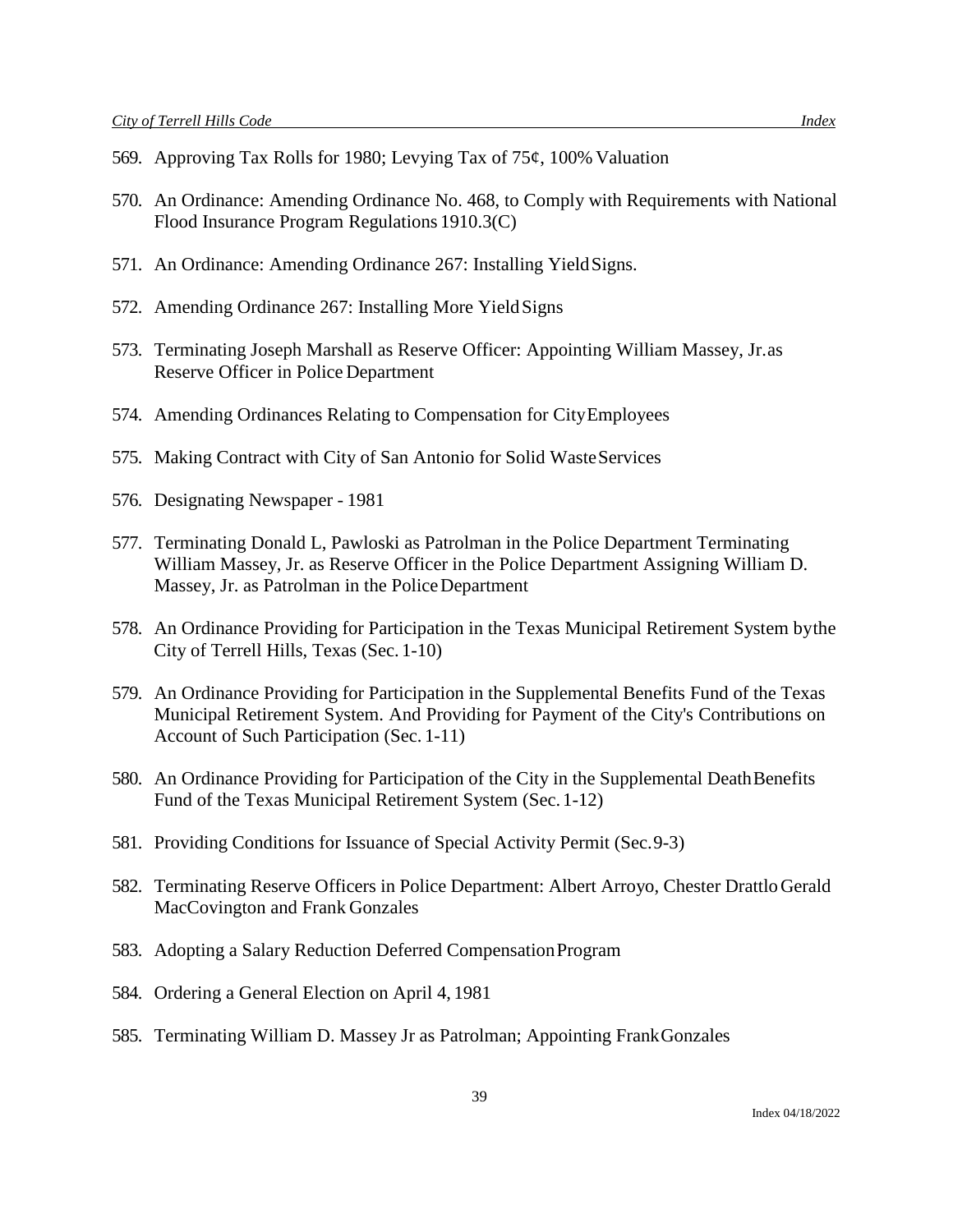- 586. Authorizing Mayor to Sign Contract with San Antonio for 911 EmergencyNumber
- 587. Terminating Paul E. Mueller as Patrolman in the PoliceDepartment
- 588. Calling a Bond Election
- 589. Canvass of Bond Election
- 590. Terminating and Appoint Police Officers.
- 591. Canvassing Returns of General Election, April 4, 1981 Election of 2 CouncilMembers
- 592. Terminating Patrolman William C. Armstrong: Appointing Barney R. Flowers,Patrolman
- 593. Authorizing First Southwest Company as Distributor of Bid Instructions, Formsand Official Statements to Prospective Bidders for General Obligation Bonds,1981
- 594. Appointing Board of Equalization 1981
- 595. Appointing Lt. Wayne L. Schwartz Arson Investigator: Reginald C. ApplewhiteFire Prevention Inspector in the FireDepartment
- 596. Amending Ordinance 267: Erection of Yield Sign, Merrie Lane and EventideDrive
- 597. Authorizing Issuance of \$1,000,000 General Obligation Bonds
- 598. Accepting Resignation of James Martin as Municipal CourtJudge
- 599. Terminating Carl Luddeke as Patrolman in Police Department, Hiring Jose Ochoa,Jr.:
- 599. Terminating Donald Oswalt as Firefighter, Hiring Gary Hunter
- 600. A Resolution: Authorizing Signing of Checks to Establish Construction Account and Reactivate Interest and Sinking Fund
- 601. Demotion of James A. Crim from Sgt. In Police Dept. To Patrolman
- 602. Approving Tax Roll for 1981
- 603. (Skipped)
- 604. Resolution Giving Mayor Authority to Enter into Contract with Bexar Countyfor Assessment and Collection of Taxes for City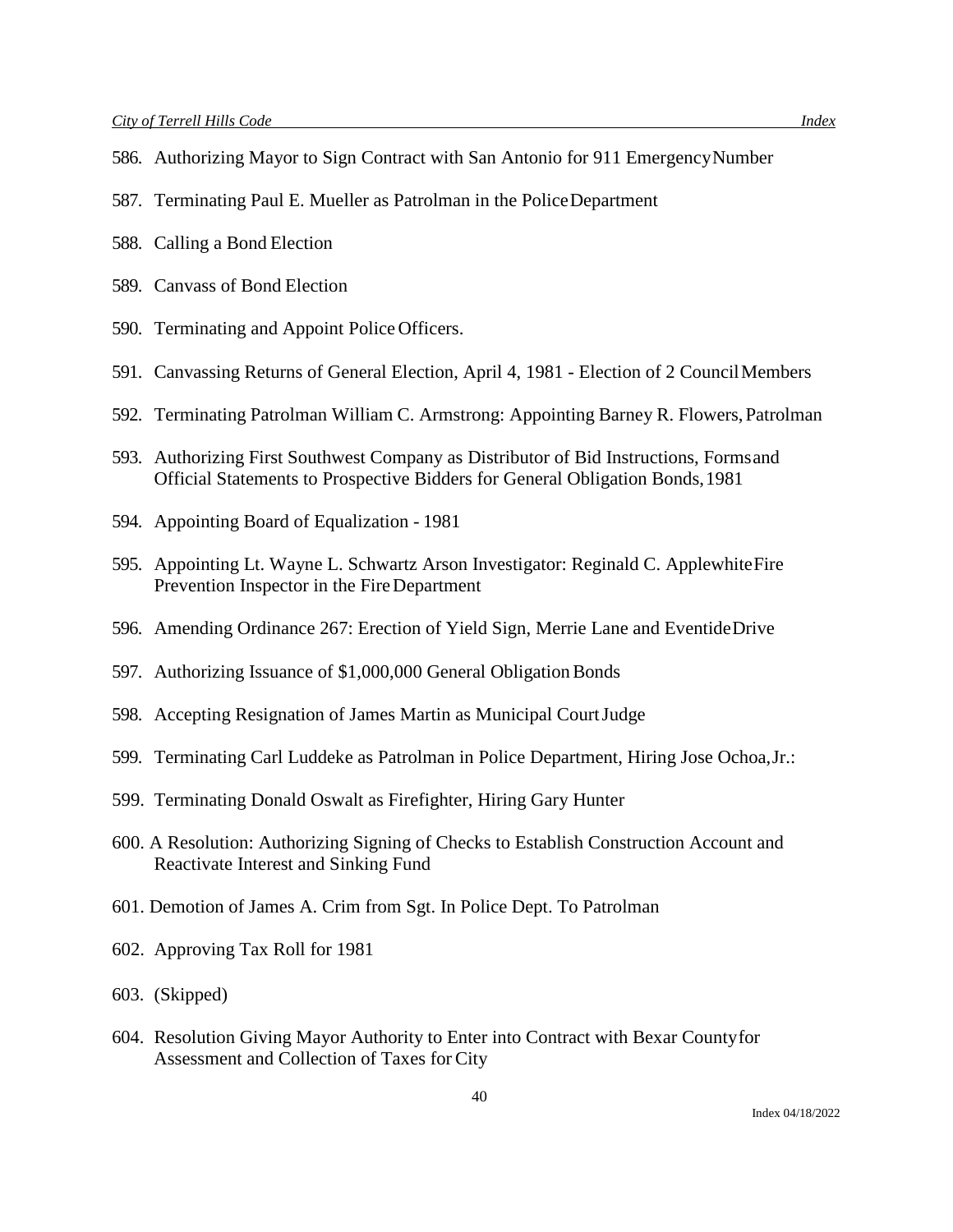- 605. Resolution Giving Mayor Authority to Enter into Contract for Legal Support forCollection of Delinquent Taxes
- 606. Resolution Approving a One-year Appraisal Delay
- 607. Appointing James E. Ingram Associate Judge, Appointing Richard P. Corriganas Prosecutor in Municipal Court
- 608. Amending Ordinances Relating to Employees'Compensation
- 609. Amending Ordinance 490 to Change Procedures for Registration of Animals (Sec. 2-1)
- 610. Amending Stop Sign Ordinance No. 268, Changing to Three-way Stop Intersection at Wiltshire and Crestwood Drive
- 611. A Resolution Authorizing Contract with H B Zachry for Street Improvement
- 612. Terminating Officer Jose Ochoa: Appointing Harold W Reynolds and Harry Vondy as Police Officers.
- 613. Agreement with Bank of San Antonio: Bank Depository for 1982 1983
- 614. Designation of an Official Public Newspaper
- 615. Authorizing Execution of Agreement with Bexar County: Block Grant Program (Sec. 1-20)
- 616. Resignation of Robert Crover, Police Captain: Appointing Fireman Columbus Stutes as Arson Investigator
- 617. Ordering General Election: Mayor and Council Members
- 618. Amending Comprehensive Zoning Ordinance
- 619. Terminating Officer Harry T. Vondy
- 620. Appointing Barney R Flowers Captain in Police Department: Robert Chavez as Patrolman in Police Department
- 621. Resolution Authorizing Construction Fund Savings Account No. 226-8
- 622. Accepting Quitclaim Request of Patrick Kennedy, 550 Ivy Lane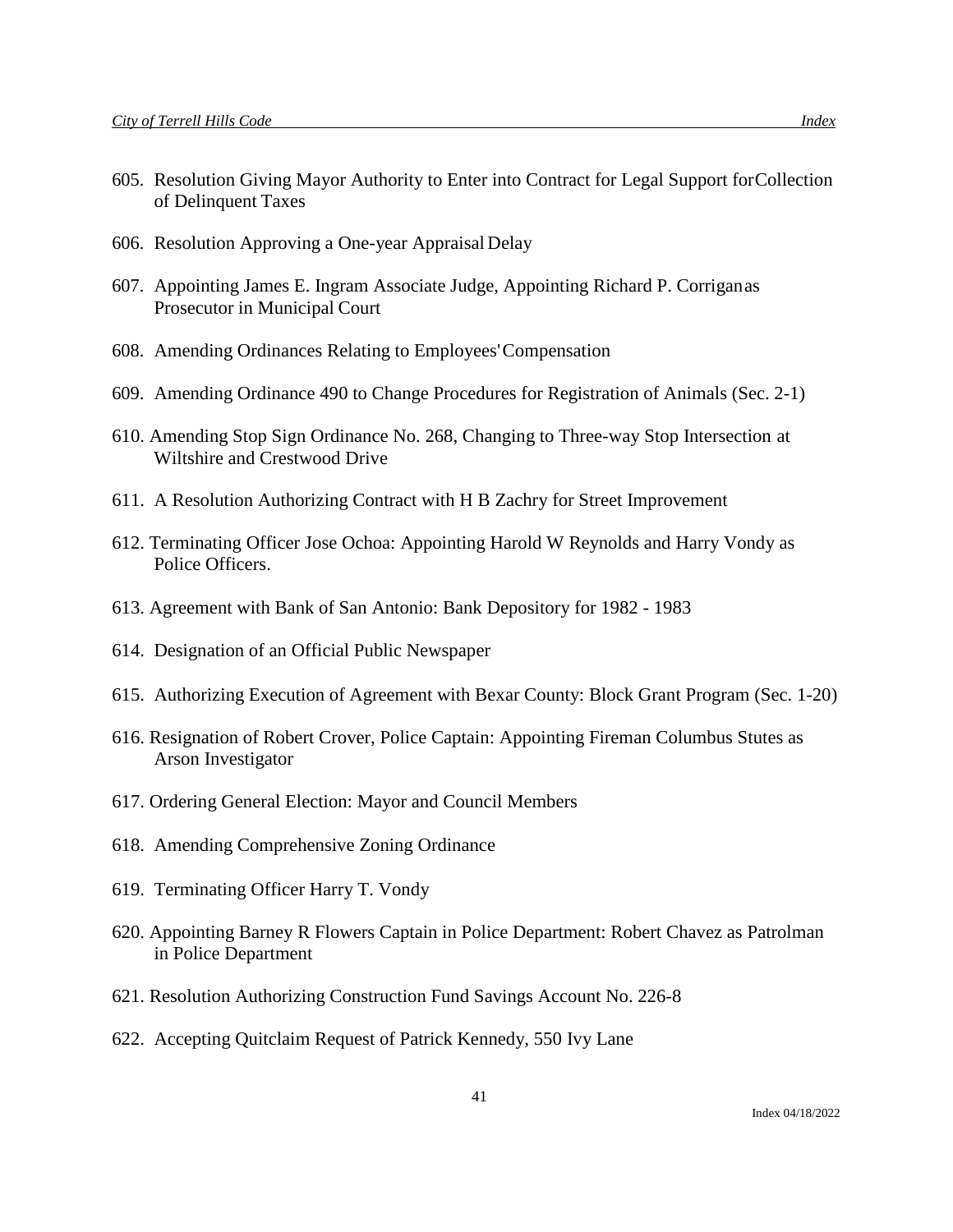- 623. Appointing Alan John Paulsen, Patrolman in PoliceDepartment
- 624. Establishing Policy to Furnish Legal Services for Mayor, Council Members, CityManager and Officers and Employees Who May Be Sued (Sec.1-6)
- 625. Canvassing Returns of Election of April 3, 1982
- 626. Amending Ordinance No. 522 to Require Additional Penalty of 15% of Delinquent Taxes (Sec. 6-15)
- 627. Appointing Moses Harris as Patrolman, Frank Gonzales as Sergeant: Accepting Resignations of Alan John Paulsen and William HaroldReynolds
- 628. Impounding Abandoned Vehicles (Sec. 13-36)
- 629. Contract with Alamo Wrecker Company (Sec. 4-5)
- 630. Closing Access to Austin Highway
- 631. Appointing Frank Mendoza as Patrolman
- 632. Resolution: to Pay Half of Cost of Two Portable Radios
- 633. Appointing Board of Equalization
- 634. Revising and Amending Ordinance No. 81, Comprehensive Zoning Ordinance
- 635. Tax Rate 1982
- 636. Amending Existing Ordinances Relating to Compensation of Employees
- 637. Fixing Sanitary Sewer Charges for 1983
- 638. Designation of Official Public Newspaper
- 639. Appointing James Caruso Patrolman; Appointing Felix Ruvalcaba Sergeant; Accepting Resignation of Sherman Mason - Police Department
- 640. Amending Ordinance #438 to Change Permit Fees to 1979 Bldg. Code
- 641. Ordering General Election on April 2, 1983
- 642. Appointing Matthew King as Patrolman; Accepting Resignation of Moses Harris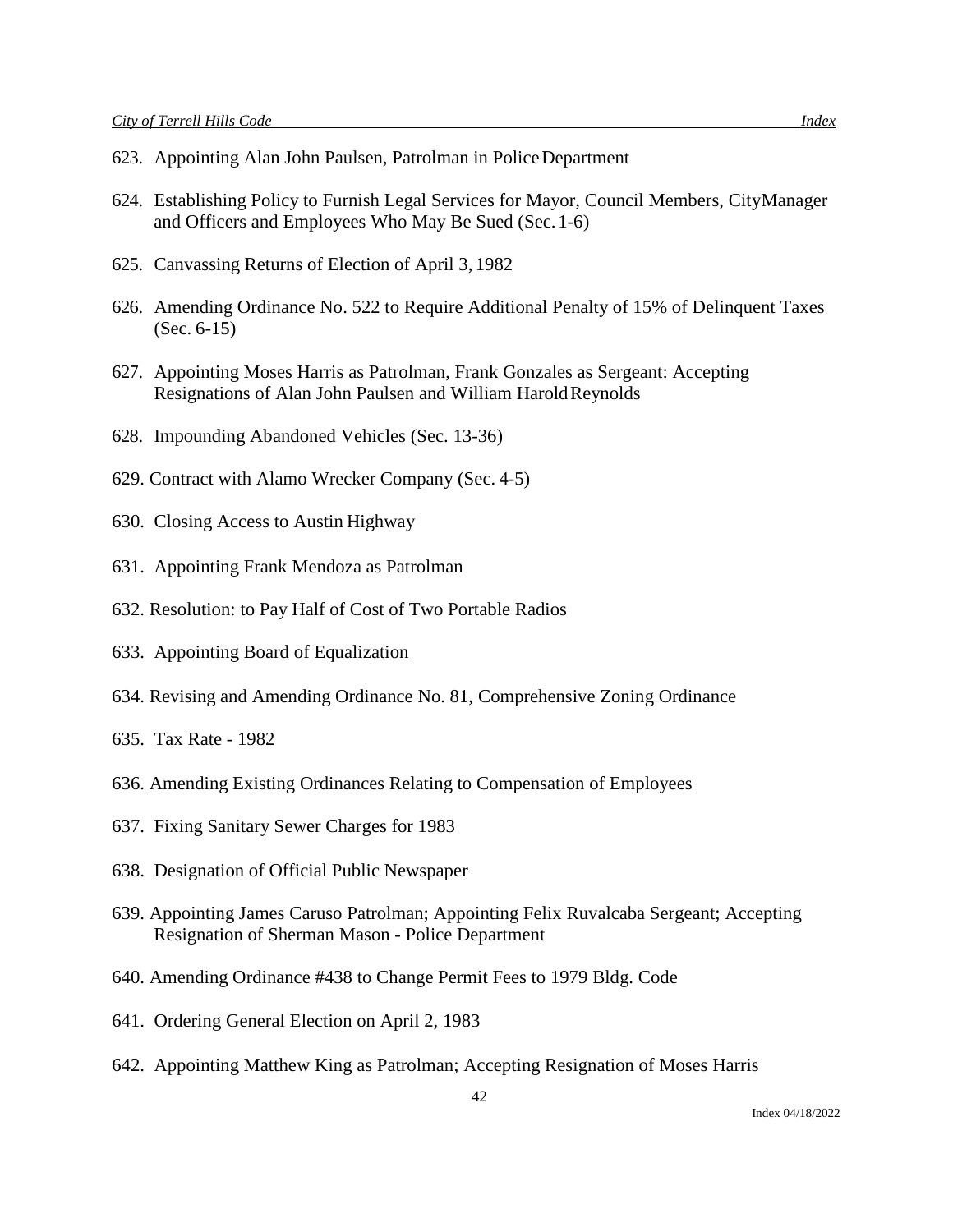- 643. Appointing Planning and Zoning Commission
- 644. Property Maintenance
- 645 Canvassing Returns of General Election
- 646. Appointing John T. Steen, Jr. to Planning and Zoning Commission
- 647. (Skipped)
- 648. App. Donald R. Catland as Patrolman; Accepting Resignation of Patrolman MatthewL. King; Approving Demotion of Richard Spengler from Lt. toFireman
- 649. Appointing Paul M. Hand and David Alan Boudreau as Firemen; AcceptingResignations of Reginald Applewhite and Dean Schmoekel as Firemen: Appointing Melissa K. Schramek as Reserve Police Officer.
- 650. Appointing Amanda B. Ochse to Planning and ZoningCommission
- 651. Designation of the City Council as the Final Approval Authority for Plats and Replats(Sec. 14-10)
- 652. Accepting Resignation of Police Chief Mario E. Jimenez; Appointing Acting PoliceChief Barney Ray Flowers
- 653. Prohibiting Parking on Streets Between 2:00 A.M. and 5:00 A.M. (Sec. 13-13)
- 654. Approving Tax Roll for 1983 and Levying Ad ValoremTax
- 655. Appointing Barney Ray Flowers as Police Chief; Fred Mendoza as Police Sgt.; Paul M. Charo, Samuel R. Sanchez, Boyd Y. Wedding, Terry E. White, Kevin P. McCarville, Ramon E. Montez, Jr. as Police Officers. Terminating Wayne Lee Schwartz as Fireman and Appointing Same as Police Officer. Accepting Resignation of Police Officer James P. Caruso. Appointing Joseph Dee McKay as Fireman.
- 656. Comprehensive Emergency Relief Plan (Sec. 5-3)
- 657. Designation of Official Newspaper
- 658. Amending Compensation of Employees Effective January 1,1984
- 659. Adoption of Sanitation and Health Code (Sec. 11-10)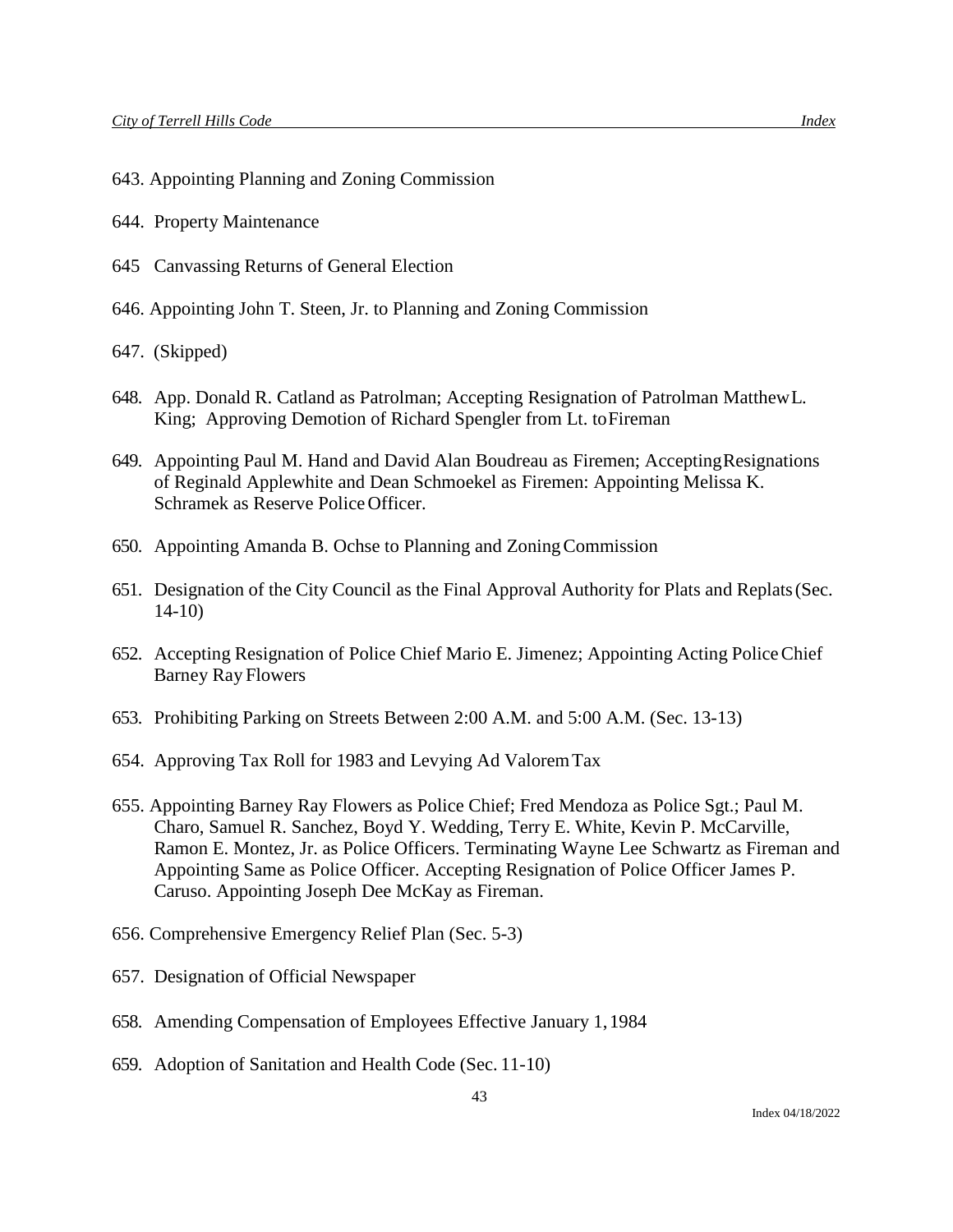- 660. Fixing Mandatory Retirement Age
- 661. Regular Major Repairs to Vehicles in Public View (Sec.13-35)
- 662. Ordering a General Election: Mayor and Two Council Members Places One andTwo.
- 663. A Resolution Requesting State Highway and Public Transportation Commission Conduct a Feasibility Study for Alternative Highway Routes Between Austin and San Antonio, Including Expansion of IH 35.
- 664. A Resolution Requesting the Texas Turnpike Authority Fund a Preliminary Feasibility Report for a Revenue-based Toll Road Facility Between Austin and SanAntonio.
- 665. Amending Ordinances 268 and 267 Relating to Stop and Yield Signs, To Include Erecting Stop Signs at the Intersections of Gatewood Ct and Canterbury Hill; Gatewood Ct. And Morningside Dr. and Karen Lane and Morningside Dr. Also Erecting a Yield Right-of-way Sign at the Intersection of Wyckham Rise and ZambranoPlace.
- 666. Fixing Sanitary Sewer Charges for Water Users in the City Effective May 1, 1984
- 667. Wastewater Ordinance (Sec. 11-27)
- 668. Appointing David Al Blocker as Capt. In Police Department. Appointing Alfredo A. Gonzales, James M. Etherton and Robert C. Butler as Patrolmen in the Police Dept. Appointing Robert G. Chavez as Sgt. In the Police Dept. Accepting Resignations ofTerry E. White, Samuel R. Sanchez and Fernando F. Mendoza as Officers in the Police Dept.
- 669. Regulating the Use of Lighting Facilities in the City (Sec.11-85)
- 670. Canvassing the Returns of the General Election Held April 7, 1984 to Elect Mayorand Council Members for Places 1 and 2
- 671. Ordering Special Election for Council Place 4.
- 672. Fixing Sanitary Sewer Charges Effective June1984
- 673. Providing for Reciprocal Firefighting Assistance Between Cities (Sec.7-10)
- 674. Adopting San Antonio Water Conservation Plan
- 675. Amending Ordinance No. 268 Relating to Stop Signs to Include Erecting Stop Signs at the Intersection of Auburn Place and MorningsideDrive.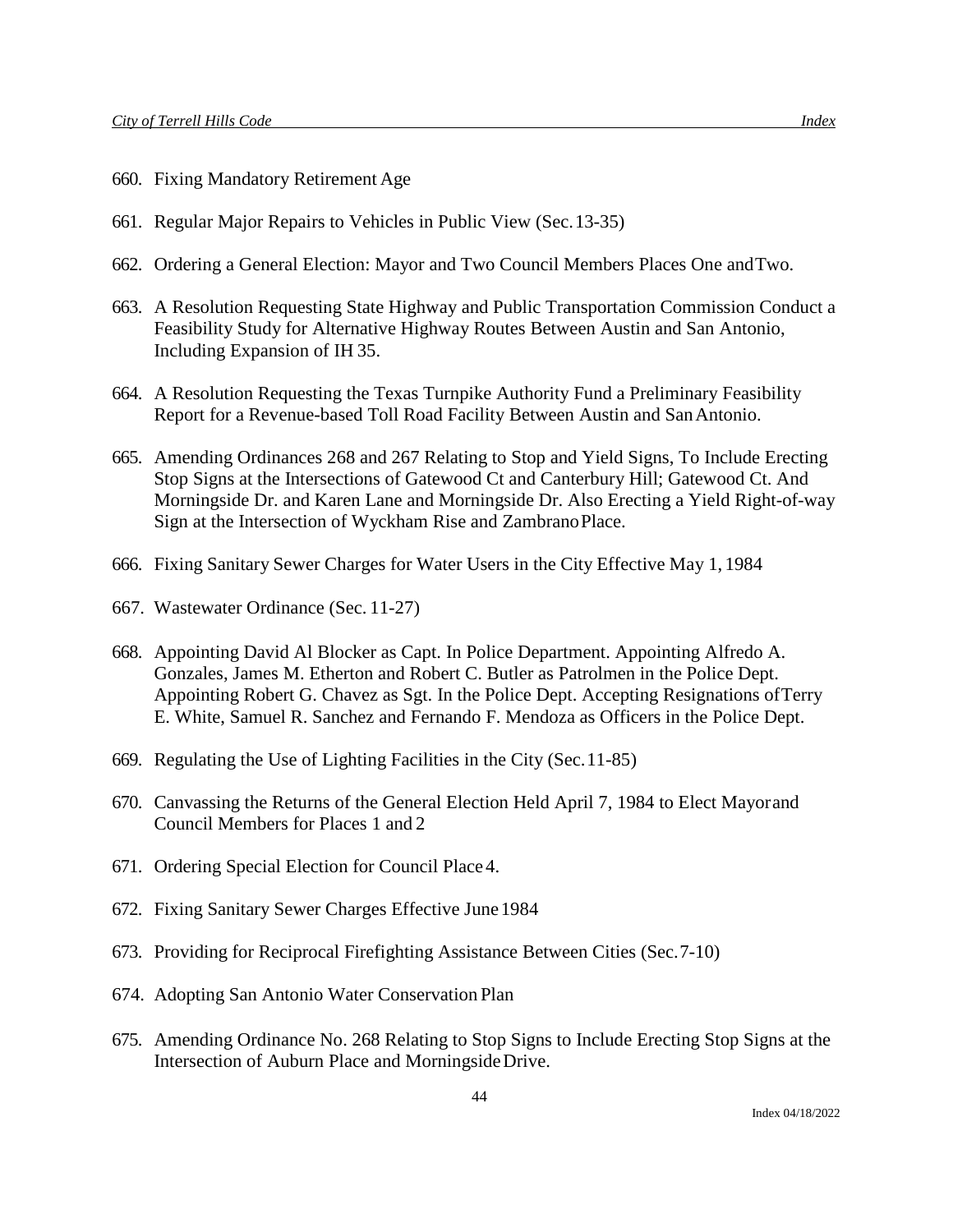- 676. An Ordinance Authorizing the Police Dept. To Temporarily Make City Streets "OneWay" and Prohibit Parking When it Is Deemed Necessary to Expedite the Flow of Traffic. (Sec. 13-14)
- 677. Amending Ordinance 400 to Substitute "Any Person" in Lieu of the Phrase, "Under the Age of 17". (Sec. 10-5)
- 678. Approving Tax Rolls for 1984 and Levying Ad ValoremTax
- 679. Appointing Dana C. Wilson as Patrolwoman; Appointing Kevin McCarville as Sgt. In the Police Dept.; Accepting Resignation of Sgt. Frank H. Gonzales from the PoliceDept.
- 680. Canvassing Election Returns of Special Election August 11,1984
- 681. (Skipped)
- 682. Appointing Members of Board of Adjustment
- 683. Appointing Reynolds N. Cate as Municipal Court Judge. Accepting Resignation of William A. Jeffers, Jr. as Municipal Court Judge.
- 684. Fixing Sanitary Sewer Charges for 1985
- 685. Updating Retirement System (Sec. 1-13)
- 686. Designation of Official Public Newspapers
- 687. Amending Compensation of Employees Effective January 1, 1985
- 688. Ordering a General Election
- 689. Adopting Uniform Fire Code
- 690. Canvassing Returns of General Election
- 691. Accepting Resignation of Police Officer Montez
- 692. Requiring Special Uses Permit for Towers and Antennas (Sec. 11-30)
- 693. Amending Ordinance 268 Relating to Stop Intersections
- 694. Amending Ordinance 267 Relating to Yield Intersections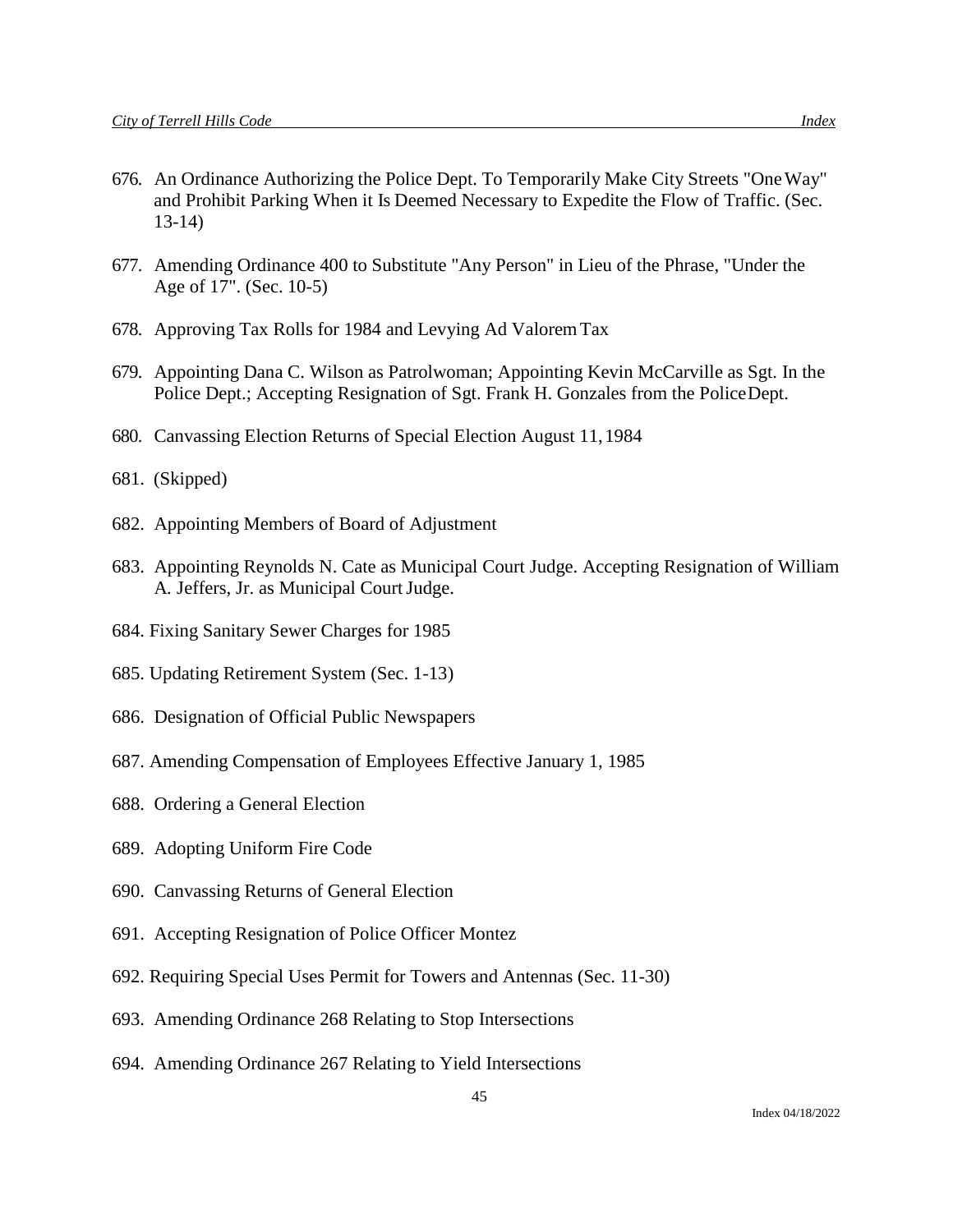- 695. Appointments to Planning and Zoning Commission and Board of Adjustment
- 696. Fixing Sanitary Sewer Charges Effective April 1985
- 697. Prohibiting Parking Between 12:00 Midnight and 5:00 a.m. of Vehicles Having Gross Weight of 24,000 Pounds or More
- 698. Accepting Resignations of Ben J. Chilcutt and F. Peter Herff II as Judges of the Municipal Court. Appointing Moulton S. Dowler, Jr. and Morton W. Baird II as Judges of the Municipal Court
- 699. Terminating Paul M. Hand (Deceased) and Joseph D. McKay as Firefighters in the Fire Department; Appointing Samuel David Vargas, Wayne Allen Shipley and William F. Allen as Firefighters.
- 700. Accepting the Resignation of James A. Crim and Paul M. Charo from the Police Department. Appointing Darrell Keith Sanders as Police Officer
- 701. Approving Tax Rolls for 1985 and Levying Ad Valorem Tax
- 702. Amending Ord. 529 Pertaining to "Junked Vehicles"
- 703. Designation of an Official Public Newspaper
- 704. Compensation of Employees 1986
- 705. Ordering a General Election
- 706. Appointing Lawrence Semander, Steven Nicely, Sidney Massey as Patrolmen in the Police Department, Appointing Allen Lance Emerson as Firefighter in the Fire Department, Accepting the Resignation of Samuel D. Vargas in the Fire Department.
- 707. Appointments to the Planning and Zoning Commission and the Board of Adjustment.
- 708. Appointing Mark Wayne Webb as Firefighter in the Fire Department, Accepting Resignation of Allen Lance Emerson as Firefighter
- 709. Prohibiting Parking of Vehicles in Front and Side Yards Except in Designated Areas (Sec. 13-15)
- 710. Authorizing Quitclaim Deed
- 711. Canvassing Returns of General Election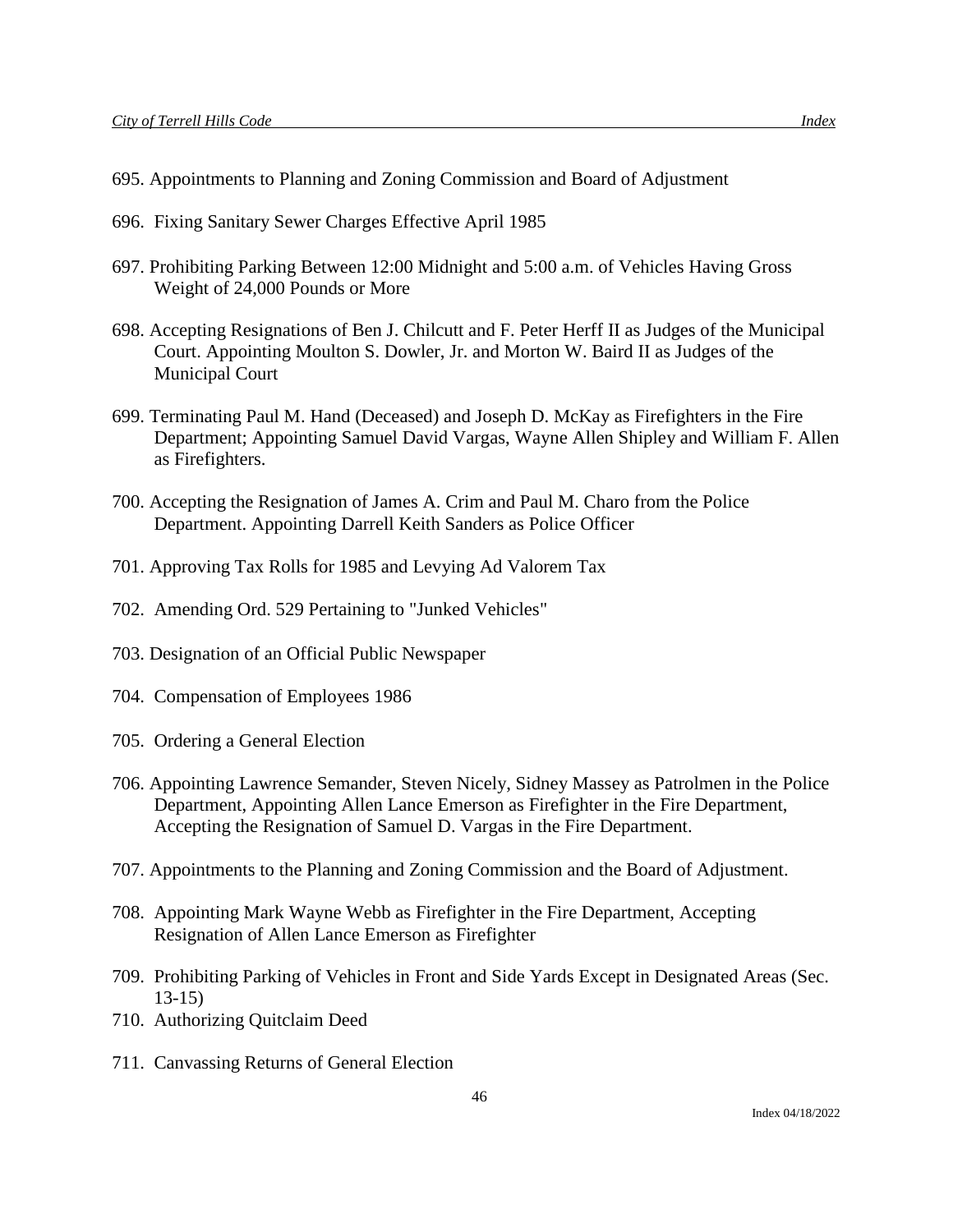- 712. Fixing Sanitary Sewer Charges for Water Users in the City Effective with June 1986 Billing
- 713. Execution of Quitclaim Deed to Exxon Corp. (Original of Quitclaim Deed Attached)
- 714. Fixing Sanitary Sewer Charges Effective Sept. 1986 Billing
- 715. Approving Tax Rolls for 1986 and Levying an Ad Valorem Tax
- 716. Burglar/Fire Alarm Ordinance (Replaces Ord. 455) (Sec. 11-40)
- 717. Resolution Amending Depository Contract for 1986
- 718. Stop Signs (Valley View & Grandview; Osborn Hill & Garraty)
- 719. Appointing Charles A. Malouff, Jr. and Ruben M. Ramos as Patrolmen in the Police Department. Accepting the Resignations of Steven D. Nicely and Dana C. Wilson as Police Officers.
- 720. Amending Compensation of Employees Effective January 1, 1987
- 721. Designation of Official Public Newspapers
- 722. Ordering General Election for April 4, 1987
- 723. Accepting Resignation of Judge Judson H. Phelps, Jr.; Appointing Richard W. Harris as Presiding Judge; Appointing Stephen P. Allison as Associate Judge of the MunicipalCourt 724. (Skipped)
- 725. Resolution Approving Enhancement of 911 EmergencySystem
- 726. Amending Section Xi, B, 2, of Ord. 634 Clarifying Rule of Planning and Zoning Commission That Has Provided No Hearing Would Be Heard upon Rejected Requestsfor 6 Months.
- 727. Amending Ordinances 640, 439, 440, and 441 to Add or Change Permit Fees.
- 728. Creating Non-profit Corporation (Incarnate Word College Bond Issue) (Sec. 6-20)
- 729. Adopting Resolutions to Minimize Flood Loss
- 730. Resolution Supporting Tort Reform Law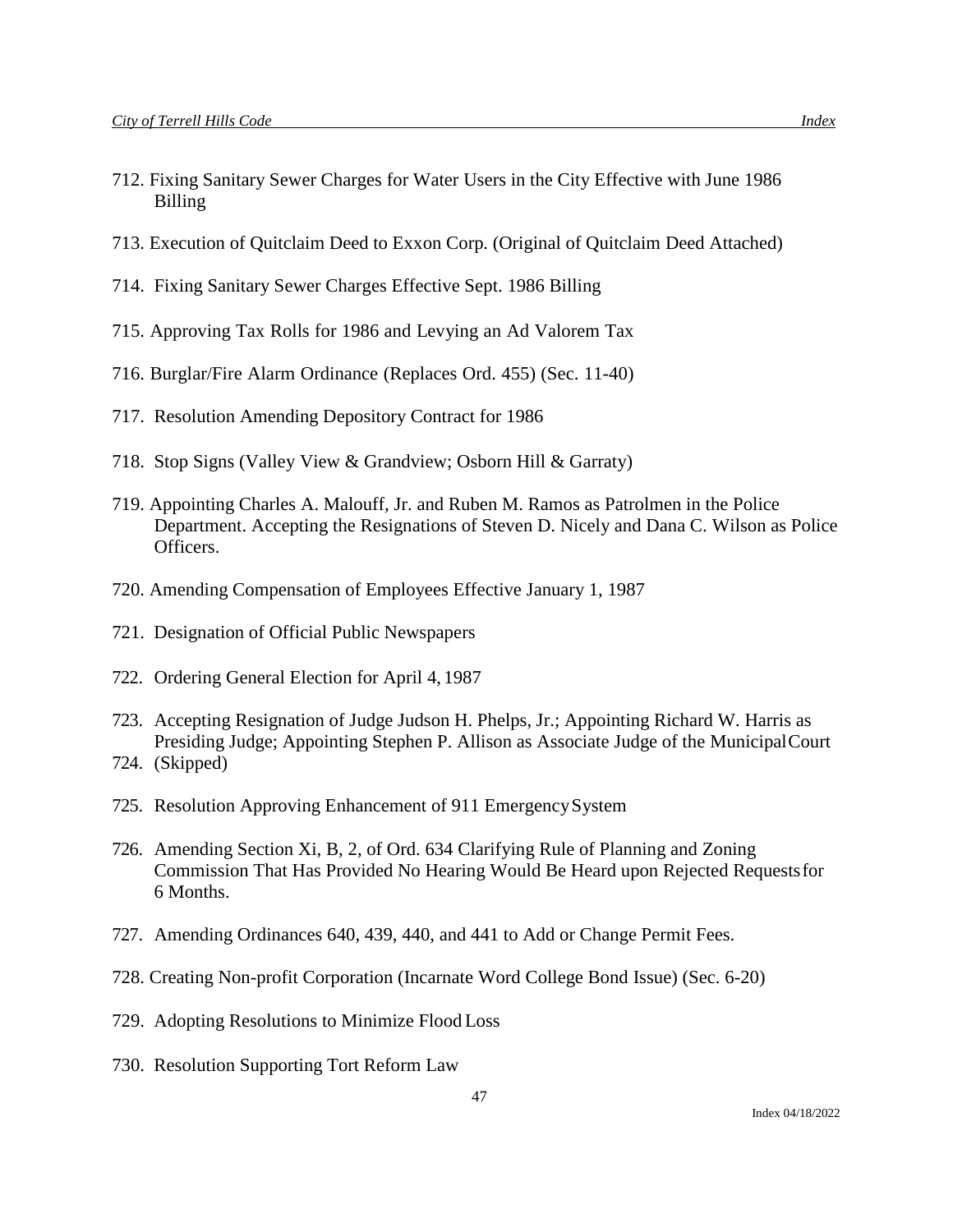- 731. Appointing Michael R. Hodges as Patrolman: Accepting Resignation of Charles A. Malouff, Jr.
- 732. Erecting Stop Signs at Wiltshire/Eldon: Elizabeth and Marion
- 733. Canvassing Returns of General Election of April 4, 1987
- 734. Sewer ServiceContract
- 735. Appointments/Resignations of Firefighters and Police Officers
- 736. Changing Stop Sign at Intersection of Geneseo and Eldon
- 737. Resolution Regarding Funding of Libraries
- 738. Appointing Fire Lieutenant Stutes
- 739. Removal of Stop Signs at Marion and Elizabeth
- 740. Providing for Termination of Sanitary Sewer Service for Non-payment of Fees (Sec. 11-28)
- 741. Authorizing Mayor to Amend Depository Contract
- 742. Approving Tax Rolls for 1987 and Levying Ad Valorem Tax
- 743. Appointing Member of Board of Adjustment
- 744. Amending Ordinance 644 (Paragraph 8 Only) (Sec. 11-5 & 11-6)
- 745. Amending Ordinance 997 (Section VI Only)
- 746. Amending Ordinance 714 (Paragraph 4) Fixing Sanitary Sewer Fees
- 747. Amending Ordinance 729 (Change of Name of Texas Department of Water Resources to Texas Water Commission)
- 748. Accepting Resignation of Judge James E. Ingram: Appointing Richard P. Corrigan as Municipal Court Judge
- 749. Multi-Agency Narcotics Trafficking Task Force Participation
- 750. Sanitary Sewer Ordinance (Sec. 11-25)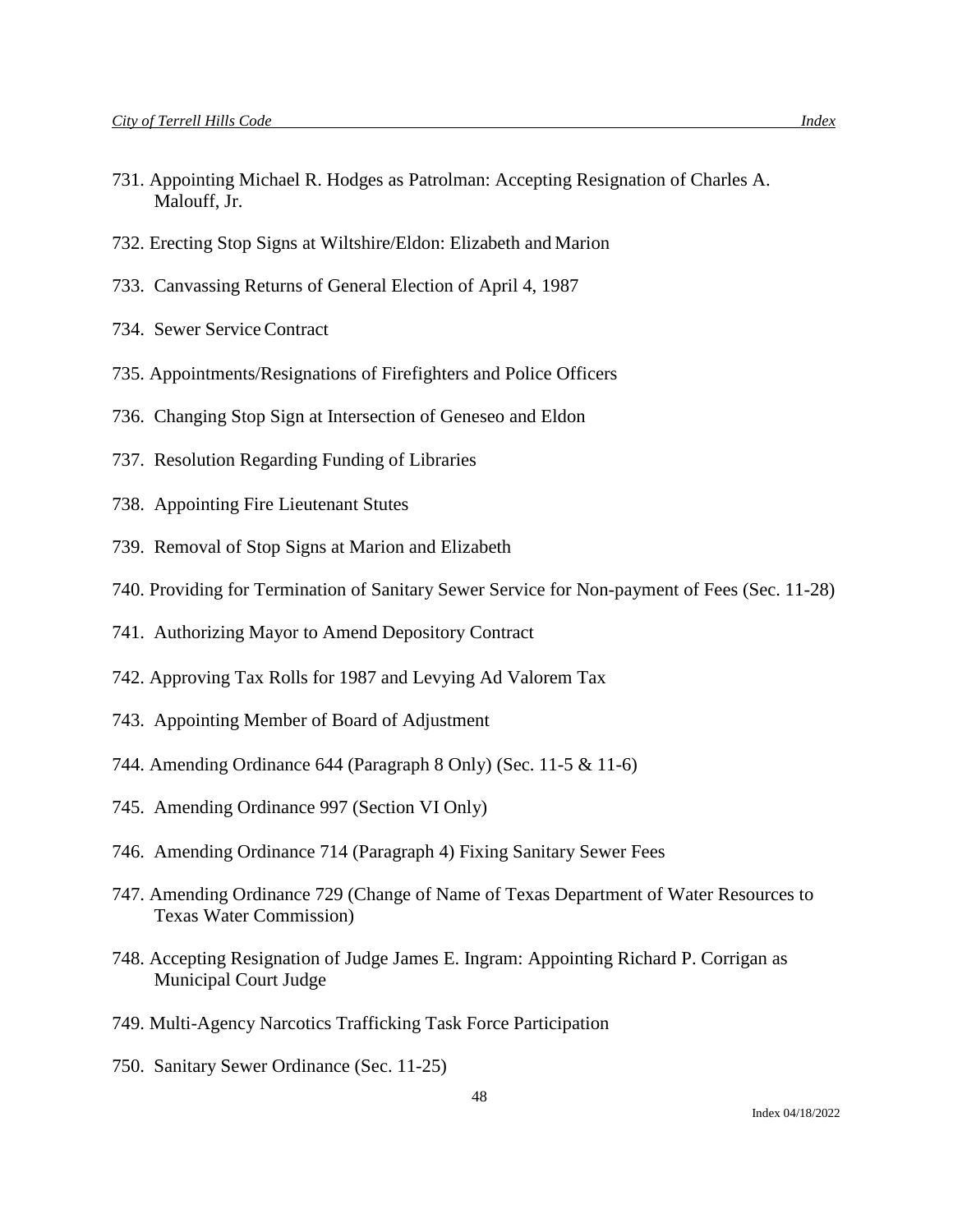- 751. Amending Ordinance No. 709 (Paragraph 2.b Only) (Driveways) (Sec. 13-15)
- 752. Texas Municipal Retirement System Combined Ordinance Increasing Participation to 5% (Sec. 1-14)
- 753. Texas Municipal Retirement System Added Benefits, Rights, Credits (Sec. 1-15)
- 754. Compensation of Employees 1988 (Includes Uniform Allowances)
- 755. Food License Fees (Sec. 11-10)
- 756. Designation of Official Newspapers 1988
- 757. Resolution Vote on Directors of Bexar Appraisal District
- 758. Amending Flood Ordinance No. 729
- 759. Amending Ordinance 759 Raising Fees for Hearings Before the Board of Adjustment and Planning and Zoning Commission
- 760. New Franchise Contract (20 Years) with City of San Antonio for Electric and Gas Services to City of Terrell Hills. (Sec. 4-3)
- 761. Appointing Howard W. Gaddis as City Engineer
- 762. Appointing City Manager as Building Inspector and Mr. Willis F. Perino as Deputy Building Inspector
- 763. Ordering General Election May 7, 1988: Mayor and Two Councilpersons #1 and #2
- 764. Resolution Authorizing Unmarked Vehicles for Police Department (Sec. 10-10)
- 765. Amending Zoning Ordinance No. 634 to Provide for Exception on Auburn/Morningside Lot
- 766. Appointing Fire Lt. Hunter: Firefighter Jackson
- 767. Amending Health License Ordinance 659 to Provide for Reinspection Fee (Sec. 11-10)
- 768. Resolution Supporting Suburban Cities in Negotiating with City Public Service Board
- 769. Fixing Sanitary Sewer Charges Effective with May 1988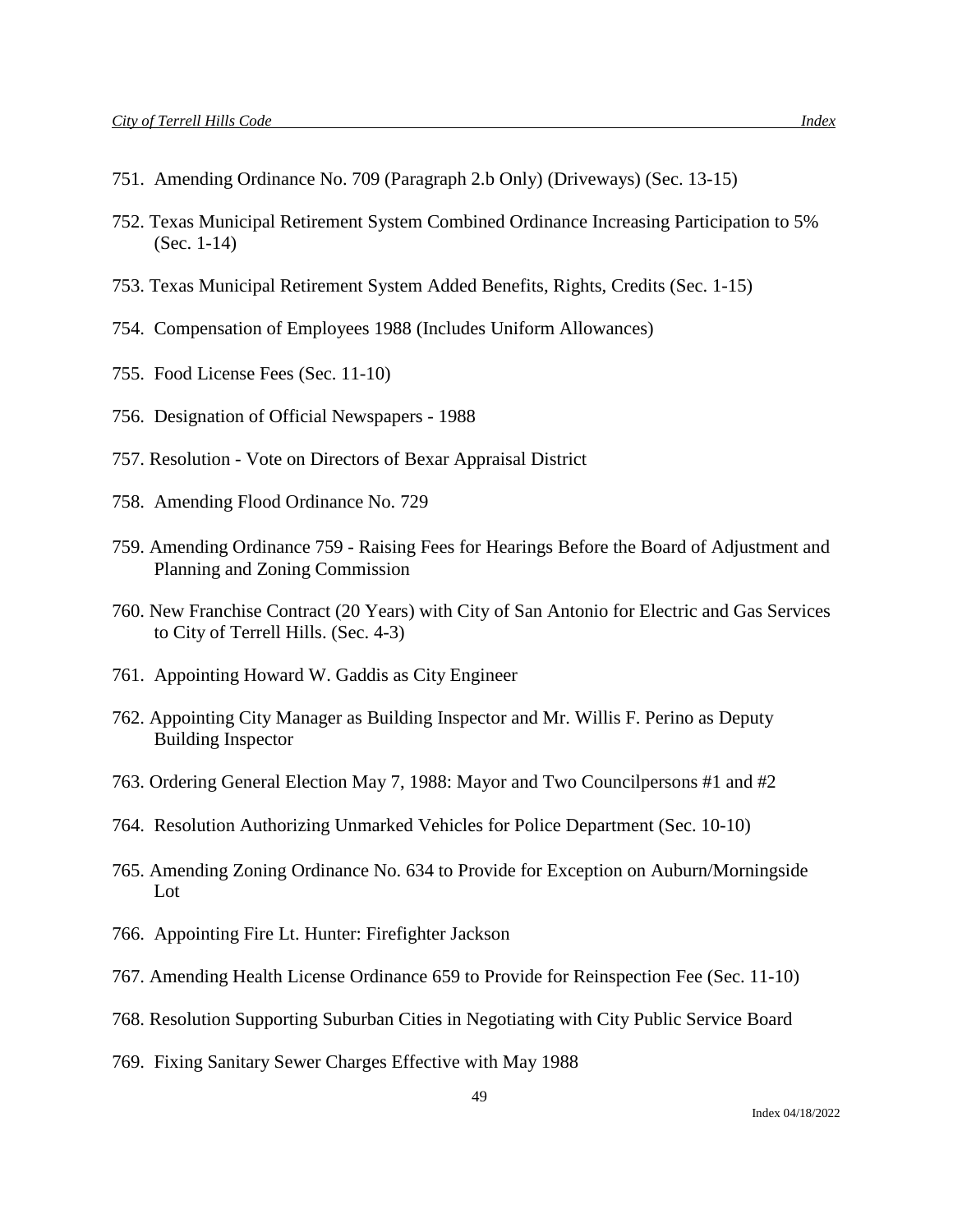- 770. Amending Ordinance 769 Relating to Sewer Charge Penalty
- 771. (Skipped)
- 772. Authorizing Police Officers to Engage in off DutyWork
- 773. Canvassing Returns of Election of May 7, 1988 for Mayor and Councilmen for PlacesOne and Two
- 774. (Skipped)
- 775. Erecting Stop Sign at Grandview and ValleyView
- 776. Appointing Edgar M. Duncan as Presiding Judge: Accepting Resignation of JudgeMorton W. Baird II
- 777. Levying Ad Valorem Taxes for Period 1/1/88 12/31/88
- 778. Appointing Columbus Stutes III as Capt. In the Fire Dept. Appointing Edgar A. Klug as Lieut. In the Fire Dept.
- 779. Fees for Demolition and Roofing Permits: Fees for Copies of Records (Sec. 1-30)
- 780. Compensation of Employees(1989)
- 781. Designation of Official Newspapers (1989)
- 782. Resignation of Judge Moulton S. Dowler, Jr.
- 783. Rescinding Ordinance No. 85-1: Amending Ordinance 490: Forbidding Farm Animals in City (Sec. 2-1)
- 784. Ordering a General Election on May 6, 1989 to Elect Two Councilpersons (Places #3 and #4)
- 785. Uniform Building Ordinance (Making Caption Punitive)
- 786. Providing for Payment of Sewer Connection Fee Prior to Issuance of Building Permit
- 787. Retaining Attorney Cathy Lee Jordan (United Suburban Cities)
- 788. Appointing Jon R. Sandidge as Member of Board of Adjustment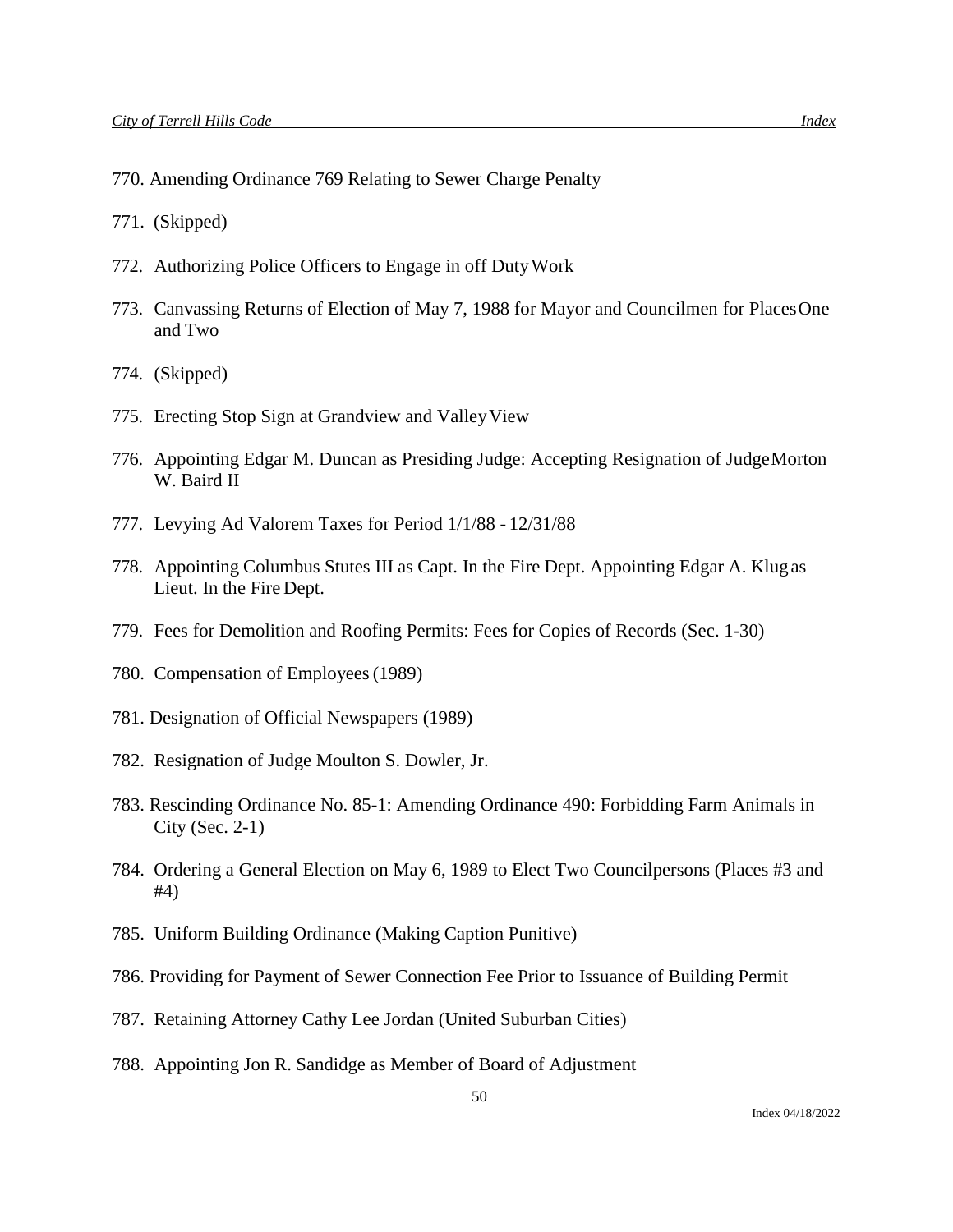- 789. Appointing Matthew M. K. Fellows and Jose Omar Ortiz as Firefighters: Promoting Boyd Y. Wedding to Sgt. In Police Dept. Reverting Felix Ruvalcaba to Patrolman.
- 790. Authority for City of San Antonio to Enter and Conduct Manhole Rehabilitation (Sec. 4- 20)
- 791. Appointing Richard C. Danysh as Associate Judge of Division B of the Municipal Court
- 792. Prescribing a Special Expense for Issuance and Service of Municipal Court Warrants of Arrest of \$25.00 (Sec. 10-1)
- 793. Canvassing Returns of General Election Held May 6, 1989 to Eject Council Members for Places 3 and 4
- 794. Regulating Construction of Walls and Fences (Sec. 3-10)
- 795. Resolution Endorsing Sites for TDC Facilities in Karnes County and City of Dilley
- 796. Levying Ad Valorem Tax Rate for 1989
- 797. Accepting Resignation of City Manager Meredith E. Murphy: Appointing Henry U. B. Brummett as City Manager
- 798. Appointing Ricardo D. Trevino as Patrolman in the Police Dept: Accepting Resignation of Michael R. Hodges as Police Officer
- Resolution Allocating Votes for Board of Directors of Bexar Appraisal District
- 799. Amending Existing Ordinances Relating to Compensation of Employees
- 800. Designation of Official Public Newspapers (1990)
- 801. Accepting Resignation of Police Officer Sidney S. Massey
- 802. Accepting Resignation of Municipal Court Judge Reynolds N. Cate
- 803. Ordering a General Election for Mayor and Two Councilpersons to Be Held First Saturday in May. 1990.
- 804. Amending Ordinance 628 to Define Abandoned Vehicle (Sec. 13-36)
- 805. Regulating Collection of Garbage and Refuse (Sec. 11-20)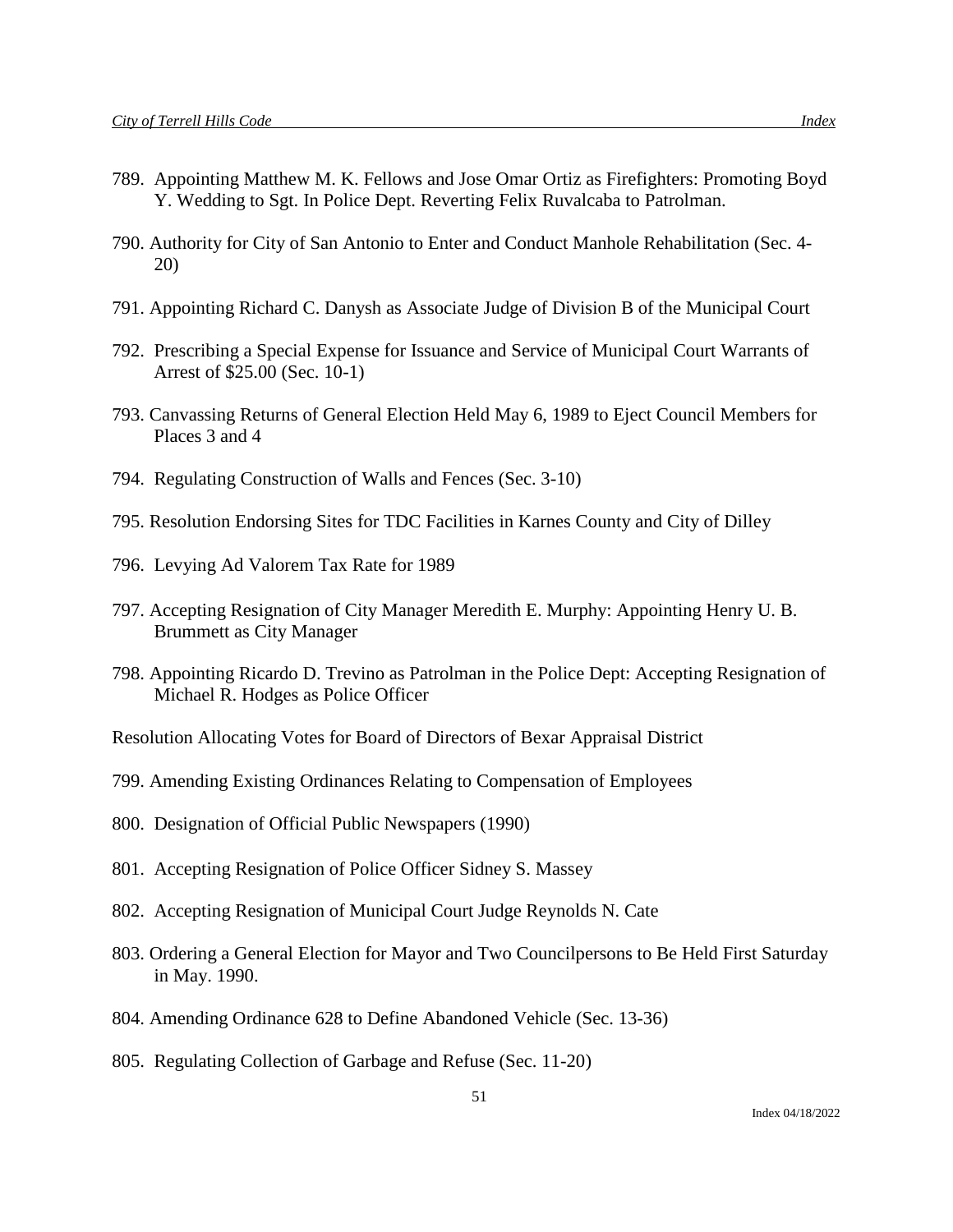- 806. Amending Ordinance 794 Relating to Construction of Walls and Fences (Sec. 3-10)
- 807. Appointing Carmen L. Pedroza as Patrolman in the Police Dept. Terminating Orlando Rivera as Patrolman in the Police Dept.

Proclamation Supporting "Children's Advocacy Center"

Resolution Re: Cable TV Charges

- 808. Freeport Property Taxes (Sec. 6-5)
- 809. Appointing Reynolds N. Cate as Judge of Municipal Court
- 810. Designating Records Management Officer
- 811. Canvassing Returns of Election of May 5, 1990 to Elect Mayor and Two Councilmen
- 812. Appointing Gilbert Ramon Lopez as Firefighter in the Fire Department: Appointing Donald W. Voltz as Patrolman in the Police Department: Accepting the Resignation of Matthew W. Fellows as Firefighter: Accepting the Resignation of Carmen L. Pedroza as Police **Officer**
- 813. Regulating Airtight Containers, i.e. : Refrigerators, Freezers Etc. (Sec. 11-60)
- 814. Granting an Electric and Gas Franchise to City Public Service (Sec. 4-4)
- 815. Adopting the San Antonio Mandatory Water Reduction Program
- 816. Amending Ordinance No. 268 Relating to Stop Signs at Intersection of Arcadia and Marion
- 817. Appointing Howard W. Gaddis, Jr. as City Engineer
- 818. Amending Ordinance 814 City Public Service Gas and Electric Franchise (Sec. 4-4)
- 819. Ordinance Relating to Stop and Yield Signs Geneseo Rd/Eldon Rd
- 820. Appointing Members of the Board of Adjustment and Planning and Zoning Commission
- 821. Approving Tax Rolls for 1990 and Levying Ad Valorem Tax Rate
- 822. Adopting a Salary Reduction Deferred Compensation Plan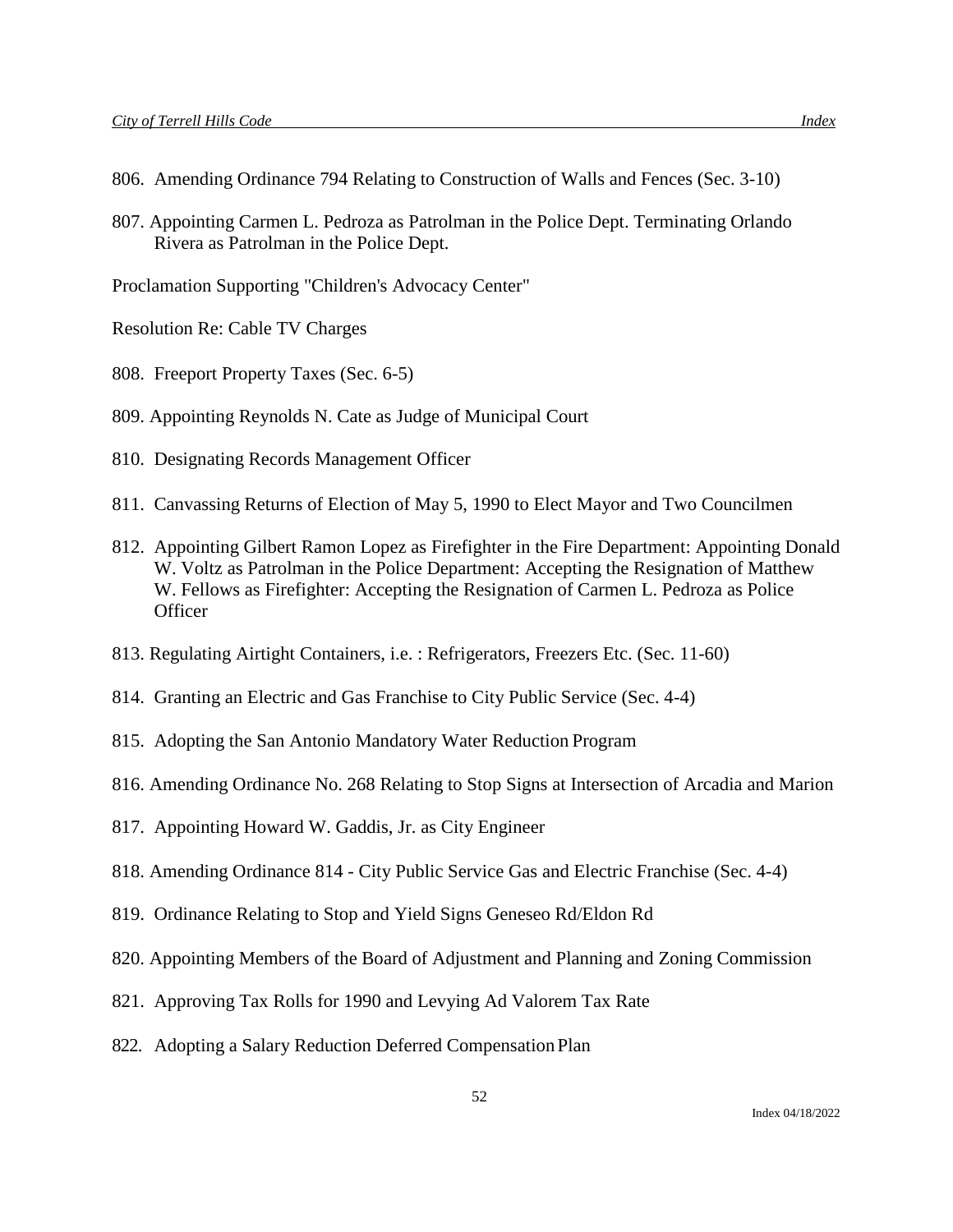- 823. Appointing Clint Miller Moore as Police Officer. Accepting Resignation of Andres DeLeon
- 824. Amending Ordinance No. 716 So as to Delete Paragraph 3, Thereby RemovingAll Monitoring of Burglar and Fire Alarms from City Hall (Sec.11-41)
- 825. Amending Existing Ordinances Relating to Compensation ofEmployees
- 826. Appointing James C. Knowles as Patrolman in the Police Department; Accepting Resignation of Patrolman Ruben M. Ramos
- 827. Designation of Official Newspapers for 1991
- 828. Appointing Aaron Andrew King as Firefighter in the Fire Department:Accepting Resignation of Timothy Emilienburg as Firefighter Lieut. In the FireDepartment
- 829. Ordering a General Election in the City of Terrell Hills, Texas for the Election of Councilpersons for Places Three and Four, to Be Held on May 4,1991
- 830. Appointing Municipal Court Judge and Compensation: Appointing Municipal Court Prosecutor and Compensation
- 831. Resolution Favoring Redistricting for U.S. Congressional and Bexar County StateSenate and Representative Districts
- 832. Accepting Resignation of Municipal Court Judge Stephen P.Allison
- 833. Amending Ordinance No. 400 by Adding Prohibited Weapons (Sec.10-5)
- 834. Canvassing Returns of General Election of May 4, 1991: Electing Council Membersfor Places Three and Four
- 835. Amending Plumbing Ordinance No. 439 to Add Requirement for Low Water Usage Fixtures
- 836. Appointing Members to Planning and Zoning Commission: AcceptingResignations
- 837. Appointing Lawrence Semander as Sgt. In the Police Dept. Reverting Boyd Y. Weddingto Patrolman Status
- 838. Accepting Resignation of Henry U. B. Brummett as Secretary-Manager: AppointingDale F. Sherrod as Secretary-Manager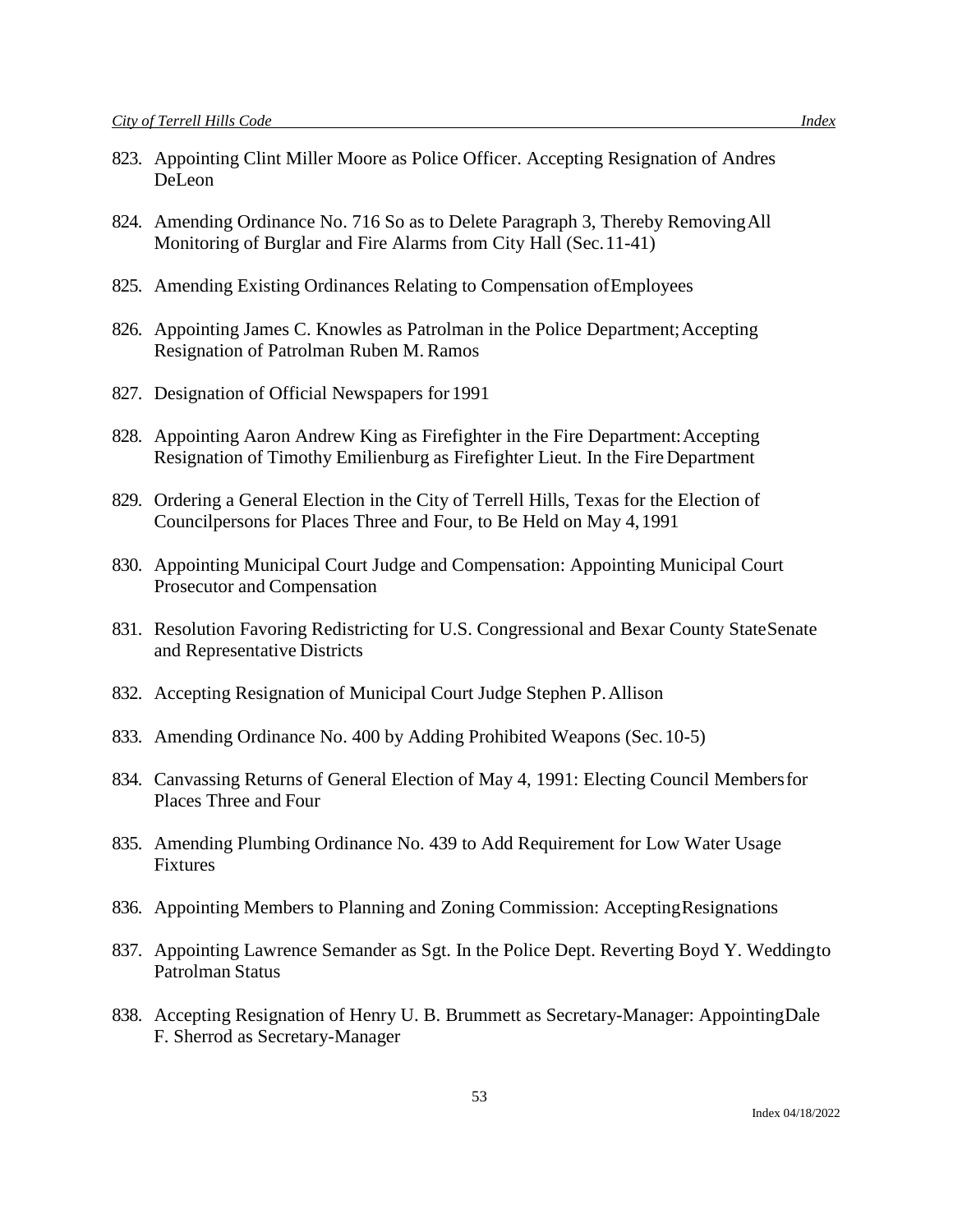- 839. Establishing a Records Management Program (Sec.1-31)
- 840. Amending Ordinance 835 Providing for Exceptions to Plumbing FixtureRequirements
- 841. Updating TMRS Retirement System (Sec. 1-16)
- 842. Approving Tax Rolls for 1991 and Levying Ad Valorem Tax Rate
- 843. Amending Ordinance No. 840 Regarding Plumbing Fixtures
- 844. Erecting Stop Signs at Arcadia and Marion
- 845. Appointing Andrea Rosemary Wilfing Patrol Officer; Accepting Resignation of Donald Voltz
- 846. Appointing Donald Francis Davis as Sgt. In the Police Department: Appointing Andres DeLeon as Patrolman in the Police Department: Accepting Resignations of Andrea Rosemary Wilfing and James Charlton Knowles as Officers in the Police Department

Resolution Electing Member Board of Directors, Bexar Appraisal District

- 847. Erecting Stop Signs at Morningside Drive and Amesbury Rd.
- 848. Amending Existing Ordinances Relating to Compensation of Employees
- 849. Designation of Official Newspapers for 1992
- 850. Amending Ordinance #634 to Allow "A" Residential Districts to Erect Signs Advertising Garage Sales
- 851. Regulating Garage Sales: Providing a Penalty for Violation (Sec. 11-50)
- 852. Ordering a General Election on May 2, 1992
- 853. Terminating David A. Blocker as Captain in the PoliceDepartment
- 854. Amending Ordinance 634 Comprehensive Zoning Ordinance to Provide an Exception to the Eighty Foot Frontage Requirement for a Portion of TobinEstate
- 855. Calling an Election on May 2, 1992 for the Purpose of Submitting to Voters for Adoption or Rejection of Charter Amendments

Resolution Calling for Public Hearing to Consider Proposed Amendments to City Charter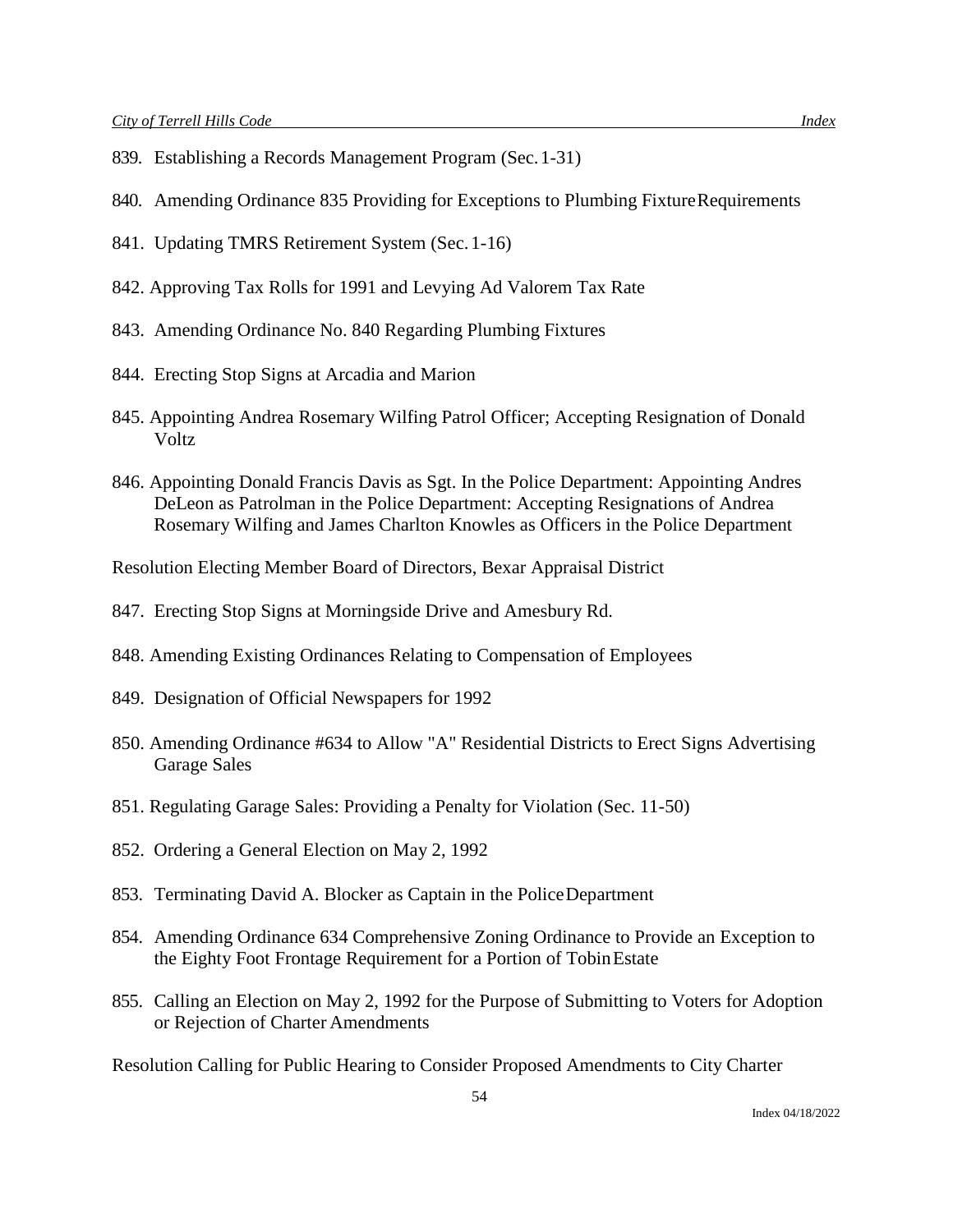- 856. Amending Ordinance No. 848 to Eliminate the Position of Captain in thePolice Department and Create the Position of Lieutenant in the PoliceDepartment
- 857. Amending Ordinance No. 490 to Reduce the Retention Time of Abandoned Animals(Sec. 2-1)
- 858. Amending Ordinance No. 634, Comprehensive Zoning Ordinance, to Provide for Exception to the Eighty Foot Frontage Requirement for a Portion of the Tobin Estate Subdivision
- 859. Canvassing the Returns of General Election of May 2, 1992 to Elect Mayor and Council Members for Places 1 and 2; Adoption or Rejection of Eight City CharterAmendments
- 860. Appointing Richard F. Kinsey as Patrolman: Appointing Coralon C. Busch as Firefighter: Accepting Resignation of Gilbert R. Lopez asFirefighter
- 861. Amending Ordinance No. 306 Providing a Speed Limit of 20 Mph onZambrano
- 862. Appointing Harry C. Kuhn as Firefighter: Accepting Resignation of Fire Capt. EdgarA. Klug
- 863. Accepting Resignation of Dale E. Sherrod as CityManager
- 864. Appointing Cal D. Johnson as CityManager
- 865. Amending Ord. 28 No thru Traffic on Geneseo, Eldon & Wiltshire
- 866. Appointing John J. Voorhis II as Patrolman in the Police Dept: Appointing Timothy C. McKay as Firefighter in the Fire Dept. Terminating Wayne A. Shipley as Firefighter Due to His Untimely Death
- 867. Approving the Tax Rolls for 1992 and Levying an Ad Valorem Tax Rate
- 867. Appointing Ernest Stevens as Patrolman in the Police Department: Accepting the Resignation of Felix Ruvalcaba as Patrolman in the Police Department
- 869. Appointing Members of the Board of Adjustment: Appointing Members of the Planning and Zoning Commission
- 870. Amending Ordinance No. 497 Regulating Care of Property (To Address Overhanging Tree Limbs by Streets)
- 871. Amending Ordinances 441, 727 and 785 to Change Fees Relating to Building Permits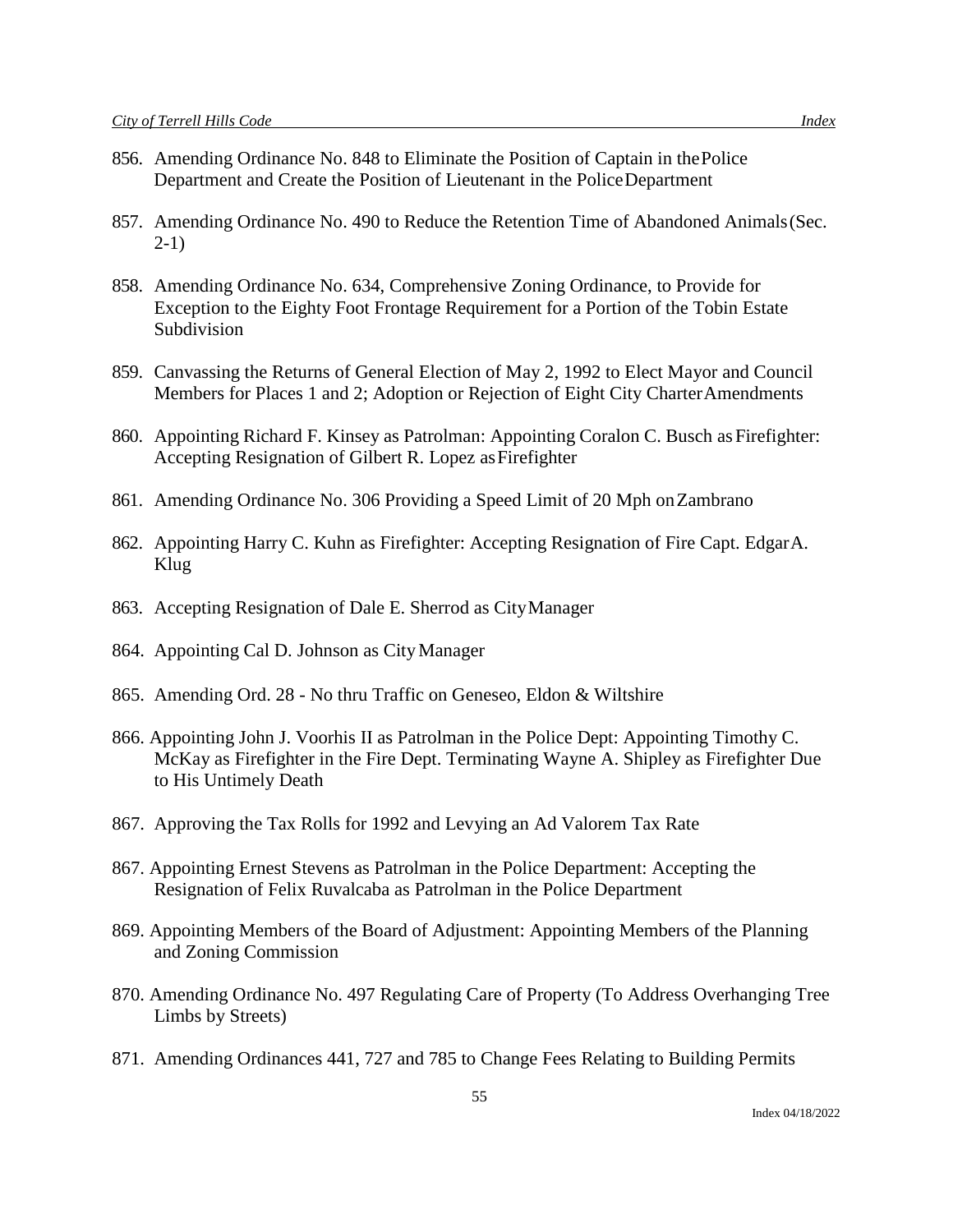- 872. Amending Existing Ordinances Relating to Compensation of Employees for 1993
- 873. Designation of Official Public Newspapers for 1993
- 874. Accepting the Resignation of Billy Joe Jackson, Jr. as Firefighter in the Fire Department: Accepting the Resignation of John Jacob Voorhis II as Patrolman in the PoliceDepartment: Appointing James W. F. Allen as Patrolman in the PoliceDepartment

Resolution: VIA Local Assistance Funding

- 875. Southwestern Bell Telephone Company Franchise Ordinance Effective July 1, 1993(Sec. 4-1)
- 876. Order of Election for May 1, 1993
- 877. Setting 20 Mph School Zone Speed Limits at St. David's School
- 878. Fixing Sanitary Sewer Charges for Water Uses in the City Effective with April1993 Billing
- 879. Appointing Municipal Court Judges and Prosecutors Feb. 1, 1993 to Feb. 1, 1995
- 880. Canvassing Returns of General Election Held May 1,1993
- 881. Appointing Persons to Board of Directors of City of Terrell Hills Higher Education Facilities Corporation. (Incarnate Word College)
- 882. Appointing Members of Board of Adjustment
- 883. Repealing Ordinance 408. New House Number Requirements (Sec. 11-55)
- 884. Appointing Charles W. Bocock V as Patrolman in the Police Dept; Accepting Resignation of Richard F. Kinsey as Officer in the Police Dept.; Appointing Gary W. Felux as Firefighter in the Fire Dept.
- 885. Granting a Franchise to KBL Cablesystems d/b/a Paragon Cable Television (Sec. 4-2)
- 886. Adopting 1991 Edition of Uniform Building Code (Sec. 3-1)
- 887. Adopting 1991 Edition of Uniform Mechanical Code (Sec. 3-2)
- 888. Adopting 1993 Edition of National Electrical Code (Sec. 3-3)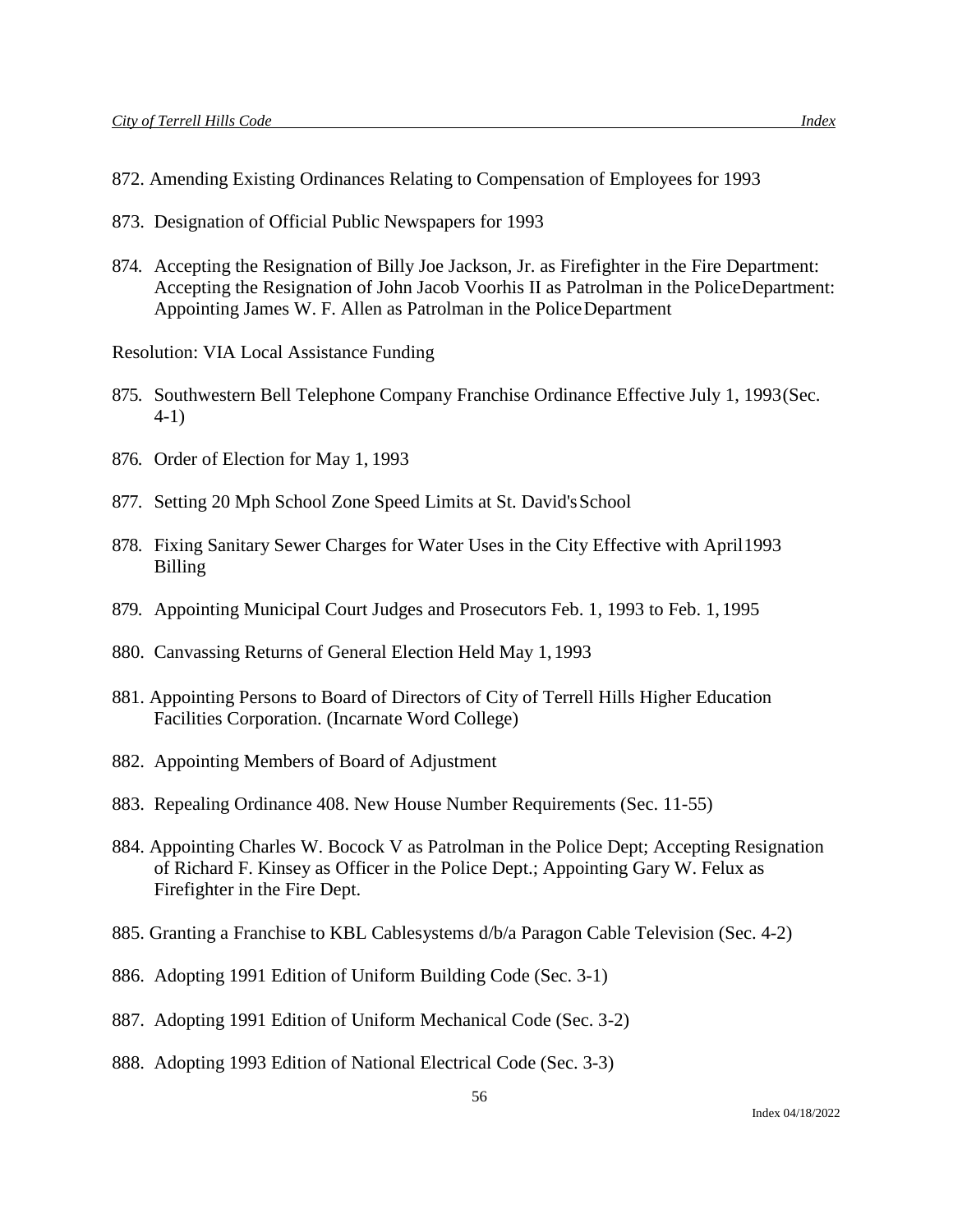- 890. Adopting Standardized Fee Schedule for Permits (Sec. 3-5)
- 891. Ordinance Authorizing TMRS "Updated Service Credits" on Annual Basis (Sec. 1-17)
- 892. Approving Tax Rolls for 1993 and Levying Ad Valorem Tax Rate

893. (Skipped)

- 894. Appointments to Board of Adjustment and Planning and Zoning Commission
- 895. Adopting 1991 Uniform Fire Code (Sec. 7-20)

Resolution Regarding Participation in the Fort Sam Houston and Camp Bullis Joint Land Use Study

- 896. Authorizing and Approving Publication of Notice of Intention to Issue Certificates of Obligation: Certificate of City Secretary (Sec. 6-30)
- 897. Fixing Sanitary Sewer Charges for Water Users in the City Effective with January 1994 Billing
- 898. (Skipped)
- 899. Designation of Official Public Newspapers for 1994
- 900. Amending Compensation to Employees for 1994
- 901. Ordering a General Election on First Saturday of May, 1994 to Elect Mayorand Councilpersons for Places One andTwo
- 902. Accepting Resignation of Mrs. Louise Thomas as Member of Planning and Zoning Commission: Appointing Mrs. Jan Johnson as Regular Member of Planning and Zoning Commission
- 903. Amending Ordinance No. 634, Comprehensive Zoning Ordinance Sections III and VIIto Provide an Exception for the Replatting of Lot 16h, County Block 5526 (100 Block Nadine)
- 904. Resolution: Authorizing the Application to the Criminal Justice Division for GrantFunding to the Alamo Area Narcotics Task ForceProject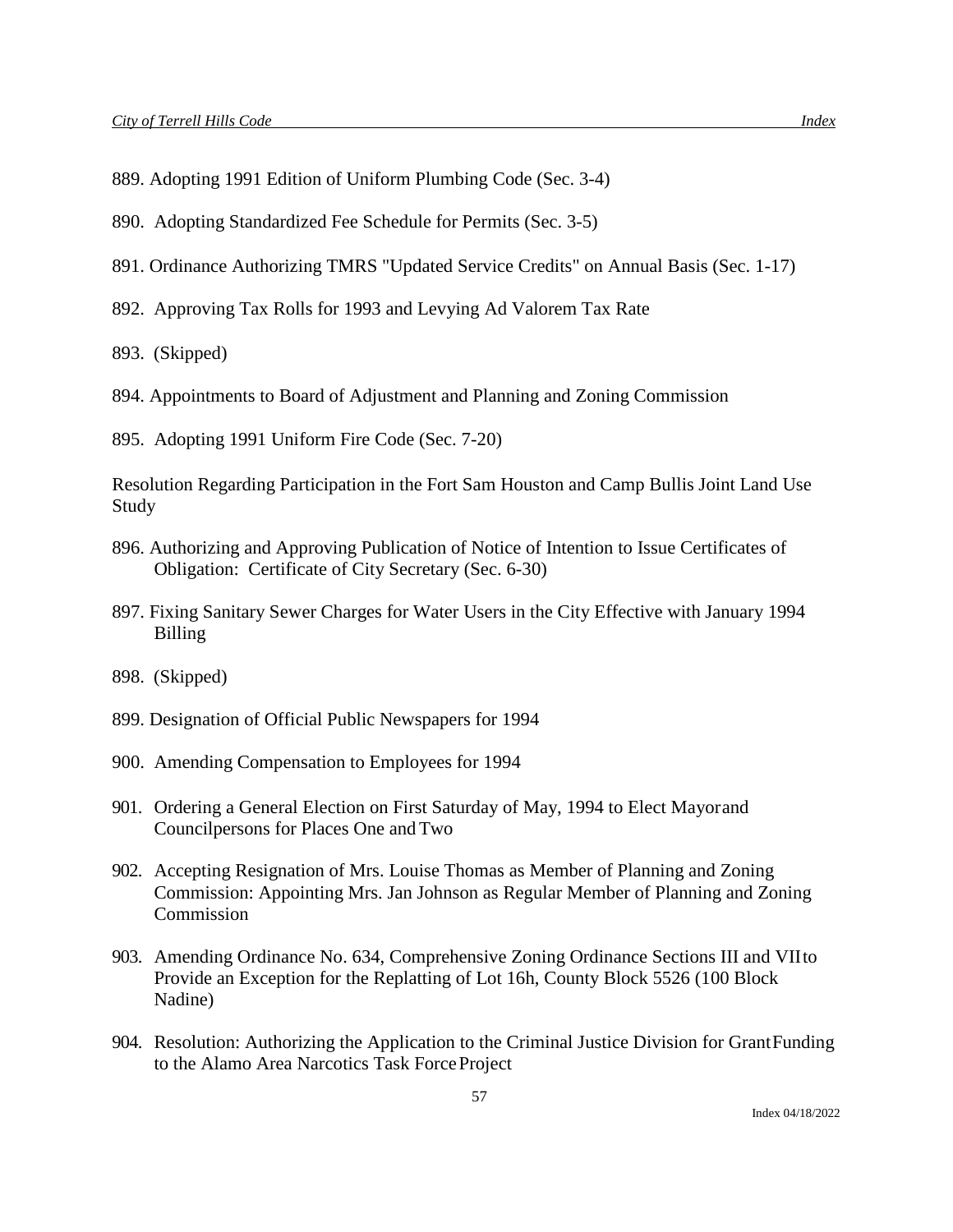- 905. Amending Ordinance 267 Relating to Basic Yield Right-of-Way Intersections to Include the Requirement to Erect Yield Sign at Intersection of Valley View and GrandviewPlace
- 906. Canvassing Returns of the General Election Held May 7, 1994 to Elect the Mayorand Council Members for Places 1 and 2 and Declaring the ResultsThereof
- 907. Amending Ord. No. 634, Comprehensive Zoning Ordinance, Section VII to Providean Exception for the Replatting of Lots 16a and 16k and a Portion of Lot 16b, CB 5526 (Exception to 50 Ft. Total StreetRight-of-Way)
- 908. Amending Ordinance 490 Animal Ordinance Re: Confinement of Biting Animal (Sec.2-1)
- 909. Approving Tax Rolls for 1994 and Levying Ad Valorem Tax Rate for January 1, 1994and Ending December 31, 1994
- 910. Deleting Requirement for Yield Sign and Requiring Stop Sign at Intersection of Dover Rd. And Tuttle Rd.
- 911. Appointing Members of the Board of Adjustment and Planning and Zoning Commission for Terms Sept. 1, 1994 - Sept. 1, 1996
- 912. Adopting San Antonio Aquifer Management Plan: Restricting Use of Water Dependent upon Level of Edwards Aquifer (Sec. 11-70)
- 913. Appointing Pearl L. Pfeil as Patrolwoman in the Police Department: Appointing Vicki E. Warren as Det. Sgt. In the Police Department: Accepting Resignation of Charles W. Bocock V as Officer in the Police Dept.
- 914. Amending Compensation to Employees for 1995
- 915. Designation of Official Public Newspapers for 1995
- 916. Appointing Charles W. Bocock, V, as Deputy Clerk of the MunicipalCourt
- 917. Resolution of the City of Terrell Hills Approving the Merger and RelatedTransactions Between KBLCOM Incorporated and Time Warner, Inc.
- 918. Resolution Rejecting Bids for North Phase of Street, Drainage and SanitaryImprovements and Authorizing Readvertising for Bids.
- 919. Canvassing the Returns of the General Election Held May 6, 1995 to Elect Council Members for Places 3 and 4 and Declaring the ResultsThereof.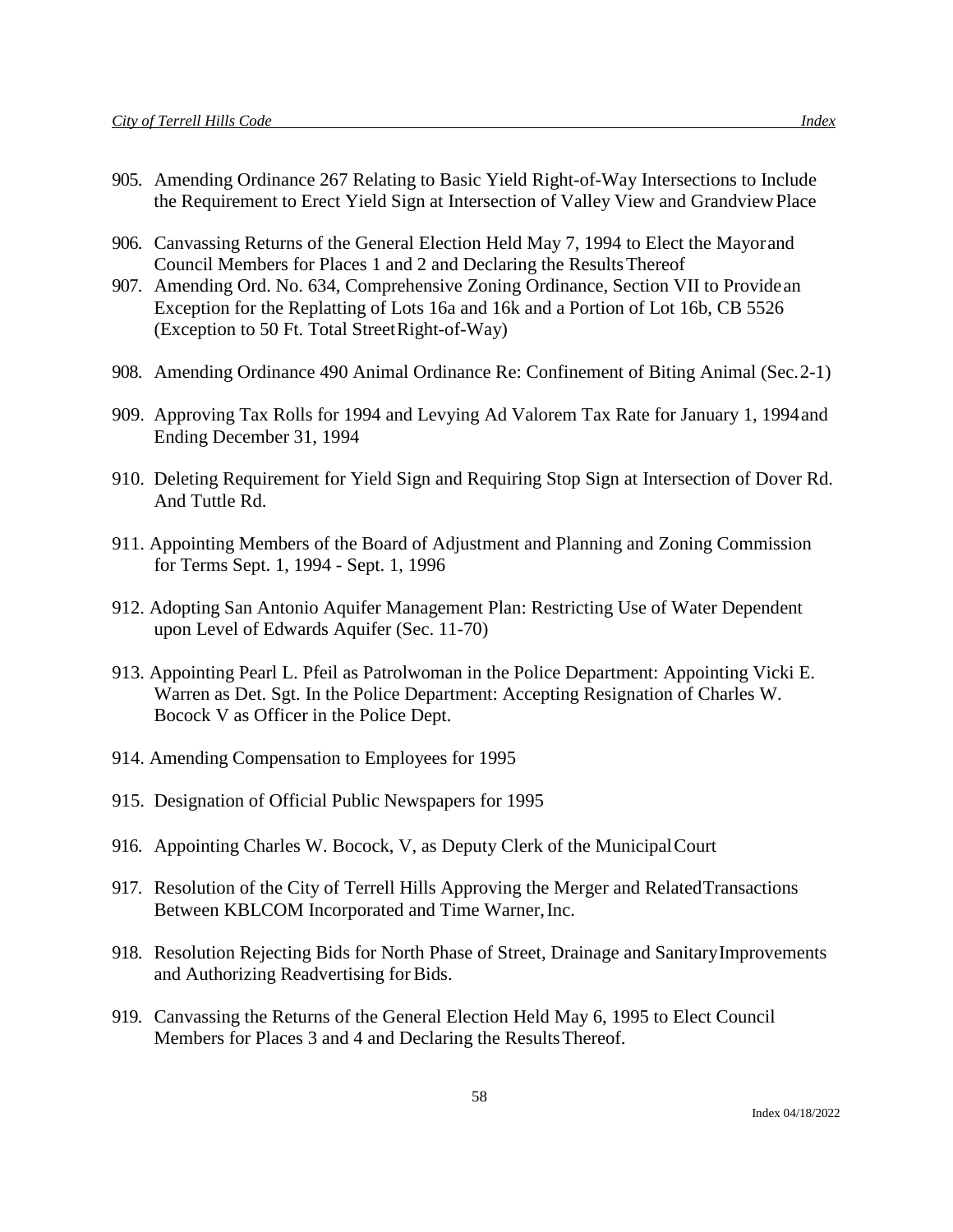- 920. Amending Ord. No. 268 Relating to Basic "Stop" Intersection to Change the Intersection of Canterbury Hill and Sheraton Drive from Three-way Stop to Four-way Stop Intersection.
- 921. Resolution Announcing the Results of Competitive Bidding for Streets, Drainageand Sanitary Sewer Improvements, North Phase and Awarding theContract
- 922. Amending Ordinance No. 267 Relating to Basic "Yield Right-of-way" Intersection: Change to "Stop" Signs for All Vehicles at Intersection of Burr Duvall and Coventry and Stillwell and Burr Duvall.
- 923. Appointing Jesse S. Delagarza, Frank P. Putz, Harold T. McCall, Jr., Richard J. Castellano and Michael J. Aurora as Non-salaried Patrolmen in the PoliceDepartment.
- 924. Resolution to Commit to Participate in the Continued Attainment of Good Air Quality in the San Antonio Metropolitan Area and SurroundingRegion.
- 925. Resolution Announcing the Results of Competitive Bidding for Trenchless SanitarySewer Reconstruction Northwest Phase and Awarding the Contract for Work to Be Accomplished.
- 926. Nominating Mr. A. Roane Harwood to the Bexar Appraisal District Board of Directors.
- 927. Approving the Tax Rolls for the Taxable Year 1995 and Levying an Ad Valorem Tax
- 928. Adopting an Investment Policy for the City of Terrell Hills, Texas in Accordance Withthe Public Funds Investment Act (Sec. 6-25)
- 929. Revising and Amending Ordinance 634, Comprehensive Zoning Ordinance, Incorporating into One Instrument the Subsequent Amendments and to Effect Changes That AreDeemed Necessary (Sec. 14-15)
- 930. Prohibit Parking on the West Side of CrossLane
- 931. Resolution Casting the Entire Voting Entitlement of Fifteen Votes Allocated to the City of Terrell Hills in Favor of Mr. A. Roane Harwood for the Office of Director of the Bexar Appraisal District
- 932. Amending Ordinance No. 268 to Include the Requirement to Erect a Stop Sign at the Northwest Corner of Newbury Lane and Newbury Terrace and at the Southeast Cornerof Newbury Lane and South Vandiver Street.
- 933. (Skipped)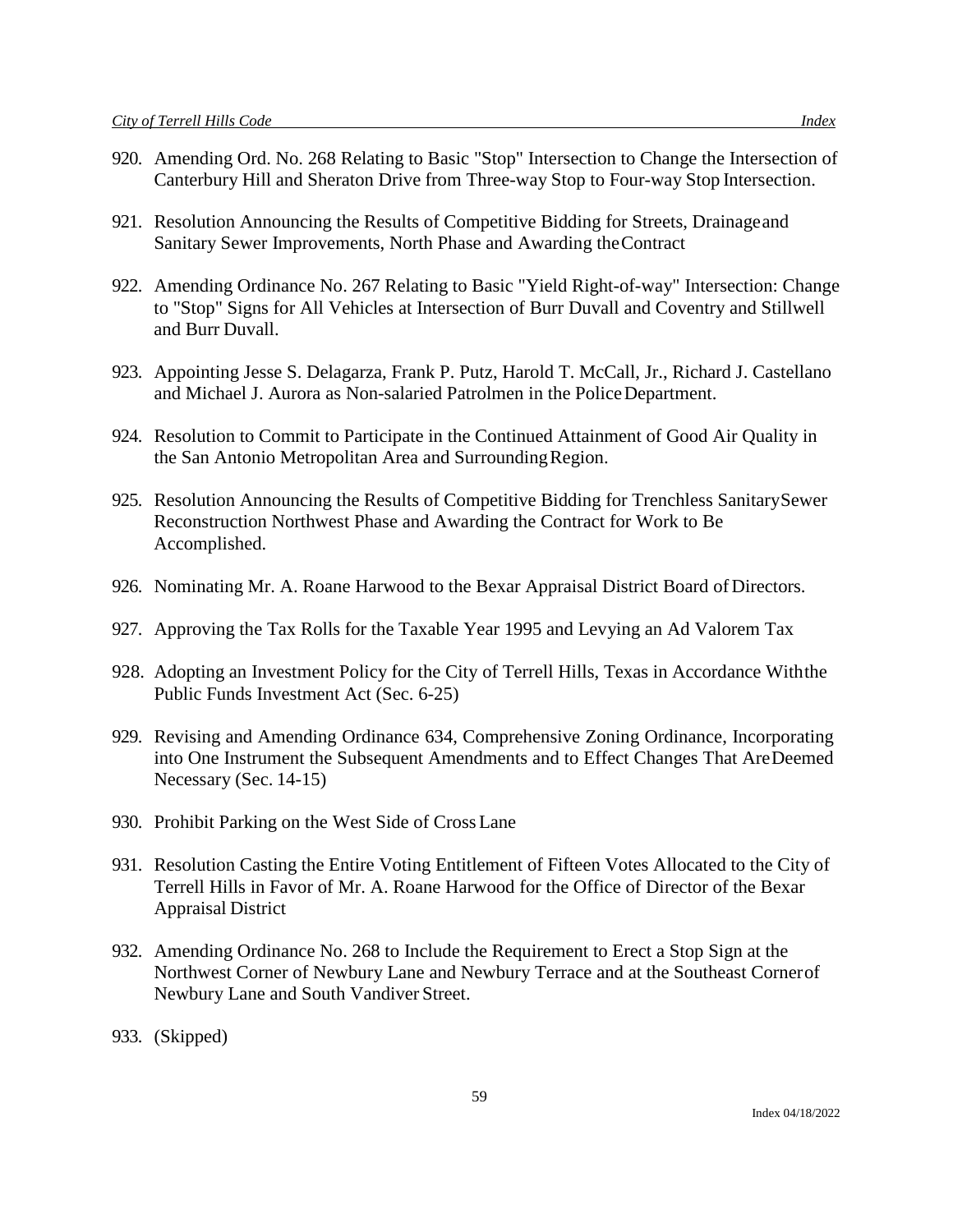- 934. Amending and Republishing Existing Ordinance No. 570 to Comply with the Requirements of 44 cfr, Chapter I, Part 60.3(d) of the NFIP Regulations. Flood Damage Prevention Ordinance. (Sec. 8-1)
- 935. Designation of Official Public Newspapers.
- 936. Amending Compensation to Employees for 1996. (Sec. 1-40)
- 937. Repealing Ordinance No. 129 Relating to the 15 Mph Speed Limit in the Paved Alley Between Newbury Terrace and South Vandiver.
- 938. Fixing Sanitary Sewer Charges for Water Uses in the City Effective with April 1996 Billing (Sec. 11-26)
- 939. Ordering a General Election for Mayor and Council places One and Two to Be Held the First Saturday of May, 1996.
- 940. Authorizing the Application to the Criminal Justice Division, for Grant Funding to the Alamo Area Narcotics Task ForceProject
- 941. Amending Ordinance Number 929, Comprehensive Zoning Ordinance, Sections III and VII to Provide Exceptions for the Replatting of Lots 19, 20 and 21, Block 22, County Block 5742 (Sec. 14-15)
- 942. Appointing Ms. Diana Gonzalez as Deputy Clerk of the MunicipalCourt
- 943. Adopting as Written the Changes to the San Antonio Aquifer Management Plan Contained in City of San Antonio Ordinance Number 83703, Incorporating Changes to the Designation of Critical Period Stage Conditions, Clarifying Permitted Landscape Irrigation Times and Days, and Regulating Carwash Fundraisers for the Period March 11, 1996 to and Including December 31, 1996. (Sec. 11-71)
- 944. (Skipped)
- 945 . Defining Certain Public Nuisances and Prohibiting Said Nuisances Within the Corporate Limits of the City, and Providing for Abatement Procedures for Nuisances (Sec. 3-12)
- 946. Amending Ordinance No. 936, Relating to the Police Department Personnel Authorization Effective 11 March 1996.
- 947. Promoting Donald A. Davis, Andres DeLeon to Lieutenant, Ricardo Trevino toSergeant and James G. Bennett to Corporal in the PoliceDepartment.
- 948. Declaring the Unopposed Candidates for the Positions of Mayor, Councilmember Place1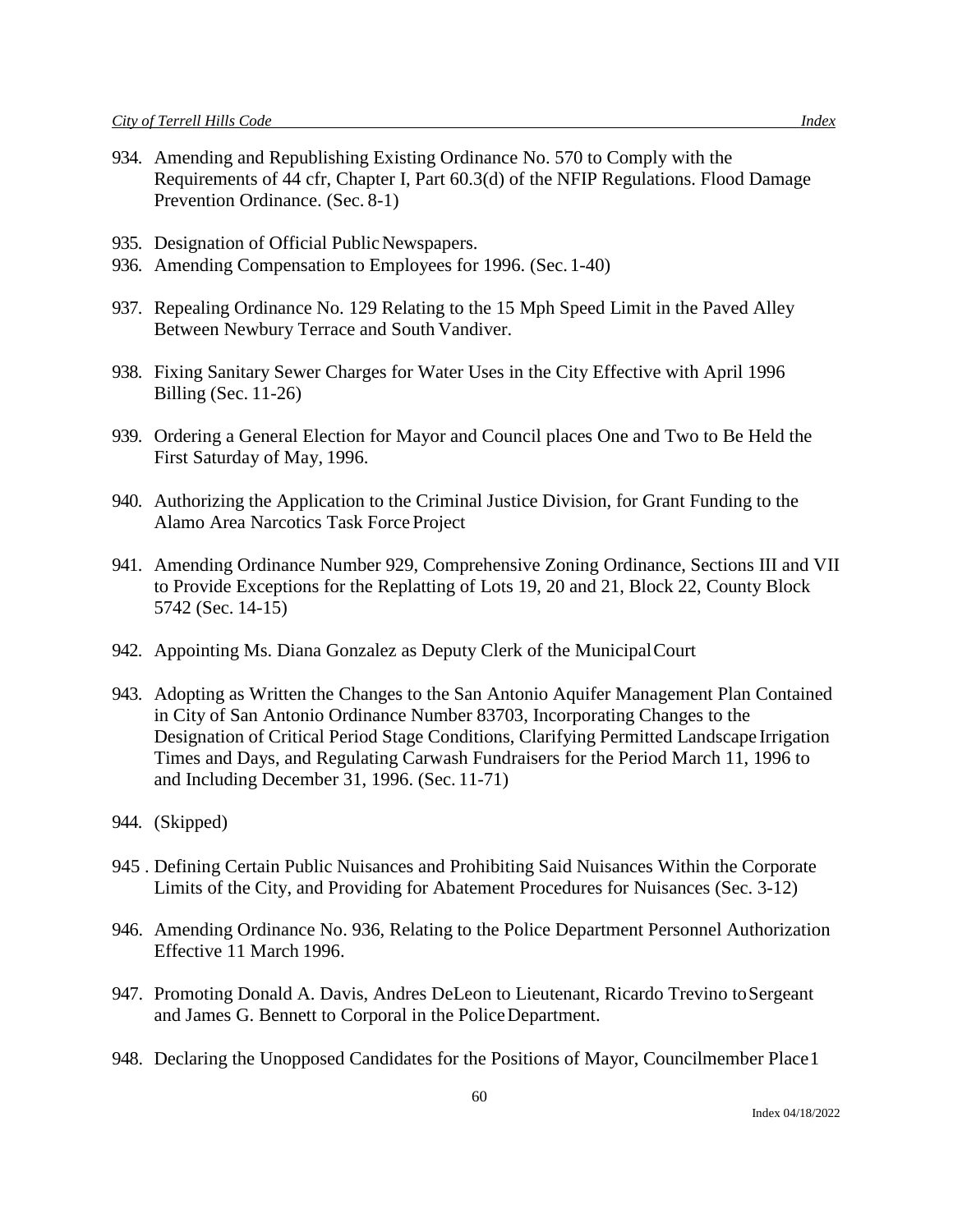and Councilmember Place 2 to Be Elected, Canceling the Election Scheduled for May 4, 1996 and Providing for the Necessary Posting of this Ordinance.

- 949. Appointing Certain Persons to the Board of Directors of the City of Terrell Hills, Texas Higher Education FacilitiesCorporation.
- 950. Announcing the Results of Competitive Bidding for Streets, Drainage and Sanitary Sewer Improvements, Including Water Line Work as Designed by the San Antonio WaterSystem to Be Paid for by the San Antonio Water System, Southwest Phase and Awarding the Contract for Work to Be Accomplished.
- 951. Resolution approving the Issuance of Junior Lien Revenue Bonds in an Amount Not to Exceed \$2,000,000 Designated as "City of Terrell Hills, Texas, Higher Education Facilities Corporation Higher Education Junior Lien Revenue Bonds (University of the Incarnate Word Project), Series 1996" (Sec. 6-21)
- 952. Appointing Joseph A. Piccolella, Jr., and Todd A. MacCubbin as Non-salariedPatrolmen
- 953. To Control and Prevent Oakwilt and to Prevent the Spreading of Oakwilt in the Cityof Terrell Hills, Texas. (Sec. 11-80)
- 954. Accepting Resignation of Ms. Amanda Ochse as Member and Chairperson of the Planning and Zoning Commission; Appointing Mrs. Catherine Taylor as Member and Mr. William Ochse, III, as Alternate Member of the Planning and Zoning Commission
- 955. Amending Ordinance Number 929, Comprehensive Zoning Ordinance, Sections III and VII-to Provide Exceptions for the Replatting of Lots 27 and 28, Block 21, County Block 5742 (Sheraton Court Subdivision) (Sec. 14-15)
- 956. Amending Ordinance No. 943 Relating to the Changes to the Aquifer Management Plan, Revising Appendix III, Stage III, Restricting Sprinkler Watering to One Day a Week; and Providing for a Penalty of Not less than One Dollar (\$1.00) Nor More than Two Hundred Dollars (\$200.00) for Violations Thereof. (Sec. 11-71)
- 957. Approving the Tax Rolls for the Taxable Year 1996 and Levying an Ad Valorem Tax
- 958. Repealing identified ordinances which have become obsolete; have been superseded by later ordinances; or which are invalidated; approving and accepting compilation of charter and regulatory ordinances of the city in effect September 9, 1996; and providing for copies of all regulatory ordinances hereafter adopted to be maintained in the separate regulatory ordinance book provided hereby; naming and designating such book: "City of Terrell Hills Code of Ordinances." (Sec. 2-1, 7-20, 14-15)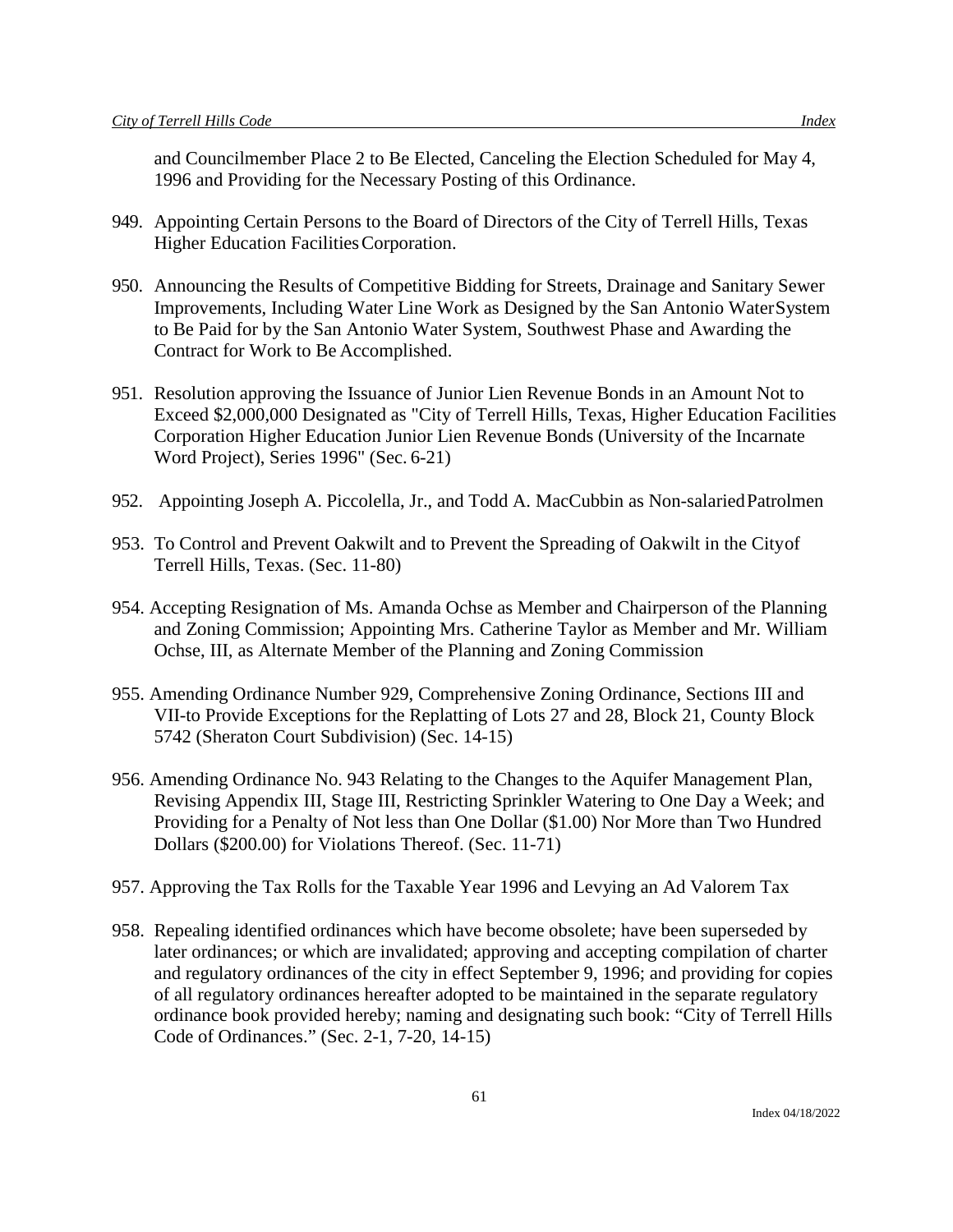- 959. Appointing members of the Board of Adjustment and Planning and Zoning Commission for two year terms commencing September 1, 1996.
- 960. Amending Code of Ordinances to include section 2-4 designating the Humane Society/SPCA as the Official Impound Facility of dogs and cats. (Sec. 2-4 § 5, 11-04-96)
- 961. Appointing Bradley J. Rogers and William K. Knupp as Firefighters; accepting resignation of Firefighter Coralon C. Busch and Fire Captain James R. Wells, Jr.; and promoting Joe O. Ortiz to Captain and Firefighters Harry C. Kuhn and Timothy C. McKay to Lieutenant in the Fire Department.
- 962. Amending compensation to employees for 1997. (Sec I-40)
- 963. Designation of Official newspapers for 1997.
- 964. Resolution approving an Inter-local Agreement concerning procurement ofcertain insurance coverages.
- 965. Accepting the resignation of Dick O. Creamer and appointing Paul H. Smith, Jr. as the City Health Official.
- 966. Amending Code of Ordinances Chapter 3, Section 3-11 and Chapter 9, Section 9-2, Subsection 2,f. Construction Work. (3-10-97)
- 967. Appointing Gary Felux, Bradley J. Rogers, William K. Knupp and Jose Vasquez to the position of Firefighter; and promoting Columbus Stutes to Fire Chief and Chief Deputy Building Inspector, Gary Hunter to Captain and Deputy Building Inspector, Jose O. Ortiz to Deputy Building Inspector, David Boudreau and Ronald Johnston to the rank of Lieutenant.
- 968. Appointing Kenneth L. McPheeters as the Alamo Area Narcotics Task Force Commander, assigning Andrew H. Golub to the Alamo Area Narcotics Task Force, reducing Clint M. Moore to Patrolman and removing Todd MacCubbin from employment with the Police Department.
- 969. Authorizing the organization of a reserve firefighter force within the Fire Department.
- 970. Appointing Jonathan Ideus and Stephen Knowles as ReserveFirefighters
- 971. Declaring the unopposed candidates for the positions of Councilmembers Place 3 and 4to be elected, canceling the election scheduled for May 3, 1997 and providing for the necessary posting of this ordinance.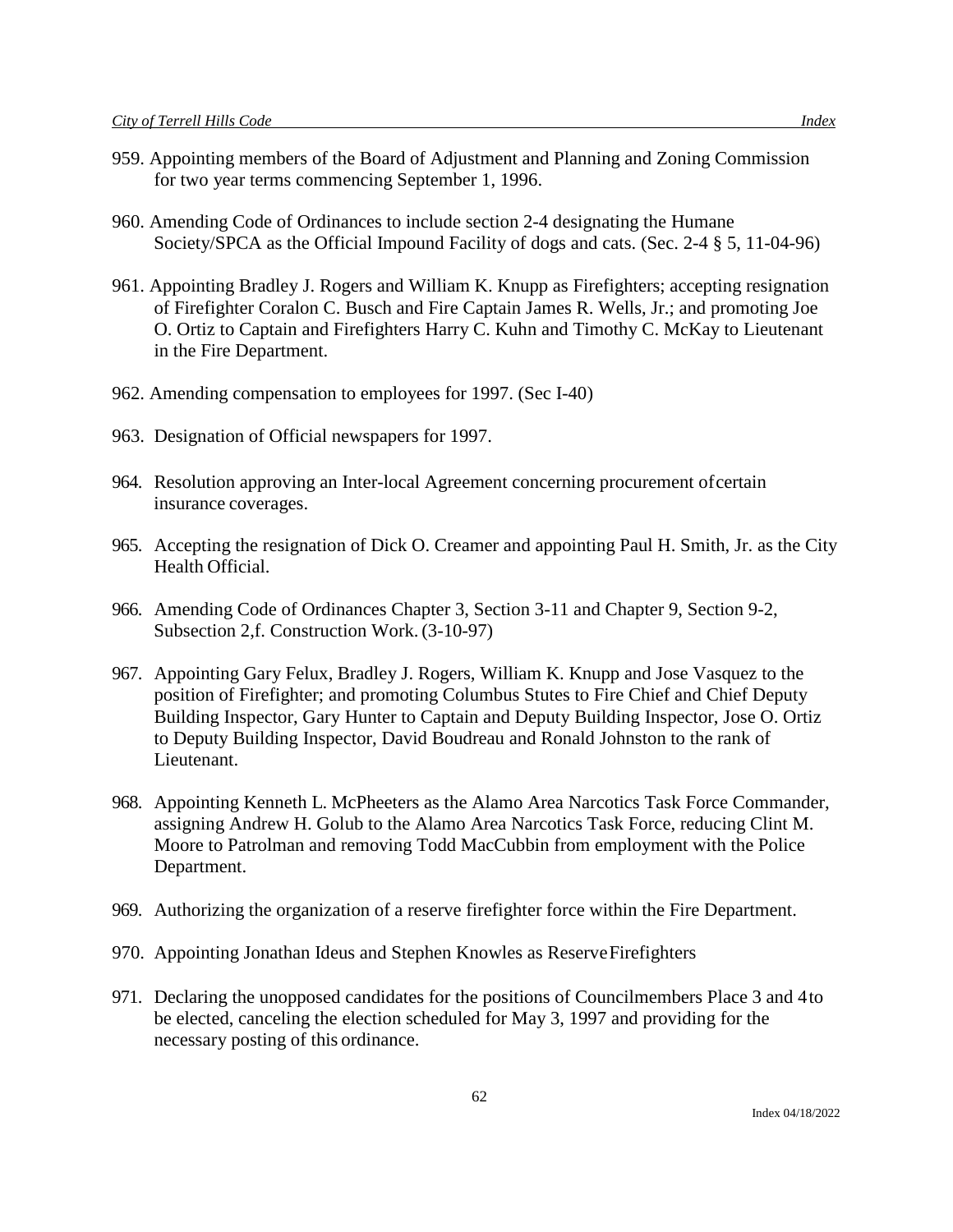- 972. Appointing members of the City WaterCommittee.
- 973. Amending Ordinance 929, Comprehensive Zoning Ordinance, Sections III and VII to change the exceptions applying to the Sheraton Court Subdivision established inOrdinance 955. (Sec. 14-15)
- 974. Appointing James A Piccolella, Jr., as Patrolman in the Police Department at a probationary salary of \$1779.85 per month.
- 975. Appointing Jose Vasquez as a regular Firefighter; and appointing Adam Zenner andBeau Obregon as Reserve Firefighters
- 976. Providing for agreement between the City of Terrell Hills and Southwestern Bell Telephone Company to amend Ordinance 875 to provide for a longer term and toadd termination and other provisions as a result of the changes made by the Public Utility Regularity Act of 1995.
- 977. Authorizing and allowing Restricted Prior Service Credit with TMRS for service previously performed for various other public entities for which service credit has notbeen received.
- 978. Approving the tax rolls for 1997 and levying an ad valorem tax for fiscal year January1, 1997 and ending December 31, 1997
- 979. Amending zoning ordinance 929 to add exception to not prohibit the sale of automobiles on a wholesale basis to dealers/wholesalers incidental to the operation of the regional headquarters of a national rental car company.
- 980. Relating to unlicensed personal care facilities
- 981. Accepting the resignations of Aaron King and Jonathon Ideus from the Fire Department; terminating Stephen Knowles as a reserve firefighter; and appointing Adam Zenner as a probationary firefighter.
- 982. Prohibit parking on the east side of Oak Lane
- 983. Reducing Andres M. DeLeon to Patrolman; and accepting the resignation of AndresM. DeLeon from the Police Department
- 984. Resolution nominating Mr. A. Roane Harwood, to an additional term on the Boardof Directors of the Bexar Appraisal District
- 985. Designation of official public newspapers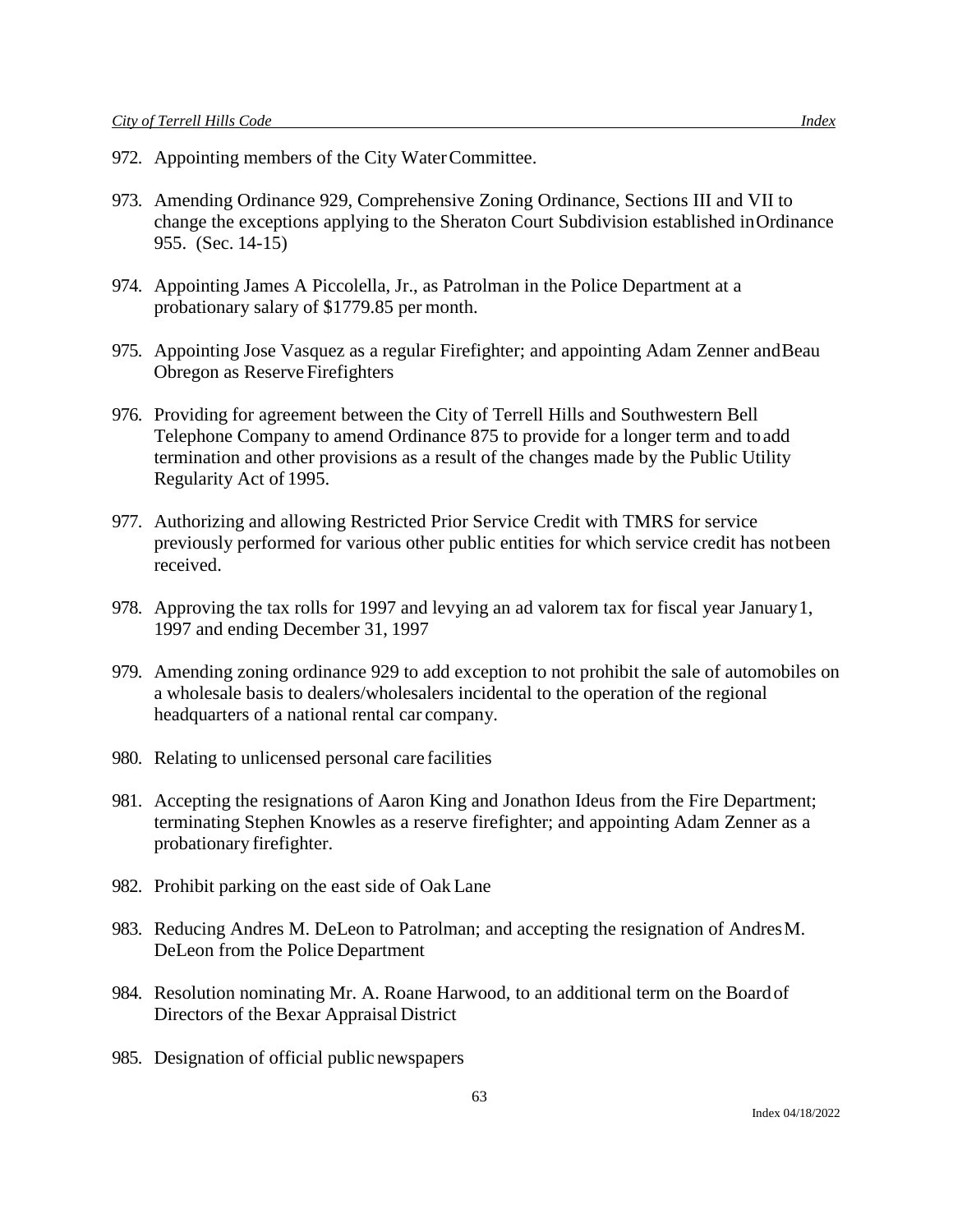- 986. Resolution casting the entire voting entitlement of 15 votes allocated to the city in favorof Mr. A. Roane Harwood for the office of Director of the Bexar AppraisalDistrict
- 987. Adopting the National Electrical Code, 1996 Edition and repealing Ordinance No. 888
- 988. Promoting Harry Kuhn to Captain and Deputy Building Inspector; and appointingBeau Obregon as Firefighter I in the Fire Department.
- 989. Amending Compensation to Employees for 1997.
- 990. Approving the Bexar Appraisal District Proposal to acquire real property
- 991. Prohibit parking on the north side of the 400 and 500 blocks of CharlesRoad.
- 992. Ordering General Election for Mayor and Councilpersons places one and two to be held the first Saturday of May, 1998.
- 993. Appointing Matthew Beecroft and Kambiz Tabrizi as Reserve Firefighters, accepting the resignation of Gary Felux and appointing him as Reserve Firefighter, promoting Adam Zenner to Firefighter II; and appointing Richard J. Castellano as Patrolman Trainee, appointing Michael Nunn as non-salaried Patrolman.
- 994. Amending the Mechanical Code and adopting Uniform Mechanical Code of 1997.
- 995. Amending the Plumbing Code and Adopting the Uniform Plumbing Code of 1997.
- 996. Appointing Richard P. Corrigan Municipal Court Judge, Edgar M. Duncan as temporary replacement Judge, Richard T. Haase as Assistant City Prosecutor, Michael L. Kreager, Jack Pasqual, Jr., Jeff Morehouse and Stephen Nicholas as temporary replacement prosecutors.
- 997. Promoting Beau Obregon to Firefighter II; and appointing Reserve Firefighter Kambiz Tabrizi as a Firefighter I in the Fire Department.
- 998. Repealing Ordinance 806 which granted responsibility for fence regulation variances to City Council and returning responsibility for same to the Board of Adjustment
- 999. Amending City Code of Ordinances Chapter 14, removing Sections 14-1 through 14-10 and renumbering section 14-15 to 14-1.
- 1000. Declaring the unopposed candidates for Mayor and Council Places 1 and 2 to be elected, and canceling the election scheduled for May 2, 1998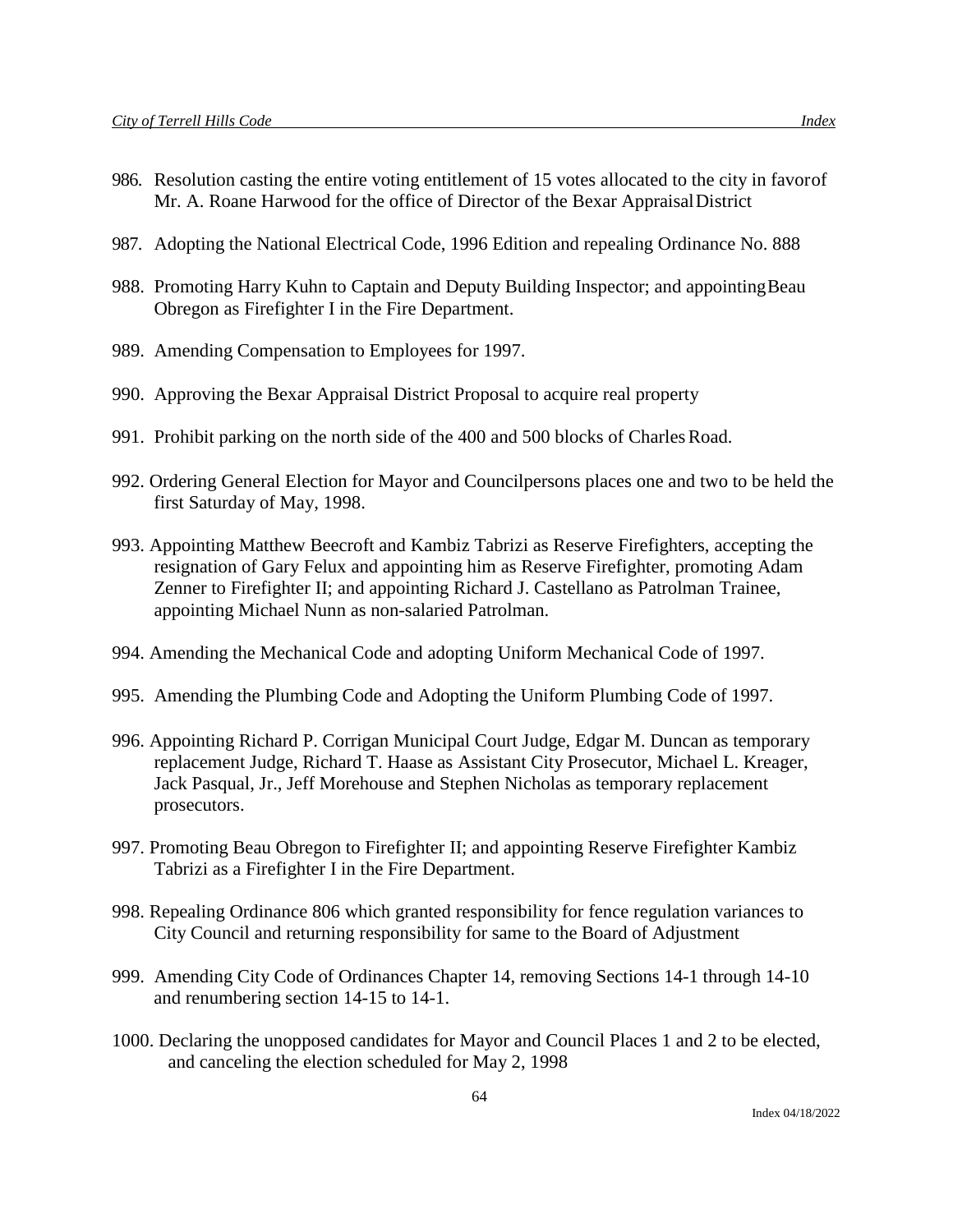- 1001. Appointing Christopher D. Lee as a non-salaried patrolman in the Police Department.
- 1002. Resolution authorizing the application to the Criminal Justice Division for grand funding to the Alamo Area Narcotics Task Force.
- 1003. Resolution approving the Bexar Appraisal District Proposal to acquire real property
- 1004. Appointing Mr. William Ochse, III, as Member and appointing Mr. Jeff Rochelle as alternate member of the Planning and Zoning Commission.
- 1005. Accepting the resignation of Michael R. Nunn, and terminating Christopher Lee as nonsalaried Patrolmen in the Police Department.
- 1006. Adopting as written the San Antonio Aquifer Management Plan contained in City of San Antonio Code Sections 34-322 through 34-325 and Section 34-332, establishing "Trigger Levels" for implementation of water use reduction measures, designating landscape irrigation times and days and other restrictions except as pertains to swimming pools, hot tubs, etc.
- 1007. Appointing Pablo F. Ortiz, Jr. and Todd W. Lux as Reserve Firefighters; and terminating Gary Felux as a Reserve Firefighter in the Fire Department.
- 1008. Amending Ordinance No 306 as amended by 877 providing for an exception speed limit of 20 miles per hour on certain streets adjacent to St. David's School on school days between the hours of 7:00 a.m. to 9:00 a.m. and 2:00 p.m. to 4:00 p.m. to include Crestwood Drive from a point 182 feet north of Wiltshire Avenue, extending in a southerly direction to a point 176 feet south of Canterbury Hill.
- 1009. Amending Ordinance 529, Junked Vehicles, Paragraphs 4 and 6 to allow for additional notification.
- 1010. Appointing the Board of Directors of the City of Terrell Hills,Texas Higher Education Facilities Corporation.
- 1011. Appointing Sarah Griffin Assistant City Prosecutor for the County Appeals Court and setting compensation therefor.
- 1012. Promoting Kambiz Tabrizi to Firefighter II; and accepting Ronald Johnston's request to be reduced in rank from Lieutenant to Firefighter II; and accepting Matthew Beecroft's resignation as a Reserve Firefighter in the Fire Department.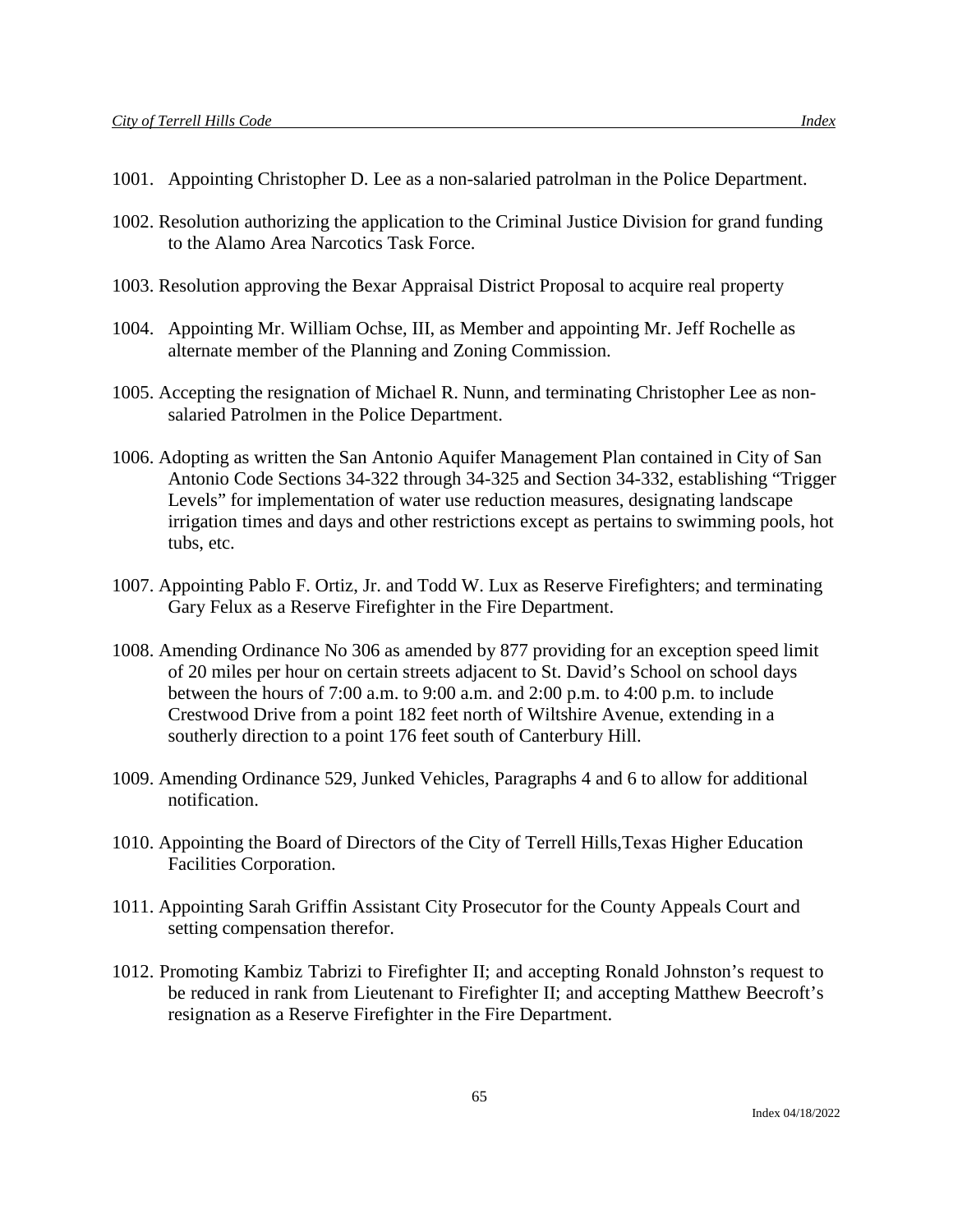- 1013. Appointing members of the Board of Adjustment and the Planning and Zoning Commission.
- 1014. Approving the tax rolls for the taxable year 1998 and levying an ad valorem tax
- 1015. Promoting William Knupp to Lieutenant in the Fire Department
- 1016. Accepting the retirement of Barney R. Flowers, promoting Donald F. Davis to Police Chief and terminating Pearl L. Pfeil in the Police Department.
- 1017. Appointing Derek V. Villegas, Richard C. McDaniel and Leopoldo R. Hernandez, Jr. as Patrolman Trainees, promoting Clint Moore to Corporal and terminating Vicki E. Warren in the Police Department
- 1018. Designation of Official Public Newspapers
- 1019. Amending existing ordinances relating to compensation of employees effective 1-01-99.
- 1020. Authorizing updated service credits; providing for increased prior and current service annuities; increasing rate of deposits to Texas Municipal Retirement System by employees
- 1021. Authorizing an amendment of the Articles of Incorporation of the City of Terrell Hills, Texas Higher Education Facilities Corporation
- 1022. Authorizing the application to the Criminal Justice Division for grant funding to the Alamo Area Narcotics Task Force
- 1023. Appointing Todd Lux as Firefighter I and Beau Obregon as Reserve Firefighter
- 1024. Appointing Joseph A. Piccolella, Jr. to Corporal and James G. Bennett to Sergeant in the Police Department
- 1025. Ordering a General Election for the election of Council places three and four to be held the first Saturday of May, 1999
- 1026. Accepting the resignation of Leopoldo Hernandez as a Police Officer.
- 1027. Appointing Assistant City Prosecutor for the County Appeals Court
- 1028. Appointing Raul Richie and Kenneth Lehman as Reserve Firefighters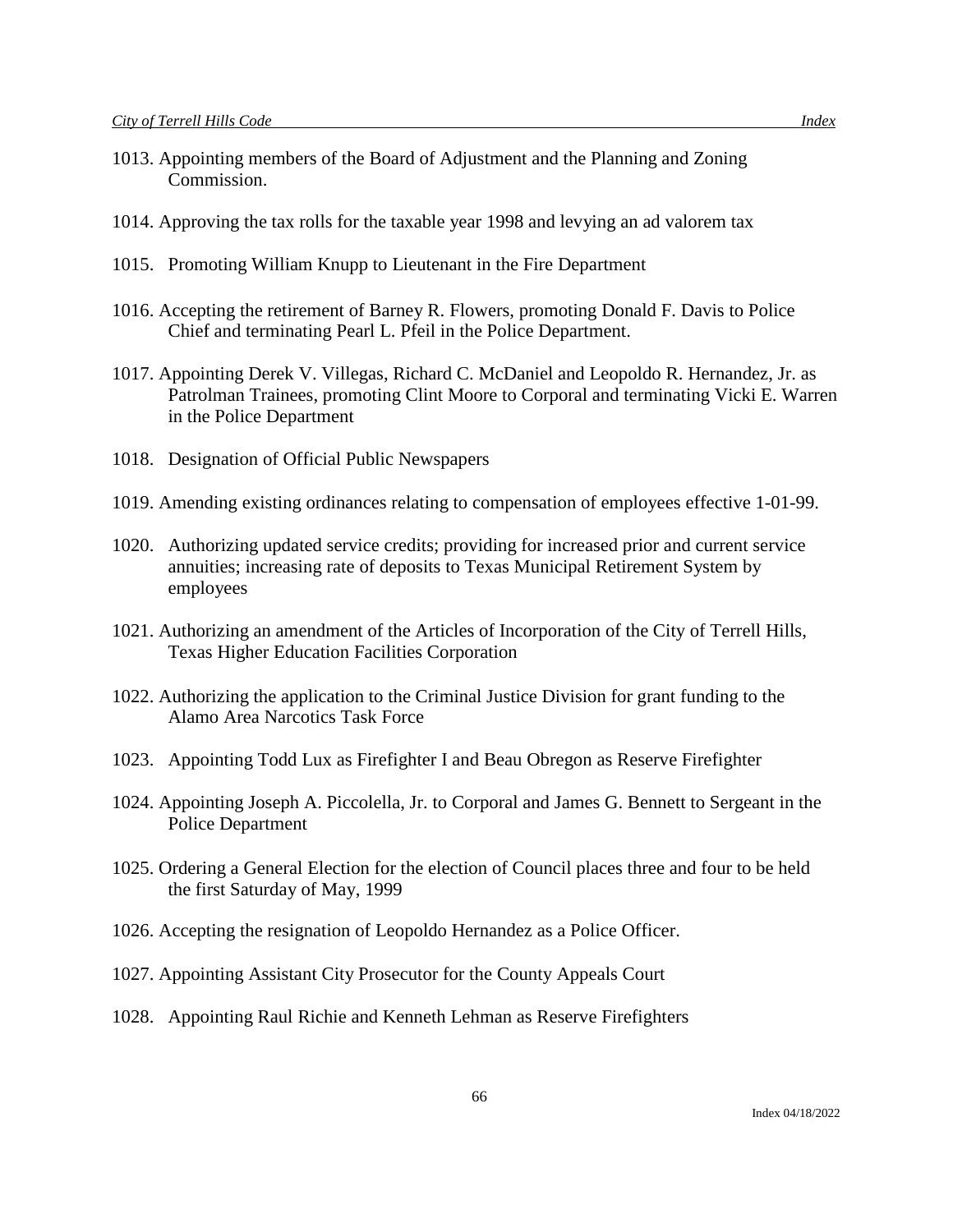- 1029. Resolution approving the issuance of Revenue Bonds (The Judson Montessori School Project), series 1999
- 1030. Amending City Code of Ordinances Chapter 2, Section 1.F.
- 1031. Declaring the unopposed candidates for Councilmember Place 3 and 4 to be elected and canceling the election scheduled for May 1, 1999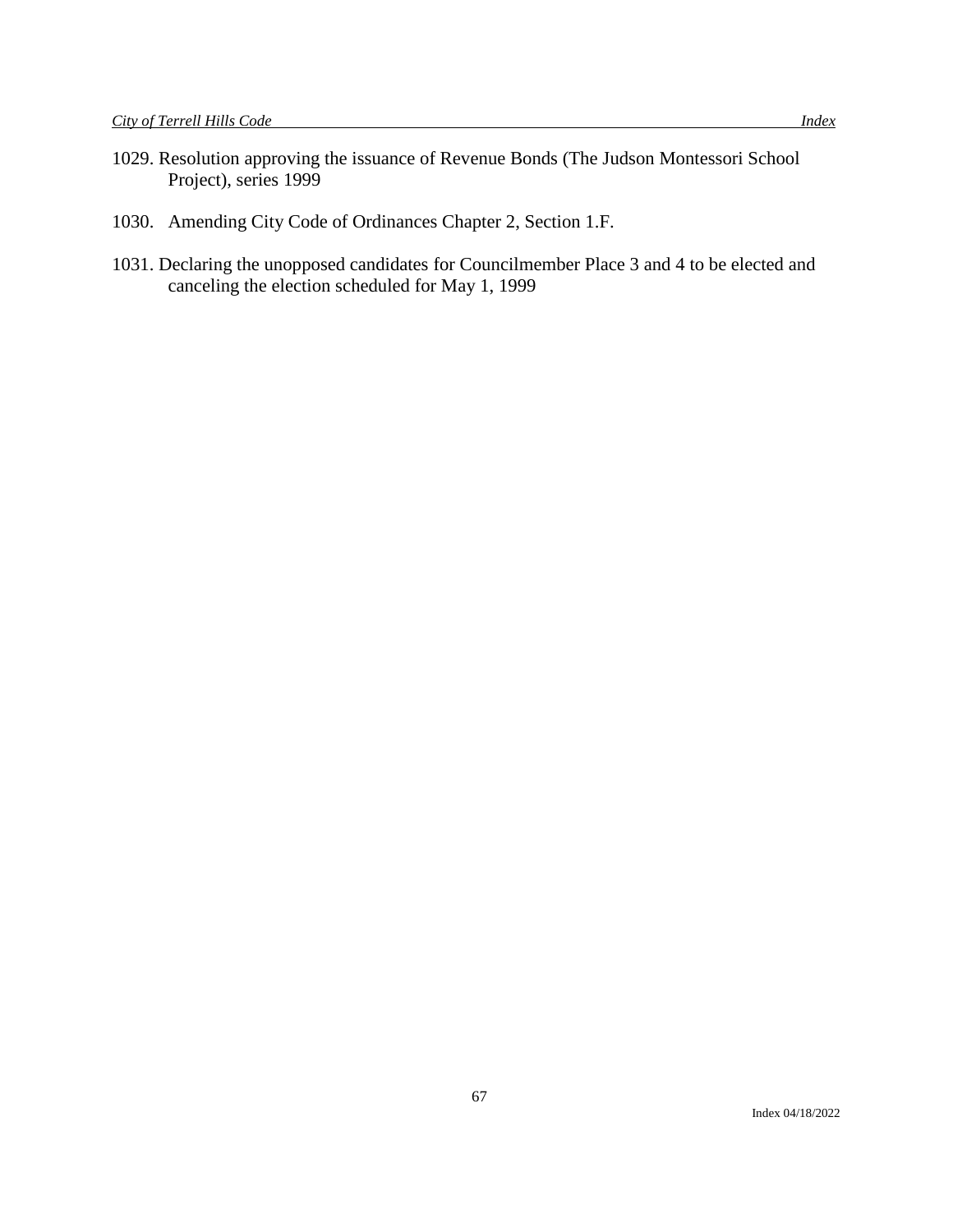- 1032. Amending City Code of Ordinances Chapter 11, Section 11-10, Health and Sanitation, paragraphs 10 and 11
- 1033. Appointing Homer E. Delgado as Patrolman Trainee and Arnold D. Machado as Warrant Officer in the Police Department
- 1034. Appointing Todd Lux as a Firefighter II in the Fire Department
- 1035. Adopting the 1997 Edition of the Uniform Building Code and the Uniform Abatement of Dangerous Buildings, 1997 Edition
- 1036. Regulating the care of property, vacant or improved: defining nuisance
- 1037. Resolution approving the Bexar Appraisal District proposal to acquire real property
- 1038. Accepting the resignation of Kenneth Lehman as a Reserve Firefighter and terminating Pablo Ortiz as a Reserve Firefighter
- 1039. Approving the tax rolls for the taxable year 1999 and levying an ad valorem tax
- 1040. Resolution authorizing additional penalty on delinquent taxes under section 33.08 of the Texas Property Tax Code
- 1041. Appointing members of the Board of Adjustment
- 1042.Appointing Chad McCune, Thomas Weaver and Lawrence Hallmark as Reserve Firefighters.
- 1043.Amending Chapter 14, Section III.A.1. to provide exception for the replatting of Lots 11 and the West 35 Feet of 12, Block 5, CB 5526, 701 Terrell Road.
- 1044.Resolution casting all fifteen votes for Director of the Bexar Appraisal District for Clarence Bray.
- 1045 Accepting Richard Spengler's resignation to retire; appointing Raul Richie as Firefighter 1; and terminating Beau Obregon as a Reserve Firefighter

68

- 1046 Amending employee compensation and benefits ordinance effective January 1, 2000
- 1047 Designation of official public newspapers
- 1048 Adopting the Uniform Fire Code 1997 edition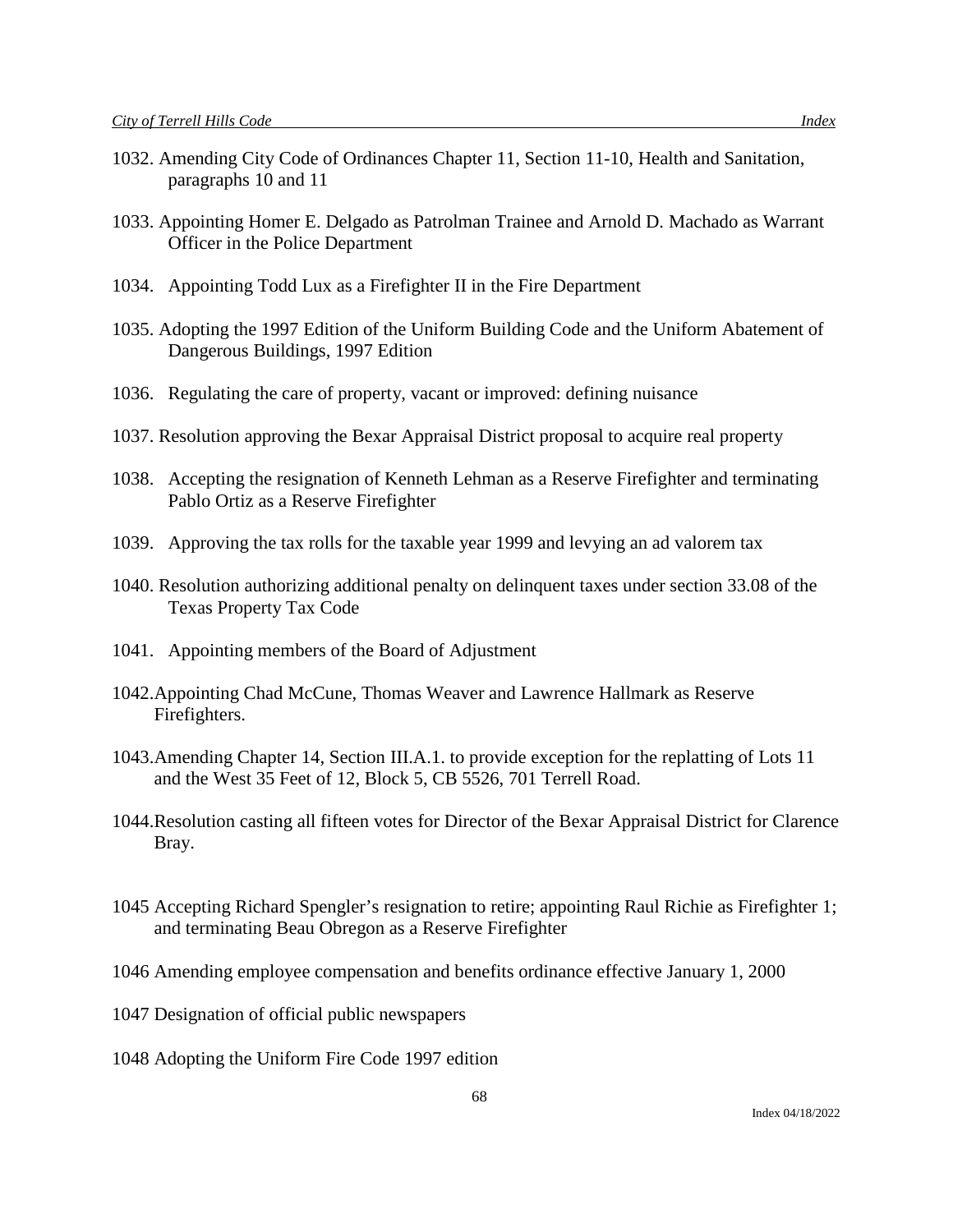- 1049 Ordering a general election for Mayor and Council Places One and Two for May 6, 2000.
- 1050 Terminating Chad McCune as a reserve firefighter in the Terrell Hills Fire Department; accepting the resignations of Jesse de la Garza as reserve police officer, and Arnold D. Machado as warrant officer in the Terrell Hills Police Department.
- 1051 Resolution in support of and urging the Texas Department of Transportation to approve a non-radioactive hazardous materials route.
- 1052 Appointing a municipal court judge and temporary replacement judge; assistant city prosecutor and temporary replacement municipal court prosecutor; appointing a municipal court clerk and deputy clerks
- 1053 Resolution urging the Texas Natural Resource Conservation Commission to allow for the continued expansion of the landfill operations at Tessman Road by BFI
- 1054 Dissolving the City Water Committee
- 1055 Declaring the unopposed candidates for the positions of Mayor and Councilmember Place 1 and 2 to be elected and canceling the election scheduled for May 6, 2000
- 1056 Appointing David A. Boudreau Arson Investigator with the Fire Department in addition to his regular duties
- 1057 Resolution appointing William W. Ochse, III to fill unexpired term in Council Place 3 pursuant to resignation of John Matthews to accept his election as Mayor
- 1058 Amending Chapter 3, Section 3-4, Plumbing Code; amending the Uniform Plumbing Code, 1997 edition, section 719.1
- 1059 Amending code section 1-40, Employee Compensation and Benefits, Section 1.b. line Lieutenant/Senior Narcotics Investigator, so as to provide a new base pay effective June 1, 2000, consistent with the recommendation of the Board of Directors of the Alamo Area Narcotics Task Force.
- 1060 Amending the Code Chapter 11, Section 11-70, Aquifer Management Plan, making it consistent with the Edwards Aquifer Authority's emergency critical period May 4, 2000.
- 1061 Accepting the resignation of and terminating Todd Lux as a Firefighter; appointing Reserve Firefighter Thomas Weaver as a Firefighter I; and appointing Firefighter I Raul Richie as a Firefighter II in the Terrell Hills Fire Department.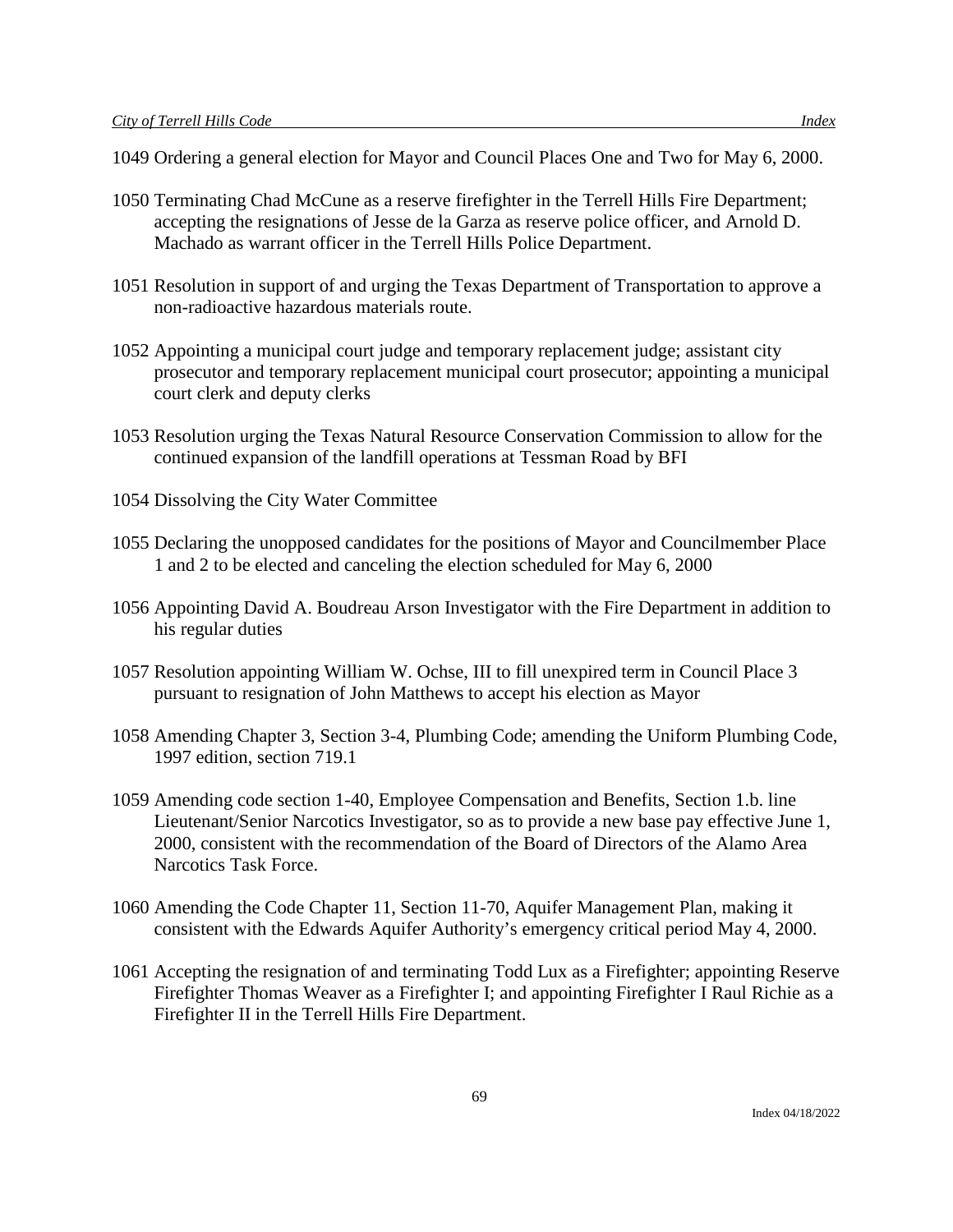- 1062 Accepting the resignation of Richard Castellano as a Patrol Officer; and appointing Charles W Bocock, V, as a Probationary Patrol Officer in the Police Department
- 1063 An ordinance establishing a franchise agreement with Grande Communications, Inc. for cable television and other services; providing the terms and conditions; establishing a term and effective date.
- 1064 Amending City Code Chapter 11, Section 11-26, Sewer Charges to establish unaveraged residential charge for new residents
- 1065 Appointing members of the Planning and Zoning Commission; appointing members of the Board of Adjustment
- 1066 Appointing Frank Putz and Raul Gonzalez as Deputy Building Inspectors for the City
- 1067 Approving the tax rolls for the taxable year 2000 and levying an ad valorem tax for the fiscal year beginning January 1, 2000 and ending December 31, 2000.
- 1068 Granting a franchise to Western Integrated Networks of Texas Operating L.P. to furnish cable television and related services
- 1069 Amending the Code of Ordinances, Section 11-70, Water Conservation and Aquifer Management Plan for Stages I, II and III
- 1070 Appointing Gary Paskos as a Reserve Firefighter
- 1071 Amending employee compensation and benefits ordinance effective January 1, 2001
- 1072 Appointing Harry Kuhn Assistant Fire Chief; Accepting Jose Ortiz's resignation; appointing Thomas Weaver as Firefighter II and appointing Lawrence Hallmark as Firefighter I
- 1073 Designation of Official Public Newspapers
- 1074 Promoting Timothy McKay and William Knupp as Captains, and promoting Adam Zenner and Jose Vasquez as lieutenants in the Fire Department
- 1075 Amending Ordinance 1052 to appoint an Assistant City Prosecutor
- 1076 Adopting the National Fire Protection Association, National Electrical Code, 1999 edition
- 1077 Accepting Bradley Rogers' resignation and appointing reserve Firefighter Gary Paskos as a Firefighter I

70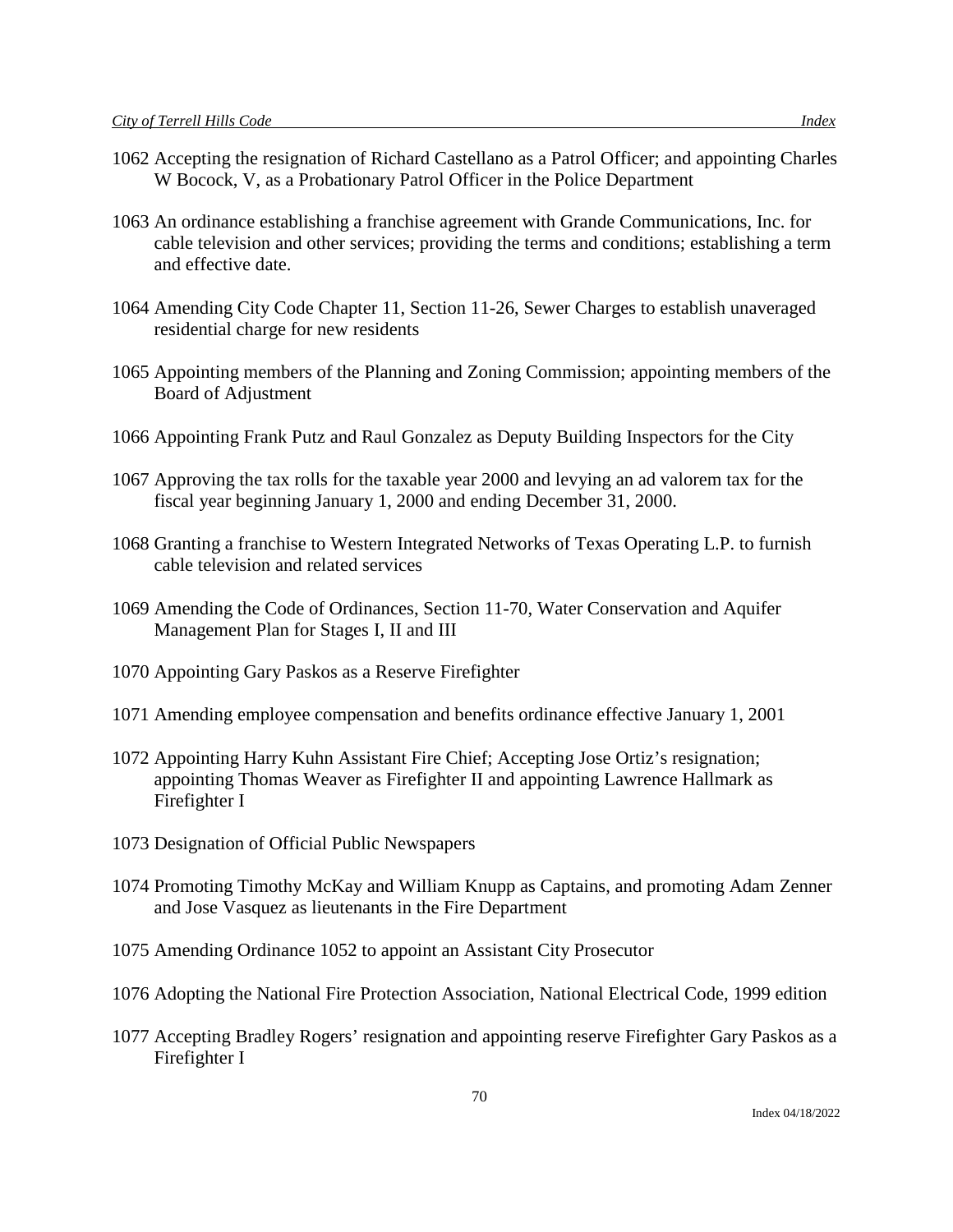- 1078 Ordering a general election for Places three and four, on the first Saturday of May, 2001
- 1079 Canvassing the returns of the general election held May 5, 2001

1080 not used

- 1081 No parking anytime on both side of Indian Blanket
- 1082 Appointing David Boudreau Captain; Kambiz Tabrizi Lieutenant; Keith Hallmark Firefighter I; and accepting the resignation of Timothy McKay in the Fire Dept.
- 1083 Accepting the resignation of Michelle Brady, appointing Bill Doerr as a regular member and appointing Patrick Sullivan as an alternate member of the Board of Adjustment
- 1084 Making the intersection of Winchester and Wiltshire a four way stop
- 1085 Resolution opposing the development of a critical period plan with varying trigger levels and correspondingly varying permitted withdrawals
- 1086 Appointing William Villalobos to Firefighter I and Pamela Loeffler as a Reserve Firefighter
- 1087 Approving the tax rolls for the taxable year 2001 and levying an ad valorem tax
- 1088 Amending the City Code, Chapter 8 Flood Control
- 1089 Amending City Code Chapter 11, Section 11-5, Care of real estate, Section VII. Lien for expense of abatement
- 1090 Appointing Pamela Loeffler to Firefighter I and accepting Gary Paskos' resignation from the Fire Department
- 1091 Resolution casting the voting entitlement of thirteen votes allocated to the City of Terrell Hills for the office of Director of the Bexar Appraisal District to Joe Alderete, Jr.
- 1092 Designation of official public newspapers
- 1093 Amending Code Section 1-40, Employee Compensation and Benefits, effective January 1, 2002
- 1094 An ordinance affecting participation of City employees in the Texas Municipal Retirement System (20 year retirement eligibility effective January 1, 2002)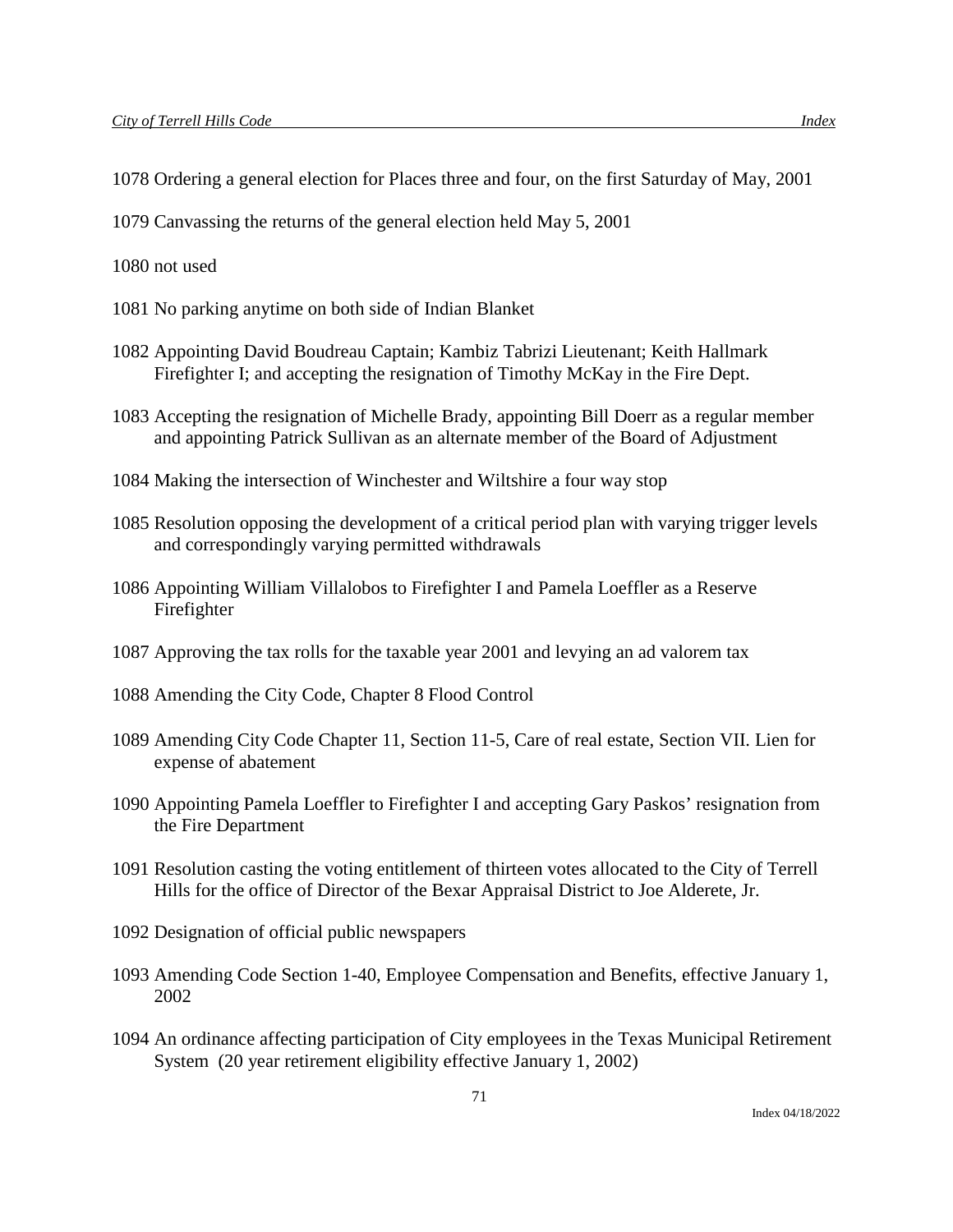- 1095 Amending City Code, Chapter 3, Section 3-12, Construction Nuisances
- 1096 Accepting Donald Davis' resignation from the Police Department; appointing Larry Semander as the Temporary Deputy Chief of Emergency Services for Police Operations; accepting Alfredo Gonzales' retirement from the Police Department; appointing Firefighter I Ben Villalobos as a Firefighter II; and appointing Justin Seibert as a reserve firefighter
- 1097 Allowing certain employees to apply, make deposits for and receive special credit with TMRS for limited portions of active service in the armed forces (or their reserves or auxiliaries), and providing for payment by the City its share of the costs
- 1098 Ordering a general election for Mayor and two Councilpersons for Places one and two to be held the first Saturday of May, 2002
- 1099 Amending City Code, Chapter 14-Zoning, Section III and VII, to allow exceptions for Garraty Hill Subdivision
- 1100 Appointing Municipal Judge and Prosecutor and replacements and Prosecutor for County **Court**
- 1101 Accepting Richard McDaniel's resignation from the Police Department; accepting Kambiz Tabrizi's resignation and appointing Justin Seibert As Firefighter I from the Fire Department
- 1102 Accepting the resignation of Mrs. David (Anne Marie) Gorman and Mr. Ferdie Vollmer, III, appointing Mrs. Stephen (Anne) Ballantyne as a regular member and appointing Mr. Robert Bucci and Mr. Richard Peacock, Jr. as alternate members to the Planning and Zoning Commission
- 1103 Adopting a Basic Emergency Management Plan
- 1104 Amending City Code, Chapter 13, Traffic & Streets, Sec 13-13, No Street Parking Between 2 and 5 a.m.
- 1105 Declaring the unopposed candidates for the positions of Mayor and Councilmembers Place 1 and Place 2 to be elected and canceling the election scheduled for May 4, 2002
- 1106 Appointing Lawrence Semander as Police Chief, John David Ruiz and Tony Lee Jones as probationary patrolmen in the Police Department and appointing Pamela Loeffler Firefighter II in the Fire Department.
- 1107 Making it an offense to park a vehicle on the west side of Oak Lane between its intersection with Elizabeth Road and Terrell Road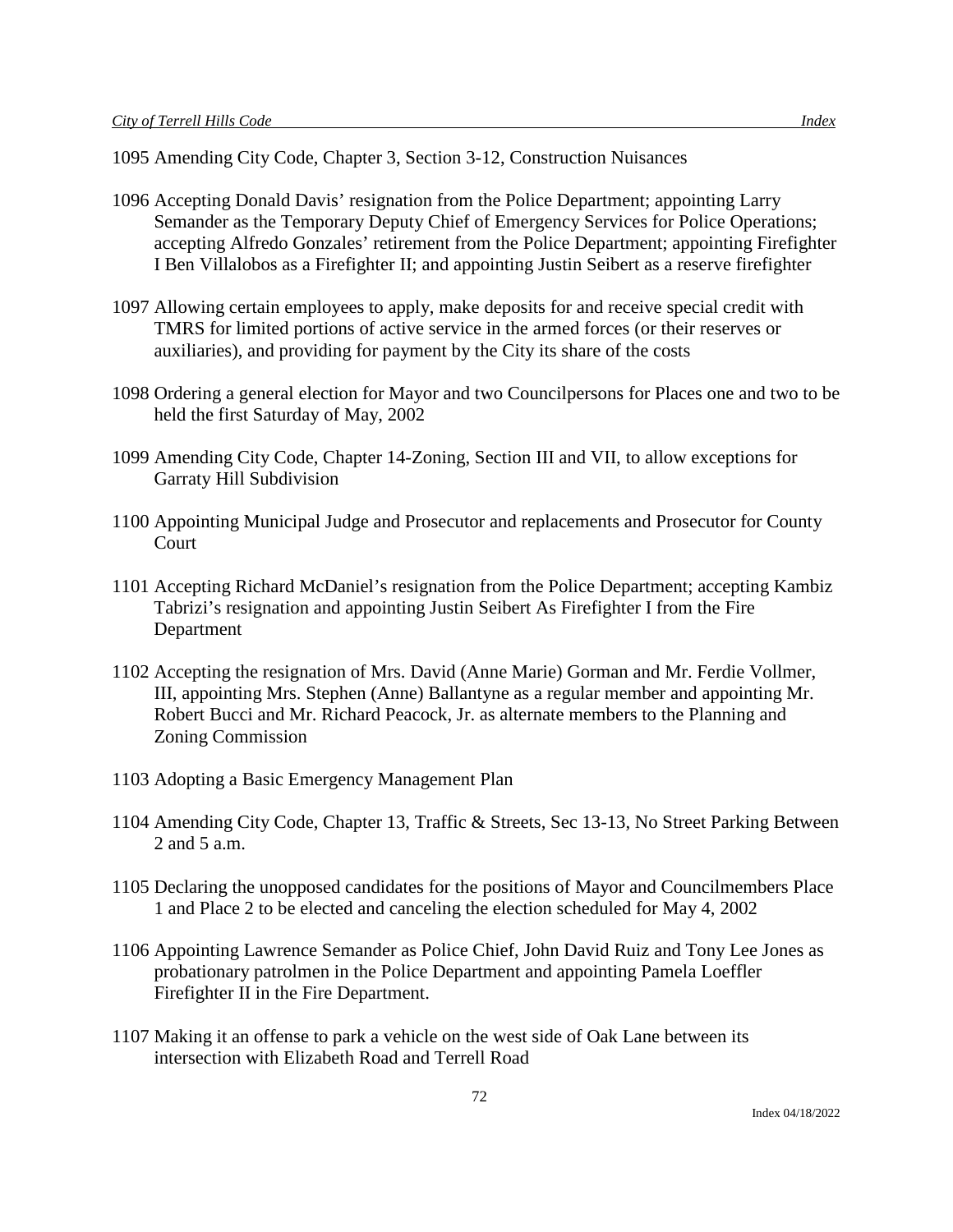- 1108 Accepting the resignations of James Bennett and Andrew Golub from the Police Department; appointing Boyd Wedding and Clint Moore to Patrol Sergeants; and appointing Patrolmen Charles Bocock, V, and Homer Delgado to the positions of Corporal in the Police Department
- 1109 Accepting the resignation of Anne Ballantyne from the Planning and Zoning Commission
- 1110 Authorizing the City Manager to obtain a tax anticipation line of credit of \$300,000 from the Eisenhower National Bank
- 1111 Amending Code of Ordinances, Chapter 13, Sec. 13-24, Junked Vehicle
- 1112 Appointing Brian Travis Mitchel as Police Officer
- 1113 Amending Ord. 877, by extending the twenty miles per hour speed limit zone adjacent to St. David's School an additional 100 feet west of Crestwood on Wiltshire and an additional 100 feet west of Crestwood on Canterbury hill on school days between the hours of 7:00 a.m. to 9:00 a.m. and 2:00 p.m. to 4:00 p. m.
- 1114 Approving the tax rolls for the taxable year 2002 and levying an ad valorem tax
- 1115 Terminating Raul Richie; appointing Justin Seibert as a Firefighter II; appointing Allen Ottmers as a Firefighter I; and promoting Thomas Weaver to lieutenant in the fire department
- 1116 Amending Chapter 14 Zoning, Section III.A.1
- 1117 Authorizing the City Manager to obtain an additional tax anticipation line of credit of \$250,000 from the Eisenhower National Bank
- 1118 Authorizing the City Manager to obtain an additional tax anticipation line of credit of \$50,000 from the Eisenhower National Bank
- 1119 Amending Chapter 14 Zoning, Section III. A. 1. f. Exception 6.1
- 1120 Appointing Members of the Planning and Zoning Commission and Board of Adjustment
- 1121 Authorizing the employment, appointment and commissioning of part time, non-salaried Police Officers
- 1122 Amending Chapter 13--Traffic & Streets, Section 13-1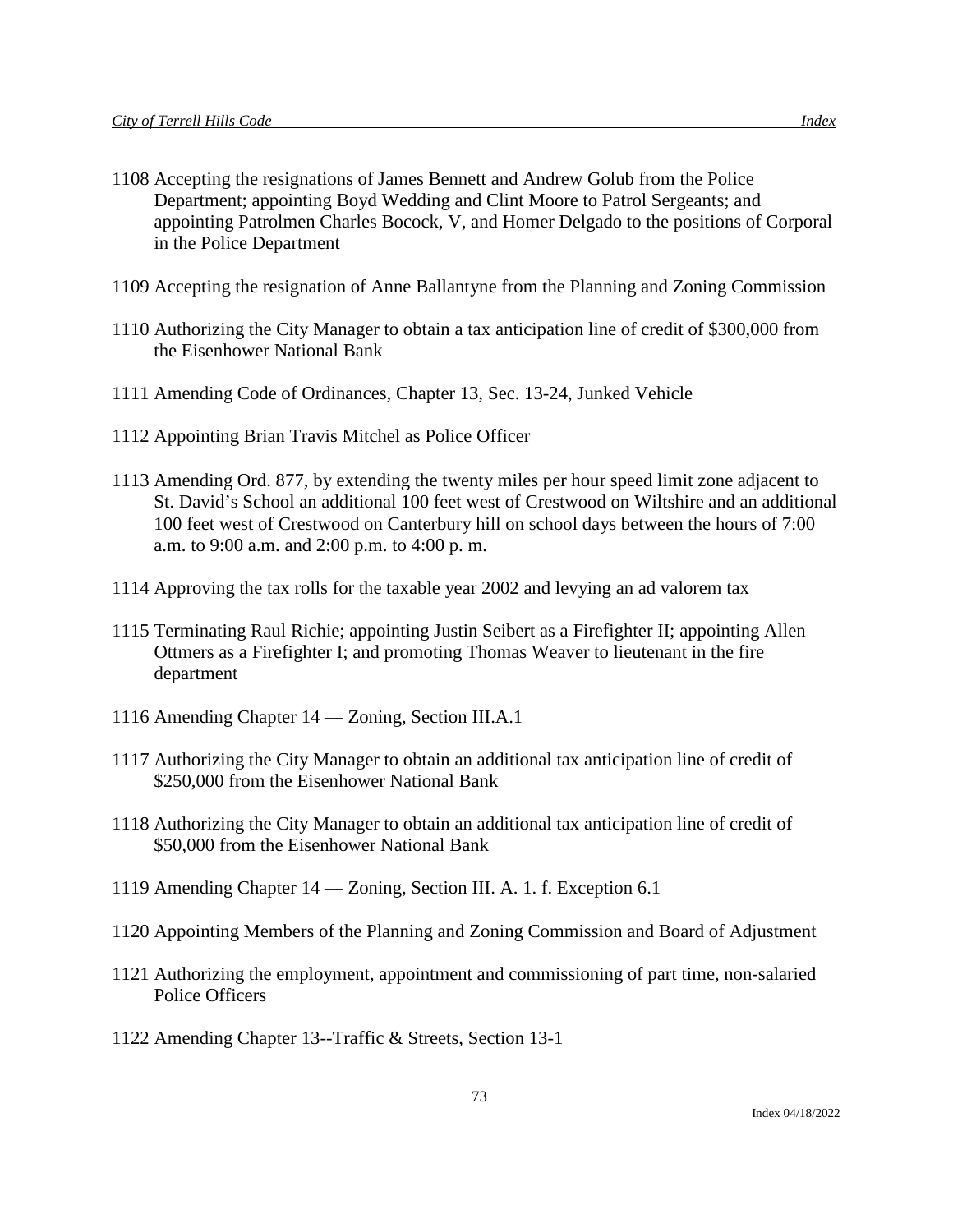- 1124 Designation of Official Newspapers
- 1125 Amending Section 5, EmergencyManagement
- 1126 Pay Ordinance effective January 1, 2003
- 1127 Resolution appointing members of the Mayor's Select Committee for Ordinance Review
- 1128 Resolution certifying the installation and use of audio/video equipment in police vehicles
- 1129 Promoting Firefighter I Allen Ottmers to Firefighter II
- 1130 Accepting the resignation of Patrick Sullivan from the Board ofAdjustment; appointing John B. Low as alternate member of the Board of Adjustment
- Resolution authorizing and approving publication of notice of intention to issue Certificates of **Obligation**
- 1132 Resolution expressing support for the Regional Watershed ManagementProgram and requesting expansion of the Committee of Six to include two representatives from suburban municipalities in Bexar County, Texas
- 1133 Delegating to the San Antonio Water System the authority to enforce theprovisions of City of San Antonio Code of Ordinances §34-471 through §34-485 and §34-511through §34-524 within the city limits of the City of Terrell Hills; authorizing the execution of an Interlocal Agreement
- 1134 Ordering a General Election for Council Places three and four to be heldthe first Saturday of May, 2003
- 1135 Authorizing the issuance of "City of Terrell Hills, Texas Combination Taxand Limited Pledge Revenue Certificates of Obligations, Series 2003"
- 1136 Authorizing the issuance of "City of Terrell Hills, Texas GeneralObligation Refunding Bonds, Series 2003"
- 1137 Declaring the unopposed candidates for the positions of Councilmember Places 3and 4 to be elected
- 1138 Amending Chapter 14, Section III. A.1.f. Exception 6 and Section VII. B. Exception10.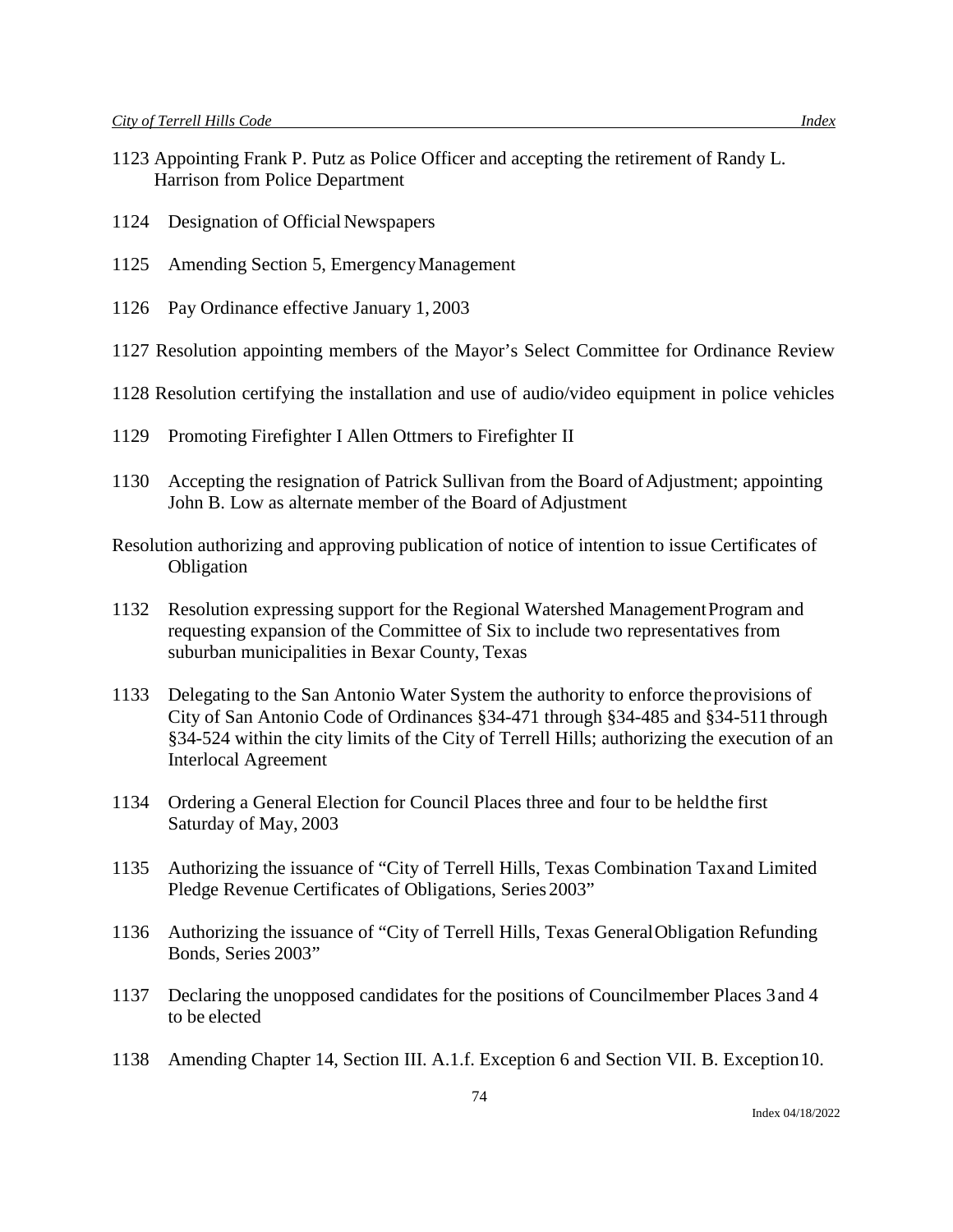- Adopting the Uniform Mechanical Code,with changes
- Adopting the National Electrical Code, with changes
- Adopting the Uniform Plumbing Code,with changes
- Amending Uniform Building Code, with changes
- Appointing Rodolfo Ornelas as Police Officer effective July 15,2003.
- Approving the Tax rolls for the taxable year 2003 and levying an ad valoremtax
- Establishing the requirement to erect stop signs at the northwest and southeastcorners of Burr Duval Place at its intersection with ArcadiaPlace
- Establishing a permanent paying position for the Assistant City Building Officialin the Administrative Department effective November 1, 2003
- Accepting the resignation of Bill Doerr from the Board of Adjustment; appointingJohn B. Low as a regular member of the Board of Adjustment
- Transferring Captain Gary Hunter to the Administrative Department;appointing him Assistant Building Official and Building Inspector; promoting Lieutenant Adam Zenner as a Captain in the Fire Department
- Resolution casting the allocated thirteen votes for Betty LeFlore for Director ofthe Bexar Appraisal District
- 1150 Designation of Official Public Newspapers
- Amending Section 1-40, Compensation and Benefits, effective January1, 2004
- Authorizing a Regional Mutual Aid Agreement in the AACOGRegion
- Appointing Joel Swoboda as a Firefighter I and accepting the resignation of JamesW. F. Allen in the Police Department
- Amending the Chapter 3, Section 3-5, Construction Fee Schedule
- Amending Chapter 11, Section 11-26, SewerCharges
- Ordering a General Election for Mayor and Council Places One and Two May 15,2004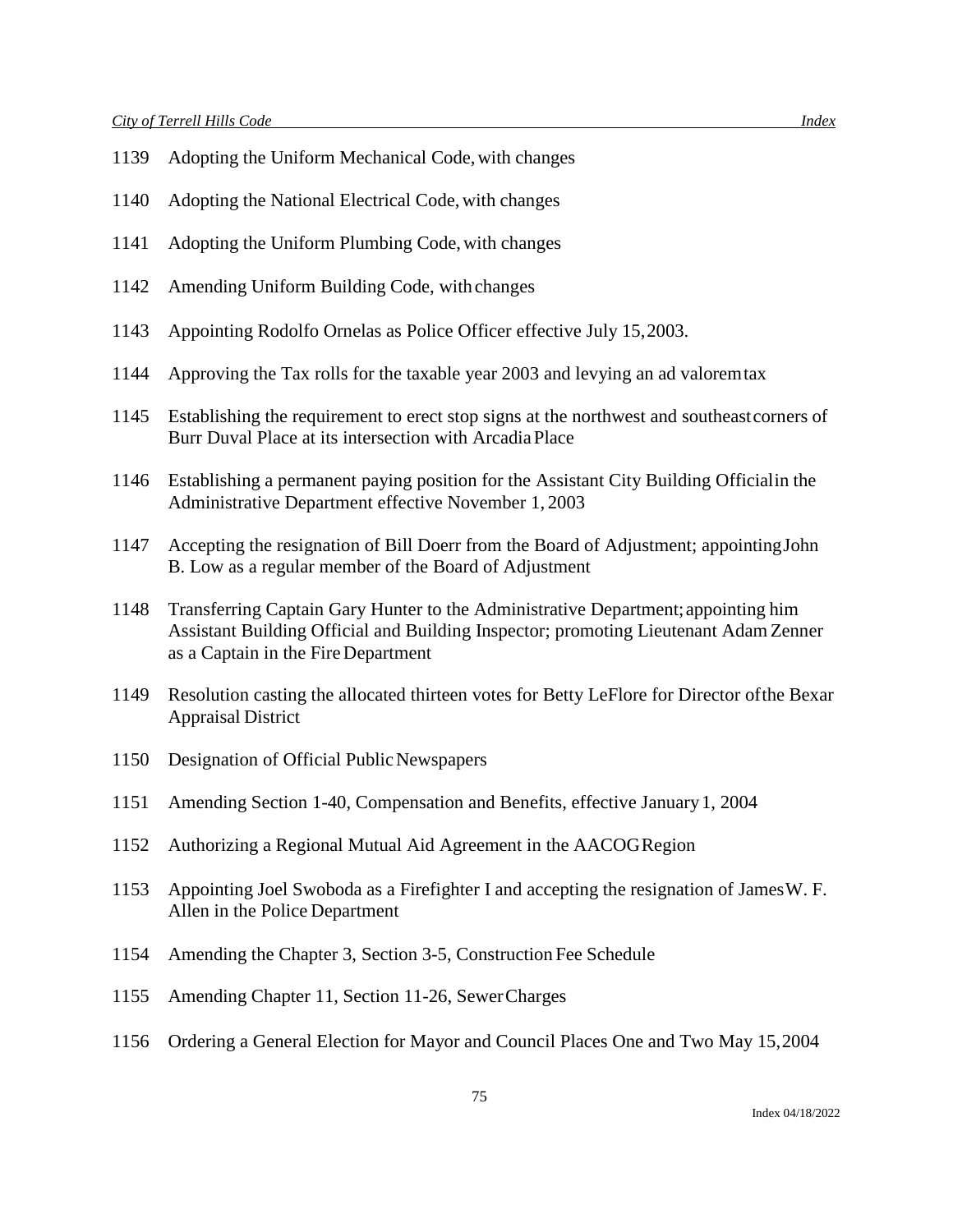- Appointing a Municipal Judge and Prosecutor
- Appointing William S. Foley, IV, as a Police Officer and appointing Ernest Sanchezas a Reserve Firefighter
- Amending Chapter 11, Section 11-27, Sewer Charges,Paragraph 4
- Promoting Firefighter Justin R. Seibert to the position ofLieutenant
- Declaring the unopposed candidates for Mayor and Council Places 1 and 2 tobe elected and canceling the election schedules for May 15, 2004
- Terminating Firefighter I Joel Swoboda and appointing ReserveFirefighter Ernest Sanchez as Firefighter I
- Appointing Michael J. Flammia as a Police Officer
- Promoting Police Officer Brian Travis Mitchel toCorporal
- Amending Chapter 13, Section 13-10 and Chapter 12, Section 12-2; providingfor the removal of vehicles parked in front of a fire hydrant
- Appointing members of the Planning and Zoning Commission and Boardof Adjustment
- Approving the tax rolls for the taxable year 2004 and levying an ad valoremtax
- Terminating Ernest Sanchez as aFirefighter
- Amending Chapter 7, Fire, Section 7-20 Uniform FireCode
- Accepting the resignation of Firefighter Lawrence Keith Hallmarkand appointing Nicholas Wingate as Firefighter I; changing employment status of Rodolfo Ornelas from full-time Police Officer to part-time (non-salaried) Police WarrantOfficer
- Accepting Pamela Phillips' resignation as a FirefighterII
- Appointing Christopher R. Jones as Police Officer and appointing BradleyMarschall as Firefighter I
- Resolution adopting the Hazard Mitigation Plan for theAACOG Region
- Designation of official public newspapers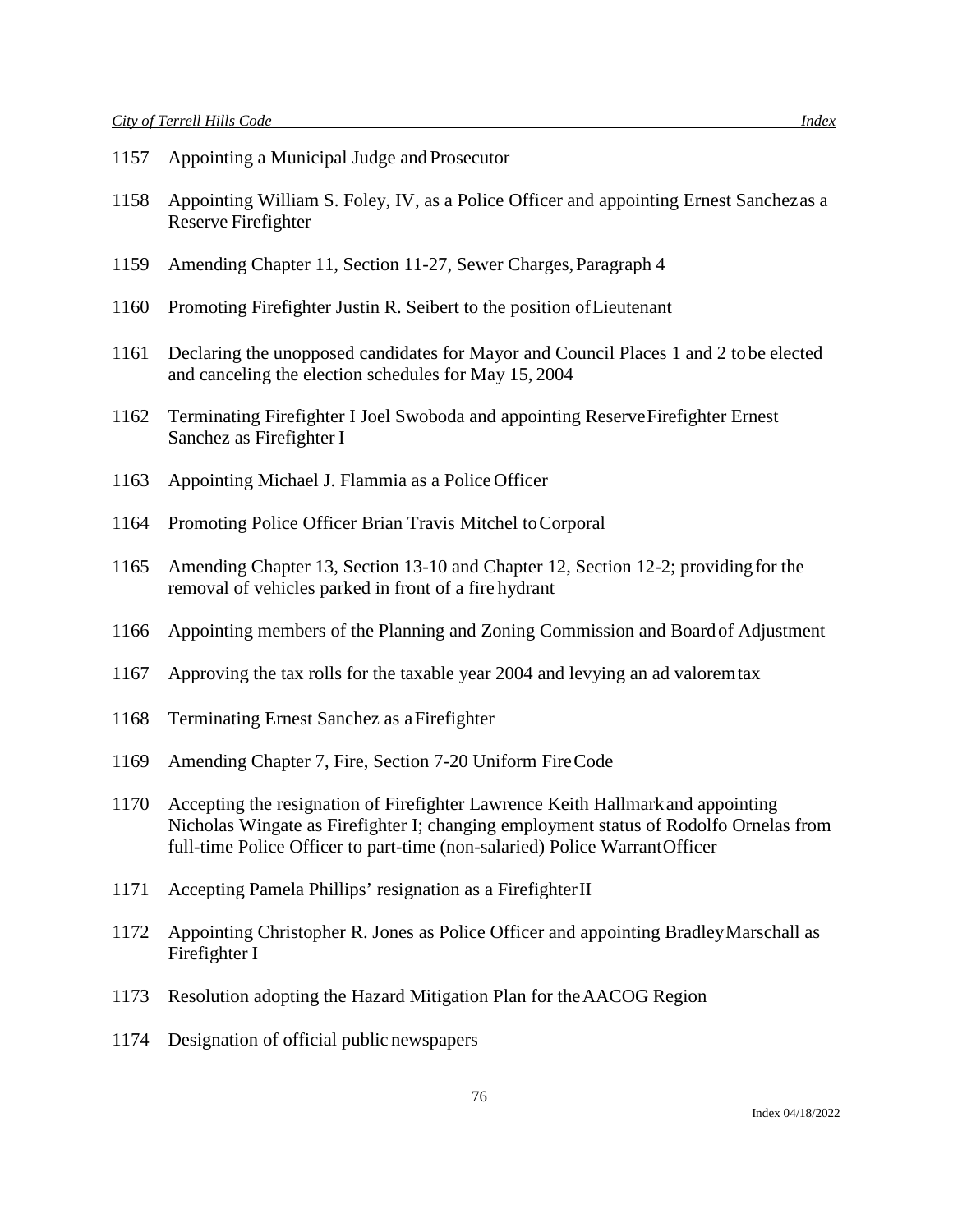- 1175 Amending Section 1-40 Employee Compensation and Benefits effective January 1,2005
- 1176 Prohibiting parking and making it an offense to park a vehicle on a certain sectionof the east side of Bryker Drive
- 1177 Ordering an election for Council Places Three and Four for May 7,2005
- 1178 Promoting Firefighter I Nicholas Wingate to Firefighter II and changingOfficer Frank Putz from full-time to part-time (non-salaried) policeofficer
- 1179 Declaring the unopposed candidates for the positions of Councilmembers Place 3and 4 to be elected, canceling the election scheduled for May 7,2005
- 1180 Accepting the resignation of Mrs. Morgia Lepick from the Boardof Adjustment; appointing Mr. Lacey Whitten as a regular member of the Board ofAdjustment
- 1181 Appointing Christopher L. Cody as FirefighterI
- 1182 Appointing Gail Mikes as Police Officer; and accepting the resignationof Lieutenant Thomas Weaver from the Fire Department
- 1183 Promoting Firefighter II Allen Ottmers to Lieutenant; promoting FirefighterI Bradley Marschall to Firefighter II; appointing Katherine E. Fontenot as a Firefighter I; and accepting Firefighter I Christopher Cody'sresignation
- 1184 Amending Chapter 3, Section 3-4, Plumbing Code; amending theUniform Plumbing Code, 2000 edition
- 1185 Accepting the retirement of Cal D. Johnson as Secretary-Manager effective June 30, 2005: appointing James Mark Browne Secretary-Manager effective July 11, 2005: fixing his compensation and other benefits and bond
- 1186 To establish rules and regulations governing the construction and use of city public right-of-way, and amending Chapter 13, to add section 13-19. "Construction in the Public Right-of-Way"
- 1187 Appointing William Whetstine as aFirefighter I
- 1188 Amending Chapter 13, Section 13-37
- 1189 Adopting the National Incident Management System (NIMS) as the standardfor incident management
- 1190 Appointing Christopher Medley as an alternate member of the Board ofAdjustment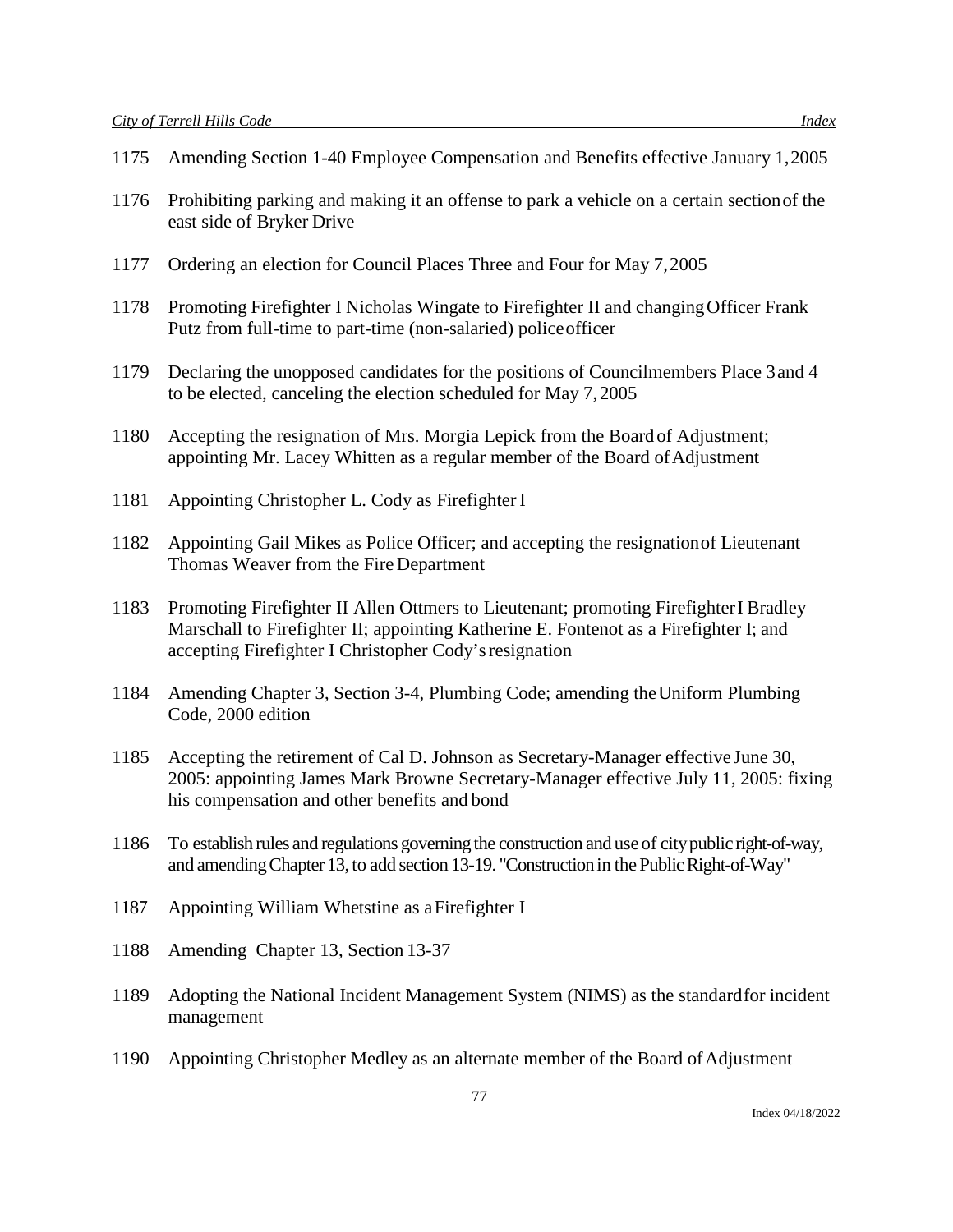- 1191 Accepting the resignation of William Whetstine and Katherine Fontenot asFirefighter I, appointing Salvador A. Torres and Matthew R. Carrera as Firefighter I and changing Officer Brian Travis Mitchell from full-time to part-time (non-salaried) PoliceOfficer
- 1192 Approving the tax rolls for the taxable year 2005
- 1193 Amending Chapter 11, Section 11-26, SewerCharges
- 1194 Authorizing the City Manager to execute an agreement to exchange thealley located adjacent to 202 Elizabeth Road also described in the Bexar County appraisal recordsas County Block 5553 Block 1 Lot 18a for a parcel of land to be used as an alley and located on the eastern line of County Block 5553 Block 1 Lot 20
- 1195 Appointing Christopher D. Sanchez as a PoliceOfficer
- 1196 Resolution casting the voting entitlement of thirteen votes allocated tothe City of Terrell Hills for the office of Director of the Bexar Appraisal District to Betty LeFlore
- 1197 Amending Chapter 14 Zoning, Section VII.B., providing for minimumlot size standards, and providing that contiguous, nonconforming lots under a single ownership prior to the passage of this ordinance shall be considered as one lot for the purpose of obtaining permits for new construction
- 1198 Amending Section 1-40, Employee Compensation and Benefits, so as to providea new base pay and to establish longevity pay on the new base effective January 1,2006
- 1199 Promoting Corporal Joseph Piccolella, Jr. to Sergeant in thePolice Department
- 1200 Designation of official public newspapers
- 1201 Accepting Firefighter I, Salvador Torres' resignation, and acceptingFirefighter II, Ronald Johnston's resignation to retire, and Captain David Boudreau's resignation; and promoting Justin Seibert to the rank of Captain and Firefighter II Benjamin Villalobosto the rank of Lieutenant
- 1202 Resolution authorizing an additional penalty on delinquent taxes in the amount of20% of the delinquent tax, penalty and interest
- 1203 Appointing temporary replacement judge when municipal court presiding judgeis unable to act for any reason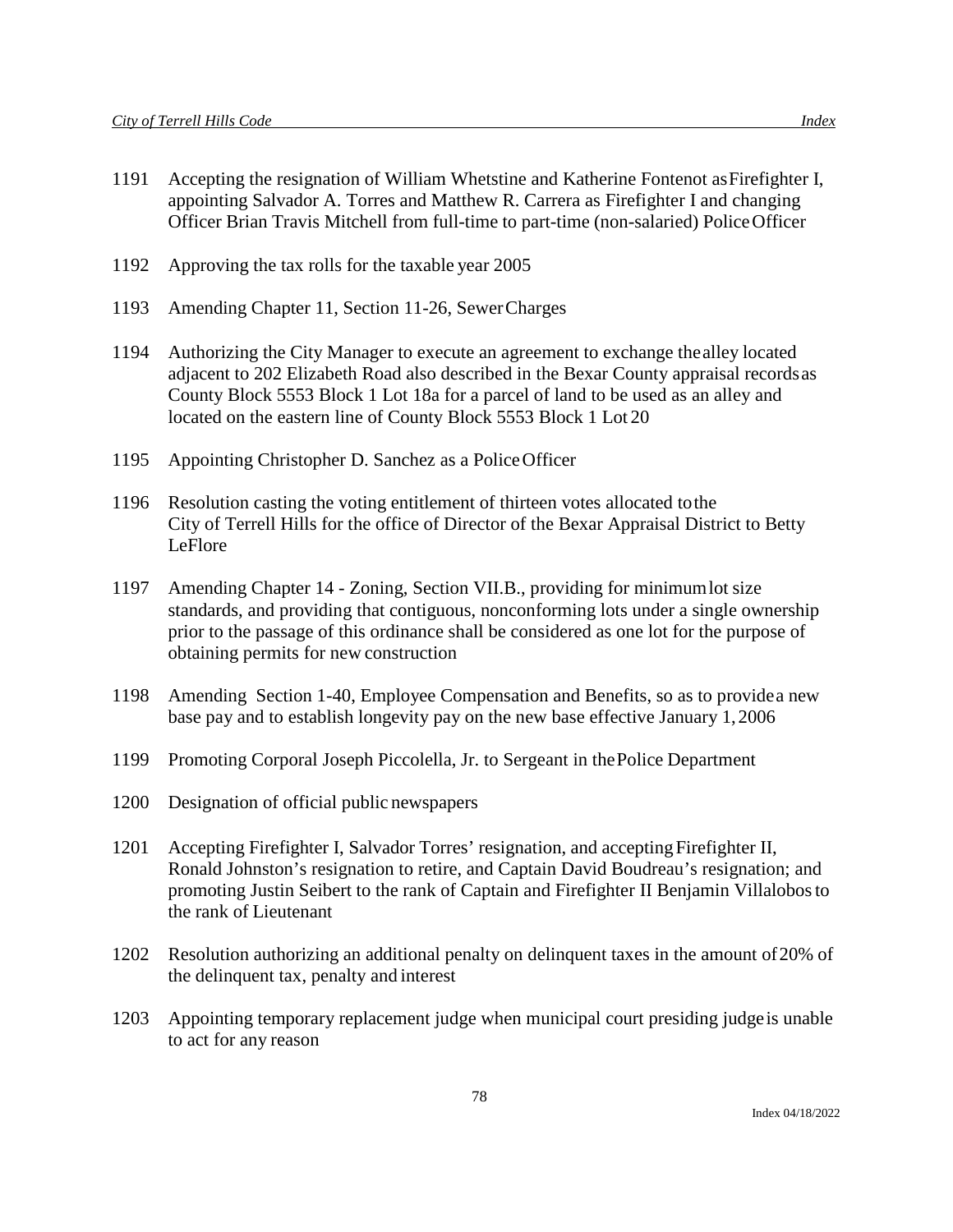| 1204 | Appointing Keaton Mattick and Thomas Schwennesen as Firefighter I                                                                                                                                                                                              |
|------|----------------------------------------------------------------------------------------------------------------------------------------------------------------------------------------------------------------------------------------------------------------|
| 1205 | Amending Chapter 2 – Animals, Sec. 2-1, Animal Control, paragraph 4.f.                                                                                                                                                                                         |
| 1206 | Ordering a general election for the election of Mayor and Council persons for Places One<br>and Two to be held the 13 <sup>th</sup> of May 2006                                                                                                                |
| 1207 | Not used                                                                                                                                                                                                                                                       |
| 1208 | Amending Chapter1- Administration, Section 1-40, Employee Compensation and<br>Benefits, so as to provide a new base pay for City Manager effective January 1,2006                                                                                              |
| 1209 | Amending the Chapter 1 - Administration to add section 1-42 to delegate to the City<br>Manager approval responsibility for certain amending plats, minor plats and replats                                                                                     |
| 1210 | Promoting Firefighter I Matthew Carrera to the position of Firefighter II                                                                                                                                                                                      |
| 1211 | Amending Chapter 1 – Administration, Section 1-40, Employee Compensation and<br>Benefits, so as to provide a salary supplement for the Assistant City Manager for the<br>period of April and May 2006                                                          |
| 1212 | Amending Chapter 3 - Construction, Section 3-11, relating to construction work and<br>hours                                                                                                                                                                    |
| 1213 | Amending Chapter 9 - Nuisances, Section 9-2, (sub)section 1 defining noise nuisances,<br>and removing (sub)section 2 (f) of enumeration, relating to construction work, and adding<br>(sub)section 2 (f), relating to gasoline/diesel engine powered equipment |
| 1214 | Declaring the unopposed candidates for the positions of Mayor and Councilmembers<br>Place 1 and 2 to be elected, canceling the election scheduled for May 13, 2006                                                                                             |
| 1215 | Resolution authorizing participation in TexPool and designating authorized<br>representatives                                                                                                                                                                  |
| 1216 | Resolution designating a Public Information Coordinator to satisfy the training<br>requirements of Texas Government Section 552.012                                                                                                                            |
|      | 1217 Designating the City Manager as the City Investment Officer                                                                                                                                                                                               |
|      | 1218 Amending Chapter 6 - Finance, Sec. 6-25, Investment Policy                                                                                                                                                                                                |
| 1219 | Appointing Cody Ashley as a Firefighter I                                                                                                                                                                                                                      |

1220 Accepting the resignation of Police Chief Lawrence Semander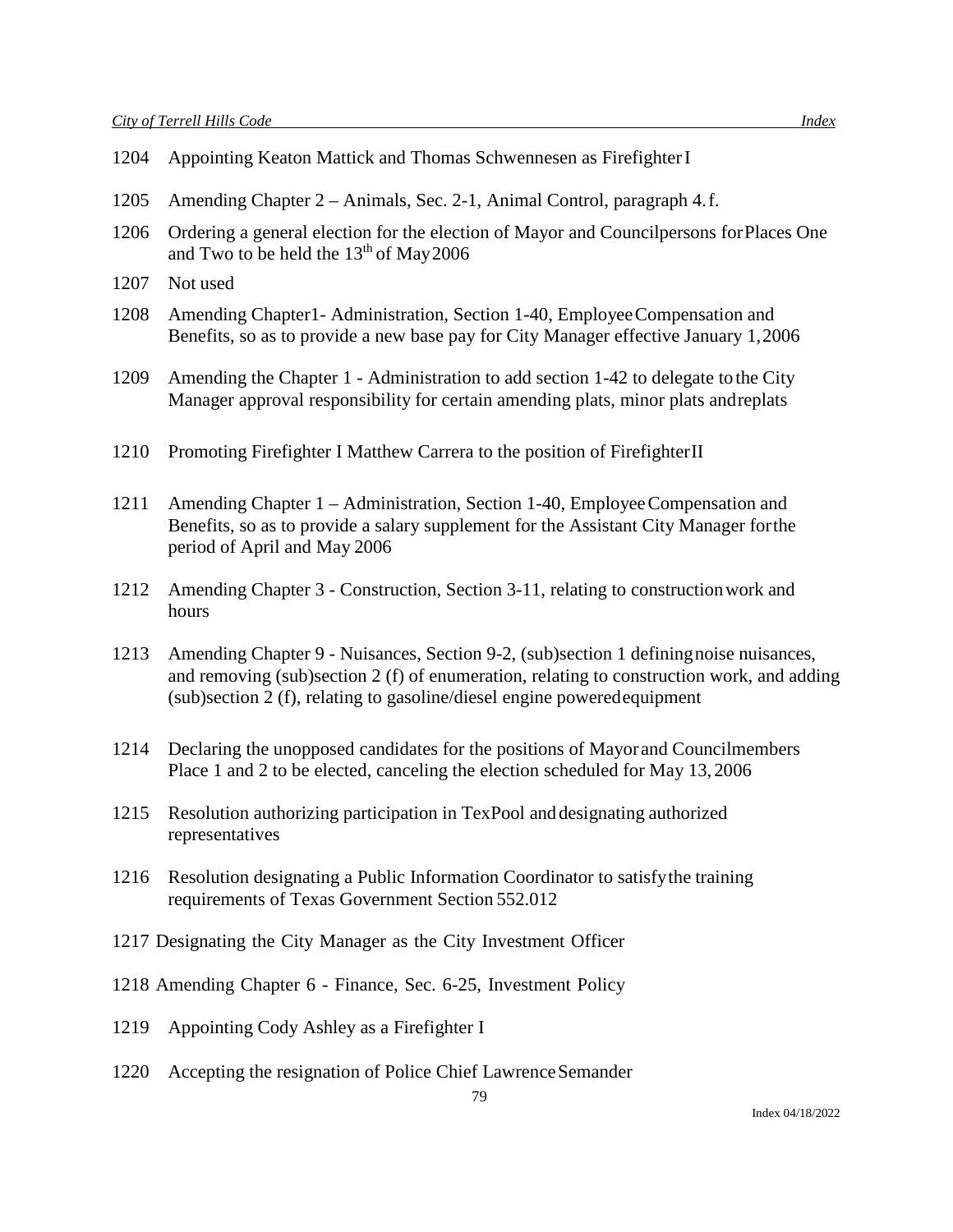- 1221 Appointing Keaton Mattick and Thomas Schwennesen as FirefighterII
- 1222 Appointing Frank Garza from the law firm of Davidson & Troilo asCity Attorney
- 1223 Appointing Boyd Y. Wedding as PoliceChief
- 1224 Resolution commending Charles Biery, City Attorney, for outstanding service tothe City of Terrell Hills
- 1225 Approving the tax rolls for 2006 and levying an ad valorem for the fiscal year beginning January 1, 2006 and ending December 31, 2006
- 1226 Amending section 1-40, Employee Compensation and benefits, so as to providea new base pay for patrolman trainee effective October 9, 2006
- 1227 Accepting the resignation of Derek Villegas from thePolice Department
- 1228 Appointing the Deputy Building Inspector as Health Inspector
- 1229 Accepting the resignation of Police Officer Christopher Sanchez;promoting Police Officer William Foley to Corporal; appointing Gene Umana, Nathaniel Pedraza and Rebecca Barrera as Police Officers; and promoting Firefighter I Cody Ashley to the position of Firefighter II
- 1230 Appointing Nicholas Campbell as a regular member of the Board ofAdjustment; and appointing Bill McCullough and Richard S. Thompson as alternate members of the Board of Adjustment
- 1231 Accepting the donation of a computer for use in themunicipal court
- 1232 Adopting the NFPA 1 Uniform Fire Code with exceptions
- 1233 Designation of official public newspapers
- 1234 Establishing a Municipal Court Technology Fund
- 1235 Appointing members and alternates of the Planning and Zoning Commissionand the Board of Adjustment
- 1236 Appointing a City Prosecutor for themunicipal court
- 1237 Appointing Daniel Ritsema as the CityEngineer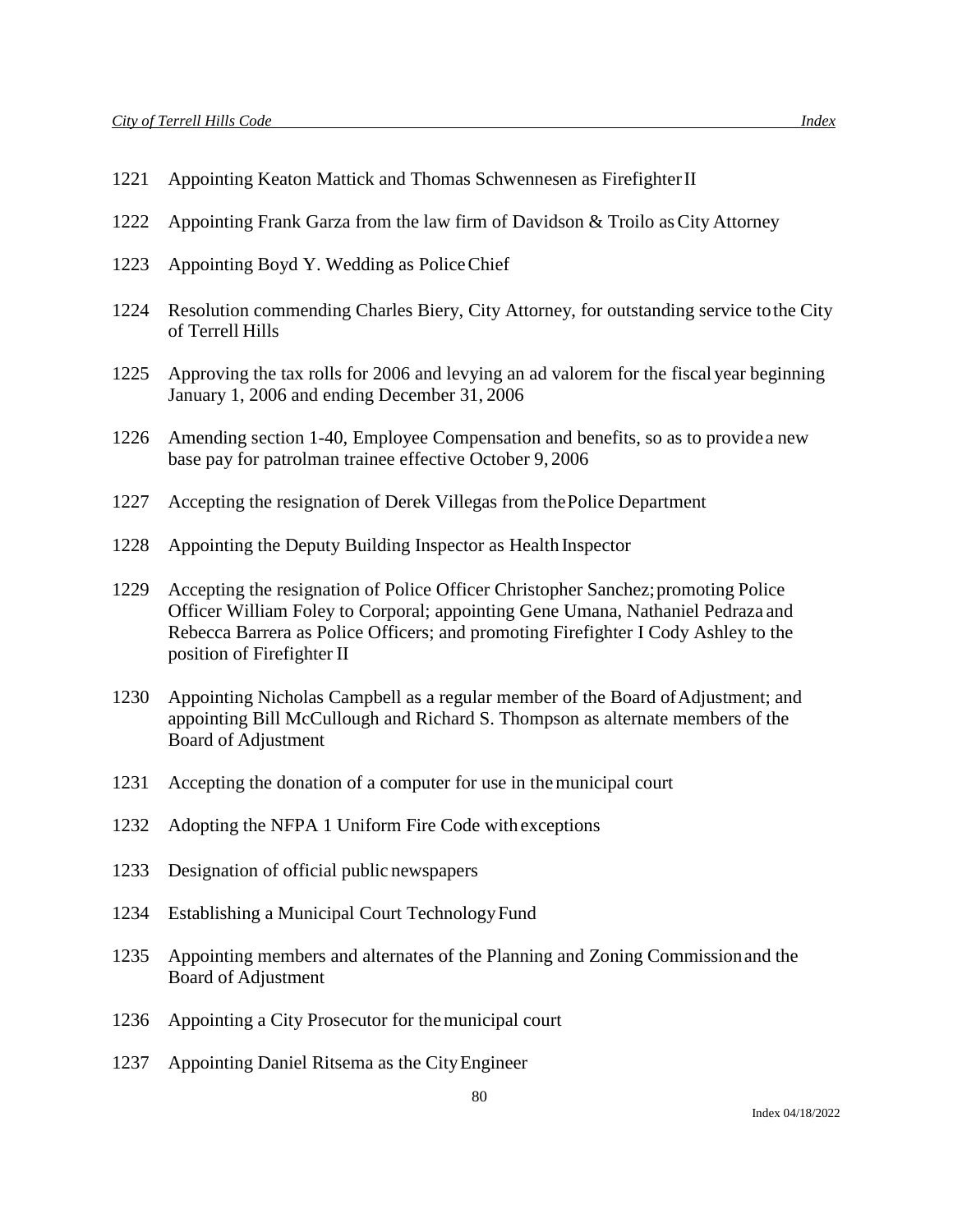- 1239 Authorizing the Secretary-Manager to execute an agreement with JPMorgan Chase Bank to establish city issued credit cards for the limited purpose of Council approved travel or budgeted purchases of five hundred dollars or less
- 1240 Accepting the resignation of Homer Delgado from the Police Departmentand Matthew Carrera from the Fire Department
- 1241 Ordering a General Election for Council Places Three and Four to be held the  $12<sup>th</sup>$ of May 2007
- 1242 Appointing Gilbert Guzman and Glenn Whitaker as PoliceOfficers
- 1243 Canvassing the returns of the General Election held May 12, 2007 anddeclaring the results thereof
- 1244 Promoting Police Officers I Nathaniel Pedraza, Gene Umana and RebeccaBarrera to Police Officer II; and appointing Clinton Tyler Hindman as FirefighterI
- 1245 Amending Chapter 14 together with all amendments thereto, by amendingthe provisions of all sections not in conformance with the provisions herein set forth and adopting new development standards for Residential Zone District A
- 1246 Approving the tax rolls for the taxable year 2007 and levying an ad valorem tax for the fiscal year beginning January 1, 2007 and ending December 31, 2007
- 1247 Adopting the International Building Code, 2006 Edition, the International Residential Code, 2006 Edition
- 1248 Adopting the Uniform Mechanical Code, 2006 Edition
- 1249 Adopting the National Fire Protection Association, National ElectricalCode, 2005 Edition
- 1250 Adopting the Uniform Plumbing Code, 2006Edition
- 1251 Promoting Police Officers I Glenn Whitaker and Gilbert Guzman to PoliceOfficer II; Appointing Clinton Tyler Hindman as Firefighter II; and accepting the resignation of Lt. William B. Villalobos from the FireDepartment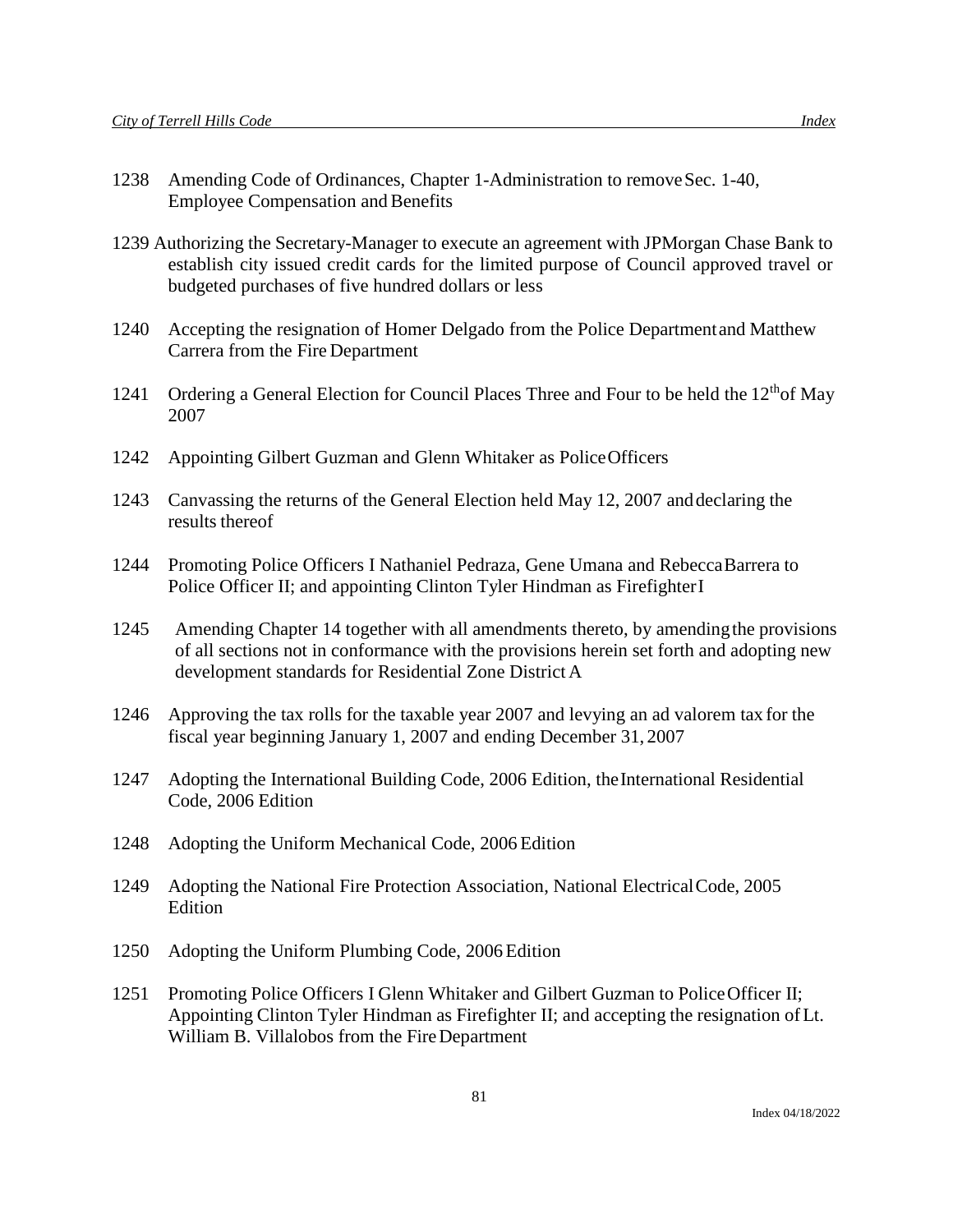- 1252 Appointing Elizabeth Ferry as Firefighter I; and promoting FirefighterII Nicholas Wingate to the position of Lieutenant
- 1253 Providing for the abandonment of a twenty (20) foot wide unimprovedalley located approximately 1063± feet west of the intersection of Dover and Burr Road, extending 88± feet north of Burr Road. The west side of the alley is adjacent to Lot 101 of CB 5644A. The east side of the alley is adjacent to Lot 70 of CB 5644A
- 1254 Resolution approving the issuance of revenue bonds for Texas Lutheran University Project, Series 2007
- 1255 Designation of official public newspapers
- 1256 Not used
- 1257 Resolution casting the voting entitlement of twelve votes allocated to the Cityof Terrell Hills for the office of Director of the Bexar AppraisalDistrict
- 1258 Establishing a Franchise Agreement with SAWS for Sanitary SewerSystem
- 1259 Accepting the resignation of Thomas Schwennesen and appointing StuartToeppich and Christopher Copeland as FirefightersI
- 1260 Ordering a General Election for Mayor and Council Places 1 and 2 to be held  $10^{th}$ of May 2008
- 1261 Amending Chapter 3, Section 3-11, Construction Hours to includeCity observed holidays and to provide a penalty of not less than fifty dollars nor more than fivehundred dollars per violation
- 1262 Accepting the resignation of Nathaniel Pedraza from the policedepartment
- 1263 Authorizing the transfer of certain sanitary sewer system revenues to therepayment of tax and limited pledge revenue Certificates of Obligation, Series2003
- 1264 Declaring the unopposed candidates for the positions of Mayor and Councilmember Places 1 and 2 to be elected and canceling the election scheduled for May 10,2008
- 1265 Approving the retirement of Police Chief Boyd Wedding and appointing Columbus Stutes as Interim Director of Public Safety in addition to his duties as Fire Chiefand Assistant CityManager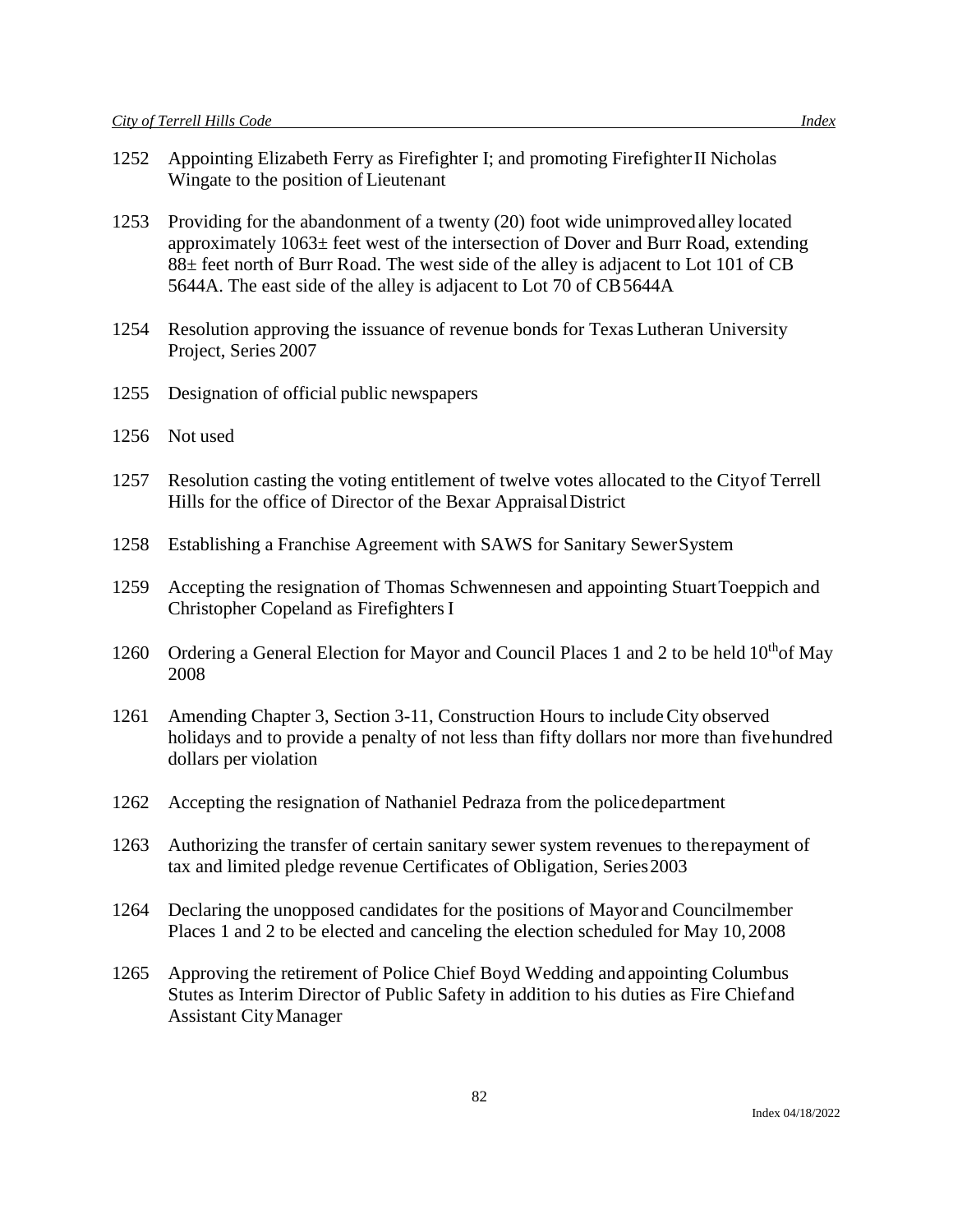- 1266 Appointing a Municipal Court Presiding Judge, Temporary ReplacementJudge, City Prosecutor, Temporary Replacement Municipal Court Prosecutor, Assistant City Prosecutor to prosecute appeals cases in county court and a Municipal Court Clerk and Deputy Clerk
- 1267 Accepting the resignation of Gene Umana from the PoliceDepartment
- 1268 Amending Chapter 9, Nuisances, prohibiting multi-coloredelectronic changeable message LED billboards
- 1269 Appointing Christopher Copeland and Stewart Toeppich as Firefighter II;accepting the resignation of Keaton Mattick from the FireDepartment
- 1270 Appointing Gregory D. Whitlock as PoliceChief
- 1271 Approving the tax rolls for 2008 tax year and levying an advalorem tax
- 1272 Amending Chapter 11, Sec. 11-40, Burglar Alarms
- 1273 Amending Chapter 13, Sec. 13-15, prohibiting parking offpavement in specific areas
- 1274 Amending Chapter 3, Sec. 3-12, Construction Nuisances
- 1275 Appointing Christopher Iapichino and Jose Chapa as Police Officers, accepting the resignations of Firefighters Clinton Hindman and Bradley Marschall; accepting the resignation of Police officer GlennWhitaker
- 1276 Amending Chapter 11, Real Property, Sec. III to IX, abatement procedurefor all violations of the code that involve real property
- 1277 Resolution requesting CPS Energy to fund an electrical infrastructureproject
- 1278 Establishing City Council to reimburse itself for the prior legal expenditure of funds relating to construction, various public improvements and the acquisition of various personal property from the proceeds of obligations to be issued by the City
- 1279 Appointing members and alternates of the Planning and ZoningCommission; appointing members and alternates of the Board of Adjustment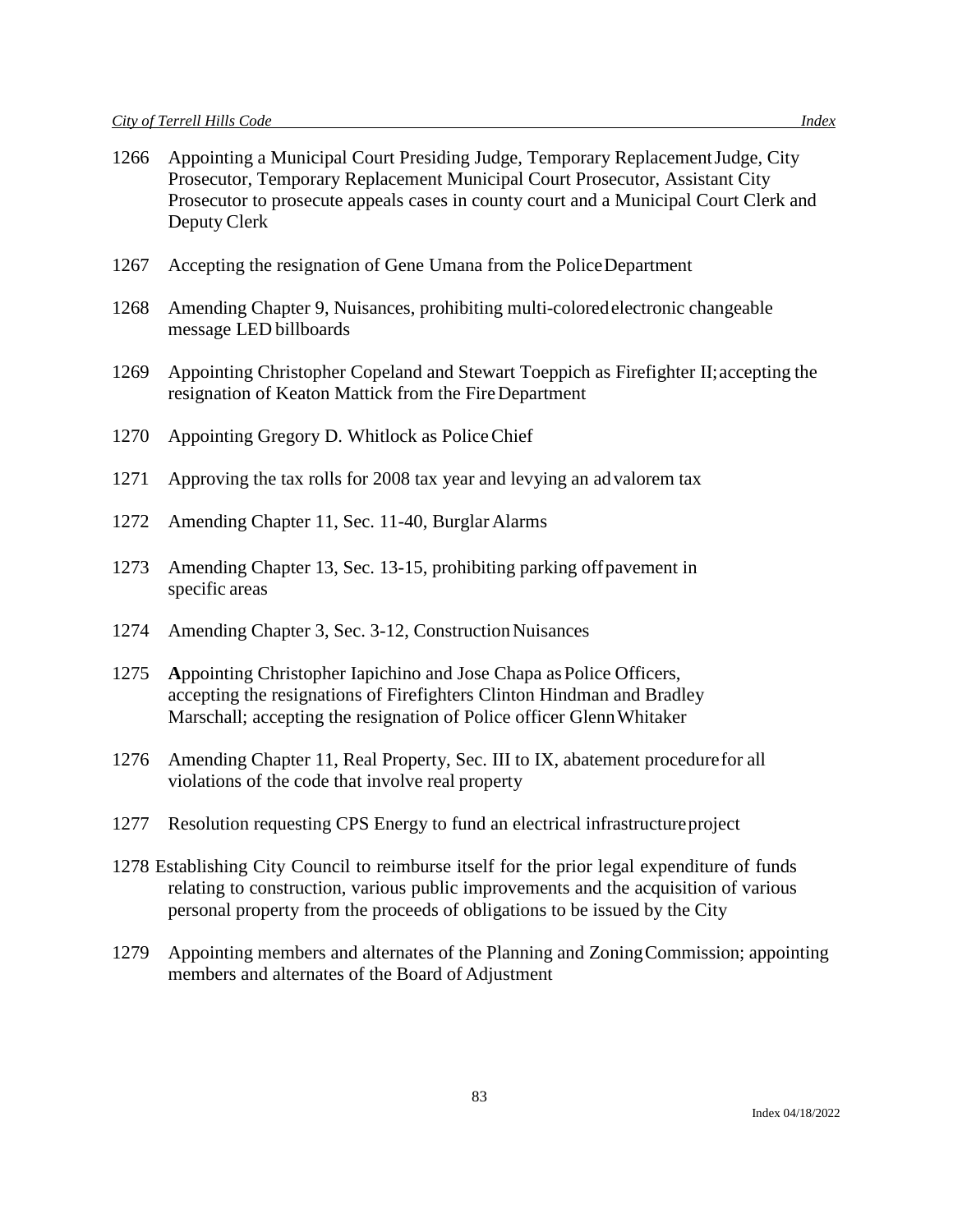- ORD 1281 APPOINTING ROGER MANGUM AS POLICE OFFICER AND RICHARD PRYNE AS FIREFIGHTER 1, AND APPOINTING CLINTON HINDMAN, WILLIAM VILLALOBOS, THOMAS SCHWENNESEN, MATTHEW CARRERA AND BEAU OBREGON AS PART-TIME RESERVE FIREFIGHTERS
- ORD 1282 NOT USED
- ORD 1283 ORDERING A GENERAL ELECTION FOR COUNCIL PLACES THREEAND FOUR TO BE HELD THE 9TH OF MAY 2009
- ORD 1284 ACCEPTING THE RESIGNATION OF ASSISTANT FIRE CHIEF HARRY KUHN FROM THE TERRELL HILLS FIRE DEPARTMENT
- ORD 1285 AMENDING THE ELECTION ORDER AND NOTICE ADOPTED FEBRUARY 9, 2009 ORDERING A GENERAL ELECTION FOR MAY 9, TO AMEND THE EARLY VOTING HOURS AS REQUESTED BY BEXAR **COUNTY**
- ORD 1286 AMENDING CHAPTER 11, SECTION 11-70 OF THE CODE OF ORDINANCES REVISING THE WATER CONSERVATION TRIGGER LEVELS
- ORD 1287 AMENDING ORDINANCE 1280, DESIGNATION OF OFFICIAL PUBLIC NEWSPAPERS, TO DELETE THE NORTH SAN ANTONIO TIMES AND ADD THE NORTH CENTRAL NEWS AS AOFFICIAL CITY NEWSPAPER
- ORD 1288 DECLARING THE UNOPPOSED CANDIDATES FOR THE POSITIONS OF COUNCILPLACES 3 AND 4 TO BE ELECTED AND CANCELING THE ELECTION SCHEDULED FOR MAY 9, 2009.
- ORD 1289 APPOINTING HENRY S. FAHNERT AS POLICE OFFICER I; PROMOTING JOSE CHAPA, CHRISTOPHER IAPICHINO, AND ROGER MANGUM TO POLICE OFFICERS II; APPOINTING ALAN C. SWANSON AND LARRY A. FENNELL AS FIREFIGHTERS I; AND PROMOTING ELIZABETH FERRY AND RICHARD PRYNE TO FIREFIGHTERS II.
- ORD 1290 AMENDING CHAPTER 11, SECTION 11-70 OF THE CITY CODE OF ORDINANCES REVISING THE WATER CONSERVATION RESTRICTIONS TO BE CONSISTENT WITH RESTRICTIONS ADOPTED BY THE CITY OF SAN ANTONIO AND THE SAN ANTONIO WATER SYSTEM.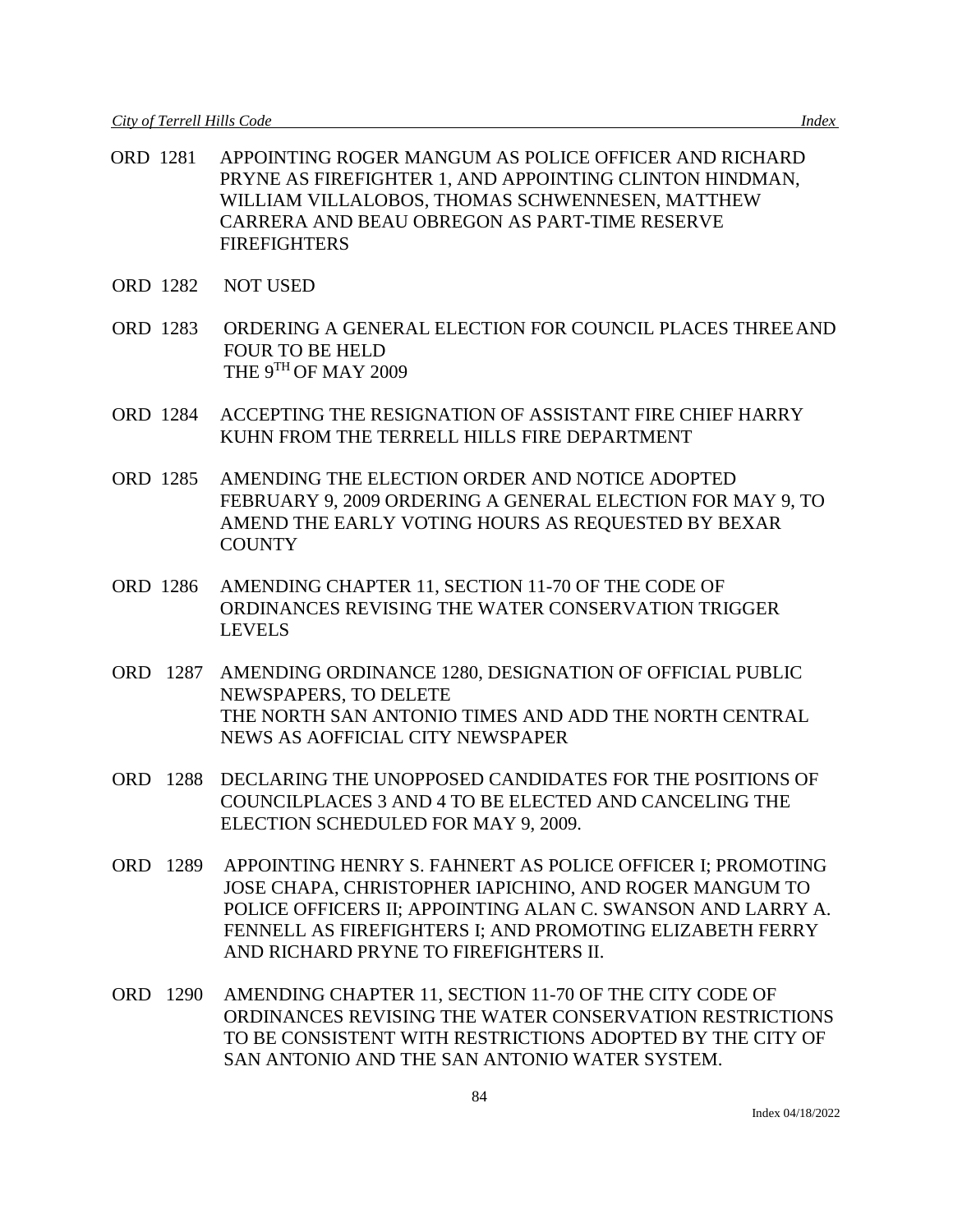- ORD 1291 APPOINTING MICHAEL BARBOZA PATROL OFFICER1, PROMOTING CORPORAL WILLIAM FOLEY TO THE RANK OF SERGEANT AND TERMINATING TONY JONES IN THE POLICE DEPARTMENT; APPOINTING PATROL OFFICER REBECCA BARRERA AS RESERVE PATROL OFFICER IN THE POLICE DEPARTMENT ANDTRANSFERRING TO THE FIRE DEPARTMENT AND APPOINTING AS FIREFIGHTER I; AND APPOINTING CAPTAIN JUSTIN SEIBERT AS DEPUTY FIRE
- ORD 1292 APPROVING TAX ROLLS FOR 2009 AND ADOPTING ANAD VALOREM TAX

MARSHALL IN THE TERRELL HILLS FIREDEPARTMENT.

- ORD 1293 APPOINTING TEMPORARY REPLACEMENTMUNICIPAL COURT PROSECUTOR WHENPRIMARY PROSECUTOR IS UNABLE TO ACT FOR ANY REASON
- ORD 1294 APPOINTING MICHAEL LEONARD AS A PATROL OFFICERI, AND ACCEPTING JOSEPH PICCOLELLA'S RESIGNATION TO RETIRE INTHE POLICE DEPARTMENT AND APPOINTING LARRY FENNELL AND ALLEN SWANSON AS FIREFIGHTER II IN THE TERRELL HILLS FIRE DEPARTMENT
- RES 1295 AUTHORIZING THE CITY MANAGER TO ACT ON BEHALF OFTHE CITY OF TERRELL HILLS IN MATTERS RELATED TO THE APPLICATION FOR THE ENERGY EFFICIENCY AND CONSERVATION BLOCK GRANTS PROGRAM AND PLEDGING THAT IF A GRANT IS RECEIVED THE CITY OF TERRELL HILLS WILL COMPLY WITH THE GRANTREQUIREMENTS
- ORD 1296 ESTABLISHING THE REQUIREMENT TO MAKE THE INTERSECTION OF SHERATON PLACE AND ZAMBRANO ROAD A FOUR WAY STOP **INTERSECTION**
- ORD 1297 DESIGNATION OF OFFICIAL PUBLICNEWSPAPERS
- RES 1298 CASTING VOTING ENTITLEMENT OF ELEVEN VOTES ALLOCATED TO THE CITY OF TERRELL HILLS FOR THE OFFICE OF DIRECTOR OF THE BEXAR APPRAISAL DISTRICT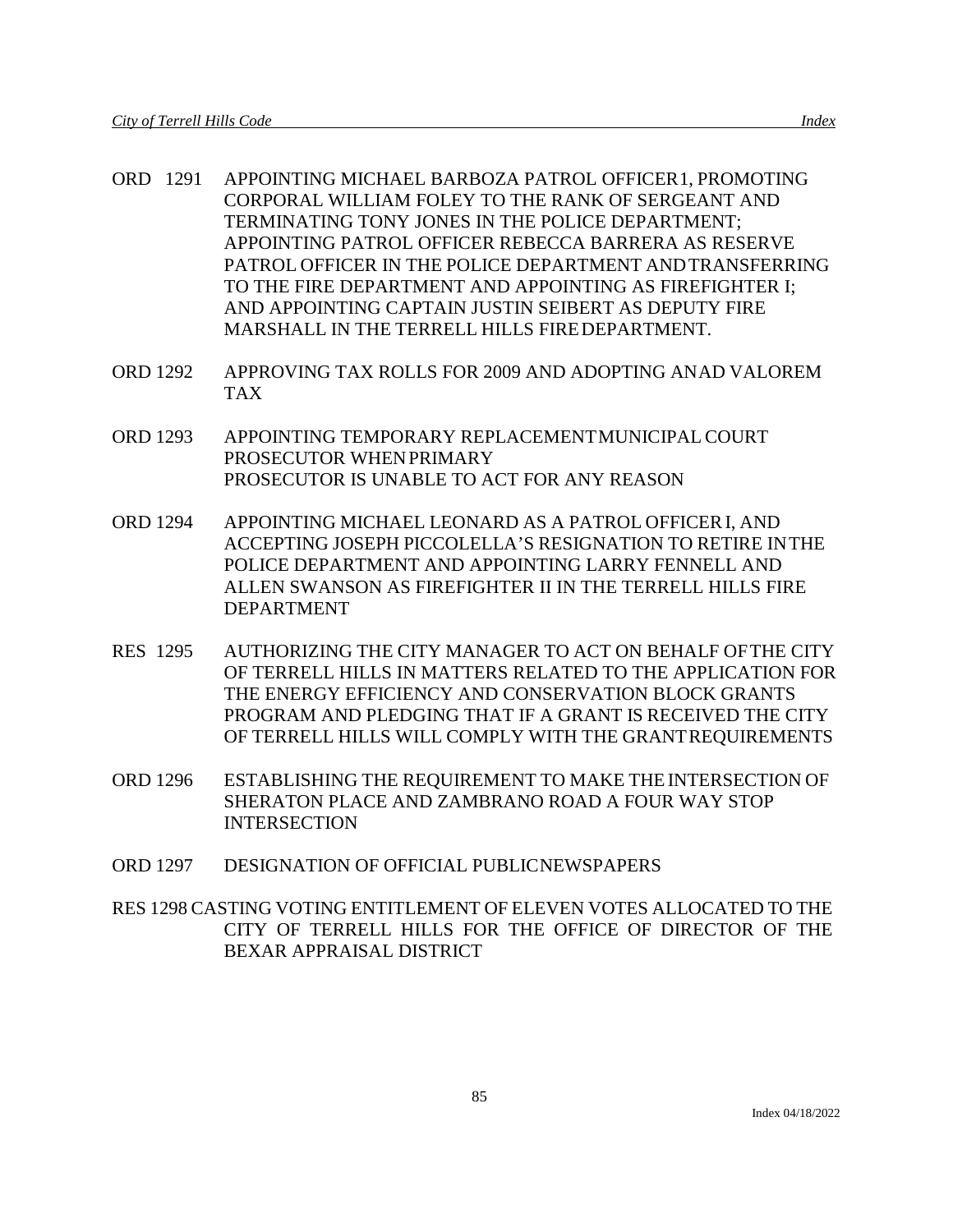- ORD 1299 APPOINTING SKYLER GARZA AS POLICE OFFICERI; PROMOTING ROGER MANGUM TO SERGEANT, GAIL BAHAM TO CORPORAL, GILBERT GUZMAN TO CORPORAL, AND JOSE CHAPA TO CORPORAL; ACCEPTING THE RESIGNATIONS OF ADAM ZENNER, ELIZABETH FERRY, AND CHRISTOPHER COPELAND; PROMOTING ALLEN OTTMERS TO CAPTAIN AND CODY ASHLEY TO LIEUTENANT; AND APPOINTING MATTHEW HOUSLEY AS FIREFIGHTER I
- ORD 1300 ORDERING A GENERAL ELECTION IN THE CITYOF TERRELL HILLS, TEXAS FOR THE ELECTION OF MAYOR AND COUNCILPERSONS ONE AND TWO, EACH TO SERVE A TWO YEAR TERM; TO BE HELD THE 8TH OF MAY 2010; DESIGNATING THE MAIN EARLY VOTING PLACE FOR SUCH ELECTION; PROVIDING FOR AN ORDER AND NOTICE OF SUCH GENERAL ELECTION; PROVIDING FOR USE OF DIRECT RECORDING ELECTRONIC VOTING MACHINES; PROVIDING A SEVERABILITY CLAUSE; AND PROVIDING AN EFFECTIVEDATE
- ORD 1301 GRANTING AN ELECTRIC AND GAS FRANCHISE TOCITY PUBLIC **SERVICE**
- ORD 1302 DECLARING THE UNOPPOSED CANDIDATESFOR THE POSITIONS OF MAYOR, COUNCILMEMBER PLACE 1 AND COUNCILMEMBER PLACE 2 TO BE ELECTED, CANCELING THE ELECTION SCHEDULED FOR MAY 8, 2010 AND PROVIDINGFOR THE NECESSARY POSTING OF TEHISORDINANCE
- ORD 1303 APPOINTING BENJAIMIN LOPEZ AS POLICE OFFICERI, PROMOTING MICHAEL BARBOZA AND MICHAEL LEONARD TO POLICE OFFICER II, AND ACCEPTING THE RESIGNATION OF MICHAEL FLAMMIA IN THE POLICE DEPARTMENT; PROMOTING REBECCA BARRERA TO FIREFIGHTER II IN THE FIREDEPARTMENT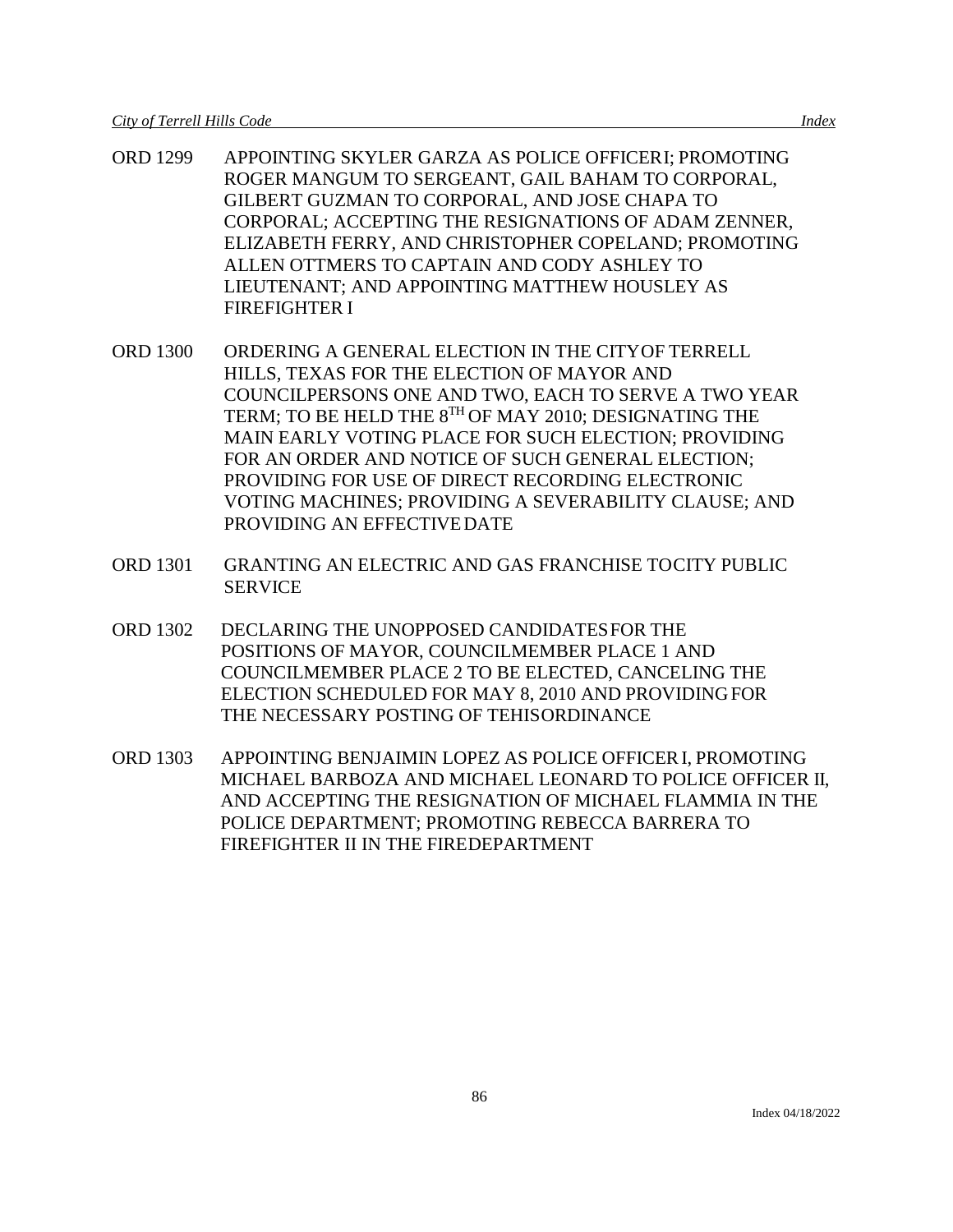- ORD 1304 AN ORDINANCE AMENDING CHAPTER 8 FLOOD,OF THE CITY OF TERRELL HILLS CODE OF ORDINANCES, AS AMENDED, BY THE ADDITION OF Section 8-2, "STORM WATER POLLUTION CONTROL"; PROVIDING FINDINGS AND DEFINITIONS; PROVIDING FOR THE PROHIBITION OFILLICIT DISCHARGES TO THE STORM SEWER; PROVIDING FOR REQUIREMENTS OF CONSTRUCTION SITES AND SITE OPERATORS; PROVIDING FOR POST CONSTRUCTION MAINTENANCE REQUIREMENTS; PROVIDING FOR THE ENFORCEMENT OF THE PROVISIONS FOUND IN THE STATED ORDINANCE; PROVIDING A FINE OF UP TO \$500.00 FOREACH OFFENSE IN VIOLATION OF THE ORDINANCE; PROVIDING A REPEALING CLAUSE; PROVIDING A SEVERABILITY CLAUSE; AND PROVIDING AN EFFECTIVEDATE.
- ORD 1305 AN ORDINANCE AMENDING THE CITY CODEOF ORDINANCES CHAPTER 7, FIRE, SECTION 7-20 INTERNATIONAL FIRE CODE, ADOPTING THE INTERNATIONAL FIRE CODE PUBLISHED BY THE INTERNATIONAL CODE COUNCIL, AND ADOPTING THE NFPA 101LIFE SAFETY CODE PUBLISHED BY THE NATIONAL FIRE PROTECTION ASSOCIATION WITH ALL REVISIONS AND ADDITIONS THERETO, SAVE AND EXCEPT SUCH PORTIONS OF SAID CODE WHICH ARE HEREAFTER DELETED, AMENDED OR ADDED, AS THE FIRE AND LIFE SAFETY CODE FOR THE CITY OF TERRELL HILLS; AND PROVIDING A PENALTY FOR VIOLATIONS OF A FINE OF NOT LESS THAT \$1.00 NOR EXCEEDING \$1000.00.
- ORD 1306 AN ORDINANCE AMENDING THE CITY CODEOF ORDINANCES CHAPTER 11, REAL PROPERTY, ADDING SECTION 11-51, ESTATE SALES, PROVIDING FOR THE REGULATION OF ESTATE SALES AND LIMITING THE NUMBER OF SALES, REQUIRING A PERMIT AND PROVIDING FOR A PENALTY NOT TO EXCEED \$200 PER VIOLATION OF THIS ORDINANCE.
- ORD 1307 AN ORDINANCE AMENDING THE CITY CODEOF ORDINANCES, CHAPTER 2 ANIMALS, REQUIRING THE REGISTRATION OF PETS; PROHIBITING THE KEEPING OR HOUSING OF LIVESTOCK WITHINTHE CITY LIMITS; PROHIBITING THE KEEPING OF NUISANCE ANIMALS; PROVIDING AUTHORITY FOR RETENTION OF LOST OR ABANDONED ANIMALS; DESIGNATING A HOLDING FACILITY FOR SAID RETAINED ANIMALS; PROVIDING FOR FEES FOR THE REGISTRATION AND RETENTION OF ANIMALS; AND PROVIDING FOR FINES NOT TO EXCEED \$200 PER DAY OF OFFENSES FOUND IN THISCHAPTER.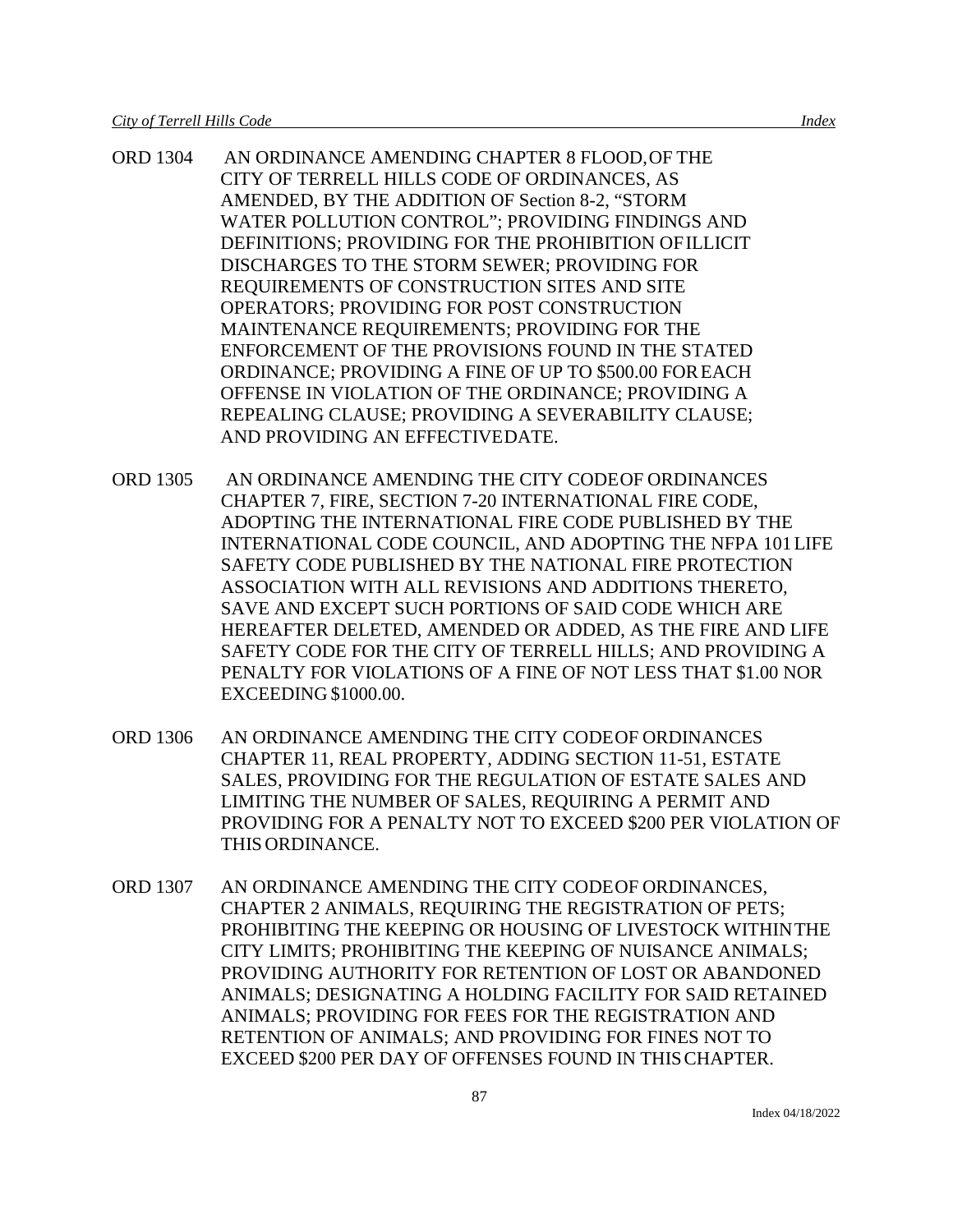- ORD 1308 AN ORDINANCE CALLING A BOND ELECTION TO BE HELD IN THE CITY OF TERRELL HILLS, TEXAS; MAKING PROVISION FOR THE CONDUCT OF A JOINT ELECTION; AND RESOLVING OTHERMATTERS INCIDENT AND RELATED TO SUCHELECTION
- ORD 1309 APPROVING THE TAX ROLLS FOR THE TAXABLE YEAR2010 AND LEVYING AN AD VALOREM TAX FOR THE SUPPORT OF THE CITY GOVERNMENT OF THE CITY OF TERRELL HILLS AND FOR THE SCHEDULED REPAYMENT OF DEBT, ALL SAID TAXES BEINGLEVIED FOR THE FISCAL YEAR BEGINNING JANUARY 1, 2010 AND ENDING DECEMBER 31, 2010.
- RES 1310 RESOLUTION AUTHORIZING THE ISSUANCE OF THECITY OF TERRELL HILLS, TEXAS HIGHER EDUCATION FACILITIES CORPORATION HIGHER EDUCATION REVENUE AND REFUNDING BONDS (SCHREINER UNIVERSITY PROJECT), SERIES 2010; AUTHORIZING THE EXECUTION OF A PURCHASE AND INVESTMENT LETTER, A LOAN AGREEMENT, AN INDENTURE OF TRUST AND SECURITY AGREEMENT; AND AN ESCROW DEPOSIT LETTER; APPOINTING AN AUTHORIZED REPRESENTATIVE; AND APPROVING OTHER MATTERS IN CONNECTIONTHEREWITH
- ORD 1311 AN ORDINANCE BY THE CITY COUNCIL OF THE CITYOF TERRELL HILLS, TEXAS APPROVING THE ISSUANCE OF OBLIGATIONS DESIGNATED AS "THE CITY OF TERRELL HILLS, TEXAS HIGHER EDUCATION FACILITIES CORPORATION HIGHER EDUCATION REVENUE AND REFUNDING BONDS (SCHREINER UNIVERSITY PROJECT), SERIES 2010" BY THE CITY OF TERRELL HILLS, TEXAS HIGHER EDUCATION FACILITIES CORPORATION; SATISFYING THE REQUIREMENTS CONTAINED IN SECTION 147(f) OF THE INTERNAL REVENUE CODE OF 1986, AS AMENDED; AND AUTHORIZING THE EXECUTION OF CERTAIN DOCUMENTS IN CONNECTIONTHEREWITH
- ORD 1312 APPOINTING JAMES LEOS AND MARTIN GRAHAM ASFIREFIGHTER I AND PROMOTING MATTHEW HOUSLEY AS FIREFIGHTER II IN THE FIRE DEPARTMENT,PROMOTING SKYLER GARZA AND BEN LOPEZTO POLICE OFFICER II, AND ACCEPTING THE RESIGNATIONS OF MICHAEL BARBOZA AND HENRY FAHNERT IN THE POLICE DEPARTMENT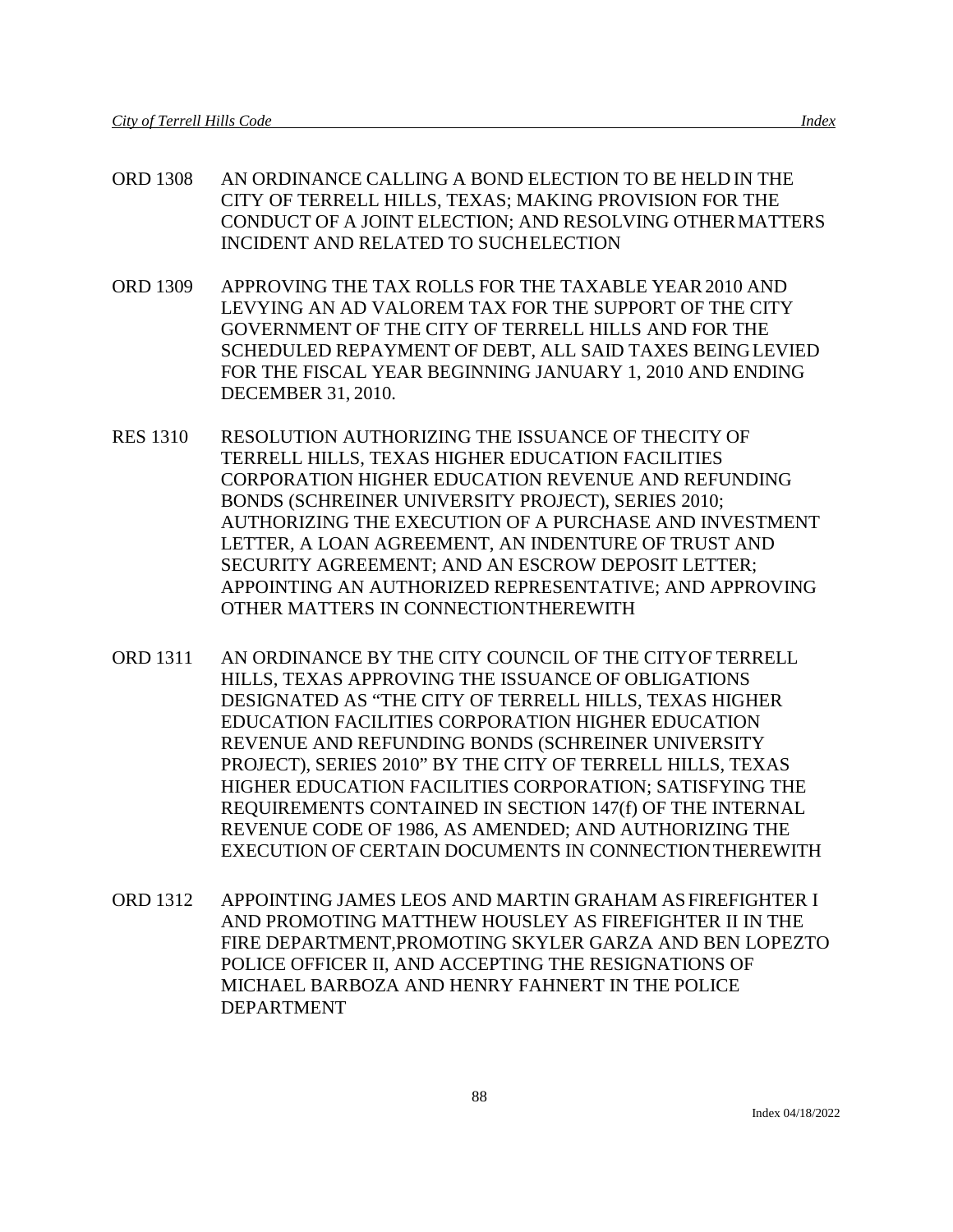- RES 1313 A RESOLUTION RELATING TO ESTABLISHING THECITY'S INTENTION TO REIMBURSE ITSELF FOR THE PRIOR LAWFUL EXPENDITURE OF FUNDS FROM THE PROCEEDS OF OBLIGATIONS TO BE ISSUED BY THE CITY FOR AUTHORIZED PURPOSES; AUTHORIZING MATTERS INCIDENT AND RELATED THERETO; AND PROVIDING AN EFFECTIVE DATE
- RES 1314 A RESOLUTION CANVASSING THE RETURNS ANDDECLARING THE RESULTS OF A BOND ELECTION; AND OTHER MATTERS IN CONNECTIONTHEREWITH
- ORD 1315 DESIGNATION OF OFFICIAL PUBLICNEWSPAPERS
- ORD 1316 AN ORDINANCE BY THE CITY COUNCIL OF THE CITYOF TERRELL HILLS, TEXAS AUTHORIZING THE ISSUANCE OF "CITY OF TERRELL HILLS, TEXAS GENERAL OBLIGATION BONDS, SERIES 2011",LEVYING AN ANNUAL AD VALOREM TAX, WITHIN THE LIMITATIONS PRESCRIBED BY LAW, FOR THE PAYMENT OF THE BONDS; PRESCRIBING THE FORM, TERMS, CONDITIONS, AND RESOLVING OTHER MATTERS INCIDENT AND RELATED TO THE ISSUANCE, SALE, AND DELIVERY OF THE BONDS; AUTHORIZING THE EXECUTION OF A PAYING AGENT/REGISTRAR AGREEMENT AND A PURCHASE AND INVESTMENT LETTER; COMPLYING WITH THE REQUIREMENTS IMPOSED BY THE LETTER OF REPRESENTATIONS PREVIOUSLY EXECUTED WITH THE DEPOSITORY TRUST COMPANY; AND PROVIDING FOR AN EFFECTIVEDATE
- ORD 1317 ORDERING A GENERAL ELECTION IN THE CITY OFTERRELL HILLS, TEXAS FOR THE ELECTION OF COUNCILPERSONS FOR PLACES THREE AND FOUR, EACH TO SERVE A TWO YEAR TERM; TO BE HELD THE 14TH OF MAY 2011; DESIGNATING THE MAIN EARLY VOTING PLACE FOR SUCH ELECTION; PROVIDING FOR AN ORDER AND NOTICE OF SUCH GENERAL ELECTION; PROVIDING FOR THE USE OF DIRECT RECORDING ELECTRONIC VOTING MACHINES; PROVIDINGA SEVERABILITY CLAUSE; AND PROVIDING AN EFFECTIVEDATE.
- ORD 1318 APPOINTING JOSEPH TODD AND GABRIEL ORTIZ ASPOLICE OFFICER I; ROBERT HARDEMAN AS SERGEANT; AND ACCEPTING CLINT MOORE'S RESIGNATION TO RETIRE IN THE POLICE DEPARTMENT; AND PROMOTING JAMES LEOS AND MARTIN GRAHAM TO FIREFIGHTER II IN THE FIREDEPARTMENT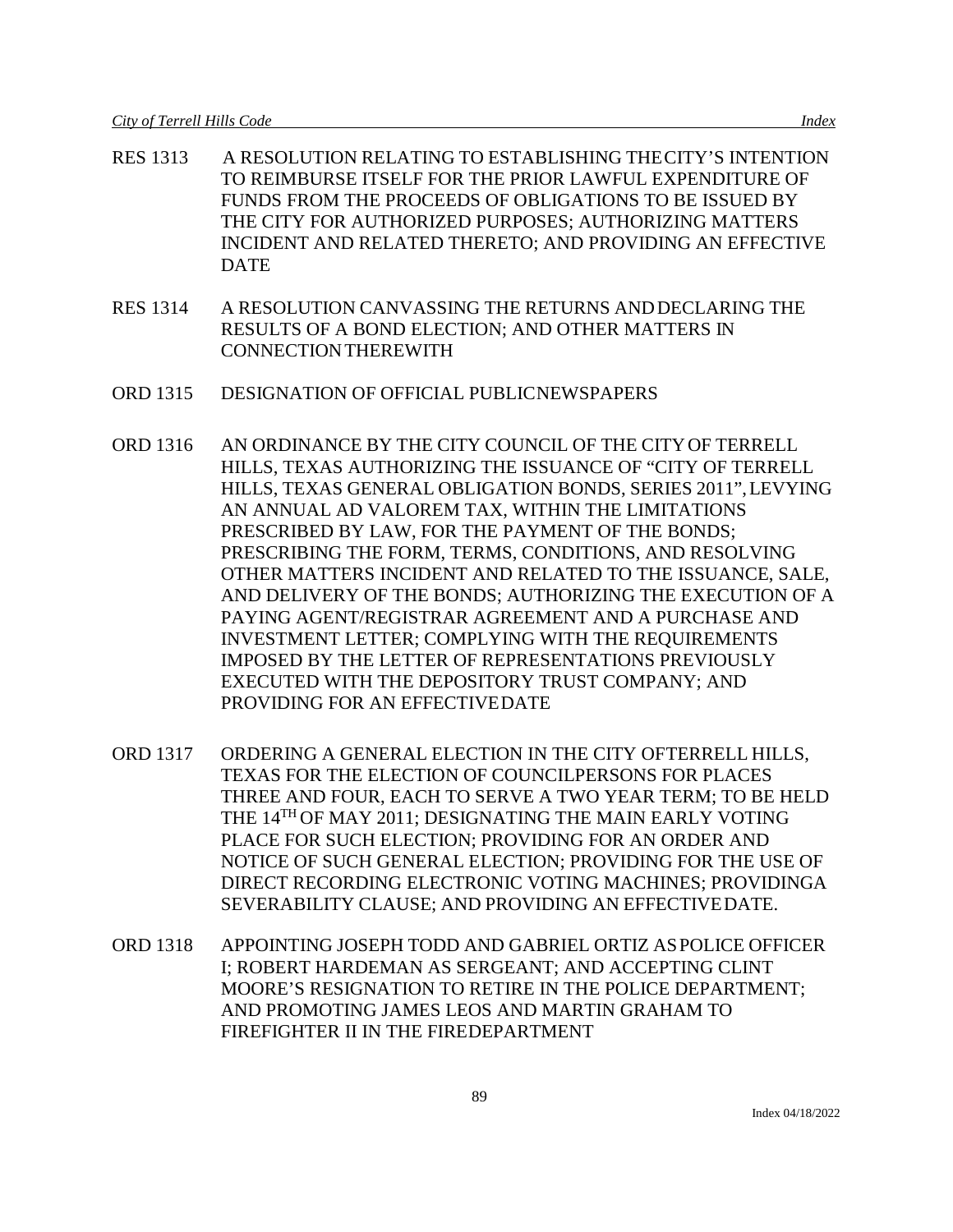- ORD 1319 DECLARING THE UNOPPOSED CANDIDATES FOR THEPOSITIONS OF COUNCILMEMBER PLACE 3 AND COUNCILMEMBER PLACE 4 TO BE ELECTED, CANCELING THE ELECTION SCHEDULED FOR MAY 14, 2011 AND PROVIDING FOR THE NECESSARY POSTING OF THIS **ORDINANCE**
- RES 1320 A RESOLUTION APPROVING THE PROPERTYTRANSFER AGREEMENT BETWEEN THE CITY OF SAN ANTONIO AND THE CITY OF TERRELL HILLS; AND DECLARING AN EFFECTIVEDATE
- ORD 1321 PROMOTING JOSEPH TODD AND GABRIEL ORTIZ TOPOLICE OFFICER II IN THE POLICE DEPARTMENT; ACCEPTING THE RESIGNATION OF ALLEN OTTMERS, APPOINTING MATTHEW TANZER AS FIREFIGHTER I, PROMOTING WILLIAM KNUPP AND JUSTIN SEIBERT TO DEPUTY CHIEFS, AND PROMOTING CODY ASHLEY TO CAPTAIN IN THE FIRE DEPARTMENT; ACCEPTING THE RESIGNATION OF JAMES MARK BROWNE AND APPOINTING COLUMBUS STUTES AS INTERIM CITY MANAGER
- RES 1322 A RESOLUTION ESTABLISHING THE INTERIM CITYMANAGER AS THE COORDINATOR OF THE ICMA RETIREMENT PLAN ADMINISTERED BY THE ICMA RETIREMENT CORPORATION; RESCINDING ANY CONFLICTING RESOLUTIONS AND SETTING AN EFFECTIVE DATE
- RES 1323 A RESOLUTION DESIGNATING THE TEMPORARYMODULAR OFFICE BUILDING LOCATED IN THE PARKING AREA BEHIND THECURRENT CITY OF TERRELL HILLS CITY HALL AS THE CITY HALL ANNEX BUILDING AND DESIGNATING SAID STRUCTURE AS THE OFFICIAL LOCATION FOR CITY COUNCIL MEETINGS AND MUNICIPAL COURT PROCEEDINGS.
- RES 1324 A RESOLUTION APPROVING THE RELOCATION OFAN EASEMENT GRANTED TO SAN ANTONIO WATER SYSTEM ("SAWS") BY THECITY OF TERRELL HILLS AND SETTING AN EFFECTIVEDATE.
- ORD 1325 APPROVING THE TAX ROLLS FOR THE TAXABLE YEAR2011 AND LEVYING AN AD VALOREM TAX FOR THE SUPPORT OF THE CITY GOVERNMENT OF THE CITY OF TERRELL HILLS AND FOR THE SCHEDULED REPAYMENT OF DEBT, ALL SAID TAXES BEINGLEVIED FOR THE FISCAL YEAR BEGINNING JANUARY 1, 2011 AND ENDING DECEMBER 31, 2011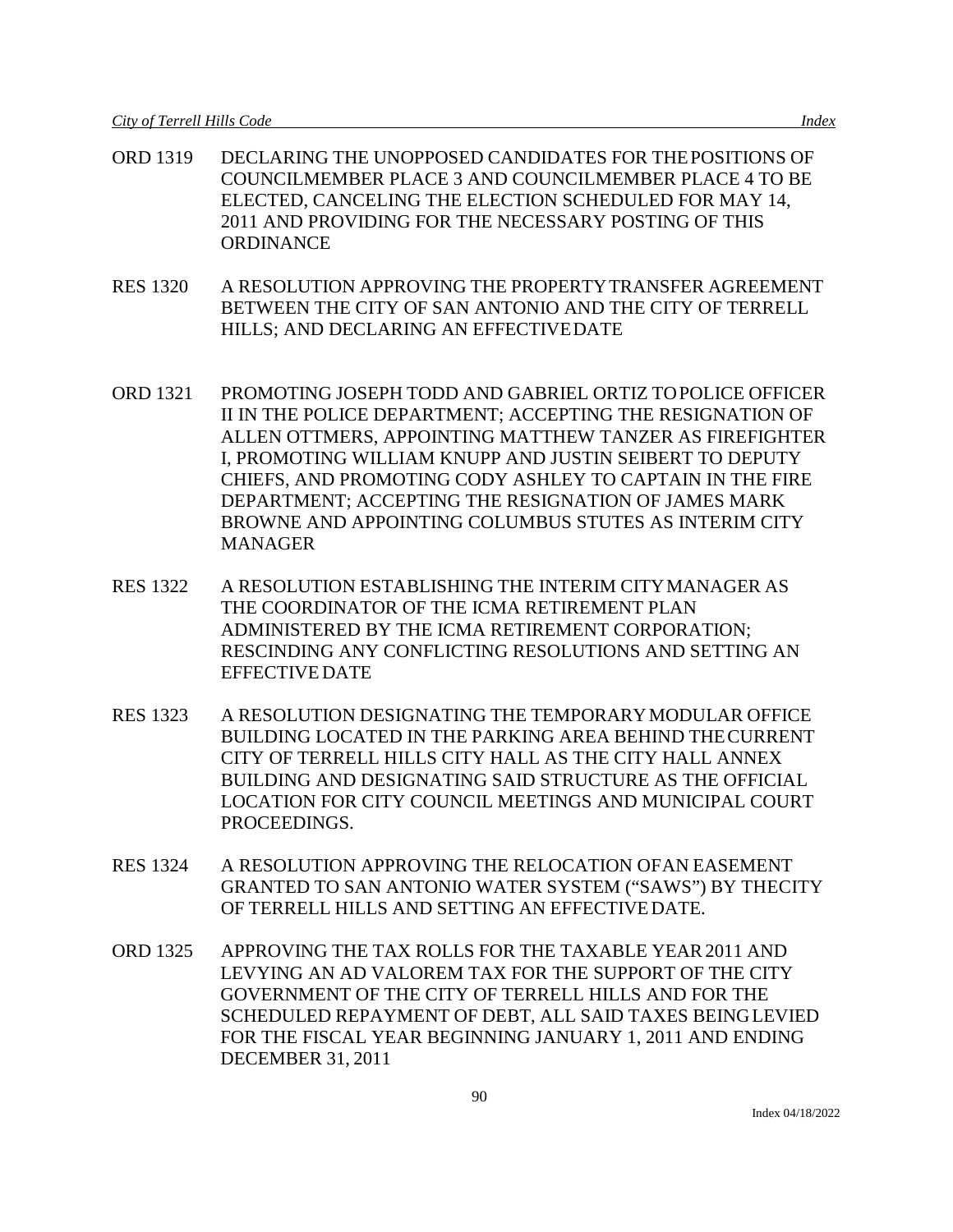- ORD 1326 PROMOTING WILLIAM FOLEY TO LIEUTENANT INTHE POLICE DEPARTMENT; PROMOTING RICHARD PRYNE TO LEIUTENANT IN THE FIRE DEPARTMENT, ACCEPTING THE RESIGNATION OF LARRY FENNELL AND NICHOLAS WINGATE IN THE FIRE DEPARTMENT, AND APPOINTING TYLER BROOKS, JACOB BUNJES, JOHN HENDERSON, AND GARRETT SANDERS AS FIREFIGHTER I IN THE FIRE DEPARTMENT
- ORD 1327 APPOINTING MEMBERS OF THE BOARDOF ADJUSTMENT
- RES 1328 CASTING THE VOTING ENTITLEMENT OF ELEVENVOTES ALLOCATED TO THE CITY OF TERRELL HILLS FOR THE OFFICE OF DIRECTOR OF THE BEXAR APPRAISAL DISTRICT
- ORD 1329 APPOINTING COLUMBUS STUTES CITYMANAGER; PROMOTING ALAN SWANSON AND JAMES LEOS TO LIEUTENANT, PROMOTING MATTHEW TANZER TO FIREFIGHTER II, PROMOTING JUSTIN SEIBERT TO ASSISTANT FIRE CHIEF, AND PROMOTING WILLIAM KNUPP TO FIRE CHIEF IN THE FIRE DEPARTMENT; ACCEPTING THE RESIGNATION OF ROBERT HARDEMAN, PROMOTING MICHAEL LEONARD TO CORPORAL, AND GILBERT GUZMAN TO SERGEANT IN THE POLICEDEPARTMENT
- ORD 1330 CONSIDERATION AND APPROVAL OF AN ORDINANCE BYTHE CITY COUNCIL OF THE CITY OF TERRELL HILLS, TEXAS AUTHORIZINGTHE ISSUANCE OF "CITY OF TERRELL HILLS, TEXAS GENERAL OBLIGATION REFUNDING BONDS, SERIES 2012", LEVYING AN ANNUAL AD VALOREM TAX, WITHIN THE LIMITATIONS PRESCRIBED BY LAW, FOR THE PAYMENT OF THE BONDS; PRESCRIBING THE FORM, TERMS, CONDITIONS, AND RESOLVING OTHER MATTERS INCIDENT AND RELATED TO THE ISSUANCE, SALE, AND DELIVERY OF THE BONDS; AUTHORIZING THE EXECUTION OF A PAYING AGENT/REGISTRAR AGREEMENT, A PURCHASE AND INVESTMENT LETTER, AND AN ESCROW DEPOSIT LETTER; COMPLYING WITH THE PROVISIONS OF THE DEPOSITORY TRUST COMPANY'S LETTER OF REPRESENTATIONS; DELEGATING THE AUTHORITY TO THE MAYOR AND CERTAIN MEMBERS OF THE CITY STAFF TO EXECUTE CERTAIN DOCUMENTS RELATING TO THE SALE OF THE BONDS; AND PROVIDING AN EFFECTIVEDATE
- ORD 1331 DESIGNATION OF OFFICIAL PUBLICNEWSPAPERS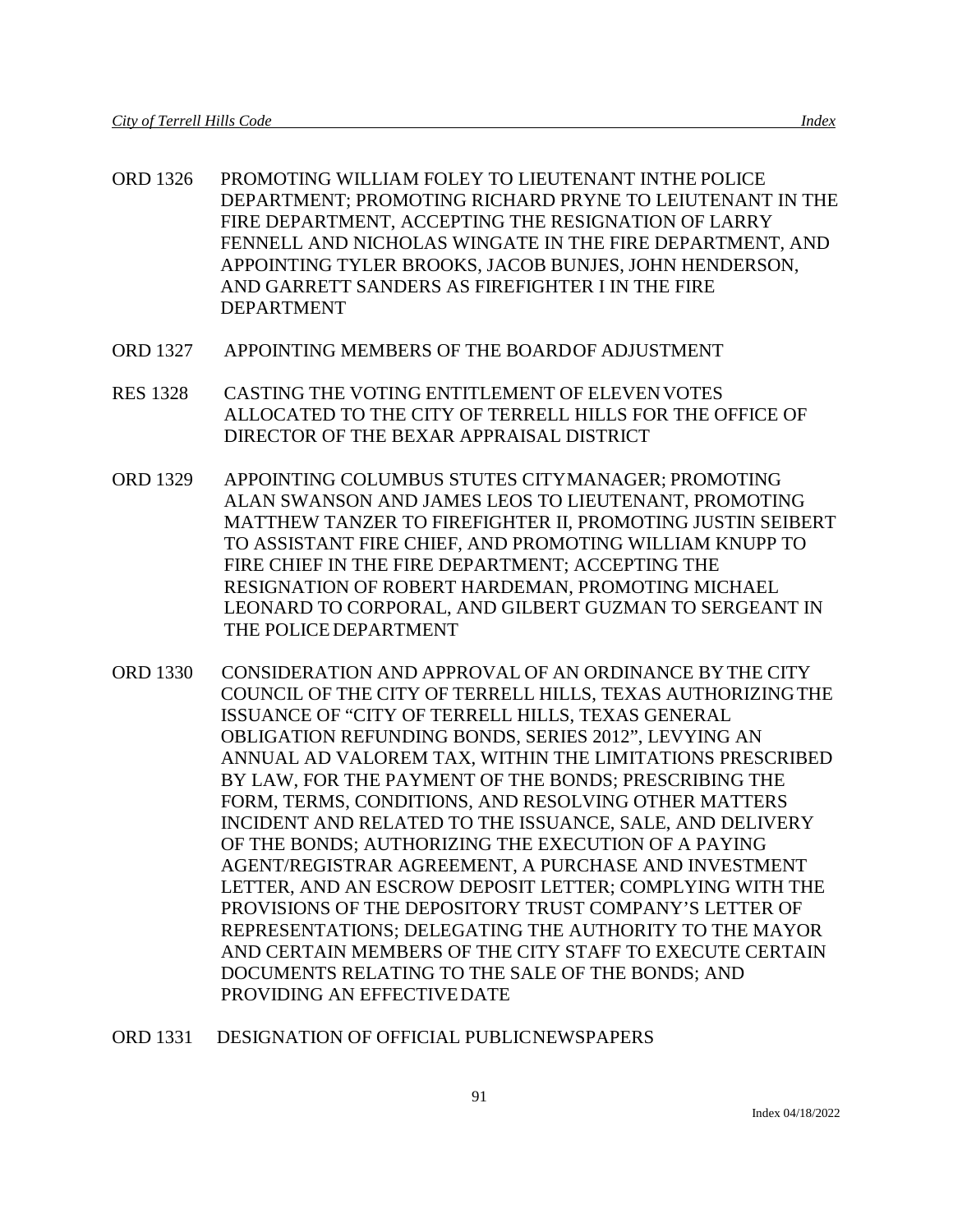- ORD 1332 AMENDING THE CITY CODE OF ORDINANCES, CHAPTER 6,SECTION 6- 25, SUBSECTION 7, INVESTMENT STRATEGIES, PROVIDING FOR AN ANNUAL REVIEW OF THE CITY'S FINANCIALPOLICIES.
- ORD 1333 ORDERING A GENERAL ELECTION IN THE CITY OFTERRELL HILLS, TEXAS FOR THE ELECTION OF MAYOR AND COUNCILPERSONS FOR PLACES ONE AND TWO, EACH TO SERVE A TWO YEAR TERM; TO BE HELD THE 12<sup>TH</sup> OF MAY 2012; DESIGNATING THE MAIN EARLY VOTING PLACE FOR SUCH ELECTION; PROVIDING FOR AN ORDER AND NOTICE OF SUCH GENERAL ELECTION; PROVIDING FOR THE USE OF DIRECT RECORDING ELECTRONIC VOTING MACHINES; PROVIDING A SEVERABILITY CLAUSE; AND PROVIDING AN EFFECTIVEDATE.
- ORD 1334 DECLARING THE UNOPPOSED CANDIDATES FOR THEPOSITIONS OF MAYOR, COUNCILMEMBER PLACE 1 AND COUNCILMEMBER PLACE 2 TO BE ELECTED, CANCELING THE ELECTION SCHEDULED FOR MAY 12, 2012 AND PROVIDING FOR THE NECESSARY POSTING OF THIS **ORDINANCE** 
	- ORD 1335 ACCEPTING THE RESIGNATION OF RICK PRYNE, JAMES LEOS, AND TYLER BROOKS AND APPOINTING JORGE ALONSO, JR, JAVIER SAUCEDO, AND EDWARD REID FIREFIGHTER I IN THE FIRE DEPARTMENT; AND APPOINTING ESTEBAN ALVAREZ POLICE OFFICER I IN THE POLICEDEPARTMENT
- ORD 1336 AN ORDINANCE OF THE CITY OF TERRELL HILLS,TEXAS, REPEALING SECTION 9-1 OF THE CITY CODE OF ORDINANCES; REGULATING SOLICITATION, ESTABLISHING DEFINITIONS; PROTECTING CHILD SOLICITORS; ESTABLISHING PERMIT REQUIREMENTS; PROVIDING FOR DENIAL, SUSPENSION AND REVOCATION OF PERMITS AND APPEALS THEREFROM; REGULATING USE OF CITY RIGHT-OF-WAY; PROVIDING DEFENSES TO VIOLATIONS; PROVIDING PENALTIES FOR THE REPEALING AND SAVING CLAUSES; PROVIDING FOR THE PUBLICATION AND PROVIDING FOR AN EFFECTIVE DATE OF THIS **ORDINANCE**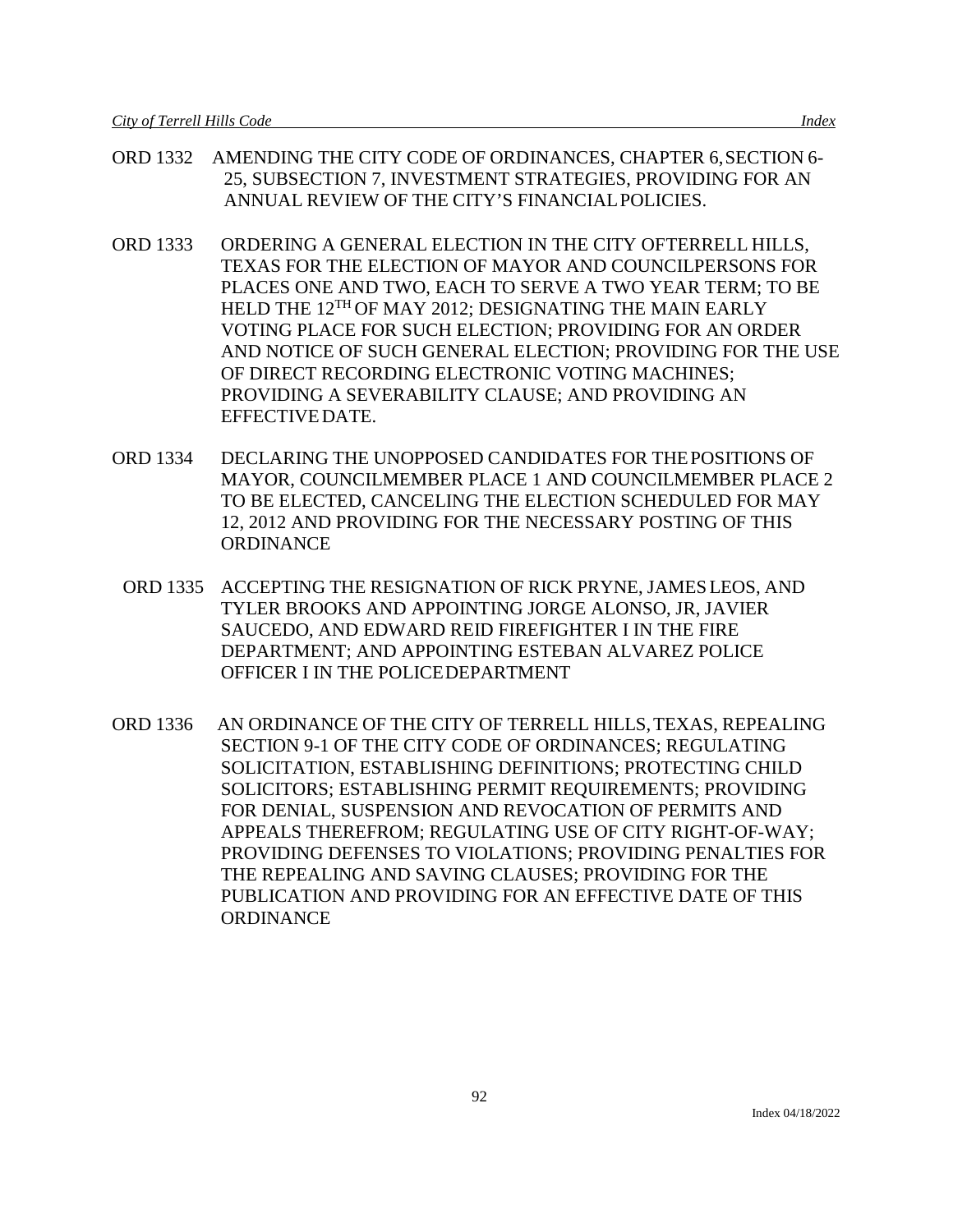- RES 1337 A RESOLUTION APPROVING THE AGREEMENT BETWEEN THECITY OF TERRELL HILLS AND BEXAR COUNTY AUTHORIZING THE COUNTY TO INCLUDE THE CITY'S POPULATION IN THE GRANT APPLICATIONS IN ORDER TO QUALIFY FOR FUNDS THROUGH CDBG ENTITLEMENT PROGRAM AND HOME INVESTMENT PARTNERSHIP PROGRAM; AND DECLARING AN EFFECTIVE DATE
- RES 1338 A RESOLUTION ADOPTING THE ALAMO AREACOUNCIL OF GOVERNMENTS REGIONAL MULTI-HAZARD MITIGATIONPLAN UPDATE
- ORD 1339 PROMOTING FIREFIGHTERS JACOB BUNJES, JOHNHENDERSON, AND GARRETT SANDERS TO FIREFIGHTER II IN THE FIRE DEPARTMENT; AND PROMOTING GREG WHITLOCK TO POLICE CHIEF/ASSISTANT CITY MANAGER
- ORD 1340 AMENDING THE CITY CODE OF ORDINANCES CHAPTER14, SECTION VI, SUB- SECTION (C) (1) c, PROVIDING FOR AN ALLOWED PLATE HEIGHT OF TWENTY ONE FEET SIX INCHES ON THE SIDE STREET OF CORNER LOTS LESS THAN ONE HUNDRED AND FIFTEEN FEET IN WIDTH AT THE SETBACK LINE AND AMEND SECTION VI, SUB-SECTION (C) (1) FIGURE A, TO PROVIDE AN EXCEPTION TO THE REQUIRED SETBACK FOR PAVED SPACE FOR EXISTING DRIVEWAYS PROVIDING FOR SEVERABILITY; PROVIDING AN EFFECTIVE DATE; AND REPEALING ANY ORDINANCE INCONFLICT.
- ORD 1341 AN ORDINANCE OF THE CITY COUNCIL OF THE CITYOF TERRELL HILLS, TEXAS, AMENDING CHAPTER 13 TRAFFIC AND STREETS OF ITS CODE OF ORDINANCES BY AMENDING SECTION 13-21, STREET CUTS AND IMPROVEMENTS AND, SECTION 13-22, ADDENDUM TO STREET CUTTING ORDINANCE, CLARIFYING THE RULES AND REGULATIONS GOVERNING THE USE AND OCCUPANCY OF PUBLIC RIGHTS-OF-WAY WITHIN THE CITY AS THEY RELATE TO THE CONSTRUCTION, THE RELOCATION OR REMOVAL OF FACILITIES; PROVIDING A PENALTY IN AN AMOUNT NOT TO EXCEED \$2,000 FOR EACH DAY OF VIOLATION OF ANY PROVISION HEREOF; PROVIDING FOR AN EFFECTIVE DATE; AND PROVIDING FORSEVERABILITY.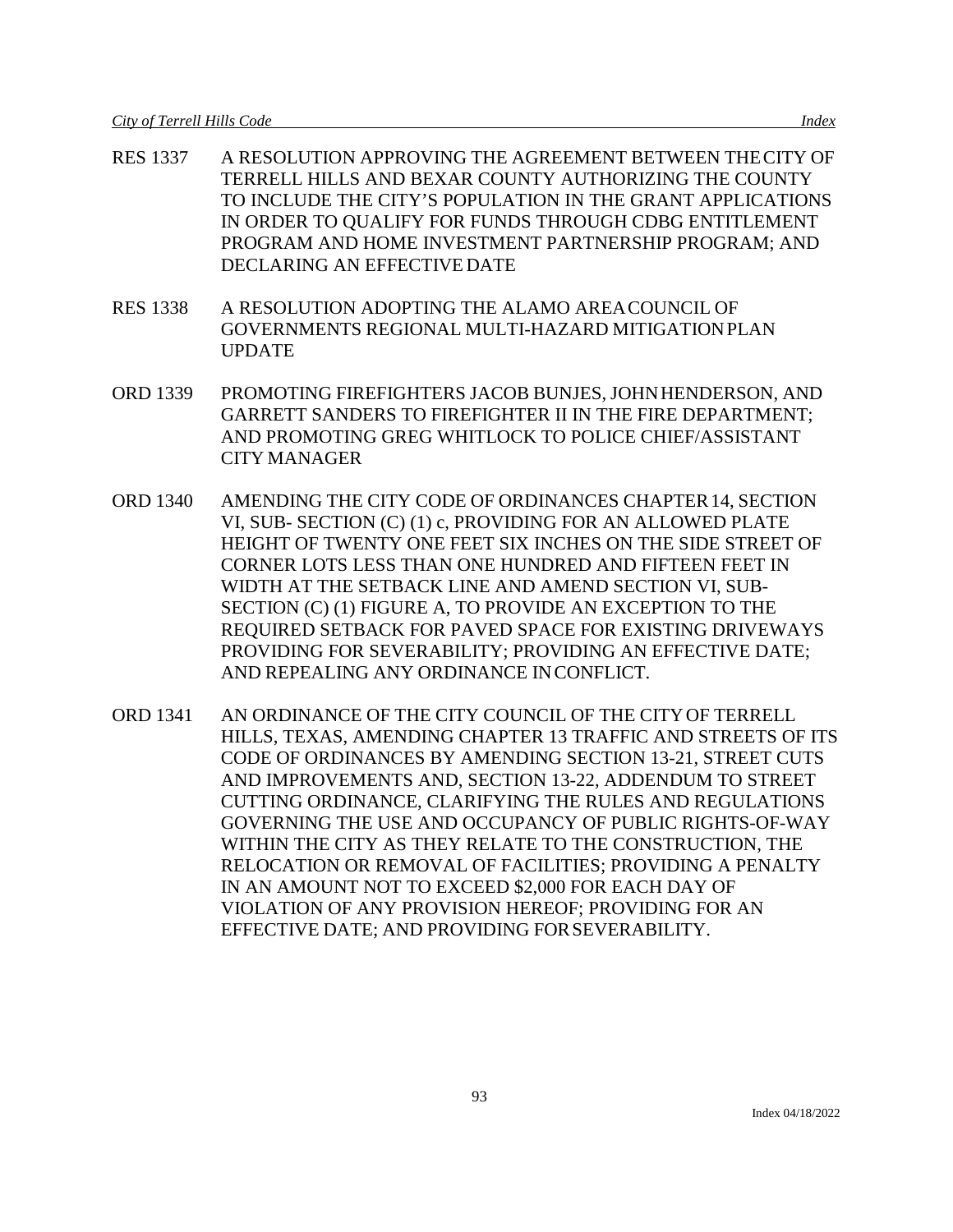- ORD 1342 APPROVING THE TAX ROLLS FOR THE TAXABLE YEAR2012 AND LEVYING AN AD VALOREM TAX FOR THE SUPPORT OF THE CITY GOVERNMENT OF THE CITY OF TERRELL HILLS AND FOR THE SCHEDULED REPAYMENT OF DEBT, ALL SAID TAXES BEINGLEVIED FOR THE FISCAL YEAR BEGINNING JANUARY 1, 2012 AND ENDING DECEMBER 31, 2012
- RES 1343 A RESOLUTION OF THE CITY COUNCIL OF THE CITYOF TERRELL HILLS ELECTING NOT TO REQUIRE THE REIMITTANCE OF A PEG FEE BY HOLDERS OF A STATE ISSUED CERTIFICATE OF FRANCHISE **AUTHORITY**
- ORD 1344 AN ORDINANCE ELECTING FOR THE CITY TOMAKE CURRENT SERVICE AND PRIOR SERVICE CONTRIBUTIONS TO THE CITY'S ACCOUNT IN THE BENEFIT ACCUMULATION FUND OF THETEXAS MUNICIPAL RETIREMENT SYSTEM AT THE ACTUARIALLY DETERMINED RATE OF TOTAL EMPLOYEECOMPENSATION
- ORD 1345 PROMOTING FIREFIGHTERS JAVIER SAUCEDO, JORGEALONSO, JR., AND EDWARD REID TO FIREFIGHTER II, PROMOTING MARTAIN GRAHAM TO LIEUTENANT, PROMOTING ALAN SWANSON TO CAPTAIN, AND APPOINTING ZANE WILLARD AND MICHAEL GOODREAU TO FIREFIGHTER I IN THE FIRE DEPARTMENT; PROMOTING MICHAEL FERGUSON TO POLICE OFFICER II, PROMOTING BEN LOPEZ TO CORPORAL, AND PROMOTING GAIL BAHAM TO SERGEANT IN THE POLICEDEPARTMENT
- ORD 1346 DESIGNATION OF OFFICIAL PUBLICNEWSPAPERS
- ORD 1347 AMENDING THE CITY CODE OF ORDINANCES CHAPTER14, ADDING SECTION VIII, SECTION (D) BY PROVIDING FOR A SPECIAL USE PERMIT IN THE SEMI-COMMERCIAL DISTRICT THAT WILL ALLOW CERTAIN USES IN MORE RESTRICTIVE DISTRICTS UNDER SPECIAL CONDITIONS OF DESIGN, OPERATION AND APPEARANCE AFTER RECOMMENDATION BY THE PLANNING AND ZONINGCOMMISSION AND APPROVAL BY THE CITY COUNCIL; PROVIDING FOR SEVERABILITY; PROVIDING AN EFFECTIVE DATE; AND REPEALING ANY ORDINANCE INCONFLICT.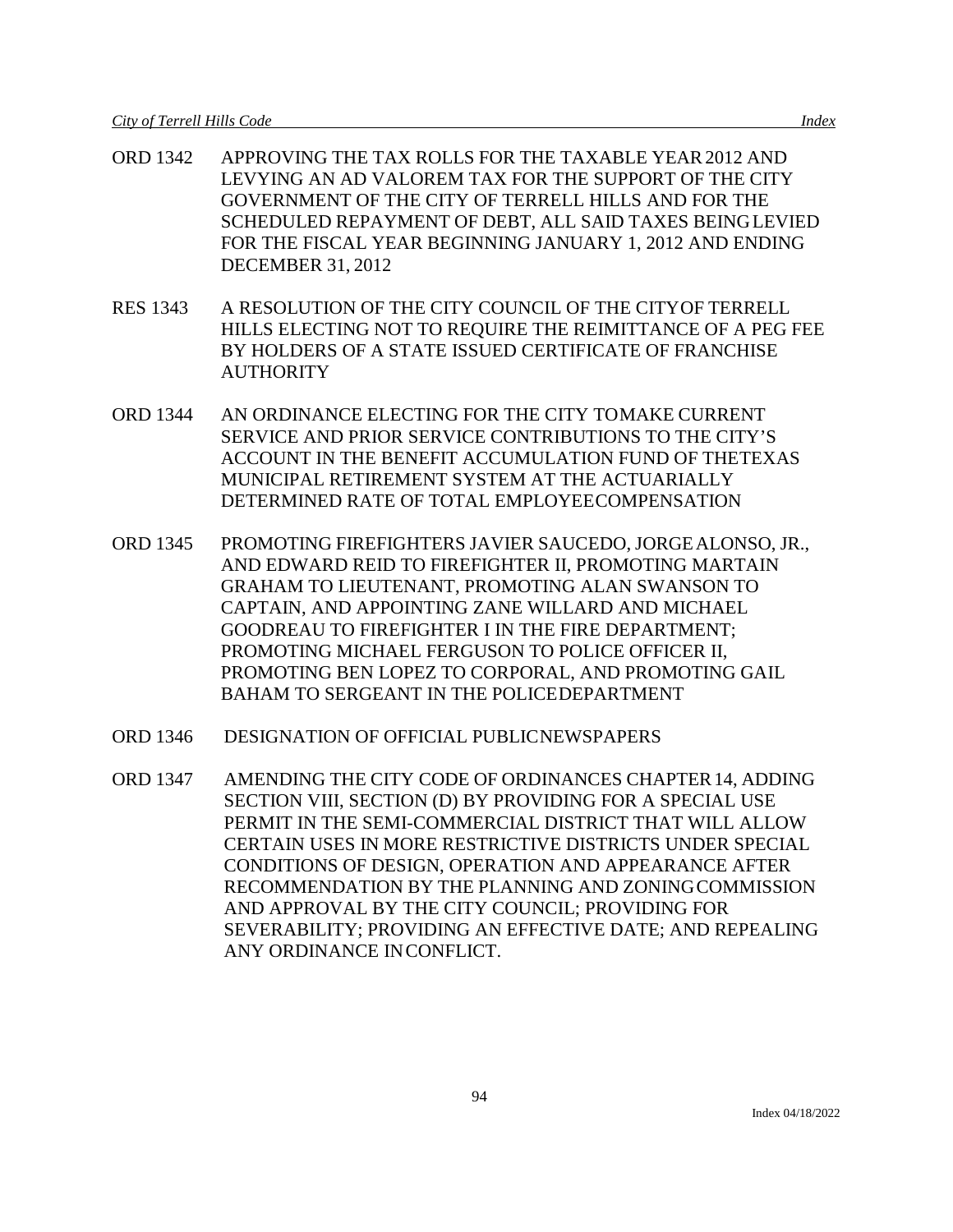- ORD 1348 ORDERING A GENERAL ELECTION IN THE CITY OFTERRELL HILLS, TEXAS FOR THE ELECTION OF COUNCILPERSONS FOR PLACESTHREE AND FOUR, EACH TO SERVE A TWO YEAR TERM; TO BE HELD THE 11<sup>TH</sup> OF MAY 2013; DESIGNATING THE MAIN EARLY VOTING PLACE FOR SUCH ELECTION; PROVIDING FOR AN ORDER AND NOTICE OF SUCH GENERAL ELECTION; PROVIDING FOR THE USE OF DIRECT RECORDING ELECTRONIC VOTING MACHINES; PROVIDING A SEVERABILITY CLAUSE; AND PROVIDING AN EFFECTIVEDATE.
- ORD 1349 AMENDING ORDINANCE NO. Ord. 929, 1-15-96,THE COMPREHENSIVE ZONING ORDINANCE OF THE CITY OF TERRELL HILLS FOR THE PURPOSE OF ESTABLISHING A SPECIAL USE PERMIT FOR THE PORTION OF CB 5848A BLK 11 LOT E IRRG 122.10 FT OF 11, BEXAR COUNTY, TEXAS WHICH IS ZONED B SEMI-COMMERCIAL. COMMONLY REFERRED TO AS 2115 HARRY WURZBACH, TERRELL HILLS, TEXAS 78209; AND SETTING AN EFFECTIVEDATE.
- ORD 1350 DECLARING THE UNOPPOSED CANDIDATES FOR THEPOSITIONS OF COUNCILMEMBER PLACE 3 AND COUNCILMEMBER PLACE 4 TO BE ELECTED, CANCELING THE ELECTION SCHEDULED FOR MAY 11, 2013; AND PROVIDING FOR AN EFFECTIVEDATE.
- ORD 1351 AMENDING CHAPTER 11, SECTION 11-70 OF THE CITYCODE OF ORDINANCES REVISING THE WATER CONSERVATIONRESTRICTIONS TO BE CONSISTENT WITH THE RESTRICTIONS ADOPTED BY THE CITYOF SAN ANTONIO AND THE SAN ANTONIO WATER SYSTEM; PROVIDING FOR SEVERABILITY; PROVIDING AN EFFECTIVE DATE; AND REPEALING ANY ORDINANCE INCONCLICT
- ORD 1352 PROMOTING FIREFIGHTERS ZANE WILLARDAND MICHAEL GOODREAU TO FIREFIGHTER II IN THE FIRE DEPARTMENT; ACCEPTING THE RESIGNATIONS OF CHRISTOPHER IAPICHINO, JOSE CHAPA, AND MICHAEL LEONARD AND APPOINTING GUADALUPE NAVARRO AND JOSEPH DEHOYOS TO POLICE OFFICER I IN THE POLICE DEPARTMENT
- ORD 1353 APPOINTING MEMBERS OF THE BOARDOF ADJUSTMENT AND PLANNING AND ZONINGCOMMISSION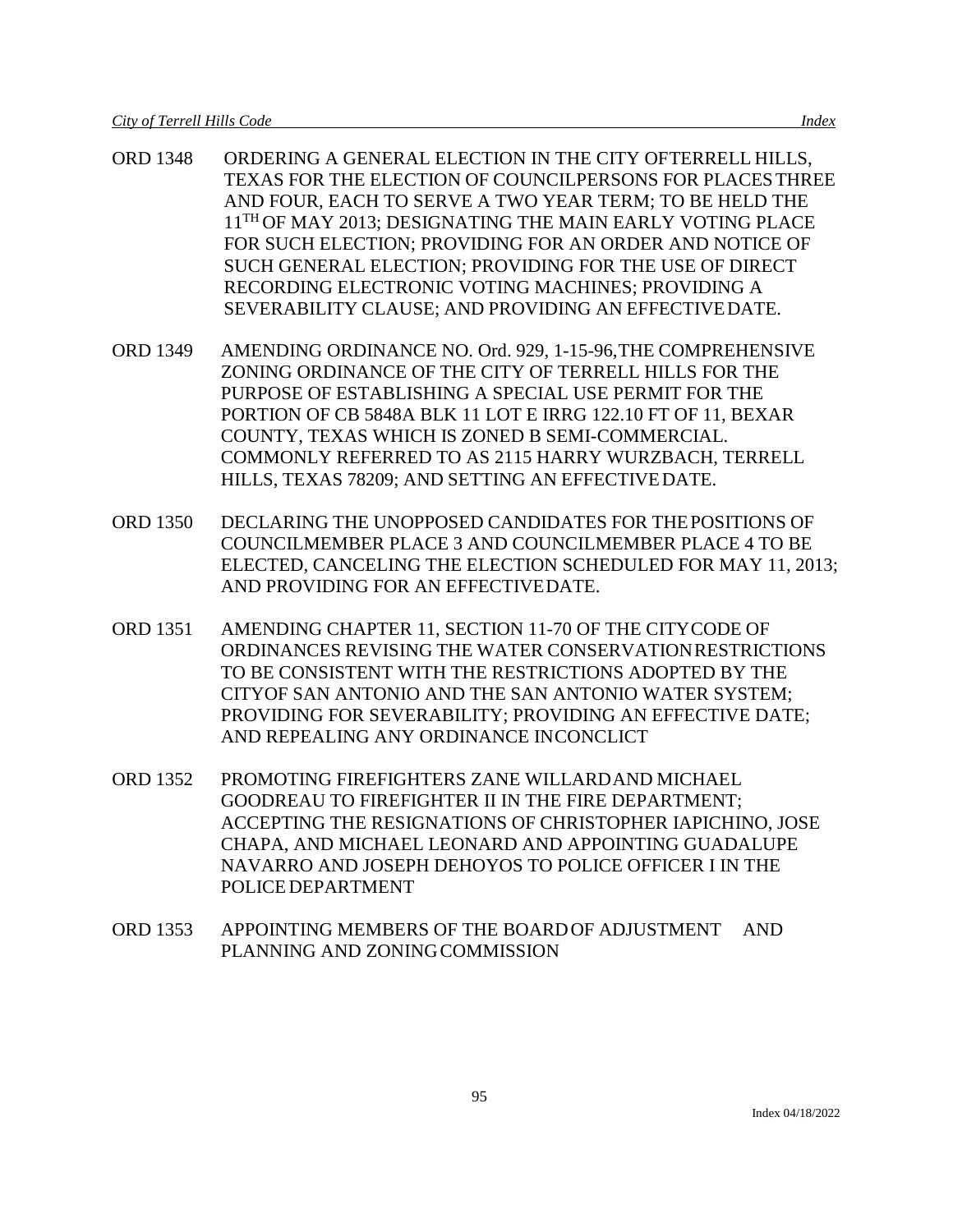- ORD 1354 AMENDING THE CITY CODE OF ORDINANCES, CHAPTER 3, SECTION 3-2, MECHANICAL CODE; ADOPTING THE INTERNATIONAL MECHANICAL CODE, 2012 EDITION, AS PUBLISHED BY THE INTERNATIONAL CODE COUNCIL, FOR THE PURPOSE OF REGULATING AND CONTROLLING THE DESIGN, CONSTRUCTION, QUALITY OF MATERIALS, INSTALLATION, ALTERATION,REPAIR, LOCATION, REPLACEMENT, ADDITION TO, USE OR MAINTENANCE OF HEATING, VENTILATING, COOLING, REFRIGERATION SYSTEMS, INCINERATORS OR OTHER MISCELLANEOUS HEAT-PRODUCING APPLIANCES IN THE CITY OF TERRELL HILLS, TEXAS; AND PROVIDING FOR A PENALTY FOR VIOLATIONS OF THIS ORDINANCE; AND REPEALING CITY ORDINANCE NO. 1248.
- ORD 1355 AMENDING THE CITY CODE OF ORDINANCES, CHAPTER 3,SECTION 3- 4, PLUMBING CODE; ADOPTING THE INTERNATIONAL PLUMBING CODE, 2009 EDITION, REGULATING AND CONTROLLING THE DESIGN, CONSTRUCTION, QUALITY OF MATERIALS, INSTALLATION, ALTERATION, REPAIR, LOCATION, REPLACEMENT, ADDITION TO, USE OR MAINTENANCE OF ANY PLUMBING SYSTEM IN THE CITY OF TERRELL HILLS, TEXAS; AND PROVIDING FOR A PENALTY FOR VIOLATIONS OF THIS ORDINANCE; AND REPEALING CITY ORDINANCE NO. 1250.
- ORD 1356 AMENDING THE CITY CODE OF ORDINANCES,CHAPTER 3, CONSTRUCTION, SECTION 3-1, INTERNATIONAL BUILDING CODE, ADOPTING THE INTERNATIONAL BUILDING CODE, 2009 EDITION,THE INTERNATIONAL RESIDENTIAL CODE, 2009 EDITION, THE INTERNATIONAL FUEL GAS CODE, 2009 EDITION, THE INTERNATIONAL ENERGY CONSERVATION CODE, 2009 EDITION, THE INTERNATIONAL EXISTING BUILDING CODE, 2009 EDITION AND THE INTERNATIONAL PROPERTY MAINTENANCE CODE, 2009 EDITION, AS HEREINAFTER AMENDED BY THIS ORDINANCE, AND PROVIDINGFOR A PENALTY FOR VIOLATIONS OF THIS ORDINANCE. AND REPEALING CITY ORDINANCE NO. 1247.
- ORD 1357 AMENDING THE CITY CODE OF ORDINANCES, CHAPTER 3,SECTION 3- 3, ELECTRICAL CODE; ADOPTING THE NATIONAL FIRE PROTECTION ASSOCIATION, NATIONAL ELECTRICAL CODE, 2008 EDITION; AND PROVIDING FOR A PENALTY FOR VIOLATIONS OF THIS ORDINANCE; AND REPEALING CITY ORDINANCE NO.1249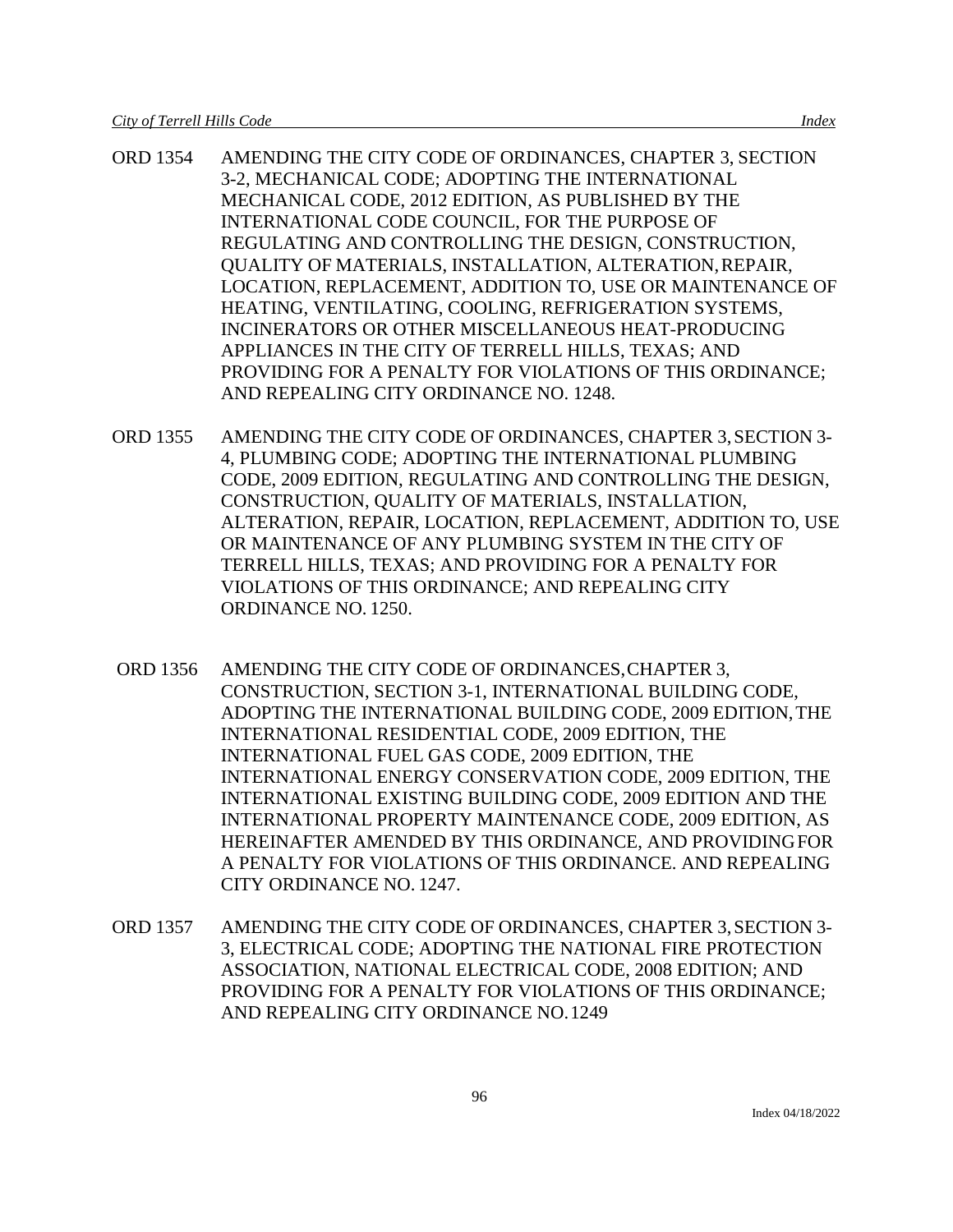- RES 1358 RESOLUTION BY THE CITY COUNCIL OF THE CITY OFTERRELL HILLS APPOINTING MEMBERS TO THE BOARD OF DIRECTORS OF THE CITY OF TERRELL HILLS, TEXAS HIGHER EDUCATION FACILITIES CORPORATION; AND OTHER MATTERS IN CONNECTIONTHEREWITH
- ORD 1359 APPROVING THE TAX ROLLS FOR THE TAXABLE YEAR2013 AND LEVYING AN AD VALOREM TAX FOR THE SUPPORT OF THE CITY GOVERNMENT OF THE CITY OF TERRELL HILLS AND FOR THE SCHEDULED REPAYMENT OF DEBT, ALL SAID TAXES BEINGLEVIED FOR THE FISCAL YEAR BEGINNING JANUARY 1, 2013 AND ENDING DECEMBER 31, 2013
- ORD 1360 AN ORDNANCE AMENDING THE CITY CODEOF ORDINANCES, CHAPTER 3, SECTION 3-5, CONSTRUCTION FEE SCHEDULE, PROVIDING FOR FEES FOR BUILDING CONSTRUCTION PERMITS WITHIN THE CITY OF TERRELL HILLS; REPEALING ORDINANCE 1155; AND PROVIDING FOR A PENALTY OF FROM \$1.00 TO \$200 FOR FAILURE TO OBTAIN PERMITS BEFORE STARTING CONSTRUCTION WORK IN THE CITY OF TERRELL HILLS; SETTING PENALTIES AND FINES FOR VIOLATION OF THE ORDINANCE AND ESTABLISHING AN EFFECTIVEDATE.
- ORD 1361 CREATING THE DEPARTMENT OF DEVELOPMENTSERVICES AND PUBLIC WORKS; AND APPOINTING GARY HUNTER AS THEDIRECTOR; APPOINTING KRISTINE SANCHEZ AS THE ASSISTANT FINANCE OFFICER; TERMINATING JOSEPH DEHOYOS, PROMOTING GUADALUPE NAVARRO TO POLICE OFFICER II, ACCEPTING THE RESIGNATION OF BENJAMIN LOPEZ, AND APPOINTING ALEX HANKINS POLICE OFFICER I IN THE POLICE DEPARTMENT; ACCEPTING THE RESIGNATION OF REBECCA FOLEY, PROMOTING GARRETT SANDERS TO LIEUTENANT, AND PROMOTING MICHAEL GOODREAU TO CAPTAIN IN THE FIREDEPARTMENT
- RES 1362 CASTING THE ENTIRE VOTING ENTITLEMENT OFTEN VOTES ALLOCATED TO THE CITY OF TERRELL HILLS IN FAVOR OF KEITH HUGHEY FOR THE OFFICE OF DIRECTOR OF THE BEXAR APPRAISAL **DISTRICT**
- RES 1363 APPROVING THE BEXAR COUNTY TAXASSESSOR–COLLECTOR'S 2013 APPRAISAL ROLL AS REQUIRED BY TEXAS TAX CODE ANN. § 26.09(e); CERTIFYING THE CITY'S 2013 TAX ROLL; DECLARING A PUBLIC PURPOSE; PROVIDING FOR SEVERABLITY OF THE RESOLUTION; AND ESTABLISHING AN EFFECTIVEDATE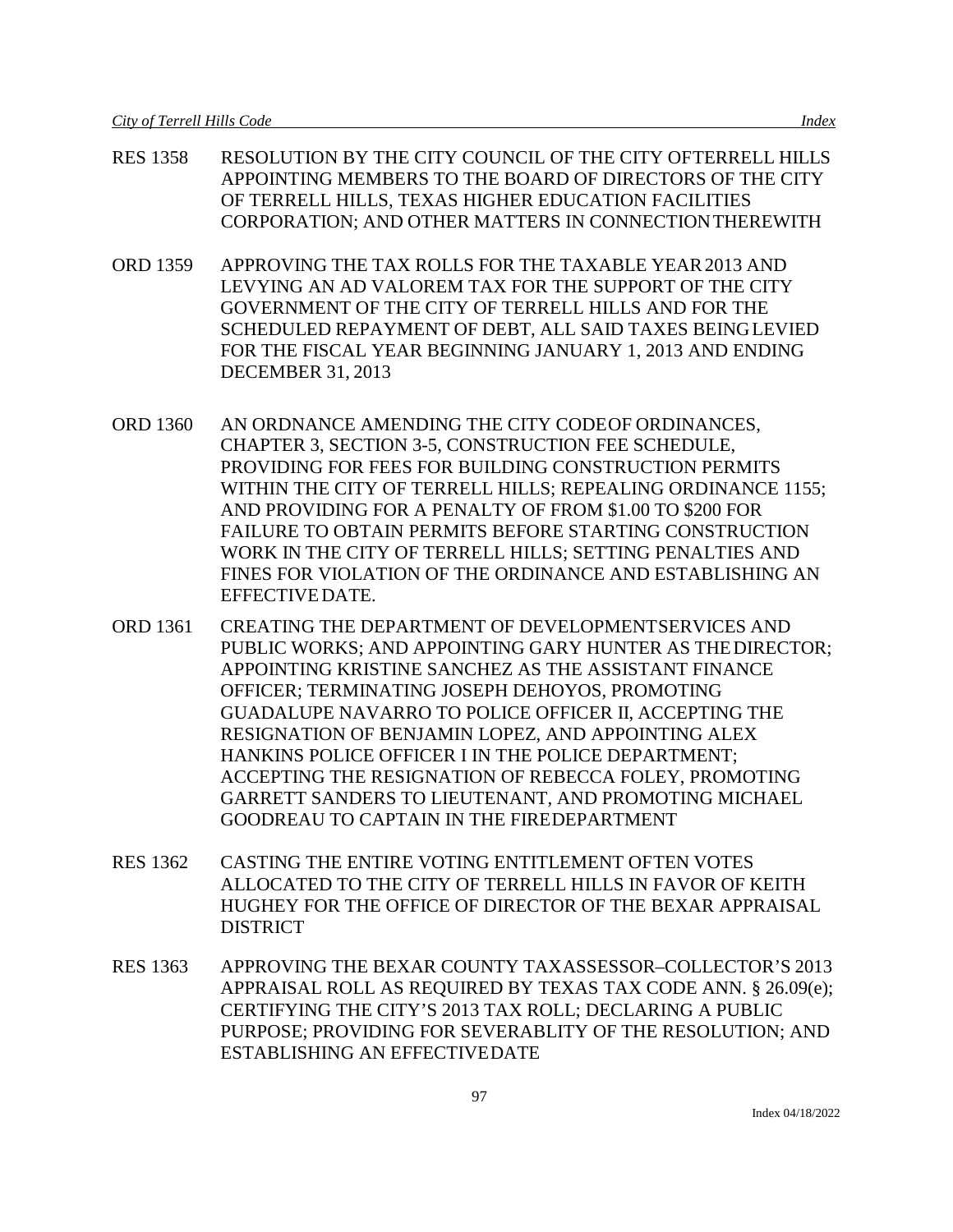- ORD 1364 AMENDING ORDINANCE 1301, PROVIDINGAN ADDENDUM AUTHORIZING AN INCREASE IN THE FRANCHISE FEE PROVIDED BY CITY PUBLIC SERVICE FOR GAS AND ELECTRIC UTILITY'S FROM THREE PERCENT (3%) TO FOUR PERCENT (4%), AND EXTENDING THE TERM FOR A PERIOD OFTWENTY (20) YEARS
- ORD 1365 DESIGNATION OF OFFICIAL PUBLICNEWSPAPERS
- ORD 1366 AMENDING THE CITY CODE OF ORDINANCES CHAPTER13, TRAFFIC AND STREETS, DELETING SECTION 13-13, NO PARKING BETWEENTHE HOURS OF 2 A.M. AND 5 A.M. AND RESERVING SECTION 13-13 FOR FUTURE ORDIANCES
- ORD 1367 ORDERING A GENERAL ELECTION IN THE CITY OFTERRELL HILLS, TEXAS FOR THE ELECTION OF MAYOR AND COUNCILPERSONS FOR PLACES ONE AND TWO, EACH TO SERVE A TWO YEAR TERM; TO BE HELD THE  $10^{TH}$  OF MAY 2014; DESIGNATING THE MAIN EARLY VOTING PLACE FOR SUCH ELECTION; PROVIDING FOR AN ORDER AND NOTICE OF SUCH GENERAL ELECTION; DESIGNATING JACQUELYN F. CALLANEN, BEXAR COUNTY ELECTIONS ADMINISTRATOR, AS THE ELCTION ADMINISTRATOR TO CONDUCT SAID ELECTION; PROVIDING A SEVERABILITY CLAUSE; AND PROVIDING AN EFFECTIVEDATE.
- ORD 1368 AN ORDINANCE OF THE CITY OF TERRELL HILLS,TEXAS, ORDERING A SPECIAL ELECTION FOR THE PURPOSE OF VOTING ON A SALES TAX ELECTION TO BE HELD ON MAY 10, 2014, TO DETERMINE WHETHER THE VOTERS OF THE CITY OF TERRELL HILLS DESIRE TO ADOPT A SALES AND USE TAX AT THE RATE OF ONE-FOURTH OF ONE PERCENT FOR STREET MAINTENANCE IN THE CITY; ELECTION SHALL BE HELD IN ACCORDANCE WITH THE TEXAS ELECTIONCODE AND CITY ORDINANCE 1367; PROVIDING AN EFFECTIVEDATE.
- ORD 1369 AMENDING ORDINANCE 1364, PROVIDINGAN ADDENDUM AUTHORIZING AN INCREASE IN THE FRANCHISEFEE PROVIDED BY CITY PUBLIC SERVICE FOR GAS AND ELECTRIC UTILITY'S FROM FOUR PERCENT (4%) TO FOUR AND ONE HALF PERCENT (4 1/2%), AND EXTENDING THE TERM FOR A PERIOD OF TWENTY (20) YEÁRS
- ORD 1370 CREATING A NEW RESIDENTIAL ZONING DISTRICTTHE "A-1 RESIDENTIAL DISTRICT" TO ALLOW FOR MODIFIED FLOOR AREA RATIOS EXISTING SMALL LOT TRACTS WITHIN TERRELLHILLS.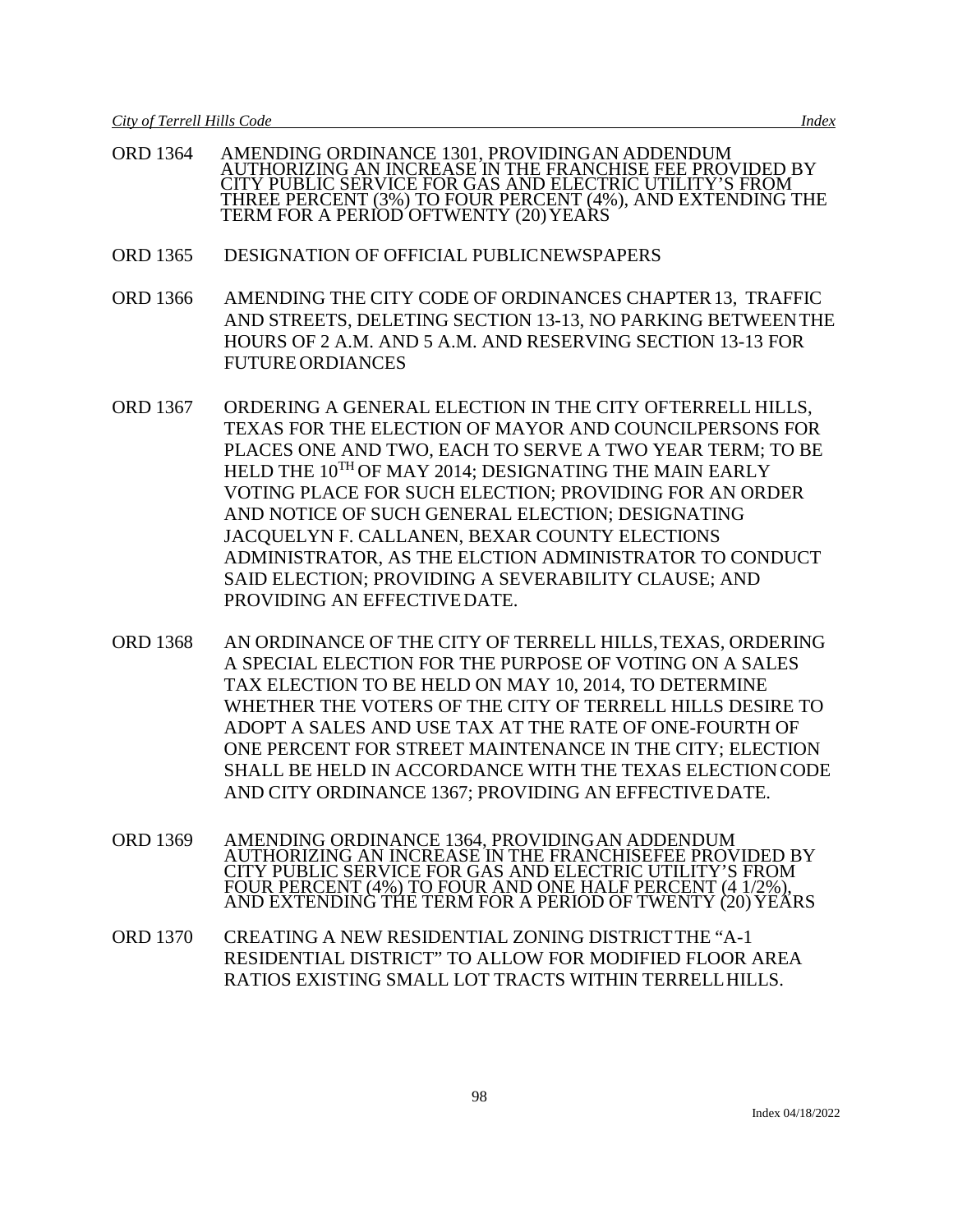- ORD 1371 AN ORDINANCE OF THE CITY OF TERRELL HILLSABANDONING A PORTION OF AN ALLEY BEING A 0.024 OF AN ACRE TRACT OFLAND, BEING A PORTION OF CHARLES ROAD RIGHT OF WAY, INTERSECTING WITH THE WEST LINE OF A 0.314 OF AN ACRE PORTION OF LOT 7, COUNTY BLOCK 5588, TERRELL HILLS SUBDIVISION THAT ABUTS 400 CHARLES ROAD; RETAINING A UTILITY EASMENT THEREIN; DECLARING A PUBLIC PURPOSE; INCORPORATING RECITALS; PROVIDING A REPEALER; PROVIDING FOR SEVERABILITY AND DECLARING AN EFFECTIVEDATE.
- ORD 1372 CANVASSING THE RETURNS OF THE GENERAL ELECTION HELD MAY 10, 2014 TO ELECT THE MAYOR AND COUNCIL MEMBERS FOR PLACES 1 AND 2 FOR TWO YEAR TERMS; AND DECLARING THE RESULTS THEREOF AND SETTING AN EFFECTIVEDATE.
- ORD 1373 CANVASSING THE RETURNS AND DECLARING THE RESULTSOF A SPECIAL ELECTION; AND OTHER MATTERS IN CONNECTION THEREOF AND SETTING AN EFFECTIVEDATE
- ORD 1374 ESTABLISHING THE REQUIREMENT TO MAKE THE INTERSECTION OF TUTTLE ROAD AND DOVER ROAD A FOUR WAY STOP INTERSECTION; REMOVING THE STOP SIGNS ON BEVERLY ROAD AT THE INTERSECTION OF TUTTLE ROAD AND BEVERLY ROAD AND REPLACING THEM ON TUTTLE ROAD AT THE INTERSECTION OF TUTTLE ROAD AND BEVERLY ROAD; REQUIRING ALL DRIVERS OF VEHICLES ENTERING SAID INTERSECTIONS CONTROLLED BY SUCH SIGNS TO STOP; AND PROVIDING PENALTY FOR VIOLATIONS OF A FINE NOT LESS THAN \$1.00 NOR MORE THAN \$200.00, PLUS COURT COSTS; PROVIDING FOR THE REPEAL OF ALL ORDINANCES OR PARTS OF ORDINANCES IN CONFLICTHEREWITH.
- ORD 1375 AN ORDINANCE OF THE CITY OF TERRELL HILLS,TEXAS REZONING 27 AUBURN PLACE BE REZONED FROM "A" RESIDENTIAL TO "A-1" AS PRESCRIBED BY CODE OF MUNICIPAL ORDINANCES CITY OF TERRELL HILLS; DECLARING A PUBLIC PURPOSE; INCORPORATING RECITALS; PROVIDING FOR SEVERABILITY AND SETTING AN EFFECTIVE DATE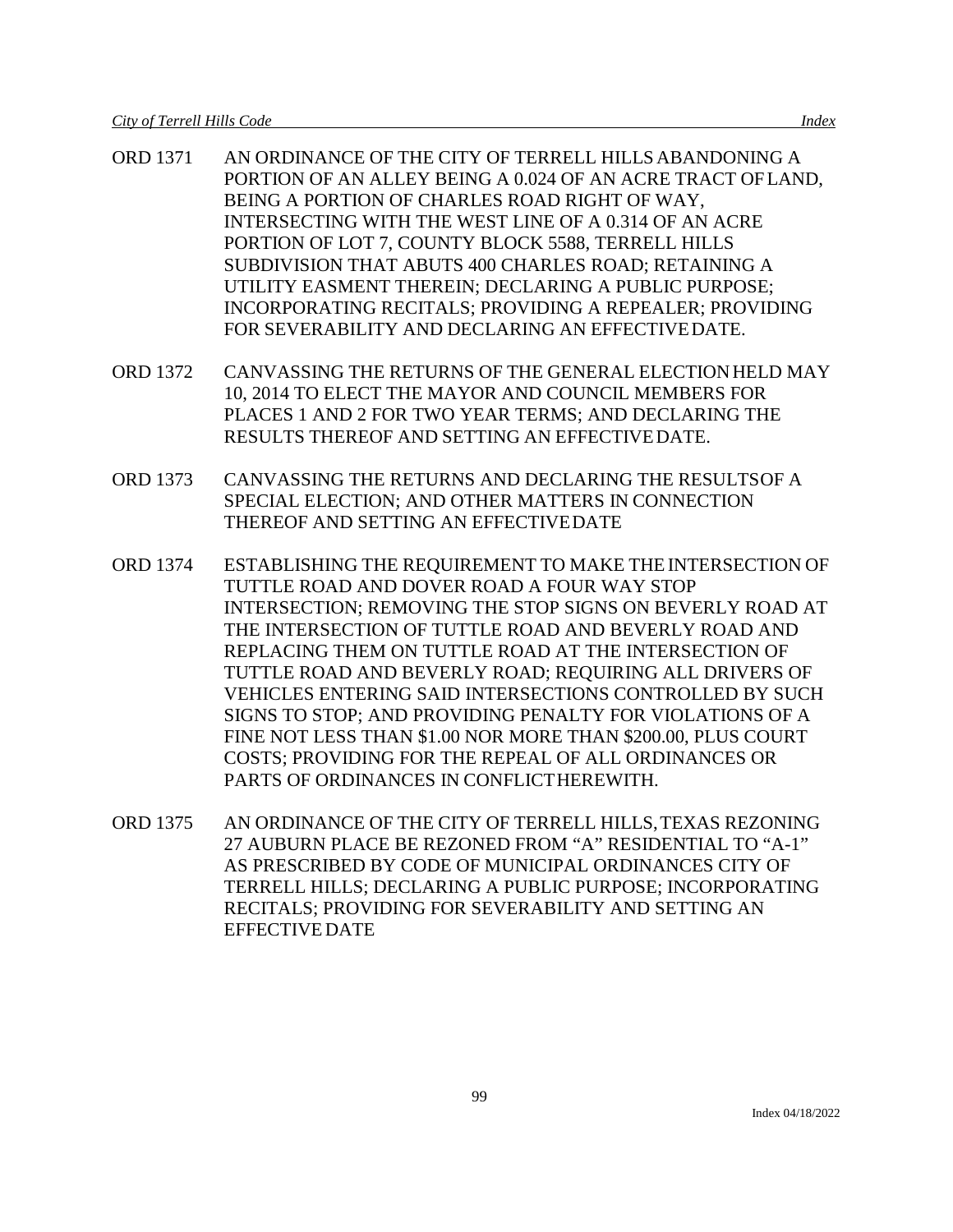- ORD 1376 PROVIDING FOR THE APPOINTMENT OF AMUNICIPAL COURT PRESIDING JUDGE, PRESCRIBING THE QUALIFICATIONS OF PERSONS ELECTED TO APPOINTMENT AND SETTING THE COMPENSATION THEREFOR; APPOINTING TEMPORARY REPLACEMENT JUDGE WHEN MUNICIPAL COURT PRESIDING JUDGE IS UNABLE TO ACT FOR ANY REASON; APPOINTING A CITY PROSECUTOR FOR THE MUNICIPAL COURT AND SETTING THE COMPENSATION THEREFOR; APPOINTING AN ASSISTANT CITY PROSECUTOR TO PROSECUTE APPEALS CASES IN THE COUNTY COURT AND SETTING THE COMPENSATION THEREFOR; APPOINTING A MUNICIPAL COURT CLERK; AND PROVIDING FOR THE TERMS OF OFFICE FOR THE JUDGE AND PROSECUTOR.
- ORD 1377 ESTABLISHING THE REQUIREMENT TO MAKE THE INTERSECTION OF CRESTWOOD AND CANTERBURY HILL A FOUR WAY STOP INTERSECTION, REQUIRING ALL DRIVERS OF VEHICLES ENTERING SAID INTERSECTION CONTROLLED BY SUCH SIGNS TO STOP; PROVIDING PENALTY FOR VIOLATIONS OF A FINE NOT LESSTHAN \$1.00 NOR MORE THAN \$200.00, PLUS COURT COSTS; PROVIDING FOR THE REPEAL OF ALL ORDINANCES OR PARTS OF ORDINANCES IN CONFLICT HEREWITH.
- ORD 1378 APPROVING THE TAX ROLLS FOR THE TAXABLE YEAR2014 AND LEVYING AN AD VALOREM TAX FOR THE SUPPORT OF THE CITY GOVERNMENT OF THE CITY OF TERRELL HILLS AND FOR THE SCHEDULED REPAYMENT OF DEBT, ALL SAID TAXES BEINGLEVIED FOR THE FISCAL YEAR BEGINNING JANUARY 1, 2014 AND ENDING DECEMBER 31, 2014
- RES 1379 A RESOLUTION OF THE CITY COUNCIL OF TERRELLHILLS, TEXAS APPROVING THE BEXAR COUNTY TAX ASSESSOR–COLLECTOR'S 2014 APPRAISAL ROLL AS REQUIRED BY TEXAS TAX CODE ANN. § 26.09(e); CERTIFYING THE CITY'S 2014 TAX ROLL; DECLARING A PUBLIC PURPOSE; PROVIDING FOR SEVERABLITY OF THE RESOLUTION; AND ESTABLISHING AN EFFECTIVE DATE
- ORD 1380 APPOINTING MEMBERS OF THE BOARD OFADJUSTMENT AND PLANNING AND ZONINGCOMMISSION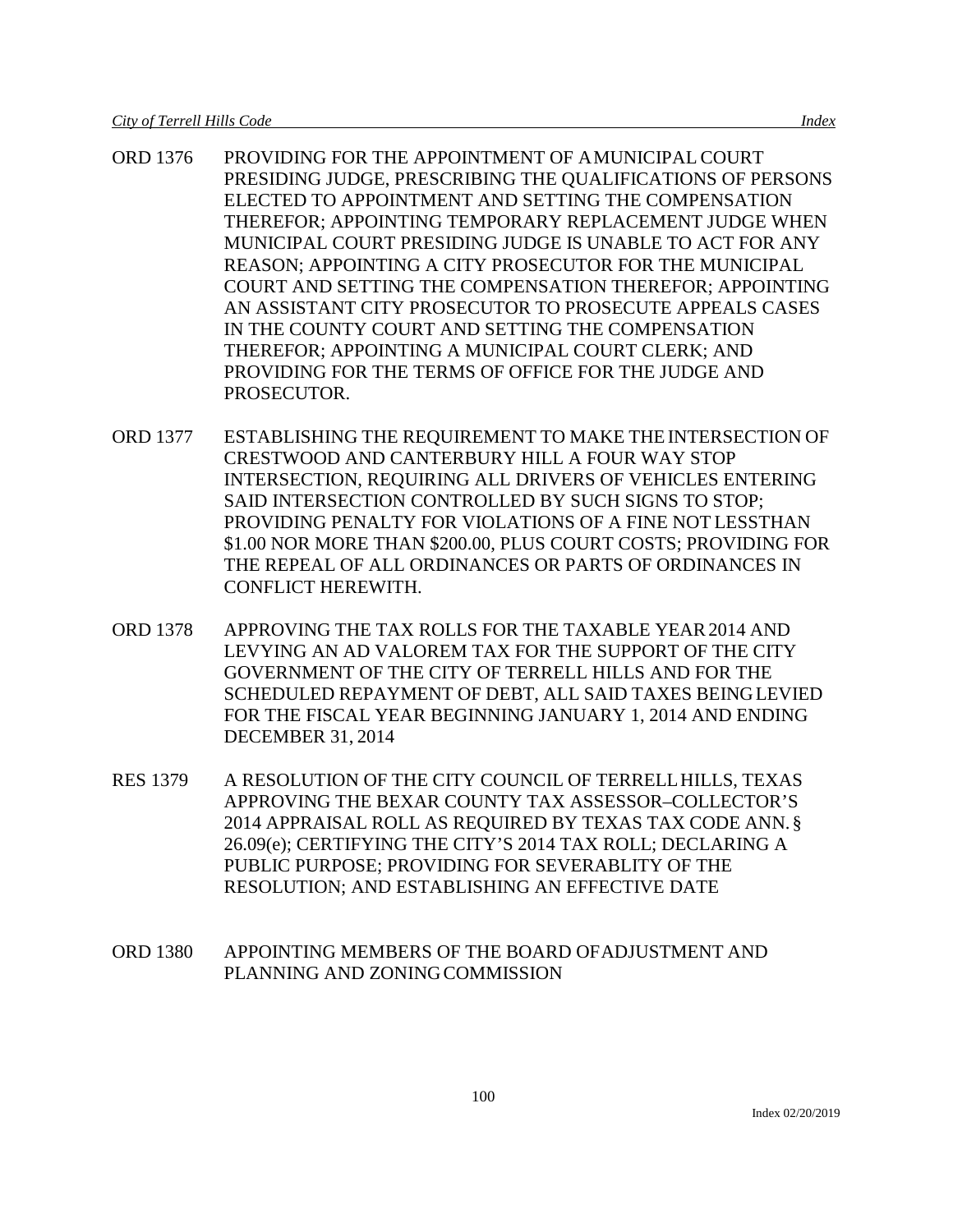- ORD 1381 ADOPTING THE BUDGET FOR THE CITY OF TERRELLHILLS, TEXAS FOR THE FISCAL YEAR BEGINNING JANUARY 1, 2015, ANDENDING DECEMBER 31, 2015; AND PROVIDING FOR THE INTRA-AND INTER-DEPARTMENTAL AND FUND TRANSFERS; AND DECLARING AN EFFECTIVE DATE
- ORD 1382 DESIGNATION OF OFFICIAL PUBLICNEWSPAPER
- ORD 1383 ACCEPTING THE RESIGNATION OF ZANEWILLARD, PROMOTING BRIAN CORTEZ TO FIRE FIGHTER I & II, PROMOTING JORGE ALONSO TO LIEUTENTANT, AND APPOINTING FRANK GONZALES FIRE FIGHTER I IN THE FIRE DEPARTMENT; ACCECPTING THE RESGNATION OF MARTIN FERGUSON, PROMOTING SKYLER GARZA AND GABRIEL ORITZ TO CORPORAL, PROMOTING WILLIAM FOLEY TO ASSISTANT POLICE CHIEF, PROMOTING GAIL BAHAM AND ROGER MANGUM TO LIEUTENTANT, AND APPOINTING DAVID LIMONPOLICE OFFICER I IN THE POLICE DEPARTMENT; ACCEPTING THE RESIGNATION OF KRISTINE SANCHEZ AND APPOINTING AMY BUCKERT INTERIM DIRECTOR OF ADMINISTRATIVE SERVICES INTHE ADMINISTRATIONDEPARTMENT
- ORD 1384 ORDERING A GENERAL ELECTION IN THE CITY OFTERRELL HILLS, TEXAS FOR THE ELECTION OF COUNCILPERSONS FOR PLACESTHREE AND FOUR, EACH TO SERVE A TWO YEAR TERM; TO BE HELD THE9TH OF MAY 2015; DESIGNATING THE MAIN EARLY VOTING PLACE FOR SUCH ELECTION; PROVIDING FOR AN ORDER AND NOTICE OF SUCH GENERAL ELECTION; PROVIDING FOR THE USE OF DIRECT RECORDING ELECTRONIC VOTING MACHINES; PROVIDING A SEVERABILITY CLAUSE; AND PROVIDING AN EFFECTIVEDATE
- ORD 1385 AMENDING ORDINANCE NO. Ord. 929, 1-15-96,THE COMPREHENSIVE ZONING ORDINANCE OF THE CITY OF TERRELL HILLS FOR THE PURPOSE OF ESTABLISHING A SPECIAL USE PERMIT FOR THE PORTION OF CB 5848A BLK 11 LOT E IRRG 122.10 FT OF 11, BEXAR COUNTY, TEXAS WHICH IS ZONED B SEMI-COMMERCIAL. COMMONLY REFERRED TO AS 2115 HARRY WURZBACH, TERRELL HILLS, TEXAS 78209; AND SETTING AN EFFECTIVEDATE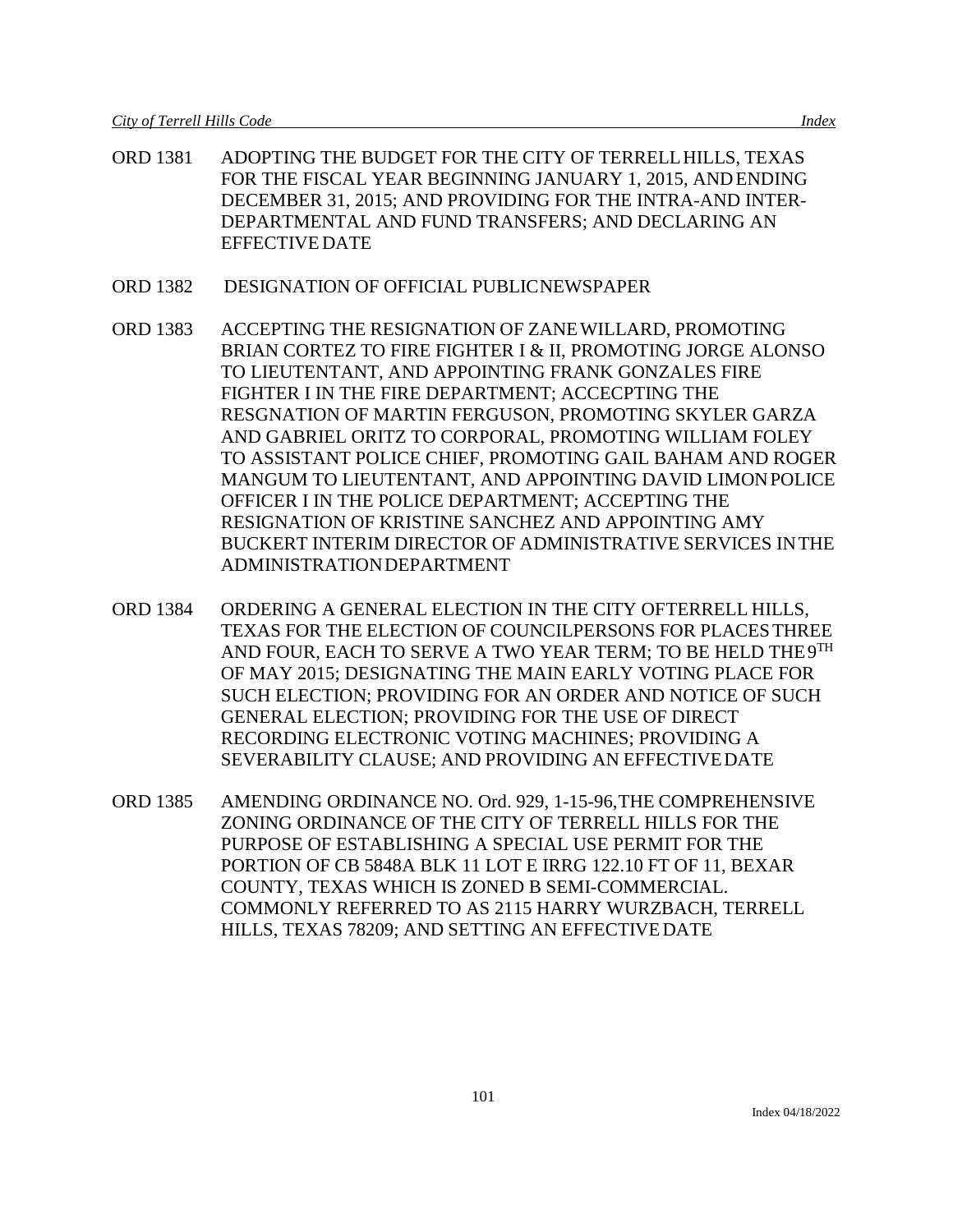- ORD 1386 AMENDING ORDINANCE NO. Ord. 929, 1-15-96,THE COMPREHENSIVE ZONING ORDINANCE OF THE CITY OF TERRELL HILLS FOR THE PURPOSE OF ESTABLISHING A SPECIAL USE PERMIT FOR THE PORTION OF CB 5848A BLK 11 LOT E IRRG 122.10 FT OF 11, BEXAR COUNTY, TEXAS WHICH IS ZONED B SEMI-COMMERCIAL. COMMONLY REFERRED TO AS 2115 HARRY WURZBACH, TERRELL HILLS, TEXAS 78209; AND SETTING AN EFFECTIVEDATE
- RES 1387 GRANTING A VARIANCE REQUEST BY ST. DAVIDEPISCOPAL SCHOOL TO ALLOW FOR INDOOR CONSTRUCTION ON SATURDAYS BETWEEN MAY 30, 2015 THROUGH AUGUST 1, 2015, WITH CONDITIONS IN ORDER TO EXPEDITE THE CONSTRUCTION OF THE SCHOOL AND TO PROTECT THE HEALTH AND SAFETY OF THE STUDENTS; AND PROVIDING AN EFFECTIVEDATE
- ORD 1388 APPOINTING MEMBERS OF THE BOARD OFADJUSTMENT AND PLANNING AND ZONINGCOMMISSION
- RES 1389 APPROVING THE AGREEMENT BETWEEN THE CITYOF TERRELL HILLS AND BEXAR COUNTY AUTHORIZING THE COUNTY TO INCLUDE THE CITY'S POPULATION IN THE GRANT APPLICATIONS IN ORDER TO QUALIFY FOR FUNDS THROUGH CDBG ENTITLEMENT PROGRAM AND HOME INVESTMENT PARTNERSHIP PROGRAM; AND DECLARING AN EFFECTIVE DATE
- ORD 1390 AMENDING THE CITY CODE OF ORDINANCES, CHAPTER 6,SECTION 6- 25, SUBSECTION 2, SCOPE, SUBSECTION 6, QUALITY AND CAPABILITY OF INVESTMENT MANAGEMENT, SUBSECTION 7, INVESTMENT STRATEGIES AND SUBSECTION 8, INVESTMENT RESPONSIBILITY AND CONTROL INVESTMENT INSTITUTIONS DEFINED PROVIDING FOR AN ANNUAL REVIEW OF THE CITY'S INVESTMENTPOLICIES.
- ORD 1391 AMENDING THE CITY CODE OF ORDINANCES, CHAPTER 6,ADDING A NEW SECTION 6-28, FOR AN ANNUAL REVIEW OF THE CITY'S FINANCIALPOLICIES.
- ORD 1392 APPROVING THE TAX ROLLS FOR THE TAXABLE YEAR2015 AND LEVYING AN AD VALOREM TAX FOR THE SUPPORT OF THE CITY GOVERNMENT OF THE CITY OF TERRELL HILLS AND FOR THE SCHEDULED REPAYMENT OF DEBT, ALL SAID TAXES BEINGLEVIED FOR THE FISCAL YEAR BEGINNING JANUARY 1, 2015 AND ENDING DECEMBER 31, 2015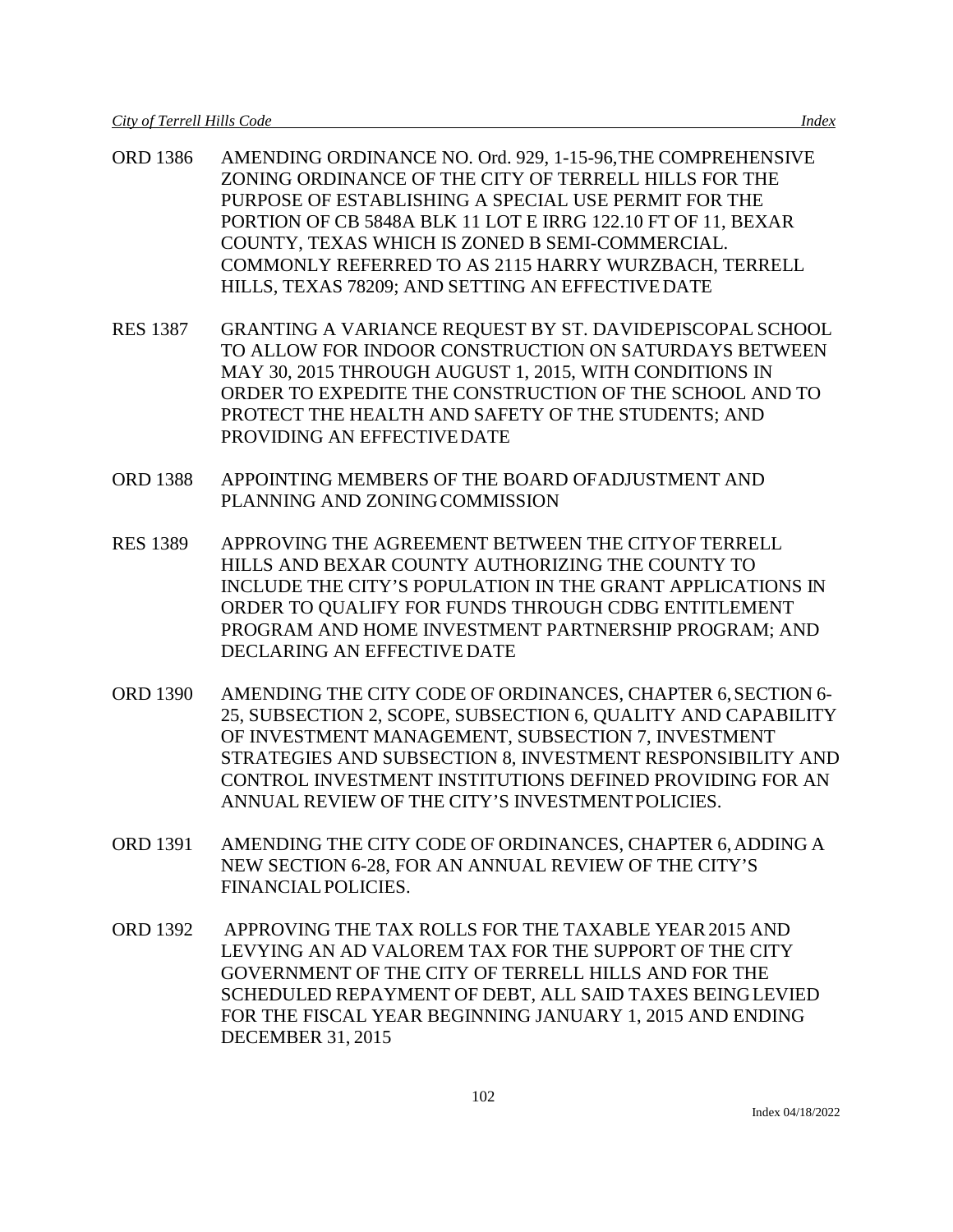- ORD 1393 APPROVING THE TAX ROLLS FOR THE TAXABLE YEAR2015 AND LEVYING AN AD VALOREM TAX FOR THE SUPPORT OF THE CITY GOVERNMENT OF THE CITY OF TERRELL HILLS AND FOR THE SCHEDULED REPAYMENT OF DEBT, ALL SAID TAXES BEINGLEVIED FOR THE FISCAL YEAR BEGINNING JANUARY 1, 2015 AND ENDING DECEMBER 31, 2015
- ORD 1394 APPOINTING AMY BUCKERT ASADMINISTRATIVE SERVICES DIRECTOR; RECLASSIFYING HILARY PICKARD AS EXECUTIVE ASSISTANT; ACCEPTING THE RESIGNATIONS OF MATTHEW TANZER, GARRETT SANDERS AND EDWARD REID; AND APPOINTING JONATHAN DIXON AS FIREFIGHTER I; PROMOTING JAVIER SAUCEDO TO LIEUTENANT IN THE FIRE DEPARTMENT; ACCEPTING THE RESIGNATION OF GILBERT GUZMAN, AND APPOINTING JOAQUIN MONTES AND DOUGLAS DAVIS POLICE OFFICERS I IN THE POLICE DEPARTMENT; AND RECLASSIFYING LISA M. PARTAIN AS COURT CLERK/HUMAN RESOURCESCOORDINATOR
- RES 1395 A RESOLUTION OF THE CITY COUNCIL OF TERRELLHILLS, TEXAS APPROVING THE BEXAR COUNTY TAX ASSESSOR COLLECTOR'S 2015 APPRAISAL ROLL AS REQUUIRED BY TEXAS TAX CODE ANN. § 26.09(e); CERTIFYING THE CITY'S 2015 TAX ROLL; DECLARING A PUBLIC PURPOSE; PROVIDING FOR SEVERABILITY OF THE RESOLUTION; AND ESTABLISHING AN EFFECTIVEDATE
- RES 1396 CASTING THE ENTIRE VOTING ENTITLEMENT OFNINE VOTES ALLOCATED TO THE CITY OF TERRELL HILLS IN FAVOR OF KEITH HUGHEY FOR THE OFFICE OF DIRECTOR OF THE BEXAR APPRAISAL **DISTRICT**
- ORD 1397 AN ORDINANCE ADOPTING THE BUDGET FOR THE CITYOF TERRELL HILLS, TEXAS FOR THE FISCAL YEAR BEGINNING JANUARY 1, 2016, AND ENDING DECEMBER 31, 2016; AND PROVIDING FOR THE INTRA-AND INTER-DEPARTMENTAL AND FUND TRANSFERS; AND DECLARING AN EFFECTIVE DATE
- ORD 1398 DESIGNATION OF OFFICIAL PUBLICNEWSPAPERS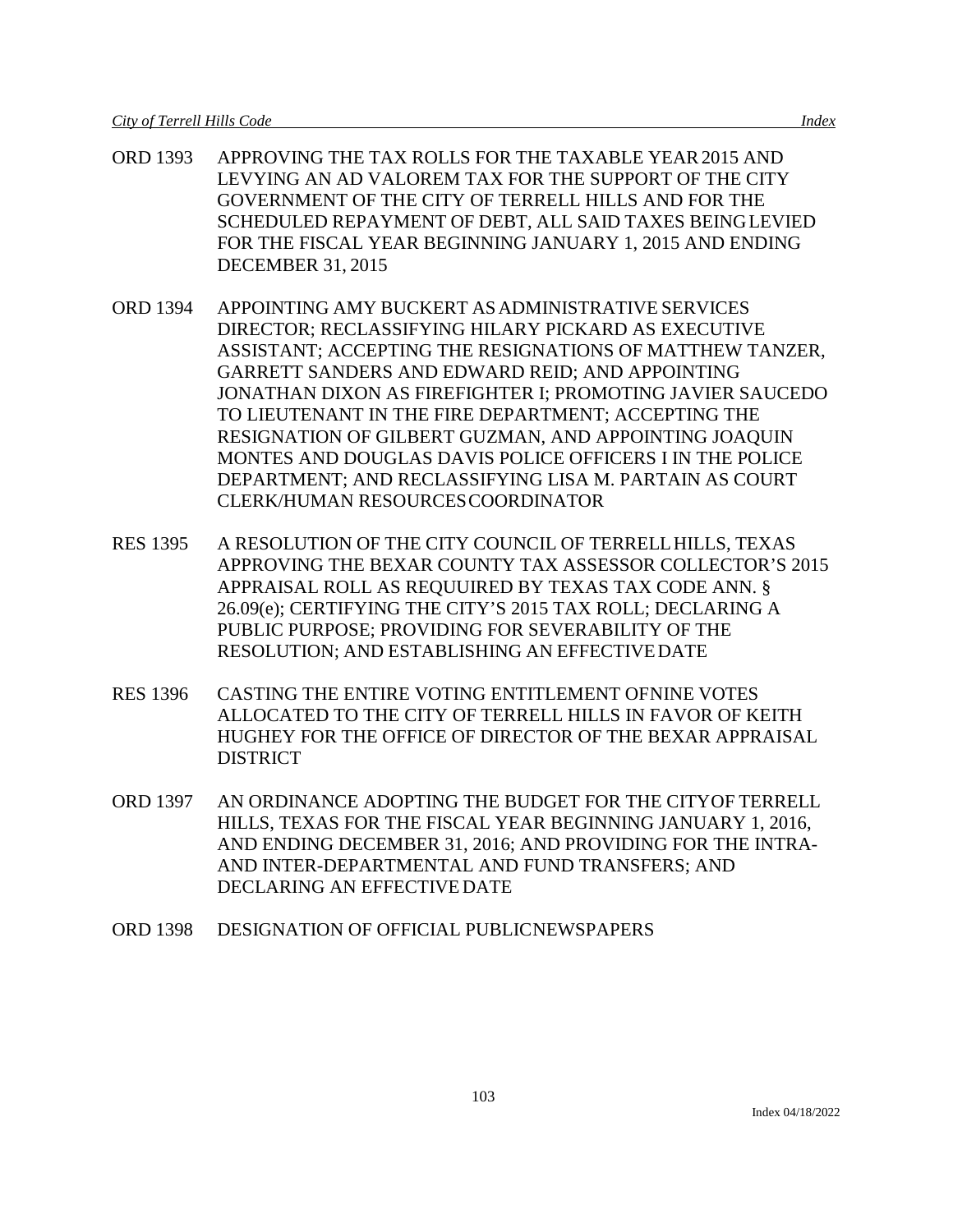- ORD 1399 ORDERING A GENERAL ELECTION IN THE CITY OFTERRELL HILLS, TEXAS FOR THE ELECTION OF COUNCILPERSONS FOR PLACES ONE AND TWO, AS WELL AS THE MAYOR, EACH TO SERVE A TWO YEAR TERM; TO BE HELD THE 7<sup>TH</sup> OF MAY 2016; DESIGNATING THE MAIN EARLY VOTING PLACE FOR SUCH ELECTION; PROVIDING FOR AN ORDER AND NOTICE OF SUCH GENERAL ELECTION; PROVIDINGFOR THE USE OF DIRECT RECORDING ELECTRONIC VOTING MACHINES; PROVIDING A SEVERABILITY CLAUSE; AND PROVIDING AN EFFECTIVEDATE.
- ORD 1400 AN ORDINANCE ESTABLISHING THE REQUIREMENTTO REMOVE FROM THE INTERSECTION OF CRESTWOOD AND CANTERBURY HILL A FOUR WAY STOP INTERSECTION, REQUIRING DRIVERS OF VEHICLES ENTERING SAID INTERSECTION TO STOP ONLY ON CRESTWOOD; PROVIDING PENALTY FOR VIOLATIONS OF A FINE NOT LESS THAN \$1.00 NOR MORE THAN \$200.00, PLUS COURT COSTS; PROVIDING FOR THE REPEAL OF ALL ORDINANCES OR PARTS OF ORDINANCES IN CONFLICTHEREWITH.
- ORD 1401 DECLARING THE UNOPPOSED CANDIDATES FOR THEPOSITIONS OF MAYOR, COUNCILMEMBER PLACE 1 AND COUNCILMEMBER PLACE 2 TO BE ELECTED, CANCELING THE ELECTION SCHEDULED FOR MAY 7, 2016 AND PROVIDING FOR THE NECESSARY POSTING OF THIS **ORDINANCE**
- ORD 1402 AN ORDINANCE AMENDING THE CODE OF ORDINANCES OFTHE CITY OF TERRELL HILLS, TEXAS CHAPTER 9 NUISANCES, SECTION 9-6 TEMPORARY PORTABLE STORAGE, TO CREATE NEW REGULATIONS FOR TEMPORARY STORAGE STRUCTURES; PROVIDING A PENALTY CLAUSE; DECLARING A PUBLIC PURPOSE; INCORPORATING RECITALS; PROVIDING A REPEALER AND SAVINGS CLAUSE; PROVIDING FOR SEVERABILITY AND SETTING AN EFFECTIVE DATE.
- ORD 1403 NOT USED
- ORD 1404 APPOINTING MEMBERS OF THE BOARDOF ADJUSTMENT AND PLANNING AND ZONING COMMISSION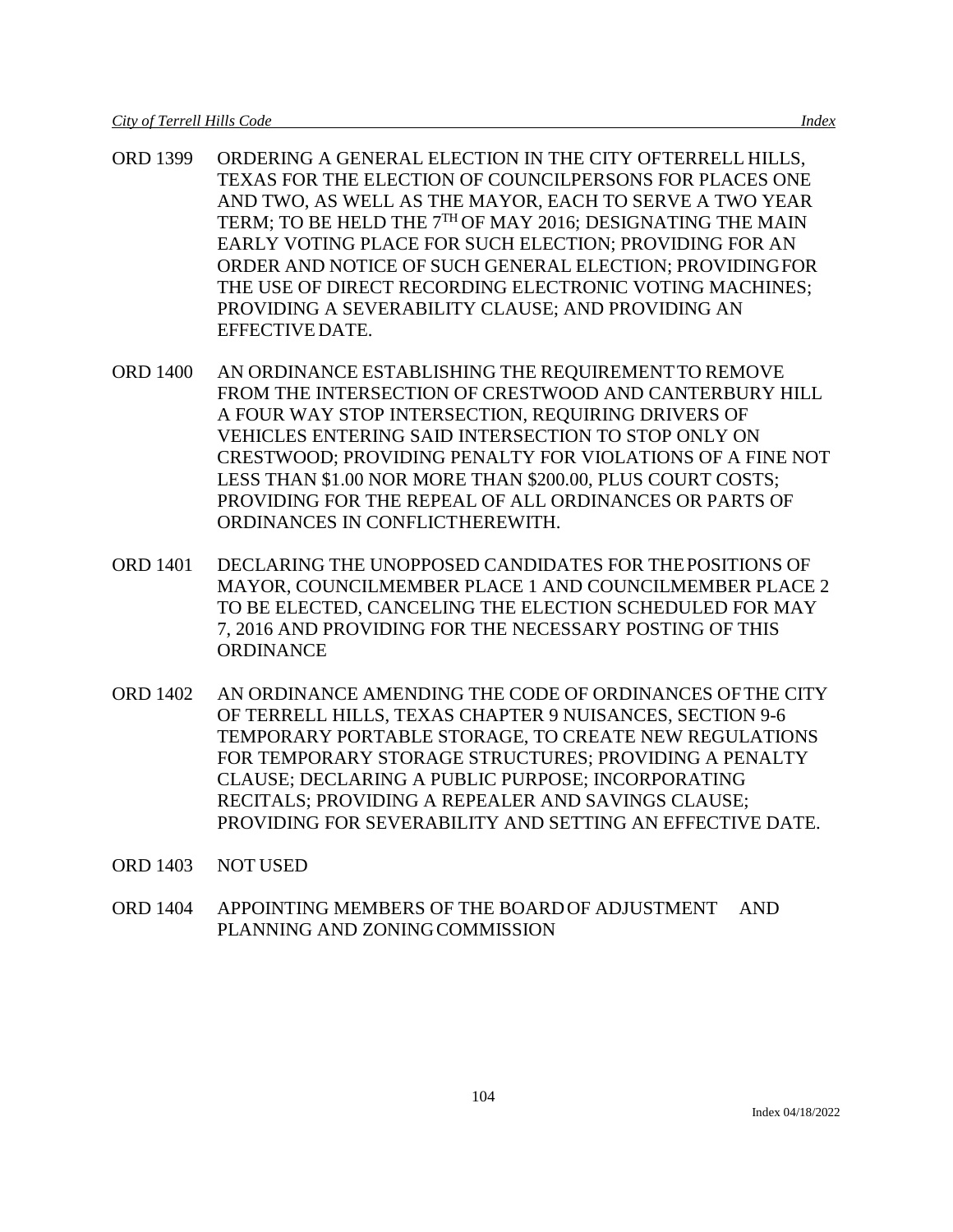- ORD 1405 APPROVING THE TAX ROLLS FOR THE TAXABLE YEAR2016 AND LEVYING AN AD VALOREM TAX FOR THE SUPPORT OF THE CITY GOVERNMENT OF THE CITY OF TERRELL HILLS AND FOR THE SCHEDULED REPAYMENT OF DEBT, ALL SAID TAXES BEINGLEVIED FOR THE FISCAL YEAR BEGINNING JANUARY 1, 2016 AND ENDING DECEMBER 31, 2016
- ORD 1406 A RESOLUTION SUPPORTING LOCALGOVERNMENT JURISDICTIONS TO EXECUTE A MEMORANDUM OF AGREEMENT WITH TCEQ TO ADOPT VEHICLE IDLING LIMITATIONS AND SETTING ANEFFECTIVE DATE.
- ORD 1407 AN ORDINANCE ESTABLISHING THE REQUIREMENT TOCHANGE THE INTERSECTION OF WESTBOUND ARCADIA AND WILTSHIRE FROM A YIELD TO A STOP INTERSECTION, REQUIRING ALL DRIVERS OF VEHICLES ENTERING SAID INTERSECTION CONTROLLED BY SUCH SIGN TO STOP; PROVIDING PENALTY FOR VIOLATIONS OF A FINENOT LESS THAN \$1.00 NOR MORE THAN \$200.00, PLUS COURT COSTS; PROVIDING FOR THE REPEAL OF ALL ORDINANCES OR PARTS OF ORDINANCES IN CONFLICT HEREWITH; AND PROVIDING AN EFFECTIVE DATE.
- RES 1408 A RESOLUTION OF THE CITY COUNCIL OF TERRELLHILLS, TEXAS APPROVING THE BEXAR COUNTY TAX ASSESSOR–COLLECTOR'S 2016 APPRAISAL ROLL AS REQUIRED BY TEXAS TAX CODE ANN. § 26.09(e); CERTIFYING THE CITY'S 2016 TAX ROLL; DECLARING A PUBLIC PURPOSE; PROVIDING FOR SEVERABLITY OF THE RESOLUTION; AND ESTABLISHING AN EFFECTIVEDATE
- ORD 1409 AN ORDINANCE ADOPTING THE BUDGET FOR THE CITY OF TERRELL HILLS, TEXAS FOR THE FISCAL YEAR BEGINNING JANUARY 1, 2017, AND ENDING DECEMBER 31, 2017; AND PROVIDING FOR THE INTRA-AND INTER-DEPARTMENTAL AND FUND TRANSFERS; AND DECLARING AN EFFECTIVE DATE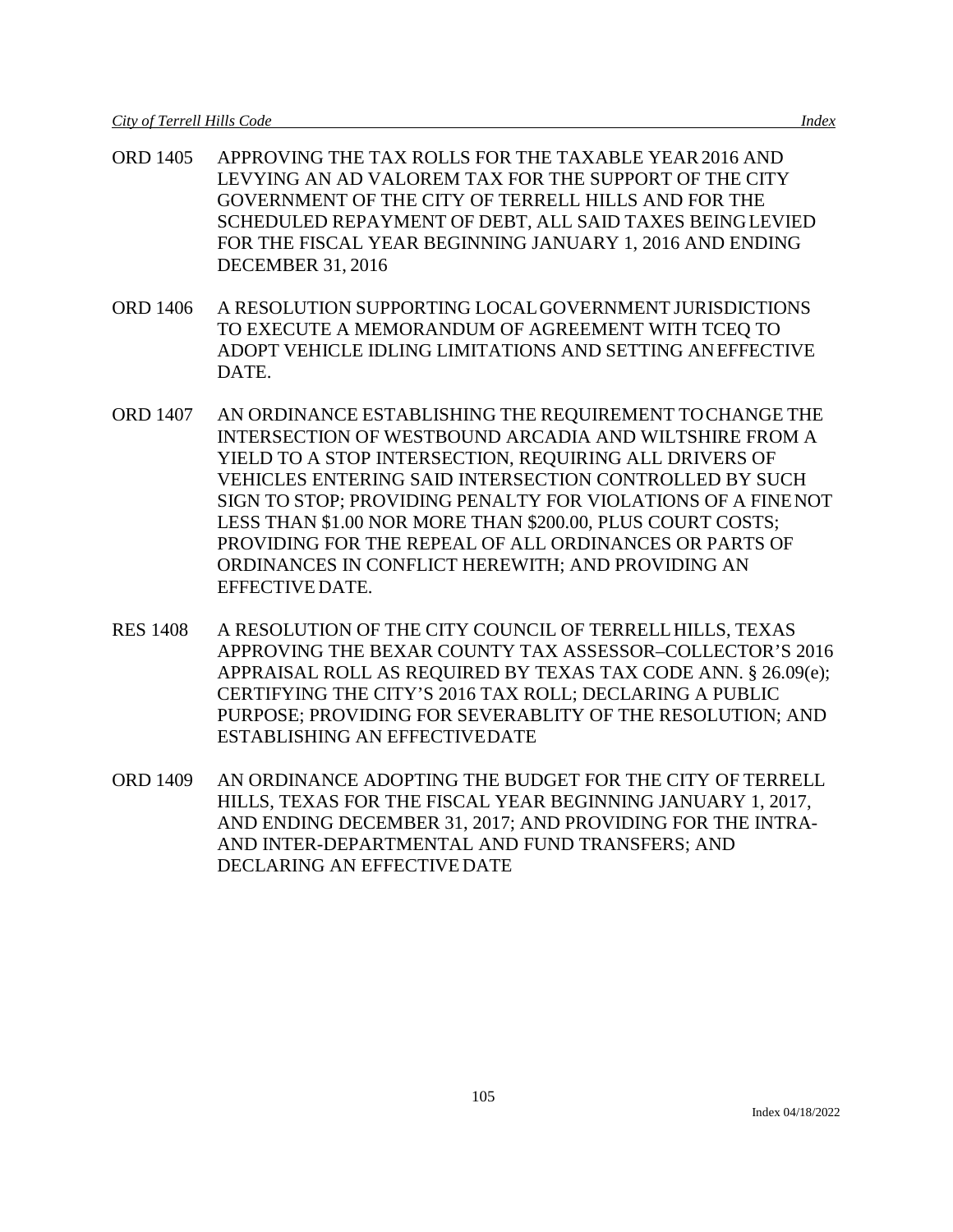- ORD 1410 ACCEPTING RESIGNATIONS FROM: MATTHEWTANZER, EDWARD REID, GARRETT SANDERS, JOHN HENDERSON, MARTIN GRAHAM, GILBERT GUZMAN, HILARY PICKARD AND AMY BUCKERT. HIRING: JONATHAN DIXON, RICHARD LEEDY, JUAN RAMOS, KOLTON CROWELL, AND BRAD BENDELE AS FIREFIGHTER I. HIRING: JOAQUIN MONTES AS PATROL OFFICER I AND MARY RODRIGUEZ AS COURT CLERK I. HIRING: BRANDEN DROSS AS ASSISTANT TO THE DIRECTOR OF FINANCE. PROMOTING FRANK GONZALES, JONATHAN DIXONAND RICHARD LEEDY TO FIREFIGHTER II, JAVIER SAUCEDO TO FIRE LIEUTENANT, JOAQUIN MONTES TO PATROL OFFICER II, ESTEBAN ALVAREZ TO SERGEANT, LISA M. PARTAIN TO DIRECTOR OF FINANCE, RICHARD BALDARRAMA AND FELIPE VALDEZ TO FOREMAN IN DEVELOPMENT SERVICES AND PUBLICWORKS.
- ORD 1411 NOT USED
- ORD 1412 APPOINTING GREG WHITLOCK AS CITYMANAGER; PROMOTING ASSISTANT CHIEF WILLIAM FOLEY TO CHIEF OF POLICEOVERSEEING THE POLICEDEPARTMENT
- ORD 1413 DESIGNATION OF OFFICIAL PUBLICNEWSPAPERS
- ORD 1414 ORDERING A GENERAL ELECTION IN THE CITY OFTERRELL HILLS, TEXAS FOR THE ELECTION OF COUNCILPERSONS FOR PLACES THREE AND FOUR, EACH TO SERVE A TWO YEAR TERM; TO BE HELD THE  $6^{TH}$ OF MAY 2017; DESIGNATING THE MAIN EARLY VOTING PLACE FOR SUCH ELECTION; PROVIDING FOR AN ORDER AND NOTICE OF SUCH GENERAL ELECTION; DESIGNATING JACQUELYN F. CALLANEN, BEXAR COUNTY ELECTIONS ADMINISTRATOR, AS THE ELECTION ADMINISTRATOR TO CONDUCT SAID ELECTION; PROVIDING FOR THE USE OF DIRECT RECORDING ELECTRONIC VOTING MACHINES; PROVIDING A SEVERABILITY CLAUSE; AND PROVIDING AN EFFECTIVE DATE**.**
- ORD 1415 AN ORDINANCE CALLING A SPECIAL ELECTION TO BEHELD ON SATURDAY MAY 6, 2017 IN THE CITY OF TERRELL HILLS, TEXAS TO SUBMIT PROPOSITIONS ON AMENDMENTS TO THE CITY OF TERRELL HILLS HOME RULE CHARTER; MAKING PROVISION FOR THE CONDUCT OF THE ELECTION; RESOLVING OTHER MATTERS INCIDENT AND RELATED TO SUCH ELECTION; PROVIDING FOR SEVERABILITY AND SETTING AN EFFECTIVEDATE.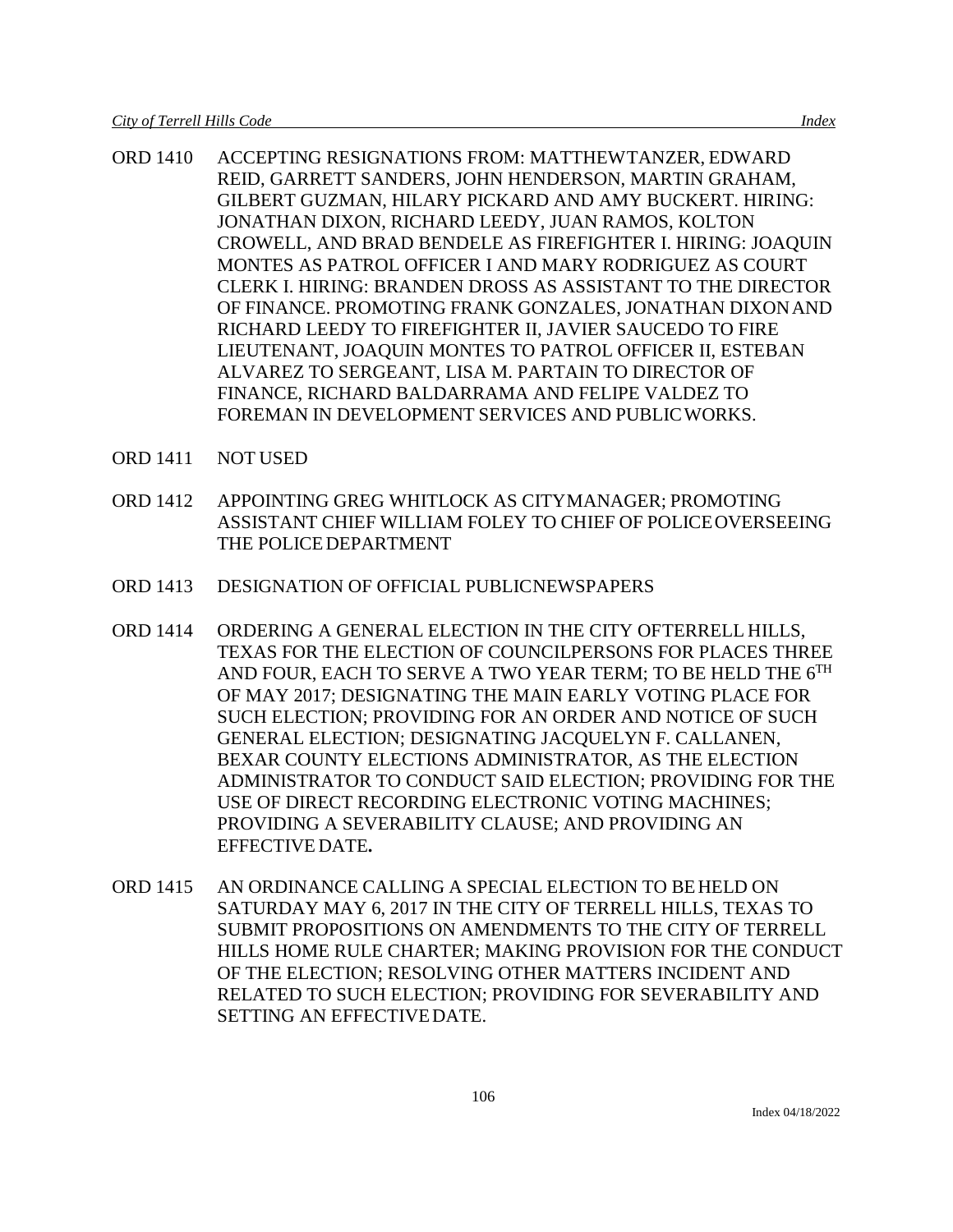- ORD 1416 DECLARING THE UNOPPOSED CANDIDATES FOR THEPOSITIONS OF COUNCILMEMBER PLACE 3 AND COUNCILMEMBER PLACE 4 TO BE ELECTED, CANCELING THE ELECTION SCHEDULED FOR MAY 7, 2017 AND PROVIDING FOR THE NECESSARY POSTING OF THISORDINANCE
- ORD 1417 AN ORDINANCE OF THE CITY OF TERRELL HILLS,TEXAS, AMENDING SECTION 9-1 OF THE CITY CODE OF ORDINANCES; REGULATING SOLICITATION, ESTABLISHING DEFINITIONS; PROTECTING CHILD SOLICITORS; ESTABLISHING PERMIT REQUIREMENTS; PROVIDING FOR DENIAL, SUSPENSION AND REVOCATION OF PERMITS AND APPEALS THEREFROM; REGULATING USE OF CITY RIGHT-OF-WAY; PROVIDING DEFENSES TO VIOLATIONS; PROVIDING PENALTIES FOR THE REPEALING AND SAVING CLAUSES; PROVIDING FOR THE PUBLICATION AND PROVIDING FOR AN EFFECTIVE DATE OF THIS ORDINANCE.
- ORD 1418 AN ORDINANCE CANVASSING THE RETURNS ANDDECLARING THE RESULTS OF A GENERAL ELECTION AND SPECIAL ELECTION FOR AMENDMENTS TO THE CITY CHARTER; AND OTHER MATTERS IN CONNECTION THEREOF AND SETTING AN EFFECTIVEDATE.
- ORD 1419 AN ORDINANCE HIRING: VIVIANA FARNSWORTH AS COURTCLERK, & RE-ASSIGNING MARY RODRIGUEZ TO AN ADMINISTRATIVE ASSISTANT IN THE ADMINISTRATIVE DEPARTMENT. HIRING ARMANDO HERNANDEZ, JESUS SORIA & ROLAND MORALES. PROMOTING ARMANDO HERNANDEZ TO CREW TECH I IN DEVELOPMENT SERVICES AND PUBLIC WORKS. ACCEPTING A RESIGNATION FROM JAVIER SAUCEDO, PROMOTING JUAN RAMOS, BRAD BENDELE & KOLTON CROWELL TO FIREFIGHTER II, ANDBRIAN CORTEZ TO FIRE LIEUTENANT IN THE FIRE DEPARTMENT. PROMOTING GAIL BAHAM TO ASSISTANT CHIEF OF POLICE, & HIRING HOMER DELGADO AS A LIEUTENANT IN THE POLICEDEPARTMENT.
- RES 1420 A RESOLUTION OF THE CITY COUNCIL OF TERRELLHILLS, TEXAS ADOPTING THE BEXAR COUNTY REGIONAL MULTI-HAZARD MITIGATION PLAN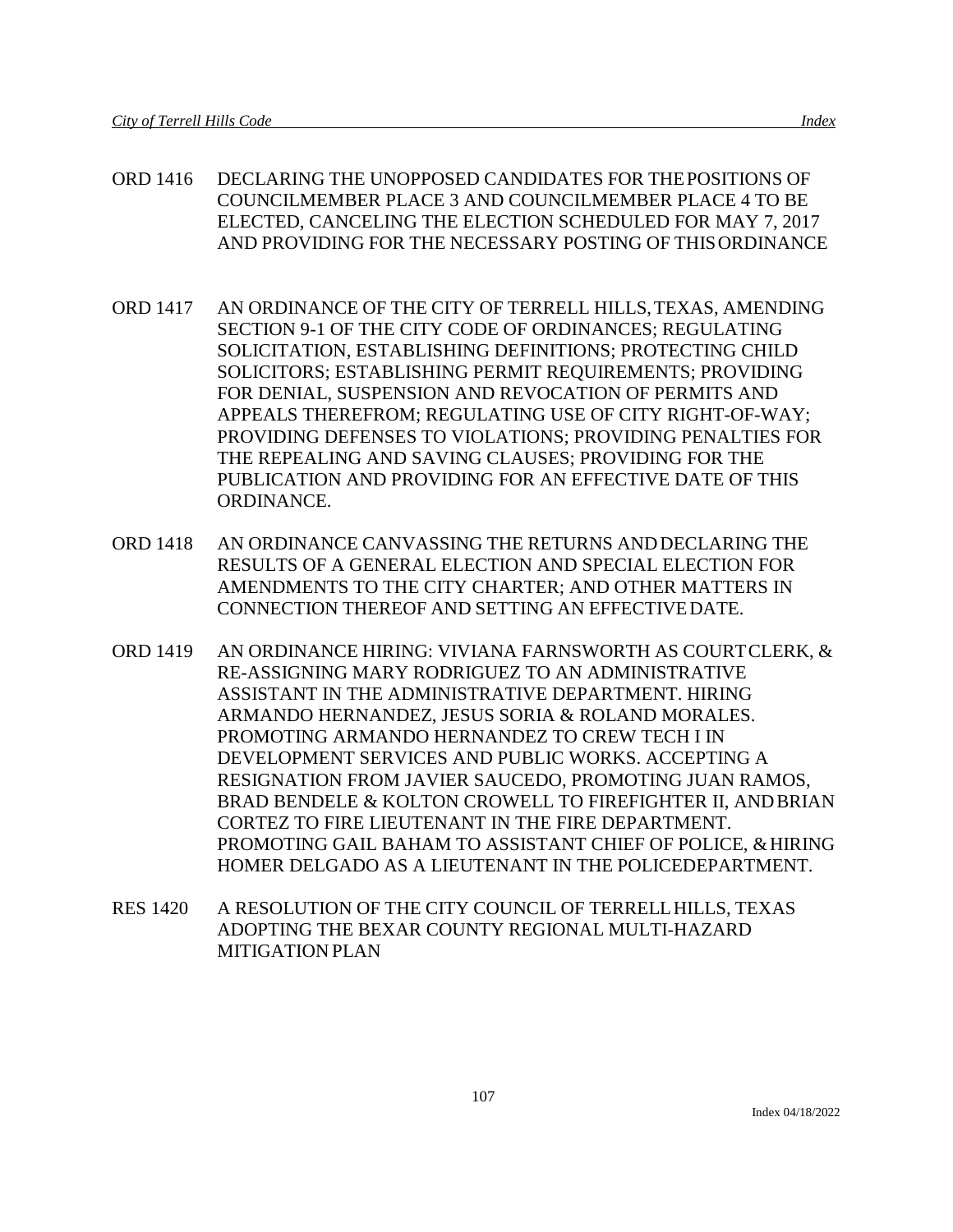- ORD 1421 APPROVING THE TAX ROLLS FOR THE TAXABLE YEAR2017 AND LEVYING AN AD VALOREM TAX FOR THE SUPPORT OF THE CITY GOVERNMENT OF THE CITY OF TERRELL HILLS AND FOR THE SCHEDULED REPAYMENT OF DEBT, ALL SAID TAXES BEINGLEVIED FOR THE FISCAL YEAR BEGINNING JANUARY 1, 2017 AND ENDING DECEMBER 31, 2017
- RES 1422 A RESOLUTION OF THE CITY COUNCIL OF TERRELLHILLS, TEXAS APPROVING THE BEXAR COUNTY TAX ASSESSOR–COLLECTOR'S 2017 APPRAISAL ROLL AS REQUIRED BY TEXAS TAX CODE ANN. § 26.09(e); CERTIFYING THE CITY'S 2017 TAX ROLL; DECLARING A PUBLIC PURPOSE; PROVIDING FOR SEVERABLITY OF THE RESOLUTION; AND ESTABLISHING AN EFFECTIVEDATE
- ORD 1423 AN ORDINANCE ADOPTING THE BUDGET FOR THE CITY OF TERRELL HILLS, TEXAS FOR THE FISCAL YEAR BEGINNING JANUARY 1, 2018, AND ENDING DECEMBER 31, 2018; AND PROVIDING FOR THE INTRA-AND INTER-DEPARTMENTAL AND FUND TRANSFERS; AND DECLARING AN EFFECTIVE DATE
- ORD 1424 DESIGNATION OF OFFICIAL PUBLICNEWSPAPER
- ORD 1425 AN ORDINANCE AMENDING THE CITY CODEOF ORDINANCES, CHAPTER 3, CONSTRUCTION, SECTION 3-1, ADOPTING THE INTERNATIONAL BUILDING CODE, 2015 EDITION, THE INTERNATIONAL RESIDENTIAL CODE, 2015 EDITION, AND THE INTERNATIONAL PROPERTY MAINTENANCE CODE, 2015 EDITION, AS HEREINAFTER AMENDED BY THIS ORDINANCE, AND PROVIDINGFOR A PENALTY FOR VIOLATIONS OF THISORDINANCE.
- ORD 1426 AMENDING THE CITY CODE OF ORDINANCES, CHAPTER 3, SECTION 3- 2, MECHANICAL CODE; ADOPTING THE UNIFORM MECHANICALCODE, 2015 EDITION, AS PUBLISHED BY THE INTERNATIONAL ASSOCIATION OF PLUMBING AND MECHANICAL OFFICIALS, FOR THE PURPOSE OF REGULATING AND CONTROLLING THE DESIGN, CONSTRUCTION, QUALITY OF MATERIALS, INSTALLATION, ALTERATION, REPAIR, LOCATION, REPLACEMENT, ADDITION TO, USE OR MAINTENANCE OF HEATING, VENTILATING, COOLING, REFRIGERATION SYSTEMS, INCINERATORS OR OTHER MISCELLANEOUS HEAT-PRODUCING APPLIANCES IN THE CITY OF TERRELL HILLS, TEXAS; AND PROVIDING FOR A PENALTY FOR VIOLATIONS OF THIS ORDINANCE; AND REPEALING CITY ORDINANCE NO. 1248.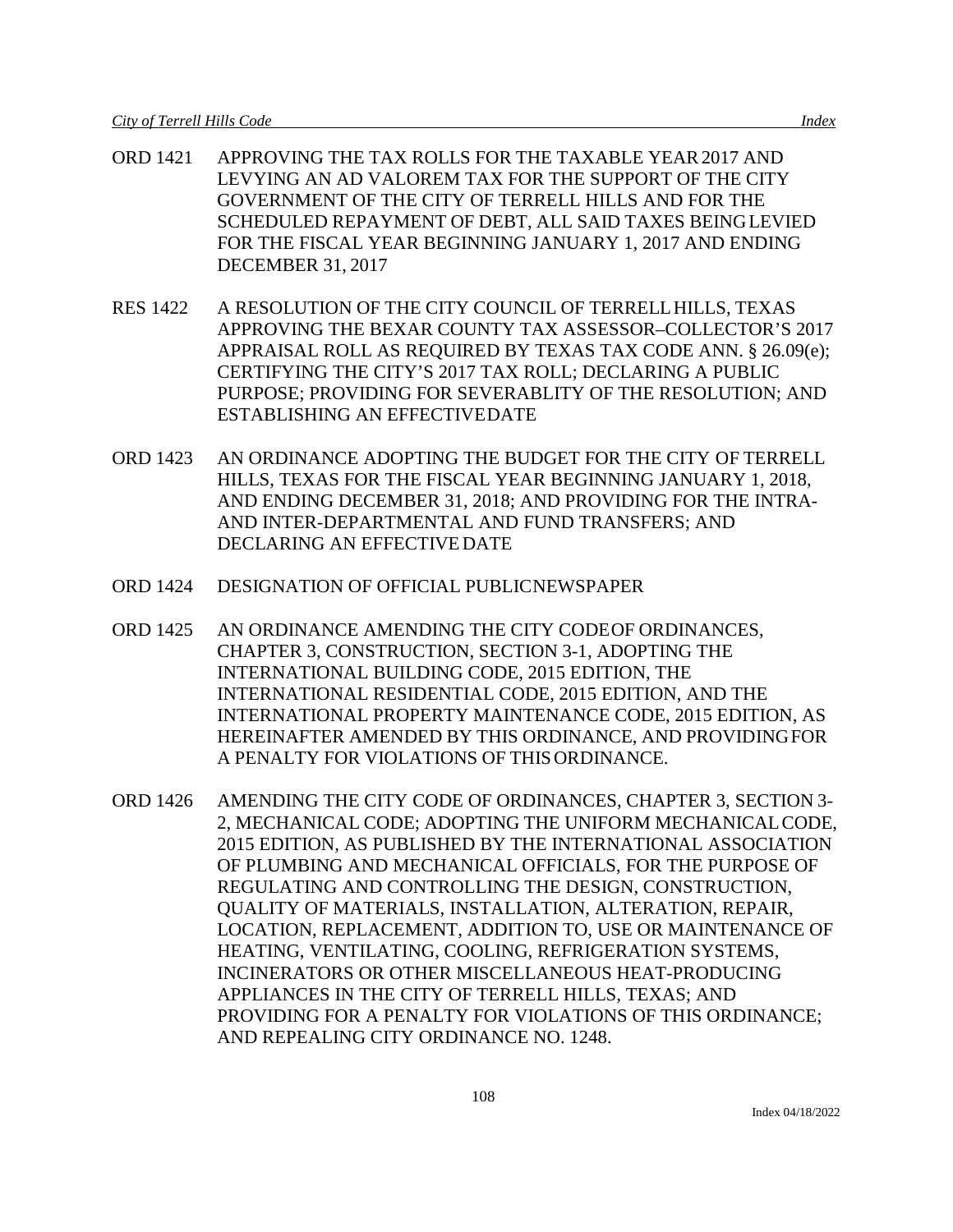- ORD 1427 AMENDING THE CITY CODE OF ORDINANCES, CHAPTER 3,SECTION 3- 3, ELECTRICAL CODE; ADOPTING THE NATIONAL FIRE PROTECTION ASSOCIATION, NATIONAL ELECTRICAL CODE, 2014 EDITION; AND PROVIDING FOR A PENALTY FOR VIOLATIONS OF THIS ORDINANCE; AND REPEALING CITY ORDINANCE NO.1249.
- ORD 1428 AMENDING THE CITY CODE OF ORDINANCES, CHAPTER 3,SECTION 3- 4, PLUMBING CODE; ADOPTING THE UNIFORM PLUMBING CODE, 2015 EDITION, INCLUDING IAPMO INSTALLATIONS STANDARDS, REGULATING AND CONTROLLING THE DESIGN, CONSTRUCTION, QUALITY OF MATERIALS, INSTALLATION, ALTERATION, REPAIR, LOCATION, REPLACEMENT, ADDITION TO, USE OR MAINTENANCEOF ANY PLUMBING SYSTEM IN THE CITY OF TERRELL HILLS, TEXAS; AND PROVIDING FOR A PENALTY FOR VIOLATIONS OF THIS ORDINANCE; AND REPEALING CITY ORDINANCE NO.1250.
- ORD 1429 AN ORDINANCE AMENDING THE CITY CODEOF ORDINANCES CHAPTER 7, FIRE, SECTION 7-20 INTERNATIONAL FIRE CODE, ADOPTING THE INTERNATIONAL FIRE CODE (2015 EDITION) PUBLISHED BY THE INTERNATIONAL CODE COUNCIL, AND ADOPTING THE NFPA 101 LIFE SAFETY CODE (2015 EDITION) PUBLISHED BY THE NATIONAL FIRE PROTECTION ASSOCIATIONWITH ALL REVISIONS AND ADDITIONS THERETO, SAVE AND EXCEPT SUCH PORTIONS OF SAID CODE WHICH ARE HEREAFTER DELETED, AMENDED OR ADDED, AS THE FIRE AND LIFE SAFETY CODE FOR THE CITY OF TERRELL HILLS; AND PROVIDING A PENALTY FOR VIOLATIONS OF A FINE OF NOT LESS THAN \$10.00 NOREXCEEDING \$1000.00.
- ORD 1430 ORDERING A GENERAL ELECTION IN THE CITY OFTERRELL HILLS, TEXAS FOR THE ELECTION OF MAYOR AND COUNCILPERSONS FOR PLACES ONE AND TWO, EACH TO SERVE A TWO YEAR TERM; TO BE HELD THE 5TH OF MAY 2018; DESIGNATING THE MAIN EARLY VOTING PLACE FOR SUCH ELECTION; PROVIDING FOR AN ORDER ANDNOTICE OF SUCH GENERAL ELECTION; DESIGNATING JACQUELYN F. CALLANEN, BEXAR COUNTY ELECTIONS ADMINISTRATOR, AS THE ELECTION ADMINISTRATOR TO CONDUCT SAID ELECTION; PROVIDING FOR THE USE OF DIRECT RECORDING ELECTRONIC VOTING MACHINES; PROVIDING A SEVERABILITY CLAUSE; AND PROVIDING AN EFFECTIVEDATE.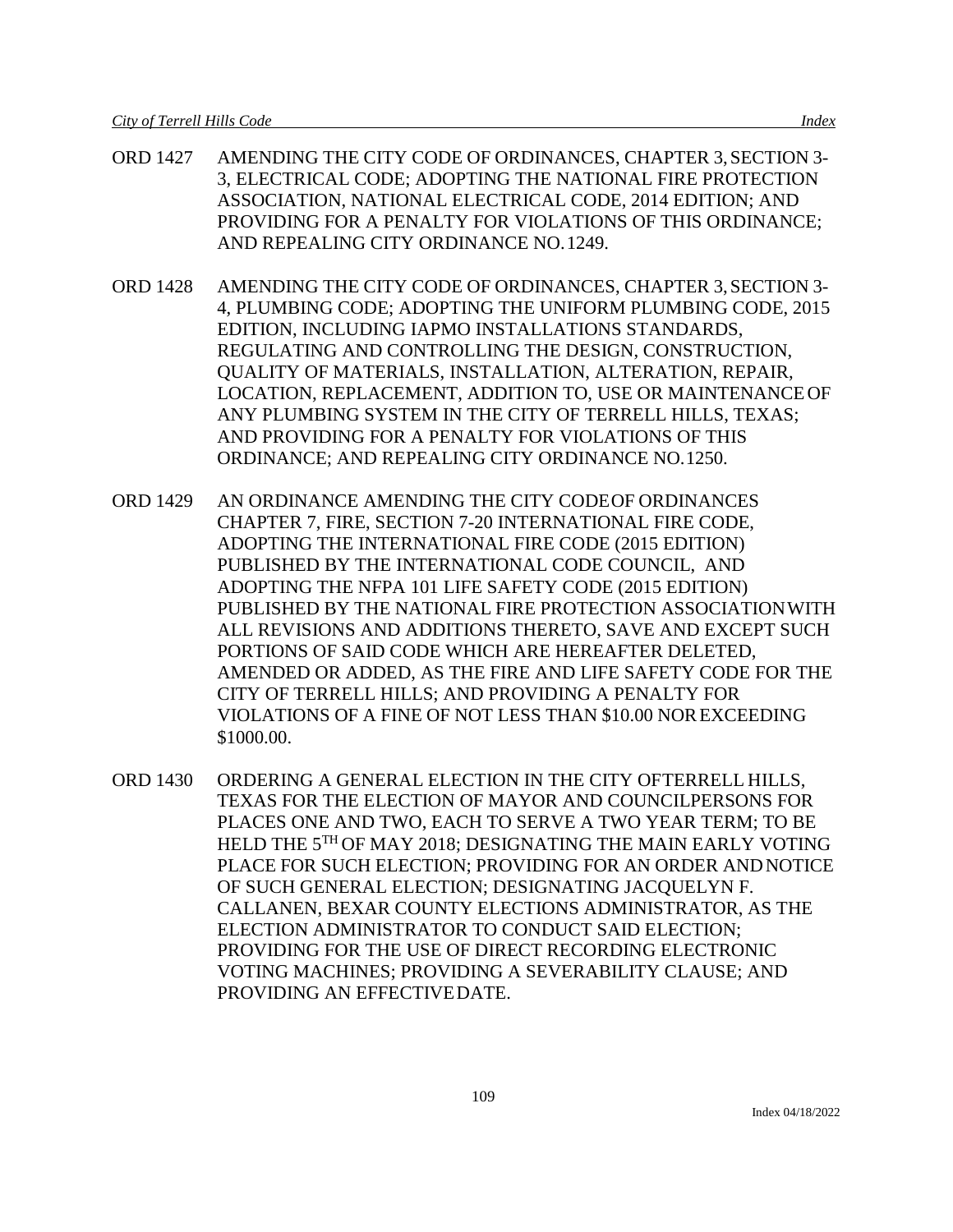- ORD 1431 AN ORDINANCE OF THE CITY OF TERRELL HILLS, TEXASORDERING A SPECIAL ELECTION TO BE HELD ON SATURDAY, MAY 5, 2018, IN THE CITY OF TERRELL HILLS ON THE REAUTHORIZATION OF A ONE-FOURTH OF ONE PERCENT LOCAL SALES AND USE TAX IN THE CITY OF TERRELL HILLS, TEXAS, FOR CONTINUED MAINTENANCE AND REPAIR OF MUNICIPAL STREETS; MAKING PROVISION FOR THE CONDUCT OF THE ELECTION; RESOLVING OTHER MATTERSINCIDENT AND RELATED TO SUCH ELECTION; AND PROVIDING AN EFFECTIVE DATE
- ORD 1432 ACCEPTING RESIGNATIONS FROM ARMANDOHERNANDEZ, DAVID LIMON, ESTEBAN ALVAREZ & BRIAN FLORES, PROMOTING: LISA M. PARTAIN TO ASSISTANT CITY MANAGER IN THE ADMINISTRATIVE DEPARTMENT. HIRING JESSIE LOPEZ. PROMOTING RICHARD BALDARRAMA TO ASSISTANT BUILDING INSPECTOR AND JESUS SORIA TO FULL TIME IN DEVELOPMENT SERVICES AND PUBLIC WORKS. PROMOTING JACOB BUNJES TO FIRE LIEUTENANT IN THE FIRE DEPARTMENT. HIRING MICHELLE RANGEL, MICHAEL GUTIERREZ AND TRANFERING MICHAEL ESCABEDO FROM DEVELOPMENT SERVICES TO PATROL OFFICER I IN THE POLICE DEPARTMENT.
- ORD 1433 A RESOLUTION OF THE CITY COUNCIL OF TERRELLHILLS, TEXAS AUTHORIZING THE MAYOR TO REQUEST AN AGREEMENT FOR BOUNDARY ADJUSTMENT WITH THE CITY OF SAN ANTONIO AND EXECUTION OF MUNICIPAL BOUNDARY AGREEMENT REGARDINGA 2.520 ACRE TRACT OF LAND LOCATED NORTH OF AUSTIN HIGHWAY AND EAST OF NORTH NEW BRAUNFELS AND SETTING AN EFFECTIVE DATE.
- ORD 1434 PROVIDING FOR THE APPOINTMENT OF AMUNICIPAL COURT PRESIDING JUDGE, PRESCRIBING THE QUALIFICATIONS OF PERSONS ELECTED TO APPOINTMENT AND SETTING THE COMPENSATION THEREFOR; APPOINTING TEMPORARY REPLACEMENT JUDGE WHEN MUNICIPAL COURT PRESIDING JUDGE IS UNABLE TO ACT FOR ANY REASON; APPOINTING A CITY PROSECUTOR FOR THE MUNICIPAL COURT AND SETTING THE COMPENSATION THEREFOR; APPOINTING AN ASSISTANT CITY PROSECUTOR TO PROSECUTE APPEALS CASES IN THE COUNTY COURT AND SETTING THE COMPENSATION THEREFOR; APPOINTING A MUNICIPAL COURT CLERK; AND PROVIDING FOR THE TERMS OF OFFICE FOR THE JUDGE ANDPROSECUTOR.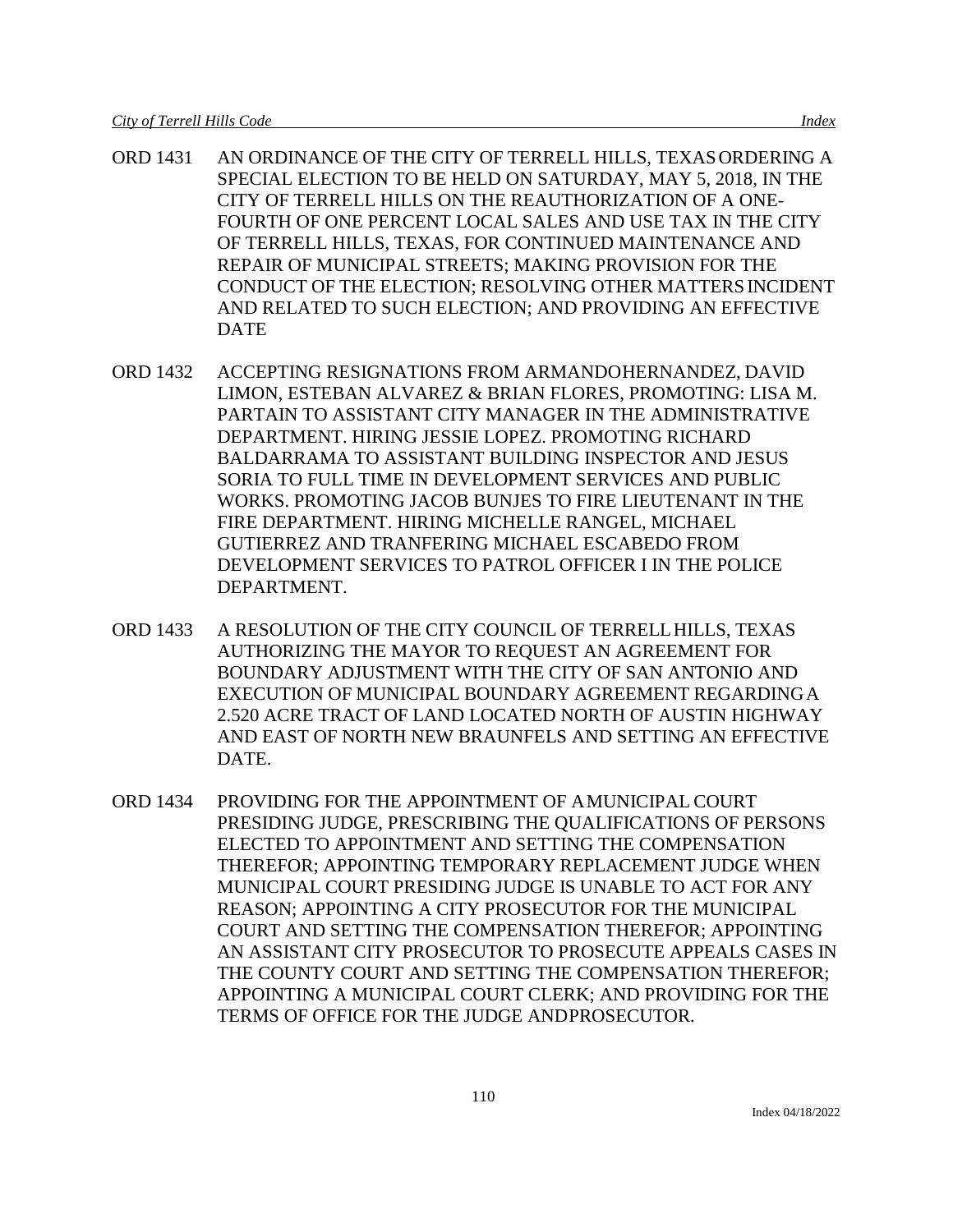- ORD 1435 AN ORDINANCE OF THE CITY OF TERRELLHILLS, TEXAS CANVASSING THE RETURNS AND DECLARING THE RESULTS OF THE SPECIAL ELECTION FOR REAUTHORIZATION OF A ONE-FOURTH OF ONE PERCENT LOCAL SALES AND USE TAX IN THE CITY OF TERRELL HILLS, TEXAS, FOR CONTINUED MAINTENANCE AND REPAIR OF MUNICIPAL STREETS; AND OTHER MATTERS IN CONNECTION THEREOF AND SETTING AN EFFECTIVEDATE.
- ORD 1436 HIRING: DANIEL LAMBERT & ACCEPTINGRESIGNATIONS FROM MATTHEW HOUSLEY, MICHAEL GOODREAU, BRADLEY BENDELE, DANIEL LAMBERT IN THE FIREDEPARTMENT. HIRING: FELIPE SANCHEZ, ALFRED NIETO IN DEVELOPMENT SERVICES AND PUBLIC WORKS. ACCEPTING A RESIGNATION FROM JOAQUIN MONTES, & HIRING AARON GUTIERREZ IN THE POLICE DEPARTMENT.
- ORD 1437 APPROVING THE TAX ROLLS FOR THE TAXABLE YEAR2018 AND LEVYING AN AD VALOREM TAX FOR THE SUPPORT OF THE CITY GOVERNMENT OF THE CITY OF TERRELL HILLS AND FOR THE SCHEDULED REPAYMENT OF DEBT, ALL SAID TAXES BEINGLEVIED FOR THE FISCAL YEAR BEGINNING JANUARY 1, 2018 AND ENDING DECEMBER 31, 2018
- ORD 1438 AN ORDINANCE OF THE CITY COUNCIL OF THE CITYOF TERRELL HILLS, TEXAS, AMENDING CHAPTER 3 CONSTRUCTION CODE OF ORDINANCES BY AMENDING SECTION 3-1, INTERNATIONAL BUILDING CODE, SEC. 3-2, INTERNATIONAL MECHANICAL CODE, SEC. 3-3, ELECTRICAL CODE, SEC. 3-4, INTERNATIONAL PLUMBING CODE PROVIDING FOR PERMIT DURATION, EXPIRATION, AND EXTENSIONS; AND OTHER MATTERS IN CONNECTION THEREOF AND SETTING AN EFFECTIVEDATE.
- ORD 1439 AN ORDINANCE OF THE CITY COUNCIL OF THE CITYOF TERRELL HILLS, TEXAS, AMENDING CHAPTER 13 TRAFFIC & STREETS, SEC. 13- 21, STREET CUTS AND IMPROVEMENT; AND SEC. 13-22, ADDENDUM TO STREET CUTTING ORDINANCE; FOR THE PURPOSE OF AMENDING STREET REPAIR AND INSPECTION STANDARDS; AND OTHER MATTERS IN CONNECTION THEREOF AND SETTING AN EFFECTIVEDATE.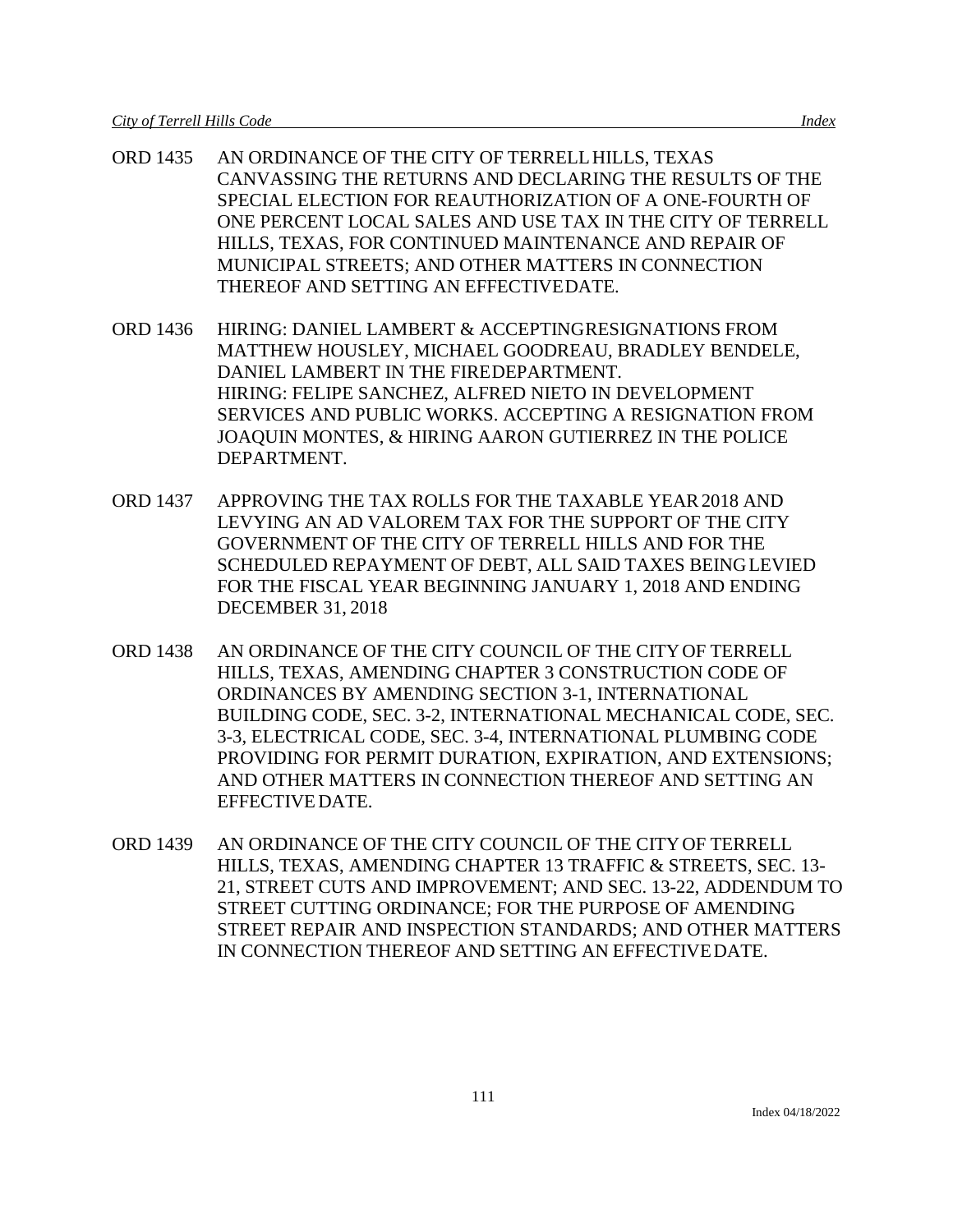- ORD 1440 AN ORDINANCE ADOPTING THE BUDGET FOR THE CITY OF TERRELL HILLS, TEXAS FOR THE FISCAL YEAR BEGINNING JANUARY 1, 2019, AND ENDING DECEMBER 31, 2019; AND PROVIDING FOR THE INTRA-AND INTER-DEPARTMENTAL AND FUND TRANSFERS; AND DECLARING AN EFFECTIVE DATE
- ORD 1441 AN ORDINANCE AUTHORIZING AND ALLOWING, UNDERTHE ACT GOVERNING THE TEXAS MUNICIPAL RETIREMENT SYSTEM, "UPDATED SERVICE CREDITS" IN SAID SYSTEM ON AN ANNUALBASIS FOR SERVICE PERFORMED BY QUALIFYING MEMBERS OF SUCH SYSTEM WHO AT THE EFFECTIVE DATE OF THE ALLOWANCE ARE IN THE EMPLOYMENT OF THE CITY OF Terrell Hills; PROVIDING FOR INCREASED PRIOR AND CURRENT SERVICE ANNUITIES FORRETIREES AND BENEFICIARIES OF DECEASED RETIREES OF THE CITY; TO INCREASE THE RATE OF DEPOSITS TO THE TEXAS MUNICIPAL RETIREMENT SYSTEM BY THE EMPLOYEES OF THE CITY; AND ESTABLISHING AN EFFECTIVE DATE FOR THEORDINANCE.
- ORD 1442 ACCEPTING RESIGNATION OF JESSE LOPEZ & HIRING:TIM ROMO, BRIAN DEHARO & GEORGE RODRIGUEZ IN DEVELOPMENT SERVICES AND PUBLIC WORKS. ACCEPTING RESIGNATIONS FROM JORGE ALONSO JR., JONATHAN DIXON, JUAN RAMOS & HIRING: RAUL RUBIO JR., DAVID RAMIREZ II, JOSHUA WOLFF, TOMAS GARCIA & CHRISTIAN GOMEZ & TRANSFERING: RICHARD VASQUEZ FROM PUBLIC WORKS & PROMOTING: JACOB BUNJES, FRANK GONZALES, & RICHARD LEEDY IN THE FIRE DEPARTMENT. PROMOTING: MICHAEL GUTTIERREZ, MICHELLE RANGEL, MIKE ESCOBEDO, AARON GUTIERREZ & DEMOTING: JOSEPH TODD IN THE POLICEDEPARTMENT.
- ORD 1443 DESIGNATION OF OFFICIAL PUBLICNEWSPAPER
- ORD 1444 ORDERING A GENERAL ELECTION IN THE CITY OFTERRELL HILLS, TEXAS FOR THE ELECTION OF COUNCILPERSONS FOR PLACES THREE AND FOUR, EACH TO SERVE A TWO YEAR TERM; TO BE HELD THE 4TH OF MAY 2019; DESIGNATING THE MAIN EARLY VOTING PLACE FOR SUCH ELECTION; PROVIDING FOR AN ORDER AND NOTICE OF SUCH GENERAL ELECTION; DESIGNATING JACQUELYN F. CALLANEN, BEXAR COUNTY ELECTIONS ADMINISTRATOR, AS THE ELECTION ADMINISTRATOR TO CONDUCT SAID ELECTION; PROVIDING FOR THE USE OF DIRECT RECORDING ELECTRONIC VOTING MACHINES; PROVIDING A SEVERABILITY CLAUSE; AND PROVIDING AN EFFECTIVEDATE.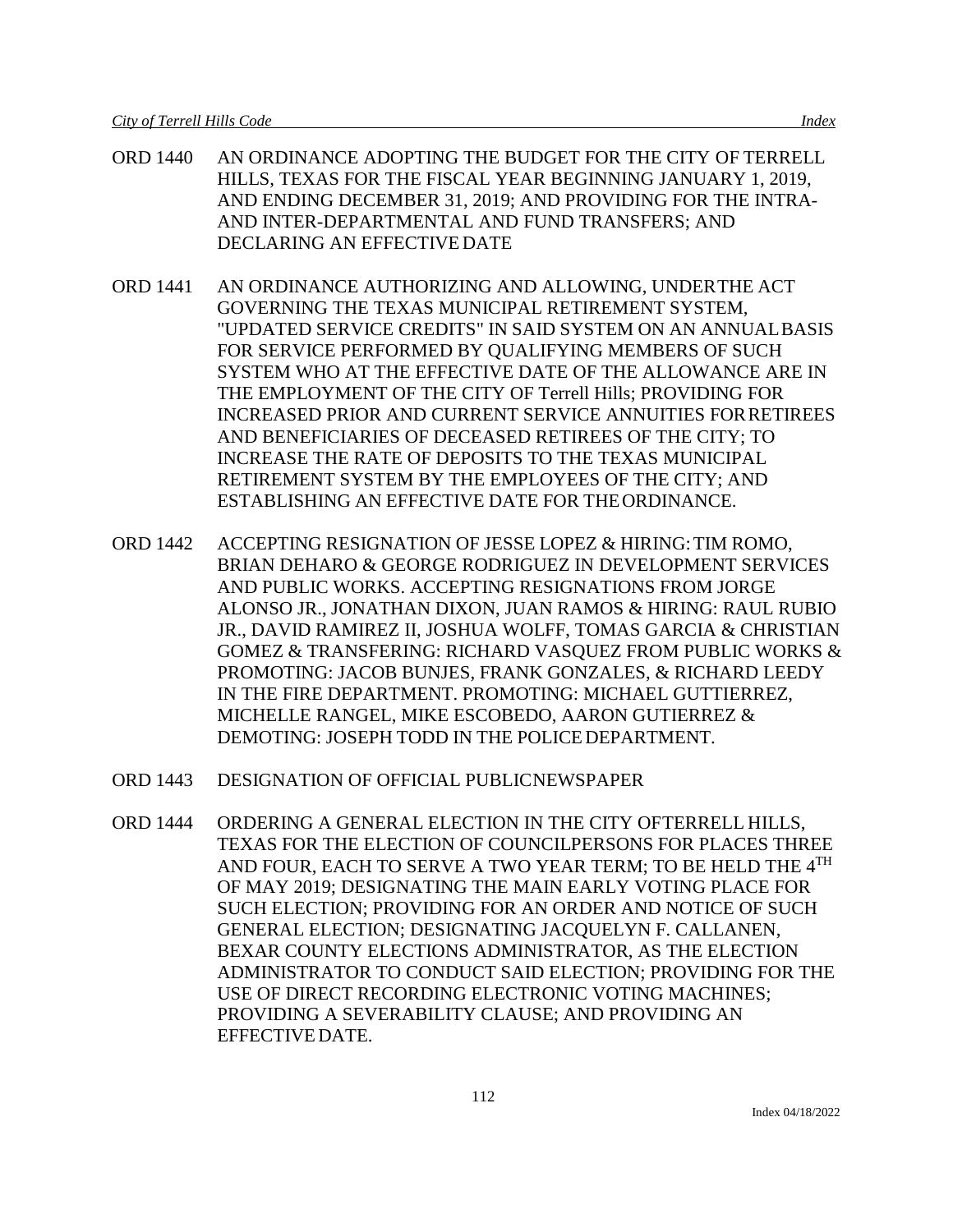- ORD 1445 AN ORDINANCE CALLING A SPECIAL ELECTION TO BEHELD ON SATURDAY MAY 4, 2019 IN THE CITY OF TERRELL HILLS, TEXAS TO SUBMIT A PROPOSITION ON AN AMENDMENT TO THE CITY OF TERRELL HILLS HOME RULE CHARTER; MAKING PROVISION FOR THE CONDUCT OF THE ELECTION; RESOLVING OTHER MATTERSINCIDENT AND RELATED TO SUCH ELECTION; PROVIDING FOR SEVERABILITY AND SETTING AN EFFECTIVEDATE.
- ORD 1447 AN ORDINANCE OF THE CITY OF TERRELL HILLS, TEXAS AMENDING THE CODE OF ORDINANCES CHAPTER 14: ZONING, SECTION VI: DIMENSIONAL STANDARDS FOR RESIDENTIAL ZONE DISTRICTS A & A-1; FOOTNOTE "A" OF FIGURE A: SUMMARY OF DIMENSIONAL REQUIREMENTS, FOR THE PURPOSE OF CLARIFYING AND/OR REVISING FRONT YARD SETBACKS; DECLARING A PUBLIC PURPOSE; INCORPORATING RECITALS; PROVIDING A REPEALER AND SAVINGS CLAUSE; PROVIDING FOR SEVERABILITY AND SETTING AN EFFECTIVE DATE.
- ORD 1448 AN ORDINANCE OF THE CITY OF TERRELL HILLS, TEXAS AMENDING THE CODE OF ORDINANCES CHAPTER 14: ZONING, SECTION IX: ZONE DISTRICT C, COMMERCIAL DISTRICTS, FOR THE PURPOSE OF REGULATING FRONT, REAR AND SIDE YARD SETBACKS; DECLARING A PUBLIC PURPOSE; INCORPORATING RECITALS; PROVIDING A REPEALER AND SAVINGS CLAUSE; PROVIDING FOR SEVERABILITY AND SETTING AN EFFECTIVE DATE.
- ORD 1449 AN ORDINANCE OF THE CITY COUNCIL OF THE CITY OF TERRELL HILLS, TEXAS, AMENDING CHAPTER 3 CONSTRUCTION CODE OF ORDINANCES SECTION 3.2, CONSTRUCTION FEE SCHEDULE, TABLE NO. 1 BUILDING PERMIT FEES AND RATE SCHEDULE; AND OTHER MATTERS IN CONNECTION THEREOF AND SETTING AN EFFECTIVE DATE.
- ORD 1450 AN ORDINANCE OF THE CITY COUNCIL OF THE CITY OF TERRELL HILLS, TEXAS, AMENDING CHAPTER 3 CONSTRUCTION CODE OF ORDINANCES SECTION 3.2, CONSTRUCTION FEE SCHEDULE, TABLE NO. 1 BUILDING PERMIT FEES AND RATE SCHEDULE; AND OTHER MATTERS IN CONNECTION THEREOF AND SETTING AN EFFECTIVE DATE.
- ORD 1451 APPROVING THE TAX ROLLS FOR THE TAXABLE YEAR 2019 AND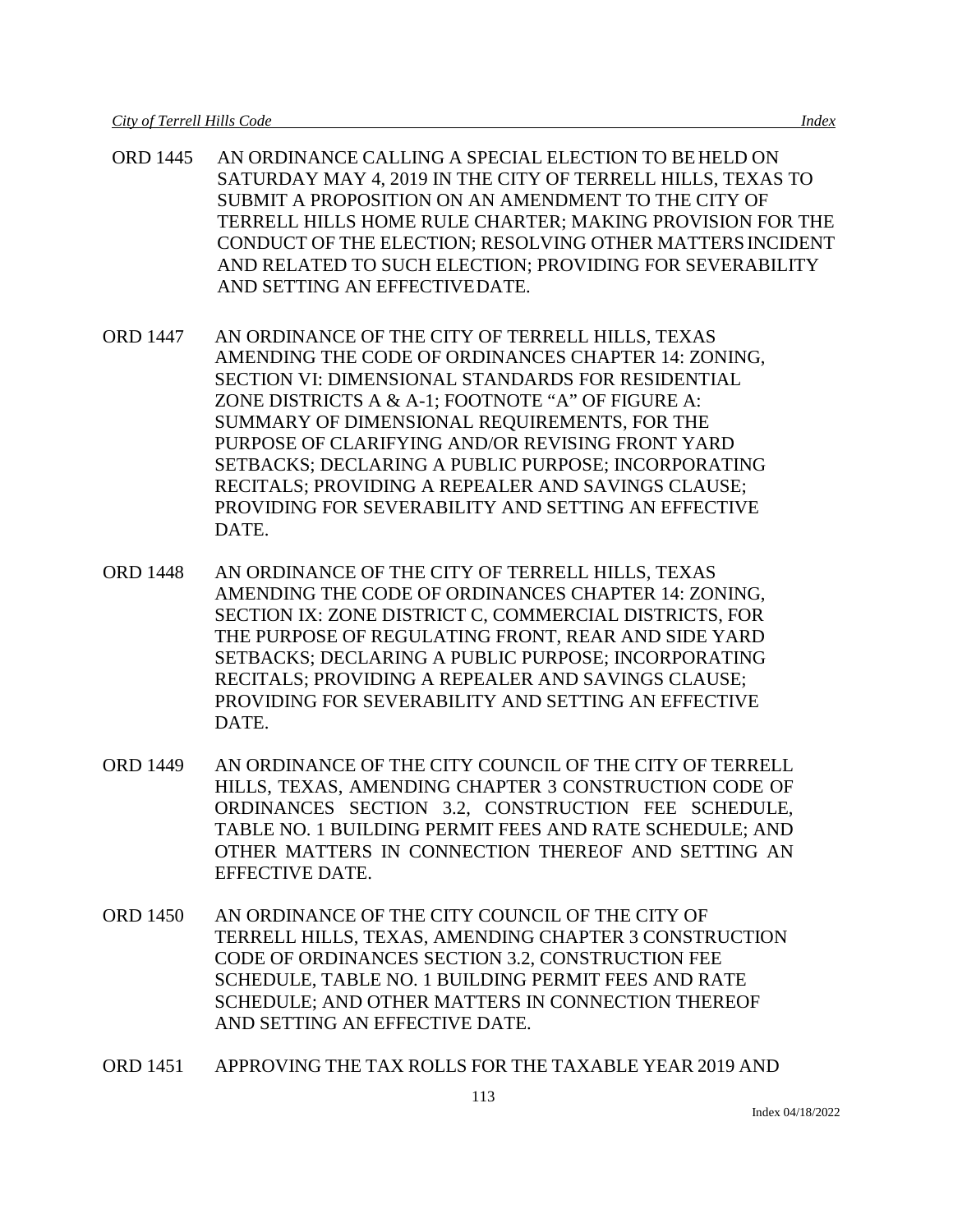LEVYING AN AD VALOREM TAX FOR THE SUPPORT OF THE CITY GOVERNMENT OF THE CITY OF TERRELL HILLS AND FOR THE SCHEDULED REPAYMENT OF DEBT, ALL SAID TAXES BEING LEVIED FOR THE FISCAL YEAR BEGINNING JANUARY 1, 2019 AND ENDING DECEMBER 31, 2019.

- ORD 1452 AN ORDINANCE ADOPTING THE BUDGET FOR THE CITY OF TERRELL HILLS, TEXAS FOR THE FISCAL YEAR BEGINNING JANUARY 1, 2020, AND ENDING DECEMBER 31, 2020; AND PROVIDING FOR THE INTRA-AND INTER-DEPARTMENTAL AND FUND TRANSFERS; AND DECLARING AN EFFECTIVE DATE.
- ORD 1453 DESIGNATION OF OFFICIAL PUBLIC NEWSPAPER
- ORD 1454 AN ORDINANCE ORDERING A GENERAL ELECTION IN THE CITY OF TERRELL HILLS, TEXAS FOR THE ELECTION OF MAYOR AND COUNCILPERSONS FOR PLACES ONE AND TWO, EACH TO SERVE A TWO YEAR TERM; TO BE HELD THE 2<sup>nd</sup> OF MAY 2020; DESIGNATING THE MAIN EARLY VOTING PLACE FOR SUCH ELECTION; PROVIDING FOR AN ORDER AND NOTICE OF SUCH GENERAL ELECTION; DESIGNATING JACQUELYN F. CALLANEN, BEXAR COUNTY ELECTIONS ADMINISTRATOR, AS THE ELECTION ADMINISTRATOR TO CONDUCT SAID ELECTION; PROVIDING FOR THE USE OF DIRECT RECORDING ELECTRONIC VOTING MACHINES; PROVIDING A SEVERABILITY CLAUSE; AND PROVIDING AN EFFECTIVE DATE.
- ORD 1455 AN ORDINANCE HIRING GILBERT MARTINEZ & JOHN LAMAESTRA, ACCEPTING THE RESIGNATION OF JIMMY GOMORA-LEON. ACCEPTING THE RESIGNATION OF RICK TREVINO IN THE POLICE DEPARTMENT.
- ORD 1456 AN ORDINANCE PROVIDING FOR THE APPOINTMENT OF A MUNICIPAL COURT PRESIDING JUDGE, PRESCRIBING THE QUALIFICATIONS OF PERSONS ELECTED TO APPOINTMENT AND SETTING THE COMPENSATION THEREFOR; APPOINTING TEMPORARY REPLACEMENT JUDGE WHEN MUNICIPAL COURT PRESIDING JUDGE IS UNABLE TO ACT FOR ANY REASON; APPOINTING A CITY PROSECUTOR FOR THE MUNICIPAL COURT AND SETTING THE COMPENSATION THEREFOR; APPOINTING AN ASSISTANT CITY PROSECUTOR TO PROSECUTE APPEALS CASES IN THE COUNTY COURT AND SETTING THE COMPENSATION THEREFOR; APPOINTING A MUNICIPAL COURT CLERK; AND PROVIDING FOR THE TERMS OF OFFICE FOR THE JUDGE AND PROSECUTOR.
- 114 RES 1457 A RESOLUTION OF THE CITY OF TERRELL HILLS, TEXAS APPOINTING

Index 04/18/2022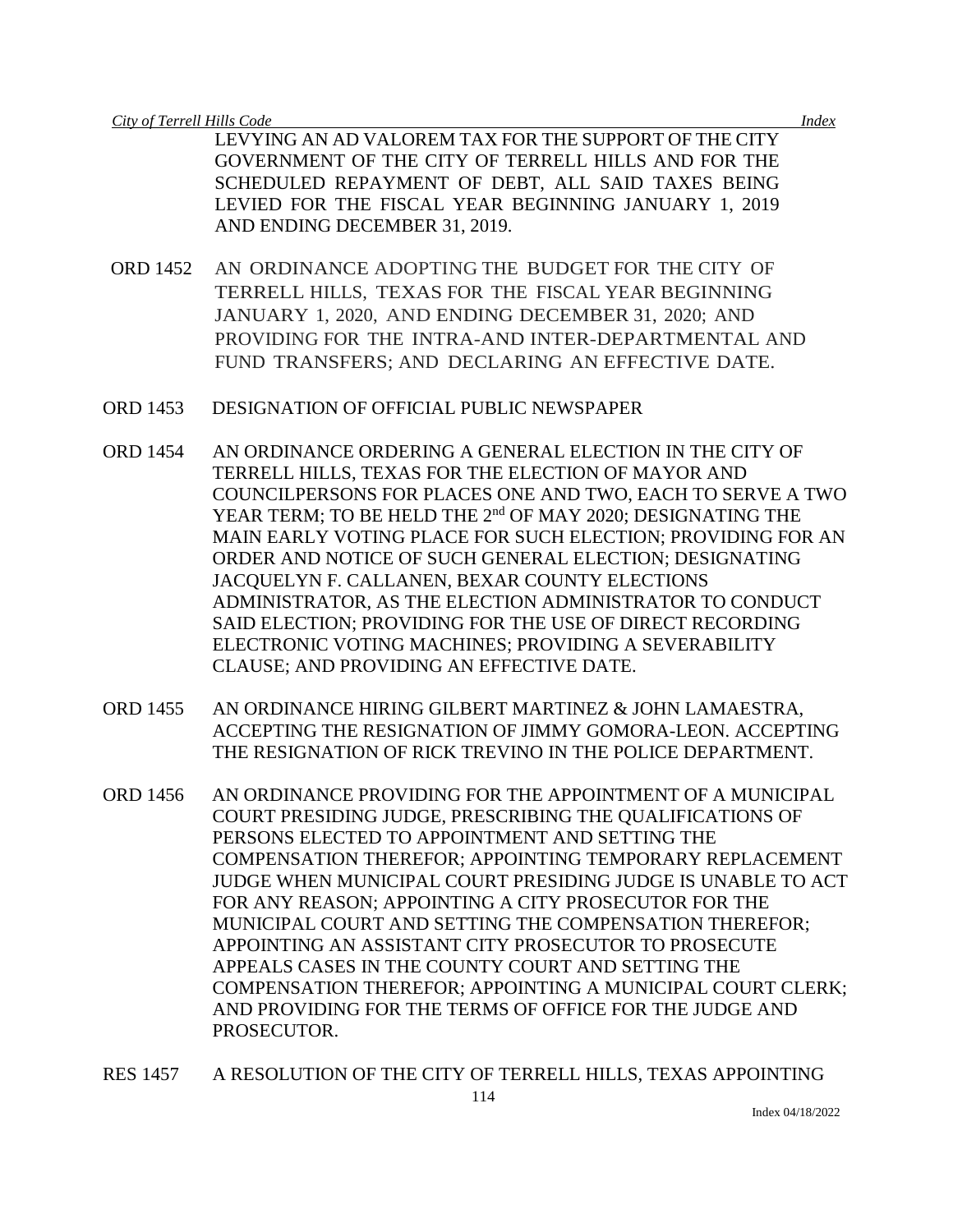DR. CHICH JUNDA WOO, M.D., AS THE HEALTH AUTHORITY FOR TERRELL HILLS, TEXAS FOR EMERGENCY PURPOSES AND AUTHORIZING THE CITY MANAGER TO EXECUTE AN INTERLOCAL AGREEMENT FOR DESIGNATION OF HEALTH AUTHORITY IN ACCORDANCE WITH CHAPTER 121 OF THE TEXAS HEALTH AND SAFETY CODE AND AUTHORIZING THE MAYOR TO EXECUTE A CERTIFICATE OF APPOINTMENT FOR THE LOCAL HEALTH AUTHORITY.

- ORD 1458 AN ORDINANCE HIRING REY GARCIA IN DEVELOPMENT SERVICES, PROMOTING WILLIAM FOLEY IN ADMINISTRATION, PROMOTING ROGER MANGUM IN THE POLICE DEPARTMENT, AND ACCEPTING THE RETIREMENT OF GREG WHITLOCK.
- RES 1459 A RESOLUTION APPROVING AN INTERLOCAL AGREEMENT TO ACCEPT FEDERAL CORONAVIRUS RELIEF FUNDS FROM THE COUNTY OF BEXAR.
- ORD 1460 AN ORDINANCE APPROVING A SPECIAL USE PERMIT PURSUANT TO CHAPTER 14 – ZONING, SECTION VIII ZONE DISTRICT B, SEMI-COMMERCIAL DISTRICTS FOR CERTAIN REAL PROPERTY LOCATED AT 1661 HARRY WURZBACH ROAD A.K.A. 248 SEFORD; ESTABLISHING SPECIAL REQUIREMENTS FOR SAID APPROVAL; PROVIDING FOR REVOCATION OF THE SPECIAL USE PERMIT; DECLARING A PUBLIC PURPOSE; INCORPORATING RECITALS; PROVIDING A REPEALER AND SAVINGS CLAUSE; PROVIDING FOR SEVERABILITY AND SETTING AN EFFECTIVE DATE.
- ORD 1461 AN ORDINANCE AMENDING THE CODE OF ORDINANCES CITY OF TERRELL HILLS, TEXAS, CHAPTER 14 ZONING, SECTION III. ZONE DISTRICTS A & A-1 RESIDENTIAL DISTRICTS, TO ADD A NEW SUBSECTION "B" THAT SHALL PROHIBIT USE OF A RESIDENTIAL PROPERTY FOR SHORT-TERM RENTAL PURPOSES AND DEFINE SHORT-TERM RENTAL; PROVIDING FOR PENALTIES; DECLARING A PUBLIC PURPOSE; INCORPORATING RECITALS; PROVIDING A REPEALER AND SAVINGS CLAUSE; PROVIDING FOR SEVERABILITY AND SETTING AN EFFECTIVE DATE.
- ORD 1462 APPROVING THE TAX ROLLS FOR THE TAXABLE YEAR 2020 AND LEVYING AN AD VALOREM TAX FOR THE SUPPORT OF THE CITY GOVERNMENT OF THE CITY OF TERRELL HILLS AND FOR THE SCHEDULED REPAYMENT OF DEBT, ALL SAID TAXES BEING LEVIED FOR THE FISCAL YEAR BEGINNING JANUARY 1, 2020 AND ENDING DECEMBER 31, 2020.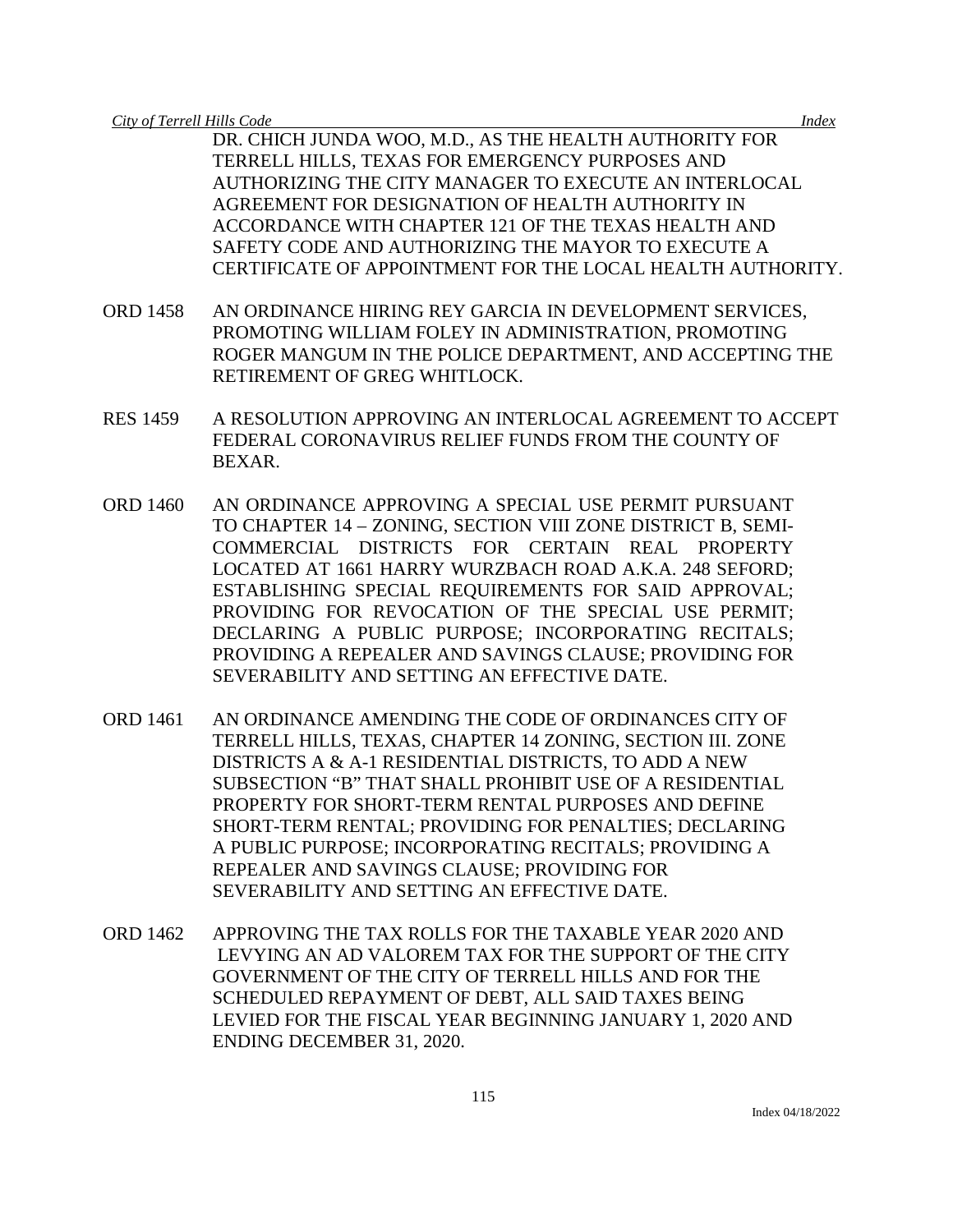- RES 1463 A RESOLUTION CANVASSING THE RETURNS AND DECLARING THE RESULTS OF THE NOVEMBER 3, 2020, GENERAL ELECTION OF THE CITY OF TERRELL HILLS, TEXAS.
- ORD 1464 AN ORDINANCE ADOPTING THE BUDGET FOR THE CITY OF TERRELL HILLS, TEXAS FOR THE FISCAL YEAR BEGINNING JANUARY 1, 2021, AND ENDING DECEMBER 31, 2021; AND PROVIDING FOR THE INTRA-AND INTER-DEPARTMENTAL AND FUND TRANSFERS; AND DECLARING AN EFFECTIVE DATE.
- ORD 1465 DESIGNATION OF OFFICIAL PUBLIC NEWSPAPER
- ORD 1466 AN ORDINANCE ORDERING A GENERAL ELECTION IN THE CITY OF TERRELL HILLS, TEXAS OF TERRELL HILLS, TEXAS FOR THE ELECTION OF COUNCILPERSONS FOR PLACES THREE AND FOUR, EACH TO SERVE A TWO YEAR TERM; TO BE HELD THE 1<sup>ST</sup> OF MAY 2021; DESIGNATING THE MAIN EARLY VOTING PLACE FOR SUCH ELECTION; PROVIDING FOR AN ORDER AND NOTICE OF SUCH GENERAL ELECTION; DESIGNATING JACQUELYN F. CALLANEN, BEXAR COUNTY ELECTIONS ADMINISTRATOR, AS THE ELECTION ADMINISTRATOR TO CONDUCT SAID ELECTION; PROVIDING FOR THE USE OF DIRECT RECORDING ELECTRONIC VOTING MACHINES; PROVIDING A SEVERABILITY CLAUSE; AND PROVIDING AN EFFECTIVE DATE.
- ORD 1467 AN ORDINANCE HIRING KRISTYN SCHONES & ACCEPTING THE RESIGNATION OF VIVIANA FARNSWOTH IN THE ADMINISTRATIVE DEPARTMENT. HIRING JOSE LIMON & RICARDO FERNANDEZ. ACCEPTING THE RESIGNATION OF JOSE LIMON IN DEVELOPMENT SERVICES & PUBLIC WORKS. HIRING KYLE FEY & ENRIQUE ESCOBEDO, ACCEPTING THE RESIGNATION OF ROGELIO RUBIO & BRANDON BATES IN THE FIRE DEPARTMENT. HIRING DANIEL LOPEZ, STEPHEN GREGORY & STEPHEN FORD. PROMOTING MICHAEL GUTTIERREZ, GABRIEL ORTIZ, AARON GUTIERREZ & SKYLER GARZA. ACCEPTING THE RESIGNATION OF JOHN LAMEASTRA & TIM RAMON IN THE POLICE DEPARTMENT.
- ORD 1468 AN ORDINANCE OF THE CITY OF TERRELL HILLS AUTHORIZING THE SALE OF PART OF A 0.022-ACRE TRACT OF LAND LOCATED NORTHEAST OF THE INTERSECTION OF SHERATON DRIVE AND MORNINGSIDE DRIVE IN THE CITY OF TERRELL HILLS, BEXAR COUNTY, TEXAS; RECOGNIZING A PREEXISTING UTILITY EASEMENT HELD BY THE CITY OF SAN ANTONIO, ACTING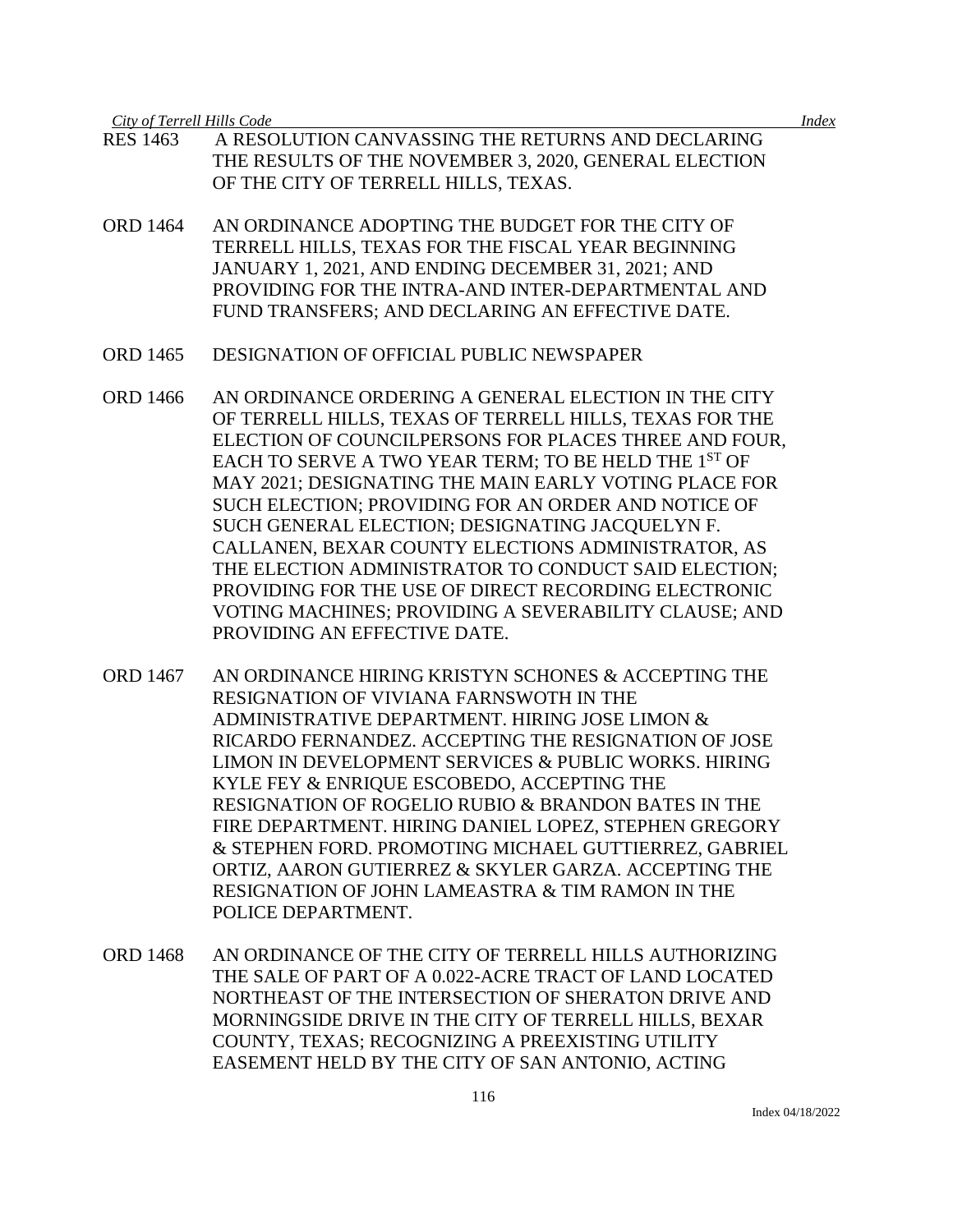THROUGH THE CITY PUBLIC SERVICE BOARD ("CPS"); DECLARING A PUBLIC PURPOSE; INCORPORATING RECITALS; PROVIDING A REPEALER; PROVIDING FOR SEVERABILITY AND DECLARING AN EFFECTIVE DATE.

- ORD 1469 AN ORDINANCE OF THE CITY OF TERRELL HILLS AUTHORIZING THE SALE OF PART OF A 0.022-ACRE TRACT OF LAND LOCATED NORTHEAST OF THE INTERSECTION OF SHERATON DRIVE AND MORNINGSIDE DRIVE IN THE CITY OF TERRELL HILLS, BEXAR COUNTY, TEXAS; RECOGNIZING A PREEXISTING UTILITY EASEMENT HELD BY THE CITY OF SAN ANTONIO, ACTING THROUGH THE CITY PUBLIC SERVICE BOARD ("CPS"); DECLARING A PUBLIC PURPOSE; INCORPORATING RECITALS; PROVIDING A REPEALER; PROVIDING FOR SEVERABILITY AND DECLARING AN EFFECTIVE DATE.
- RES 1470 A RESOLUTION CANVASSING THE RETURNS AND DECLARING THE RESULTS OF THE MAY 1, 2021, GENERAL ELECTION OF THE CITY OF TERRELL HILLS, TEXAS.
- ORD 1471 AN ORDINANCE BY THE CITY COUNCIL OF THE CITY OF TERRELL HILLS, TEXAS, AMENDING CHAPTER 18, TRAFFIC, SECTION 12-2, OTHER ORDINANCES REGULATING STREET SIGNS, BY RELOCATING AN EXISTING YIELD SIGN FROM CLEMENT CIRCLE AT RIDGEMONT AVENUE TO RIDGEMONT AVENUE AT CLEMENT CIRCLE; PROVIDING FOR A PENALTY; REPEALING ALL PARTS OF ORDINANCES IN CONFLICT; PROVIDING A SEVERABILITY CLAUSE; AND OPEN MEETINGS CLAUSE.
- ORD 1472 AN ORDINANCE BY THE CITY COUNCIL OF THE CITY OF TERRELL HILLS, TEXAS, AMENDING CHAPTER 18, TRAFFIC, SECTION 12-2, OTHER ORDINANCES REGULATING STREET SIGNS, TO INSTALL A FOUR-WAY STOP SIGN AT THE INTERSECTION OF ELDON ROAD AND STILLWELL AVENUE/ELMCOURT STREET; PROVIDING FOR A PENALTY; REPEALING ALL PARTS OF ORDINANCES IN CONFLICT; PROVIDING A SEVERABILITY CLAUSE; AND OPEN MEETINGS CLAUSE.
- ORD 1473 AN ORDINANCE BY THE CITY COUNCIL OF THE CITY OF TERRELL HILLS, TEXAS, AMENDING CHAPTER 18, TRAFFIC, SECTION 12-2, OTHER ORDINANCES REGULATING STREET SIGNS, BY ADDING A YIELD SIGN TO WESTBOUND RIDGEMONT AVENUE AT CLEMENT CIRCLE; PROVIDING FOR A PENALTY; REPEALING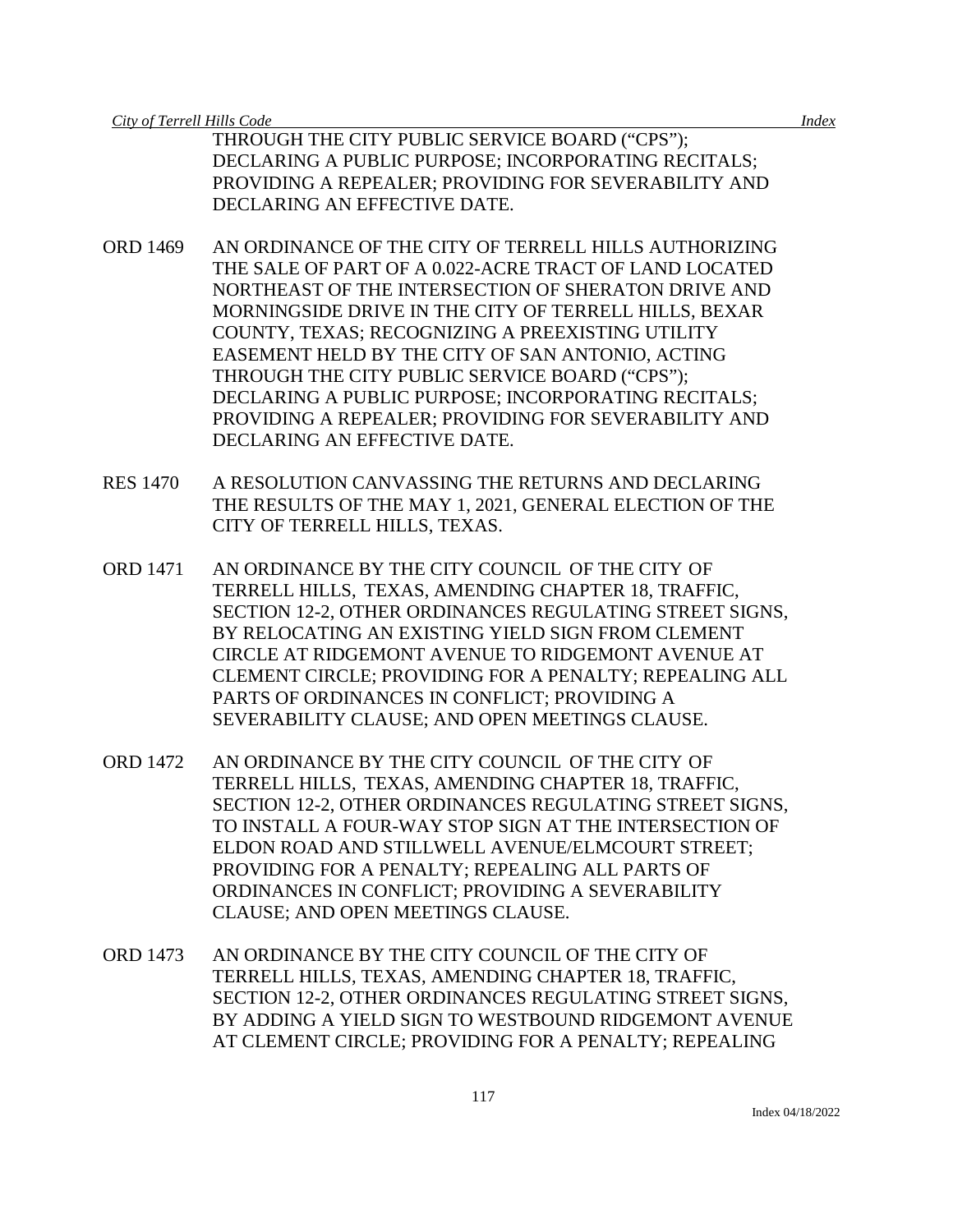ALL PARTS OF ORDINANCES IN CONFLICT; PROVIDING A SEVERABILITY CLAUSE; AND OPEN MEETINGS CLAUSE.

- ORD 1474 AN ORDINANCE OF THE CITY OF TERRELL HILLS AUTHORIZING THE SALE OF 0.0115 OF AN ACRE OF LAND OUT OF A TEN FOOT WIDE ALLEY LOCATED NORTHEAST OF THE INTERSECTION OF SHERATON DRIVE AND MORNINGSIDE DRIVE IN THE CITY OF TERRELL HILLS, BEXAR COUNTY, TEXAS, TO ABUTTING PROPERTY OWNERS AT 209 MORNINGSIDE DRIVE; AND AUTHORIZING CITY MANAGER TO CONVEY VIA OTHER LAWFUL METHODS IF 209 MORNINGSIDE PROPERTY OWNER FAILS TO ACCEPT PROPERTY; RECOGNIZING A PREEXISTING UTILITY EASEMENT HELD BY THE CITY OF SAN ANTONIO, ACTING THROUGH THE CITY PUBLIC SERVICE BOARD ("CPS"); DECLARING A PUBLIC PURPOSE; INCORPORATING RECITALS; PROVIDING A REPEALER; PROVIDING FOR SEVERABILITY AND DECLARING AN EFFECTIVE DATE.
- ORD 1475 AN ORDINANCE OF THE CITY OF TERRELL HILLS AUTHORIZING THE SALE OF 0.0115 OF AN ACRE OF LAND OUT OF A TEN FOOT WIDE ALLEY LOCATED NORTHEAST OF THE INTERSECTION OF SHERATON DRIVE AND MORNINGSIDE DRIVE IN THE CITY OF TERRELL HILLS, BEXAR COUNTY, TEXAS, TO ABUTTING PROPERTY OWNERS AT 213 MORNINGSIDE DRIVE; AND AUTHORIZING CITY MANAGER TO CONVEY VIA OTHER LAWFUL METHODS IF 213 MORNINGSIDE PROPERTY OWNER FAILS TO ACCEPT PROPERTY; RECOGNIZING A PREEXISTING UTILITY EASEMENT HELD BY THE CITY OF SAN ANTONIO, ACTING THROUGH THE CITY PUBLIC SERVICE BOARD ("CPS"); DECLARING A PUBLIC PURPOSE; INCORPORATING RECITALS; PROVIDING A REPEALER; PROVIDING FOR SEVERABILITY AND DECLARING AN EFFECTIVE DATE.
- ORD 1476 AN ORDINANCE OF THE CITY OF TERRELL HILLS AUTHORIZING THE SALE OF 0.0115 OF AN ACRE OF LAND OUT OF A TEN FOOT WIDE ALLEY LOCATED NORTHEAST OF THE INTERSECTION OF SHERATON DRIVE AND MORNINGSIDE DRIVE IN THE CITY OF TERRELL HILLS, BEXAR COUNTY, TEXAS, TO ABUTTING PROPERTY OWNERS AT 217 MORNINGSIDE DRIVE; AND AUTHORIZING CITY MANAGER TO CONVEY VIA OTHER LAWFUL METHODS IF 217 MORNINGSIDE PROPERTY OWNER FAILS TO ACCEPT PROPERTY; RECOGNIZING A PREEXISTING UTILITY EASEMENT HELD BY THE CITY OF SAN ANTONIO, ACTING THROUGH THE CITY PUBLIC SERVICE BOARD ("CPS"); DECLARING A PUBLIC PURPOSE; INCORPORATING RECITALS; PROVIDING A REPEALER; PROVIDING FOR SEVERABILITY AND DECLARING AN EFFECTIVE DATE.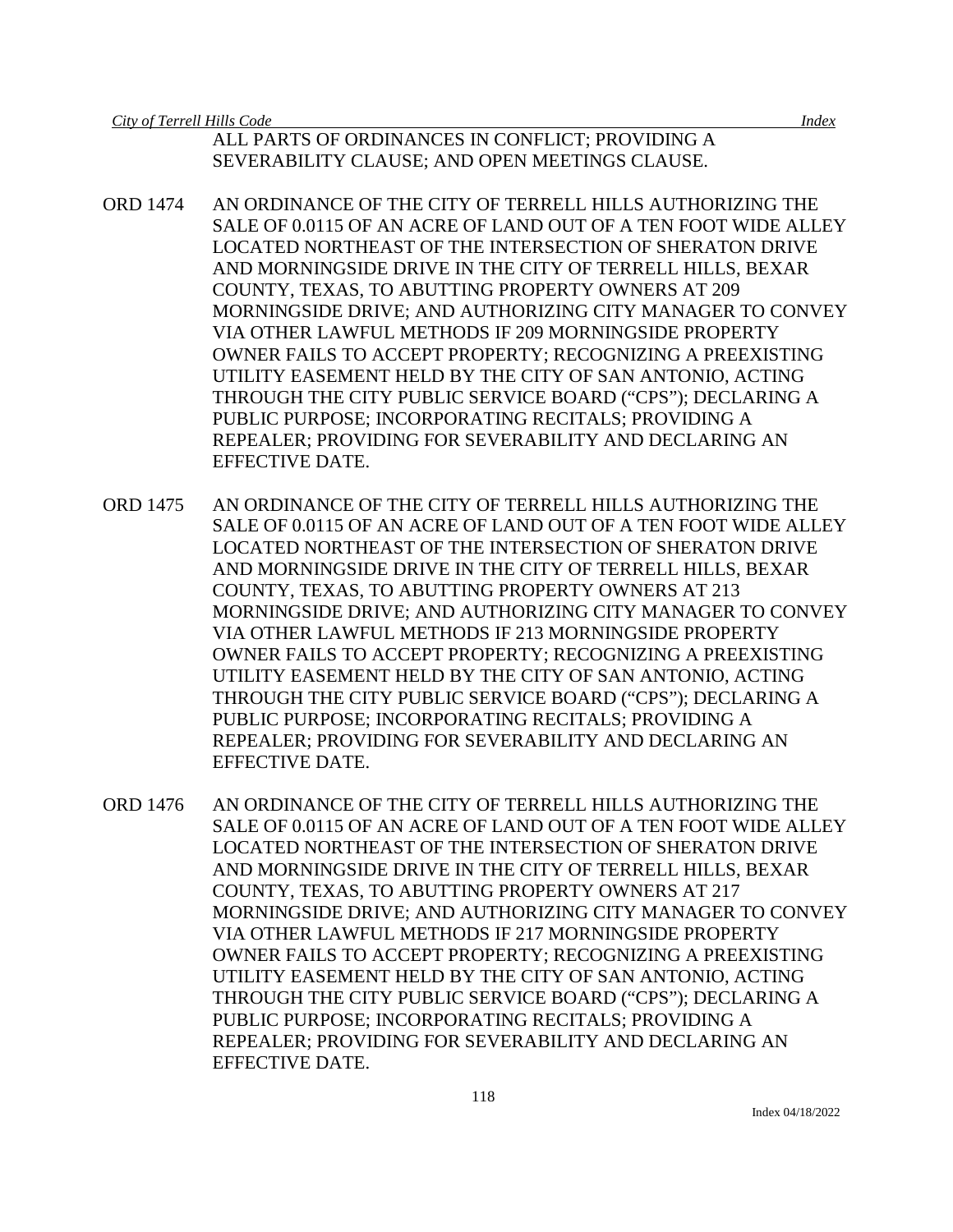- ORD 1477 AN ORDINANCE OF THE CITY OF TERRELL HILLS AUTHORIZING THE SALE OF 0.0115 OF AN ACRE OF LAND OUT OF A TEN FOOT WIDE ALLEY LOCATED NORTHEAST OF THE INTERSECTION OF SHERATON DRIVE AND MORNINGSIDE DRIVE IN THE CITY OF TERRELL HILLS, BEXAR COUNTY, TEXAS, TO ABUTTING PROPERTY OWNERS AT 221 MORNINGSIDE DRIVE; AND AUTHORIZING CITY MANAGER TO CONVEY VIA OTHER LAWFUL METHODS IF 221 MORNINGSIDE PROPERTY OWNER FAILS TO ACCEPT PROPERTY; RECOGNIZING A PREEXISTING UTILITY EASEMENT HELD BY THE CITY OF SAN ANTONIO, ACTING THROUGH THE CITY PUBLIC SERVICE BOARD ("CPS"); DECLARING A PUBLIC PURPOSE; INCORPORATING RECITALS; PROVIDING A REPEALER; PROVIDING FOR SEVERABILITY AND DECLARING AN EFFECTIVE DATE.
- ORD 1478 AN ORDINANCE OF THE CITY OF TERRELL HILLS AUTHORIZING THE SALE OF 0.0115 OF AN ACRE OF LAND OUT OF A TEN FOOT WIDE ALLEY LOCATED NORTHEAST OF THE INTERSECTION OF SHERATON DRIVE AND MORNINGSIDE DRIVE IN THE CITY OF TERRELL HILLS, BEXAR COUNTY, TEXAS, TO ABUTTING PROPERTY OWNERS AT 225 MORNINGSIDE DRIVE; AND AUTHORIZING CITY MANAGER TO CONVEY VIA OTHER LAWFUL METHODS IF 225 MORNINGSIDE PROPERTY OWNER FAILS TO ACCEPT PROPERTY; RECOGNIZING A PREEXISTING UTILITY EASEMENT HELD BY THE CITY OF SAN ANTONIO, ACTING THROUGH THE CITY PUBLIC SERVICE BOARD ("CPS"); DECLARING A PUBLIC PURPOSE; INCORPORATING RECITALS; PROVIDING A REPEALER; PROVIDING FOR SEVERABILITY AND DECLARING AN EFFECTIVE DATE.
- ORD 1479 AN ORDINANCE OF THE CITY OF TERRELL HILLS AUTHORIZING THE SALE OF 0.0115 OF AN ACRE OF LAND OUT OF A TEN FOOT WIDE ALLEY LOCATED NORTHEAST OF THE INTERSECTION OF SHERATON DRIVE AND MORNINGSIDE DRIVE IN THE CITY OF TERRELL HILLS, BEXAR COUNTY, TEXAS, TO ABUTTING PROPERTY OWNERS AT 225 MORNINGSIDE DRIVE; AND AUTHORIZING CITY MANAGER TO CONVEY VIA OTHER LAWFUL METHODS IF 225 MORNINGSIDE PROPERTY OWNER FAILS TO ACCEPT PROPERTY; RECOGNIZING A PREEXISTING UTILITY EASEMENT HELD BY THE CITY OF SAN ANTONIO, ACTING THROUGH THE CITY PUBLIC SERVICE BOARD ("CPS"); DECLARING A PUBLIC PURPOSE; INCORPORATING RECITALS; PROVIDING A REPEALER; PROVIDING FOR SEVERABILITY AND DECLARING AN EFFECTIVE DATE.
- ORD 1480 AN ORDINANCE OF THE CITY OF TERRELL HILLS AUTHORIZING THE SALE OF 0.0230 OF AN ACRE OF LAND OUT OF A TEN FOOT WIDE ALLEY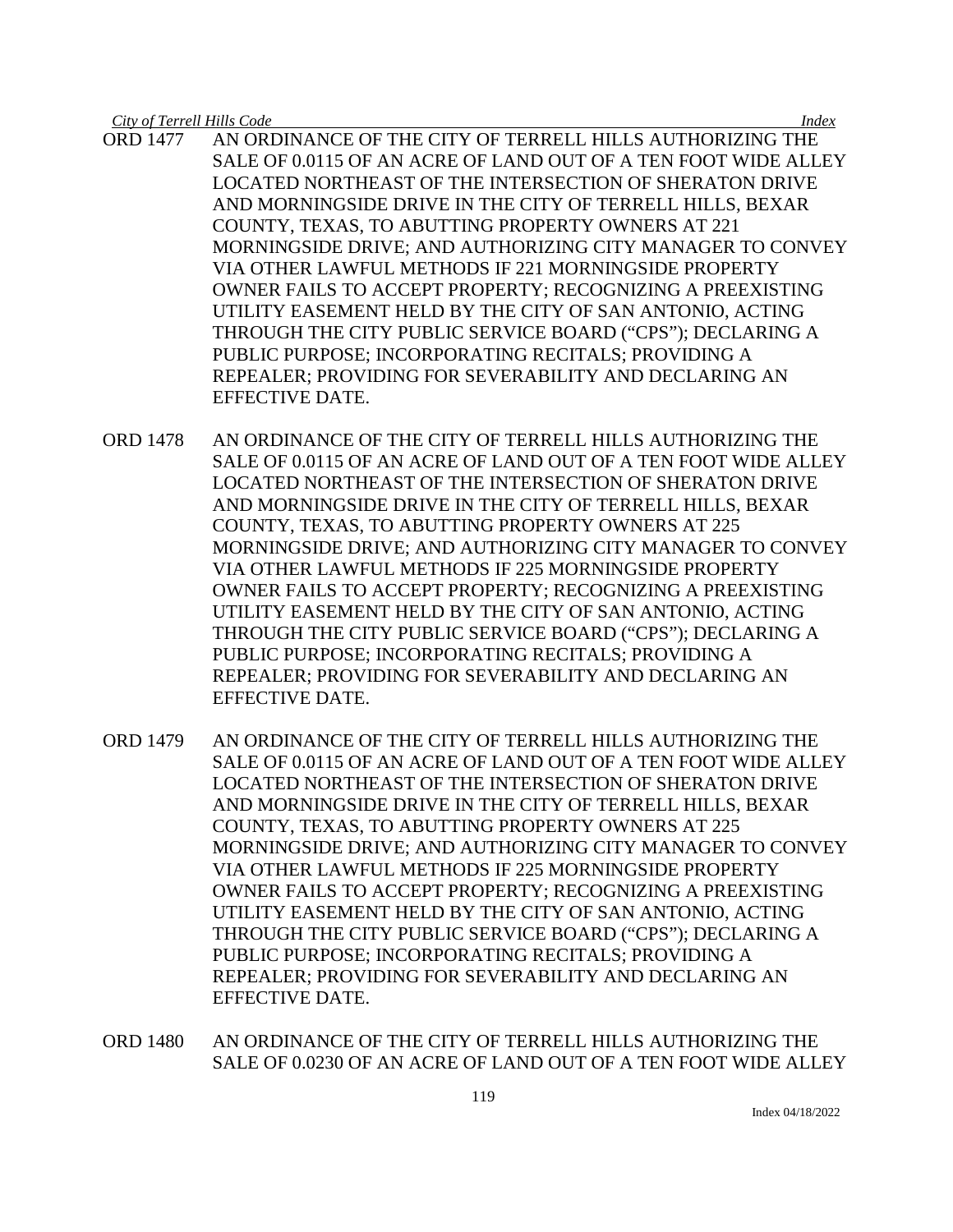LOCATED NORTHEAST OF THE INTERSECTION OF SHERATON DRIVE AND MORNINGSIDE DRIVE IN THE CITY OF TERRELL HILLS, BEXAR COUNTY, TEXAS, TO ABUTTING PROPERTY OWNERS CARLISLE AND MARTHA MAXWELL JR., AT 233 MORNINGSIDE DRIVE; AND AUTHORIZING CITY MANAGER TO CONVEY VIA OTHER LAWFUL METHODS IF PROPERTY OWNERS CARLISLE AND MARTHA MAXWELL JR., AT 233 MORNINGSIDE DRIVE FAIL TO ACCEPT PROPERTY; RECOGNIZING A PREEXISTING UTILITY EASEMENT HELD BY THE CITY OF SAN ANTONIO, ACTING THROUGH THE CITY PUBLIC SERVICE BOARD ("CPS"); DECLARING A PUBLIC PURPOSE; INCORPORATING RECITALS; PROVIDING A REPEALER; PROVIDING FOR SEVERABILITY AND DECLARING AN EFFECTIVE DATE.

- ORD 1481 AN ORDINANCE OF THE CITY OF TERRELL HILLS AUTHORIZING THE SALE OF 0.0298 OF AN ACRE OF LAND OUT OF A TEN FOOT WIDE ALLEY LOCATED NORTHEAST OF THE INTERSECTION OF SHERATON DRIVE AND MORNINGSIDE DRIVE IN THE CITY OF TERRELL HILLS, BEXAR COUNTY, TEXAS, TO ABUTTING PROPERTY OWNER RDT RITTIMAN PROPERTIES, LLC.; AND AUTHORIZING CITY MANAGER TO CONVEY VIA OTHER LAWFUL METHODS IF PROPERTY OWNER RDT RITTIMAN PROPERTIES, LLC. FAILS TO ACCEPT PROPERTY; RECOGNIZING A PREEXISTING UTILITY EASEMENT HELD BY THE CITY OF SAN ANTONIO, ACTING THROUGH THE CITY PUBLIC SERVICE BOARD ("CPS"); DECLARING A PUBLIC PURPOSE; INCORPORATING RECITALS; PROVIDING A REPEALER; PROVIDING FOR SEVERABILITY AND DECLARING AN EFFECTIVE DATE.
- ORD 1482 AN ORDINANCE OF THE CITY OF TERRELL HILLS AUTHORIZING THE SALE OF A FIVE FOOT STRIP OF LAND OUT OF A TEN FOOT WIDE ALLEY LOCATED NORTHEAST OF THE INTERSECTION OF SHERATON DRIVE AND MORNINGSIDE DRIVE IN THE CITY OF TERRELL HILLS, BEXAR COUNTY, TEXAS, TO ABUTTING PROPERTY OWNERS AT 100 RITTIMAN ROAD; AND AUTHORIZING CITY MANAGER TO CONVEY VIA OTHER LAWFUL METHODS IF THE 100 RITTIMAN ROAD PROPERTY OWNER FAILS TO ACCEPT PROPERTY; RECOGNIZING A PREEXISTING UTILITY EASEMENT HELD BY THE CITY OF SAN ANTONIO, ACTING THROUGH THE CITY PUBLIC SERVICE BOARD ("CPS"); DECLARING A PUBLIC PURPOSE; INCORPORATING RECITALS; PROVIDING A REPEALER; PROVIDING FOR SEVERABILITY AND DECLARING AN EFFECTIVE DATE.
- ORD 1483 AN ORDINANCE OF THE CITY OF TERRELL HILLS AUTHORIZING THE SALE OF 0.0092 OF AN ACRE OF LAND OUT OF A TEN FOOT WIDE ALLEY LOCATED NORTHEAST OF THE INTERSECTION OF SHERATON DRIVE AND MORNINGSIDE DRIVE IN THE CITY OF TERRELL HILLS, BEXAR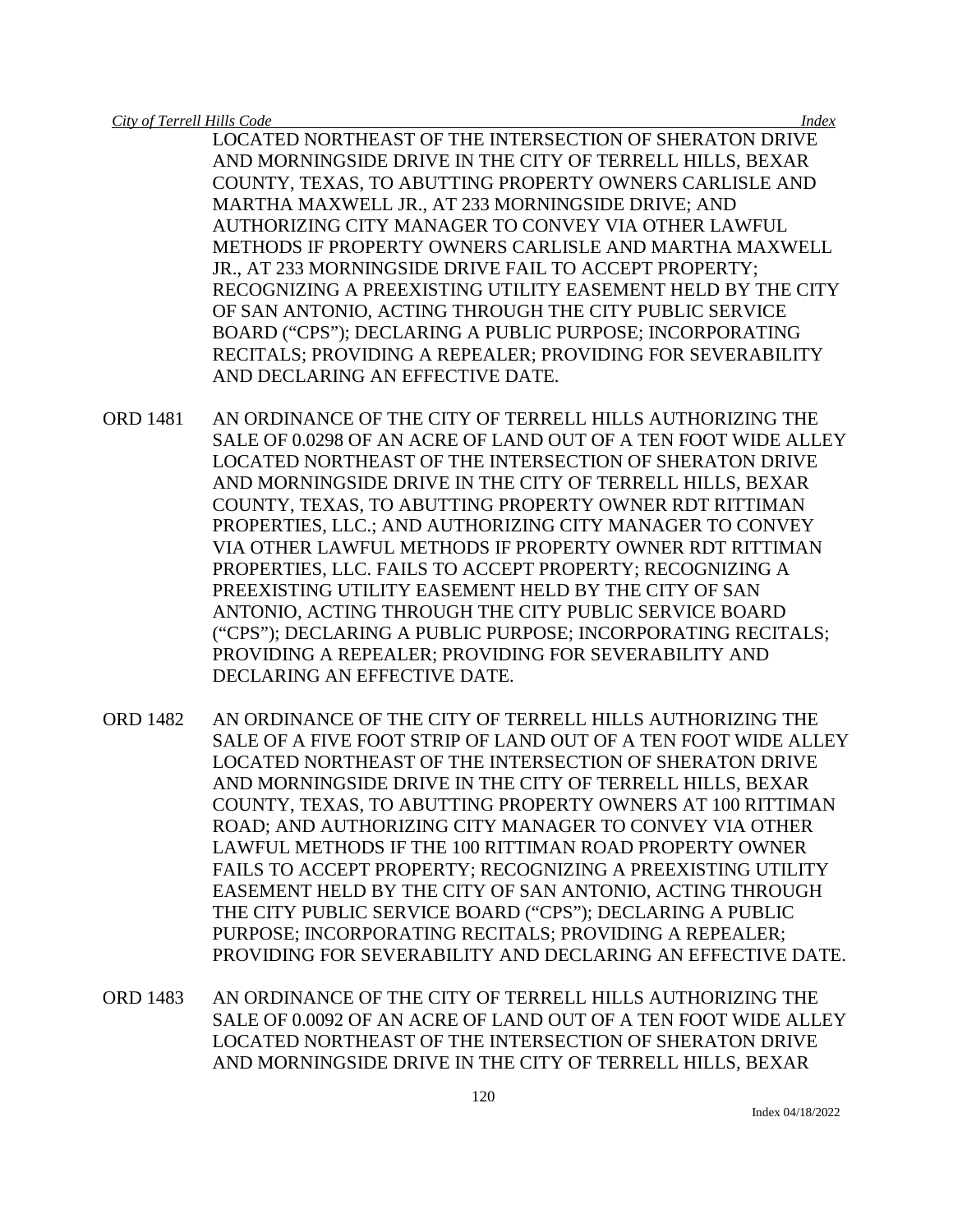COUNTY, TEXAS, TO ABUTTING PROPERTY OWNERS AT 966 AUSTIN HIGHWAY; AND AUTHORIZING CITY MANAGER TO CONVEY VIA OTHER LAWFUL METHODS IF PROPERTY OWNER AT 966 AUSTIN HIGHWAY FAILS TO ACCEPT PROPERTY; RECOGNIZING A PREEXISTING UTILITY EASEMENT HELD BY THE CITY OF SAN ANTONIO, ACTING THROUGH THE CITY PUBLIC SERVICE BOARD ("CPS"); DECLARING A PUBLIC PURPOSE; INCORPORATING RECITALS; PROVIDING A REPEALER; PROVIDING FOR SEVERABILITY AND DECLARING AN EFFECTIVE DATE.

- ORD 1484 AN ORDINANCE OF THE CITY OF TERRELL HILLS AUTHORIZING THE SALE OF 0.0105 OF AN ACRE OF LAND OUT OF A TEN FOOT WIDE ALLEY LOCATED NORTHEAST OF THE INTERSECTION OF SHERATON DRIVE AND MORNINGSIDE DRIVE IN THE CITY OF TERRELL HILLS, BEXAR COUNTY, TEXAS, TO ABUTTING PROPERTY OWNERS AT 944 AUSTIN HIGHWAY; AND AUTHORIZING CITY MANAGER TO CONVEY VIA OTHER LAWFUL METHODS IF 944 AUSTIN HIGHWAY PROPERTY OWNER FAILS TO ACCEPT PROPERTY; RECOGNIZING A PREEXISTING UTILITY EASEMENT HELD BY THE CITY OF SAN ANTONIO, ACTING THROUGH THE CITY PUBLIC SERVICE BOARD ("CPS"); DECLARING A PUBLIC PURPOSE; INCORPORATING RECITALS; PROVIDING A REPEALER; PROVIDING FOR SEVERABILITY AND DECLARING AN EFFECTIVE DATE.
- ORD 1485 AN ORDINANCE OF THE CITY OF TERRELL HILLS AUTHORIZING THE SALE OF 0.0119 OF AN ACRE OF LAND OUT OF A TEN FOOT WIDE ALLEY LOCATED NORTHEAST OF THE INTERSECTION OF SHERATON DRIVE AND MORNINGSIDE DRIVE IN THE CITY OF TERRELL HILLS, BEXAR COUNTY, TEXAS, TO ABUTTING PROPERTY OWNERS AT 922 AUSTIN HIGHWAY; AND AUTHORIZING CITY MANAGER TO CONVEY VIA OTHER LAWFUL METHODS IF PROPERTY OWNERS AT 922 AUSTIN HIGHWAY FAILS TO ACCEPT PROPERTY; RECOGNIZING A PREEXISTING UTILITY EASEMENT HELD BY THE CITY OF SAN ANTONIO, ACTING THROUGH THE CITY PUBLIC SERVICE BOARD ("CPS"); DECLARING A PUBLIC PURPOSE; INCORPORATING RECITALS; PROVIDING A REPEALER; PROVIDING FOR SEVERABILITY; AND DECLARING AN EFFECTIVE DATE.
- ORD 1486 APPROVING THE TAX ROLLS FOR THE TAXABLE YEAR 2021 AND LEVYING AN AD VALOREM TAX FOR THE SUPPORT OF THE CITY GOVERNMENT OF THE CITY OF TERRELL HILLS AND FOR THE SCHEDULED REPAYMENT OF DEBT, ALL SAID TAXES BEING LEVIED FOR THE FISCAL YEAR BEGINNING JANUARY 1, 2021 AND ENDING DECEMBER 31, 2021.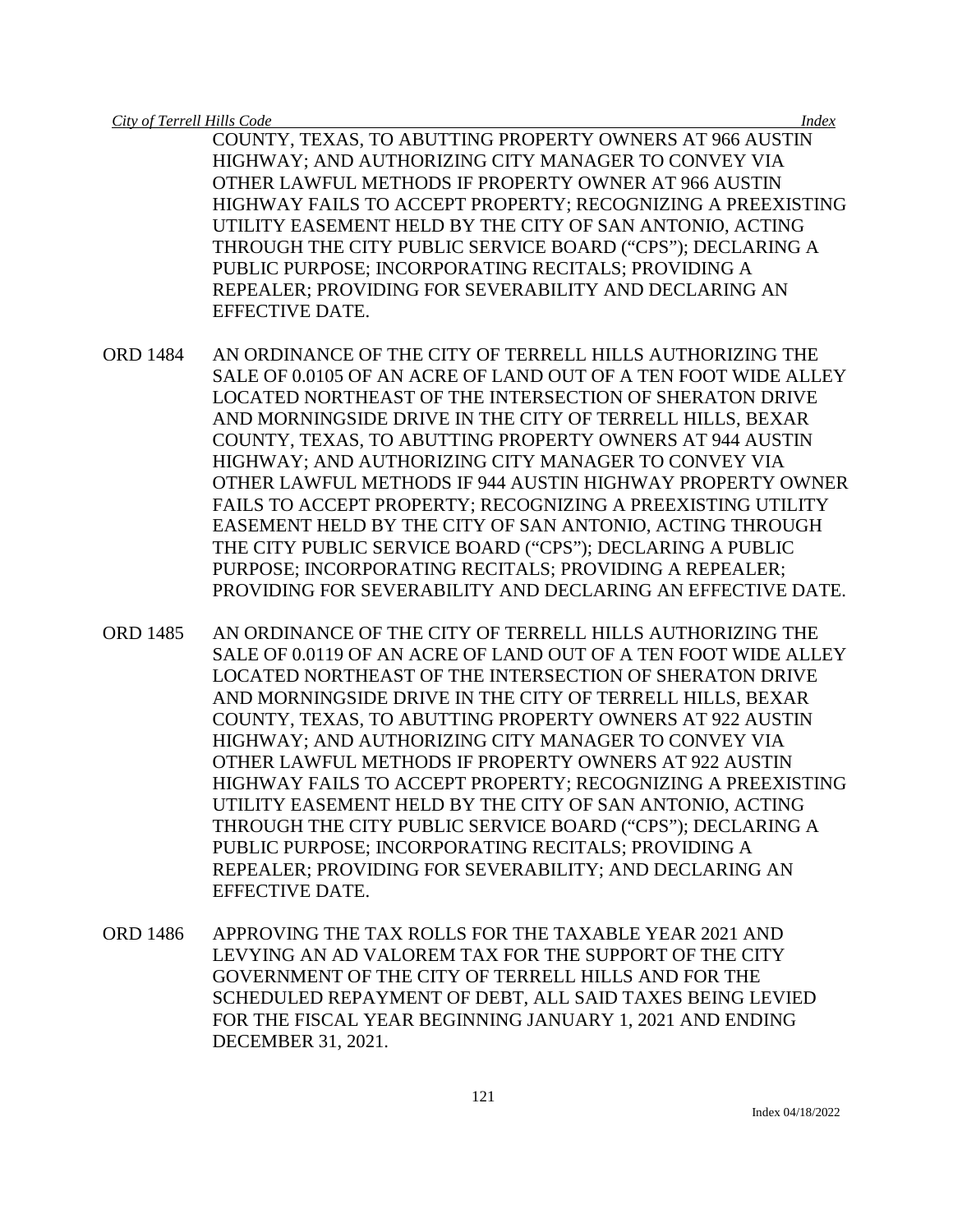- ORD 1487 AMENDING THE CITY CODE OF ORDINANCES CHAPTER 7, FIRE, SECTION 7-20 INTERNATIONAL FIRE CODE, ADOPTING THE INTERNATIONAL FIRE CODE (2021 EDITION) PUBLISHED BY THE INTERNATIONAL CODE COUNCIL, AND ADOPTING THE NFPA 101 LIFE SAFETY CODE (2021 EDITION) PUBLISHED BY THE NATIONAL FIRE PROTECTION ASSOCIATION WITH ALL REVISIONS AND ADDITIONS THERETO, SAVE AND EXCEPT SUCH PORTIONS OF SAID CODE WHICH ARE HEREAFTER DELETED, AMENDED OR ADDED, AS THE FIRE AND LIFE SAFETY CODE FOR THE CITY OF TERRELL HILLS; AND PROVIDING A PENALTY FOR VIOLATIONS OF A FINE OF NOT LESS THAN \$10.00 NOR EXCEEDING \$1,000.00, AND REPEALING CITY ORDINANCE NO. 1429; REPEALING ALL PARTS OF ORDINANCES IN CONFLICT; PROVIDING A SEVERABILITY CLAUSE; PROVIDING AN OPEN MEETINGS CLAUSE; AND SETTING AN EFFECTIVE DATE.
- ORD 1488 AN ORDINANCE OF THE CITY OF TERRELL HILLS CLOSING, VACATING AND ABANDONING A TEN FOOT WIDE ALLEY RUNNING FROM ELDON ROAD TO SHERATON DRIVE, AND NORTH OF MORNINGSIDE DRIVE IN THE CITY OF TERRELL HILLS, BEXAR COUNTY, TEXAS, SUBJECT TO PUBLIC UTILITY EASEMENT; DECLARING A PUBLIC PURPOSE; INCORPORATING RECITALS; PROVIDING A REPEALER; PROVIDING FOR SEVERABILITY; AND DECLARING AN EFFECTIVE DATE.
- ORD 1489 AN ORDINANCE BY THE CITY COUNCIL OF THE CITY OF TERRELL HILLS, TEXAS, FOR THE ANNUAL REVIEW OF THE CITY OF TERRELL HILLS INVESTMENT POLICY AND STRATEGIES PURSUANT TO THE PUBLIC FUNDS INVESTMENT ACT; AND SETTING AN EFFECTIVE DATE.
- ORD 1490 AN ORDINANCE AMENDING THE CODE OF ORDINANCES OF THE CITY OF TERRELL HILLS, TEXAS CHAPTER 3 – CONSTRUCTION TO ADOPT UPDATED EDITIONS OF CERTAIN BUILDING CODES AND CERTAIN LOCAL AMENDMENTS TO SAME; DECLARING A PUBLIC PURPOSE; INCORPORATING RECITALS; PROVIDING A REPEALER AND SAVINGS CLAUSE; PROVIDING FOR A PENALTY; PROVIDING FOR SEVERABILITY; AND SETTING AN EFFECTIVE DATE.
- ORD 1491 AN ORDINANCE ADOPTING THE BUDGET FOR THE CITY OF TERRELL HILLS, TEXAS FOR THE FISCAL YEAR BEGINNING JANUARY 1, 2022, AND ENDING DECEMBER 31, 2022; AND PROVIDING FOR THE INTRA-AND INTER-DEPARTMENTAL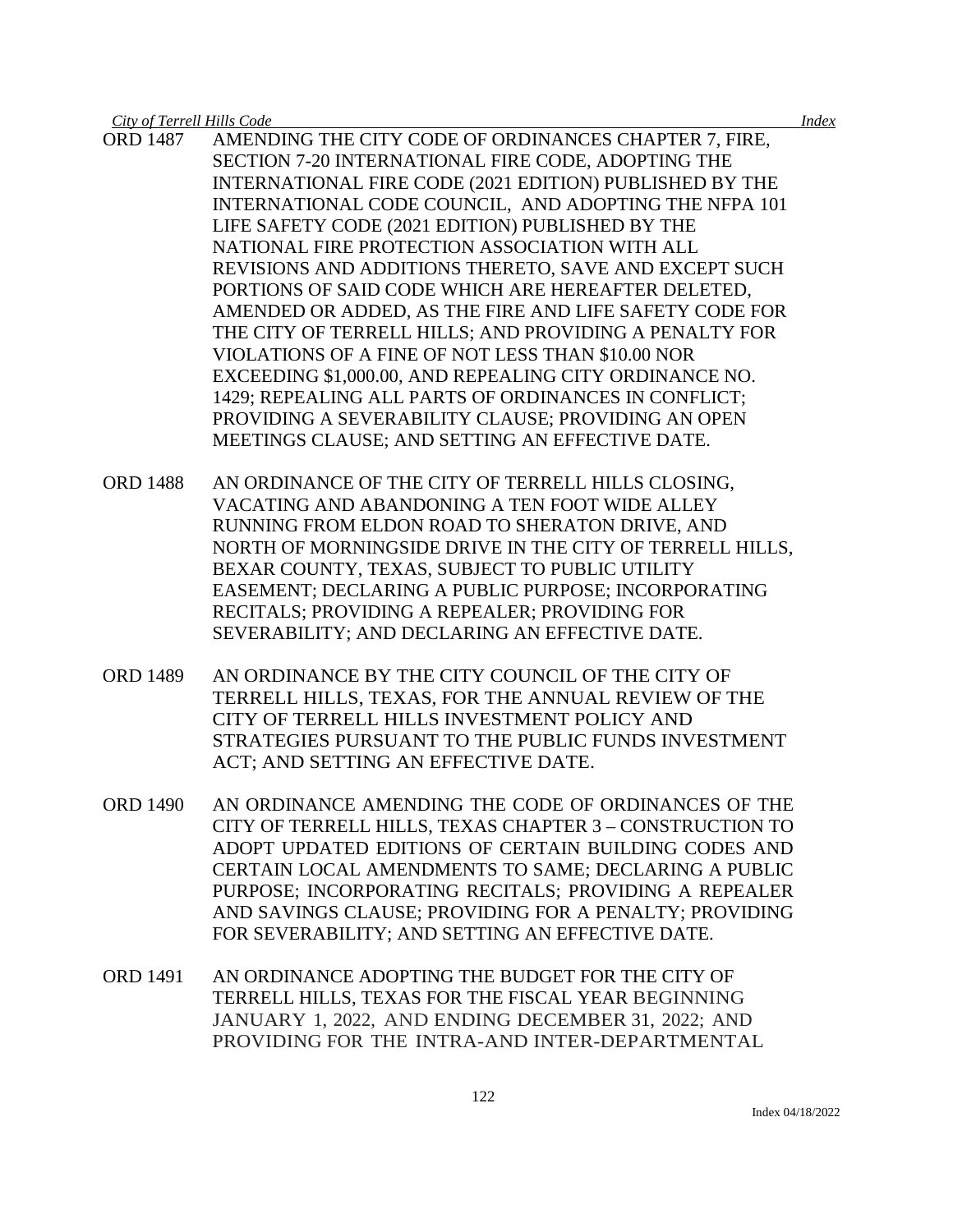AND FUND TRANSFERS; AND DECLARING AN EFFECTIVE DATE.

- ORD 1492 DESIGNATION OF OFFICIAL PUBLIC NEWSPAPER
- ORD 1493 AN ORDINANCE ACCEPTING THE RETIREMENT OF DIRECTOR GARY HUNTER, PROMOTING RICK BALDARRAMA TO DIRECTOR IN DEVELOPMENT SERVICES & PUBLIC WORKS. HIRING AUBREY GILBERT IN THE FIRE DEPARTMENT. ACCEPTING THE RESIGNATION OF DAWN BRACERO & DEWEY SUMNER. HIRING ANGEL MUNOZ & JESUS RAMIREZ IN THE POLICE DEPARTMENT.
- RES 1494 A RESOLUTION OF THE CITY OF TERRELL HILLS ADOPTING THE ALLOCATION METHOD FOR OPIOID SETTLEMENT PROCEEDS AS SET FORTH IN THE STATE OF TEXAS POLITICAL SUBDIVISIONS' OPIOID ABATEMENT FUND COUNCIL AND SETTLEMENT ALLOCATION TERM SHEET.
- ORD 1495 AN ORDINANCE ORDERING A GENERAL ELECTION IN THE CITY OF TERRELL HILLS, TEXAS FOR THE ELECTION OF MAYOR, AND COUNCILPERSONS FOR PLACES ONE AND TWO, EACH TO SERVE A TWO YEAR TERM; TO BE HELD THE 7<sup>th</sup> OF MAY 2022; DESIGNATING THE MAIN EARLY VOTING PLACE FOR SUCH ELECTION; PROVIDING FOR AN ORDER AND NOTICE OF SUCH GENERAL ELECTION; DESIGNATING JACQUELYN F. CALLANEN, BEXAR COUNTY ELECTIONS ADMINISTRATOR, AS THE ELECTION ADMINISTRATOR TO CONDUCT SAID ELECTION; PROVIDING FOR THE USE OF DIRECT RECORDING ELECTRONIC VOTING MACHINES; PROVIDING A SEVERABILITY CLAUSE; AND PROVIDING AN EFFECTIVE DATE.
- ORD 1496 AN ORDINANCE OF THE CITY OF TERRELL HILLS, TEXAS ORDERING A SPECIAL ELECTION TO BE HELD ON MAY 7, 2022, IN THE CITY OF TERRELL HILLS ON THE REAUTHORIZATION OF A ONE-FOURTH OF ONE PERCENT LOCAL SALES AND USE TAX IN THE CITY OF TERRELL HILLS, TEXAS, FOR CONTINUED MAINTENANCE AND REPAIR OF MUNICIPAL STREETS; MAKING PROVISION FOR THE CONDUCT OF THE SPECIAL ELECTION; RESOLVING OTHER MATTERS INCIDENT AND RELATED TO SUCH ELECTION; AND PROVIDING AN EFFECTIVE DATE.
- ORD 1497 AN ORDINANCE DECLARING THE UNOPPOSED CANDIDATES FOR THE POSITIONS OF MAYOR, COUNCILMEMBER PLACE 1 AND COUNCILMEMBER PLACE 2 TO BE ELECTED, CANCELING THE